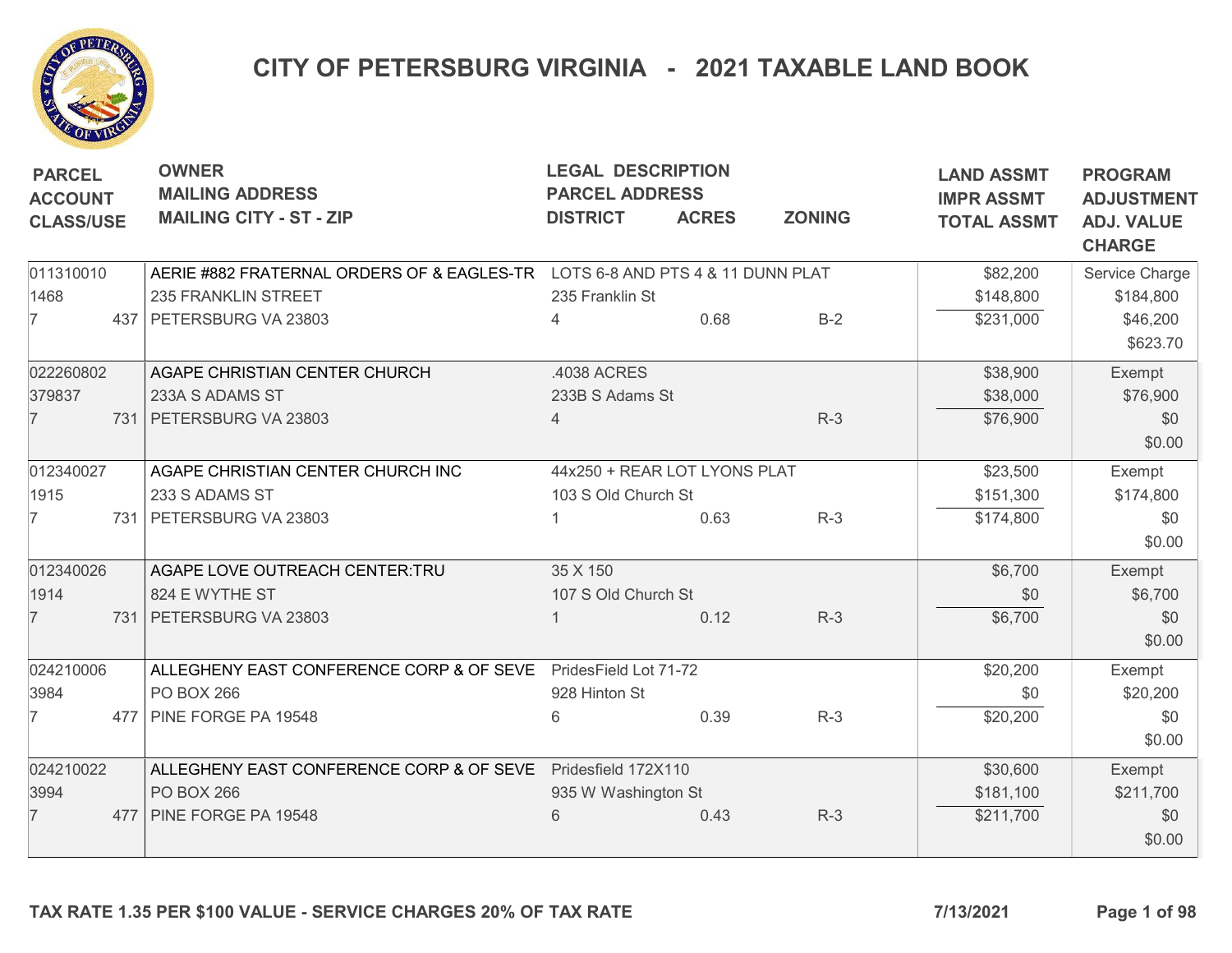| <b>PARCEL</b><br><b>ACCOUNT</b> |  | <b>OWNER</b><br><b>MAILING ADDRESS</b>                                  | <b>LEGAL DESCRIPTION</b><br><b>PARCEL ADDRESS</b> |       | <b>LAND ASSMT</b><br><b>IMPR ASSMT</b>  | <b>PROGRAM</b><br><b>ADJUSTMENT</b> |                                    |  |
|---------------------------------|--|-------------------------------------------------------------------------|---------------------------------------------------|-------|-----------------------------------------|-------------------------------------|------------------------------------|--|
| <b>CLASS/USE</b>                |  | <b>MAILING CITY - ST - ZIP</b>                                          | <b>ACRES</b><br><b>ZONING</b><br><b>DISTRICT</b>  |       |                                         | <b>TOTAL ASSMT</b>                  | <b>ADJ. VALUE</b><br><b>CHARGE</b> |  |
| 054320009                       |  | ALLEGHENY EAST CONFERENCE CORP & OF SEVE 2 PARCELS6.044 ACRES           |                                                   |       |                                         | \$111,300                           | Exempt                             |  |
| 10804                           |  | 264 SOUTHWOOD DR                                                        | 310 South Blvd                                    |       |                                         | \$724,900                           | \$836,200                          |  |
| $\overline{7}$                  |  | 731 PETERSBURG VA 23805                                                 | 3                                                 | 4.49  | $R-1$                                   | \$836,200                           | \$0<br>\$0.00                      |  |
| 066060023                       |  | APPOMATTOX RIVER SOIL & WATER & CONSERVA                                |                                                   |       | WALNUT HILL GARDENS LAKE TRACT 12.647 A | \$21,200                            | Exempt                             |  |
| 11855                           |  | P O BOX 277                                                             | 100 Oak Hill Rd                                   |       |                                         | \$0                                 | \$21,200                           |  |
| $\overline{7}$                  |  | 709 DINWIDDIE VA 23841                                                  | 3                                                 | 12.64 | $R-1A$                                  | \$21,200                            | \$0<br>\$0.00                      |  |
| 046010801                       |  | ASSOCIATION FOR RETARDED & CITIZENS PETG A   PART OSAGE FARM 5.80 ACRES |                                                   |       | \$49,000                                | Service Charge                      |                                    |  |
| 8673                            |  | 114 N UNION ST                                                          | 600 Youngs Rd                                     |       |                                         | \$329,400                           | \$39,200                           |  |
| $\overline{7}$                  |  | 760 PETERSBURG VA 23803                                                 |                                                   | 5.79  | $R-1$                                   | \$378,400                           | \$75,680<br>\$1,021.68             |  |
| 010160011                       |  | <b>BAPTIST TEMPLE CHURCH</b>                                            | 63.7 X 121                                        |       |                                         | \$20,600                            | Exempt                             |  |
| 902                             |  | 646 PLUM ST                                                             | 646 Plum St                                       |       |                                         | \$147,000                           | \$167,600                          |  |
| $\overline{7}$                  |  | 731 PETERSBURG VA 23803                                                 | 5                                                 | 0.18  | $R-3$                                   | \$167,600                           | \$0<br>\$0.00                      |  |
| 024100001                       |  | <b>BATTERSEA FOUNDATION</b>                                             | <b>1.917 ACRES</b>                                |       |                                         | \$30,100                            | Service Charge                     |  |
| 3769                            |  | 21 BOLLINGBROOK ST                                                      | 1250 W High St                                    |       |                                         | \$44,700                            | \$24,080                           |  |
| 7                               |  | 760 PETERSBURG VA 23803                                                 | 6                                                 | 1.75  | $M-1$                                   | \$74,800                            | \$14,960<br>\$201.96               |  |
| 025030001                       |  | BATTERSEA FOUNDATION                                                    |                                                   |       | BATTERSEA FARMPARCEL A - 29.233ACRES    | \$310,000                           | Service Charge                     |  |
| 4220                            |  | PO BOX 101                                                              | 1289 Upper Appomat St                             |       |                                         | \$423,200                           | \$248,000                          |  |
| $\overline{7}$                  |  | 760 PETERSBURG VA 23804                                                 | 6                                                 | 31.00 | $M-1$                                   | \$733,200                           | \$146,640<br>\$1,979.64            |  |
| 025030002                       |  | BATTERSEA FOUNDATION                                                    | <b>4.728 ACRES</b>                                |       |                                         | \$50,800                            | Service Charge                     |  |
| 4221                            |  | PO BOX 101                                                              | 1305 Upper Appomat St                             |       |                                         | \$67,000                            | \$40,640                           |  |
| 7                               |  | 760 PETERSBURG VA 23804                                                 | 6                                                 | 4.51  | $M-1$                                   | \$117,800                           | \$23,560<br>\$318.06               |  |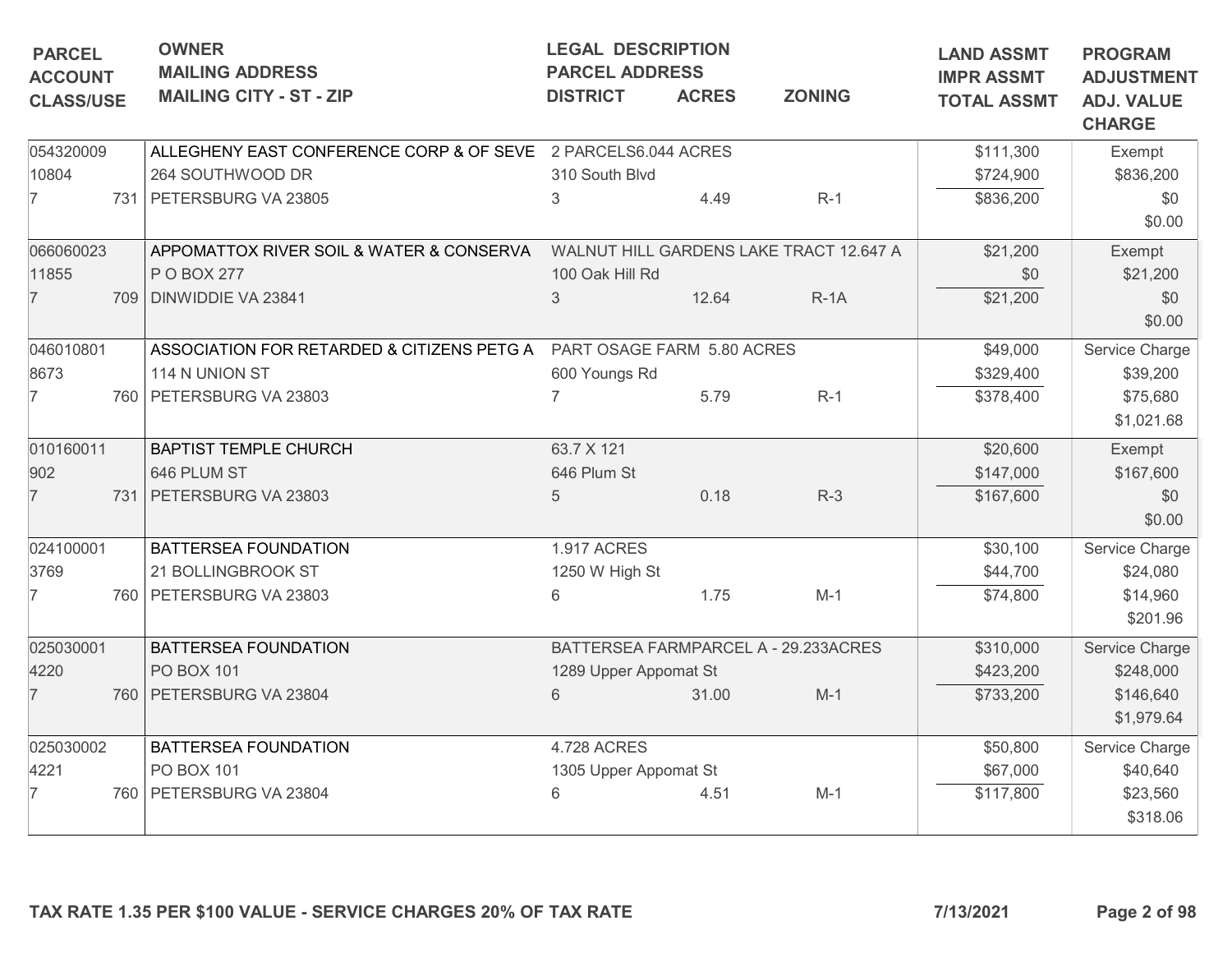| <b>PARCEL</b><br><b>ACCOUNT</b> |  | <b>OWNER</b><br><b>MAILING ADDRESS</b>                          | <b>LEGAL DESCRIPTION</b><br><b>PARCEL ADDRESS</b> |              | <b>LAND ASSMT</b><br><b>IMPR ASSMT</b>  | <b>PROGRAM</b><br><b>ADJUSTMENT</b> |                                    |  |
|---------------------------------|--|-----------------------------------------------------------------|---------------------------------------------------|--------------|-----------------------------------------|-------------------------------------|------------------------------------|--|
| <b>CLASS/USE</b>                |  | <b>MAILING CITY - ST - ZIP</b>                                  | <b>DISTRICT</b>                                   | <b>ACRES</b> | <b>ZONING</b>                           | <b>TOTAL ASSMT</b>                  | <b>ADJ. VALUE</b><br><b>CHARGE</b> |  |
| 012270010                       |  | BETHANY BAPTIST CHURCH TRUSTEE                                  |                                                   |              | LT 54PT 53PARCELS A&B & 2 PARCELS BLAND | \$214,800                           | Exempt                             |  |
| 1822                            |  | PO BOX 69                                                       | 613 E Wythe St                                    |              |                                         | \$733,200                           | \$948,000                          |  |
| $\overline{7}$                  |  | 731   PETERSBURG VA 23804-0069                                  | 4                                                 | 1.40         | $B-2$                                   | \$948,000                           | \$0<br>\$0.00                      |  |
| 031040055                       |  | BETHESDA CHURCH OF OUR LORD TR                                  | 107.5 X 254                                       |              |                                         | \$39,400                            | Exempt                             |  |
| 5713                            |  | 459 HARDING ST                                                  | 459 Harding St                                    |              |                                         | \$296,900                           | \$336,300                          |  |
| $\overline{7}$                  |  | 731 PETERSBURG VA 23803                                         | 5                                                 | 0.63         | $R-3$                                   | \$336,300                           | \$0<br>\$0.00                      |  |
| 051100011                       |  | BIRDVILLE BAPTIST CHURCH TRUST                                  | LOTS 96-97 LINCOLN PLACE                          |              |                                         | \$15,400                            | Exempt                             |  |
| 10057                           |  | 1348 GRANT AVE                                                  | 1348 Grant Ave                                    |              |                                         | \$233,500                           | \$248,900                          |  |
| $\overline{7}$                  |  | 731 PETERSBURG VA 23803                                         | 6                                                 | 0.17         | $R-2$                                   | \$248,900                           | \$0<br>\$0.00                      |  |
| 012340001                       |  | <b>BLANDFORD BAPT MISSION CHAP TR</b>                           | LOT 90 LYON PLAT                                  |              |                                         | \$37,000                            | Exempt                             |  |
| 1893                            |  | 824 E WYTHE ST                                                  | 824 E Wythe St                                    |              |                                         | \$57,300                            | \$94,300                           |  |
| $\overline{7}$                  |  | 731 PETERSBURG VA 23803                                         |                                                   | 0.23         | $R-3$                                   | \$94,300                            | \$0<br>\$0.00                      |  |
| 011300030                       |  | BRENNAN A J REV BISHOP & O'CONNELL D J                          | 200 X 200                                         |              |                                         | \$241,400                           | Exempt                             |  |
| 1443                            |  | 123 FRANKLIN ST                                                 | 123 Franklin St                                   |              |                                         | \$756,300                           | \$997,700                          |  |
| $\overline{7}$                  |  | 444 PETERSBURG VA 23803                                         | 4                                                 | 0.92         | $R-3$                                   | \$997,700                           | \$0                                |  |
|                                 |  |                                                                 |                                                   |              |                                         |                                     | \$0.00                             |  |
| 067080007                       |  | BRITH ACHIM CONGREGATION: TRUST                                 | LOT 47 BK 4 WESTOVER SEC RE-SUBD                  |              |                                         | \$27,400                            | Exempt                             |  |
| 12086                           |  | 314 S BOULEVARD                                                 | 1914 Cumberland Ave                               |              |                                         | \$151,400                           | \$178,800                          |  |
| $\overline{7}$                  |  | 731 PETERSBURG VA 23805                                         | 3                                                 | 0.65         | $R-1$                                   | \$178,800                           | \$0<br>\$0.00                      |  |
| 024180014                       |  | CALVARY TEMPLE CHURCH OF OUR & LORD JESU                        | Pridesfield 20.5X100.4 - 100.2                    |              |                                         | \$5,000                             | Exempt                             |  |
| 3965                            |  | PO BOX 3116                                                     | 114 N Dunlop St                                   |              |                                         | \$0                                 | \$5,000                            |  |
| $\overline{7}$                  |  | 730 PETERSBURG VA 23805                                         | 6                                                 | 0.05         | $B-2$                                   | \$5,000                             | \$0                                |  |
|                                 |  | TAX RATE 1.35 PER \$100 VALUE - SERVICE CHARGES 20% OF TAX RATE |                                                   |              |                                         | 7/13/2021                           | \$0.00<br>Page 3 of 98             |  |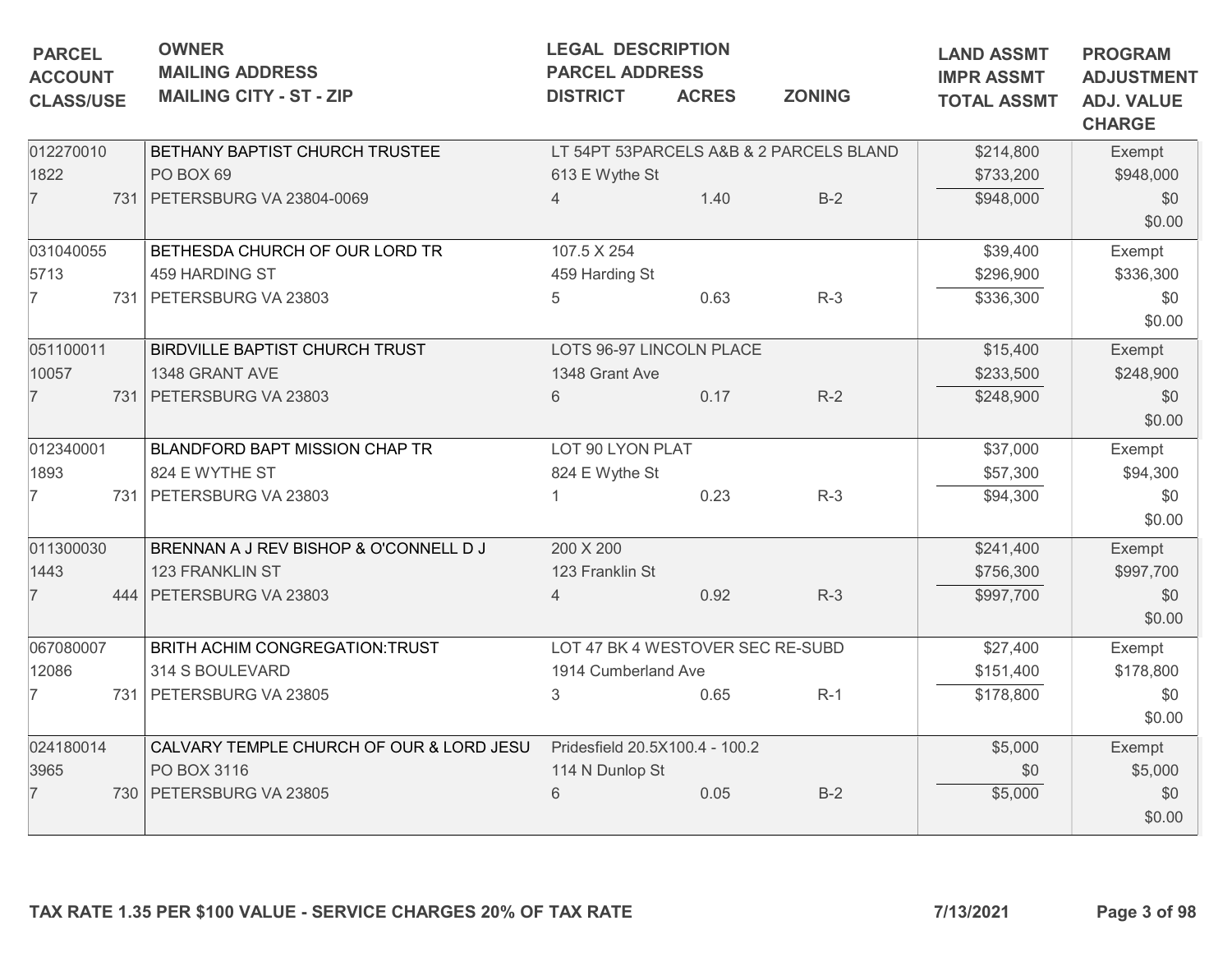| <b>PARCEL</b>                      |  | <b>OWNER</b><br><b>MAILING ADDRESS</b>                          | <b>LEGAL DESCRIPTION</b><br><b>PARCEL ADDRESS</b> |              |                                            | <b>LAND ASSMT</b>                       | <b>PROGRAM</b>                                          |
|------------------------------------|--|-----------------------------------------------------------------|---------------------------------------------------|--------------|--------------------------------------------|-----------------------------------------|---------------------------------------------------------|
| <b>ACCOUNT</b><br><b>CLASS/USE</b> |  | <b>MAILING CITY - ST - ZIP</b>                                  | <b>DISTRICT</b>                                   | <b>ACRES</b> | <b>ZONING</b>                              | <b>IMPR ASSMT</b><br><b>TOTAL ASSMT</b> | <b>ADJUSTMENT</b><br><b>ADJ. VALUE</b><br><b>CHARGE</b> |
| 022220010                          |  | <b>CARES INC</b>                                                |                                                   |              | PT LTS 10-12 ROPER OR N PT LT 1 53.5-46X58 | \$8,000                                 | Service Charge                                          |
| 2936                               |  | P O BOX 1167                                                    | 244 Halifax St                                    |              |                                            | \$141,900                               | \$6,400                                                 |
| 7                                  |  | 760 PETERSBURG VA 23804                                         | 5                                                 | 0.07         | $B-2$                                      | \$149,900                               | \$29,980                                                |
|                                    |  |                                                                 |                                                   |              |                                            |                                         | \$404.73                                                |
| 020010002                          |  | <b>CATHOLIC CEMETERY</b>                                        | <b>NULL</b>                                       |              |                                            | \$82,800                                | Exempt                                                  |
| 2273                               |  | 135 N UNOIN ST                                                  | 535 S Crater Rd                                   |              |                                            | \$0                                     | \$82,800                                                |
| $\overline{7}$                     |  | 731 Petersburg VA 23803                                         |                                                   | 11.78        | $R-2$                                      | \$82,800                                | \$0                                                     |
|                                    |  |                                                                 |                                                   |              |                                            |                                         | \$0.00                                                  |
| 083010804                          |  | CENTRAL PARK CONGREGATION OF & JEHOVAH'S                        | PART OF PARCEL 2                                  |              | \$130,800                                  | Exempt                                  |                                                         |
| 13293                              |  | 3029 WRIGHT RD                                                  | 575A Old Wagner Rd                                |              |                                            | \$498,100                               | \$628,900                                               |
| $\overline{7}$                     |  | 731   PETERSBURG VA 23805                                       | $\overline{2}$                                    | 1.81         | $R-1$                                      | \$628,900                               | \$0                                                     |
|                                    |  |                                                                 |                                                   |              |                                            |                                         | \$0.00                                                  |
| 021280018                          |  | CENTRAL VA HOME IMPROVEMENT LLC                                 | HIGHLAND TERRACE PL LT 6 40 X 121                 |              |                                            | \$7,400                                 | Service Charge                                          |
| 2725                               |  | 9611 DOMINION FOREST CIRCLE                                     | 126 Clayton St                                    |              |                                            | \$16,500                                | \$19,120                                                |
| 7.9                                |  | 101   FREDERICKSBURG VA 22408                                   | 4                                                 | 0.11         | $R-3$                                      | \$23,900                                | \$4,780                                                 |
|                                    |  |                                                                 |                                                   |              |                                            |                                         | \$64.53                                                 |
| 022300015                          |  | CHAPTER DAR TRUSTEES JOHN BANNISTER & VIVI                      | 35 X 178                                          |              |                                            | \$30,900                                | Service Charge                                          |
| 3066                               |  | 14144 BOYDTON PLANK RD                                          | 332 S Sycamore St                                 |              |                                            | \$124,700                               | \$24,720                                                |
| 7                                  |  | 760 DINWIDDIE VA 23841-2510                                     |                                                   | 0.14         | <b>RB</b>                                  | \$155,600                               | \$31,120                                                |
|                                    |  |                                                                 |                                                   |              |                                            |                                         | \$420.12                                                |
| 043020003                          |  | CHRIST EPISCOPAL CHURCH TRUST                                   | Walnut Hill Lot 2-5                               |              |                                            | \$195,600                               | Exempt                                                  |
| 7409                               |  | 1545 S SYCAMORE ST                                              | 1545 S Sycamore St                                |              |                                            | \$905,300                               | \$1,100,900                                             |
| $\overline{7}$                     |  | 440   PETERSBURG VA 23805                                       | 3                                                 | 4.51         | $R-1$                                      | \$1,100,900                             | \$0                                                     |
|                                    |  |                                                                 |                                                   |              |                                            |                                         | \$0.00                                                  |
| 024170031                          |  | CHRISTIAN CHARITIES DELIVERANC & GWEN GRA                       | Pridesfield 42.22X92.23                           |              |                                            | \$8,600                                 | Exempt                                                  |
| 3933                               |  | PO BOX 64                                                       | 102 N West St                                     |              |                                            | \$0                                     | \$8,600                                                 |
| 7                                  |  | 100 PETERSBURG VA 23803                                         | 6                                                 | 0.09         | $B-2$                                      | \$8,600                                 | \$0                                                     |
|                                    |  |                                                                 |                                                   |              |                                            |                                         | \$0.00                                                  |
|                                    |  | TAX RATE 1.35 PER \$100 VALUE - SERVICE CHARGES 20% OF TAX RATE |                                                   |              |                                            | 7/13/2021                               | Page 4 of 98                                            |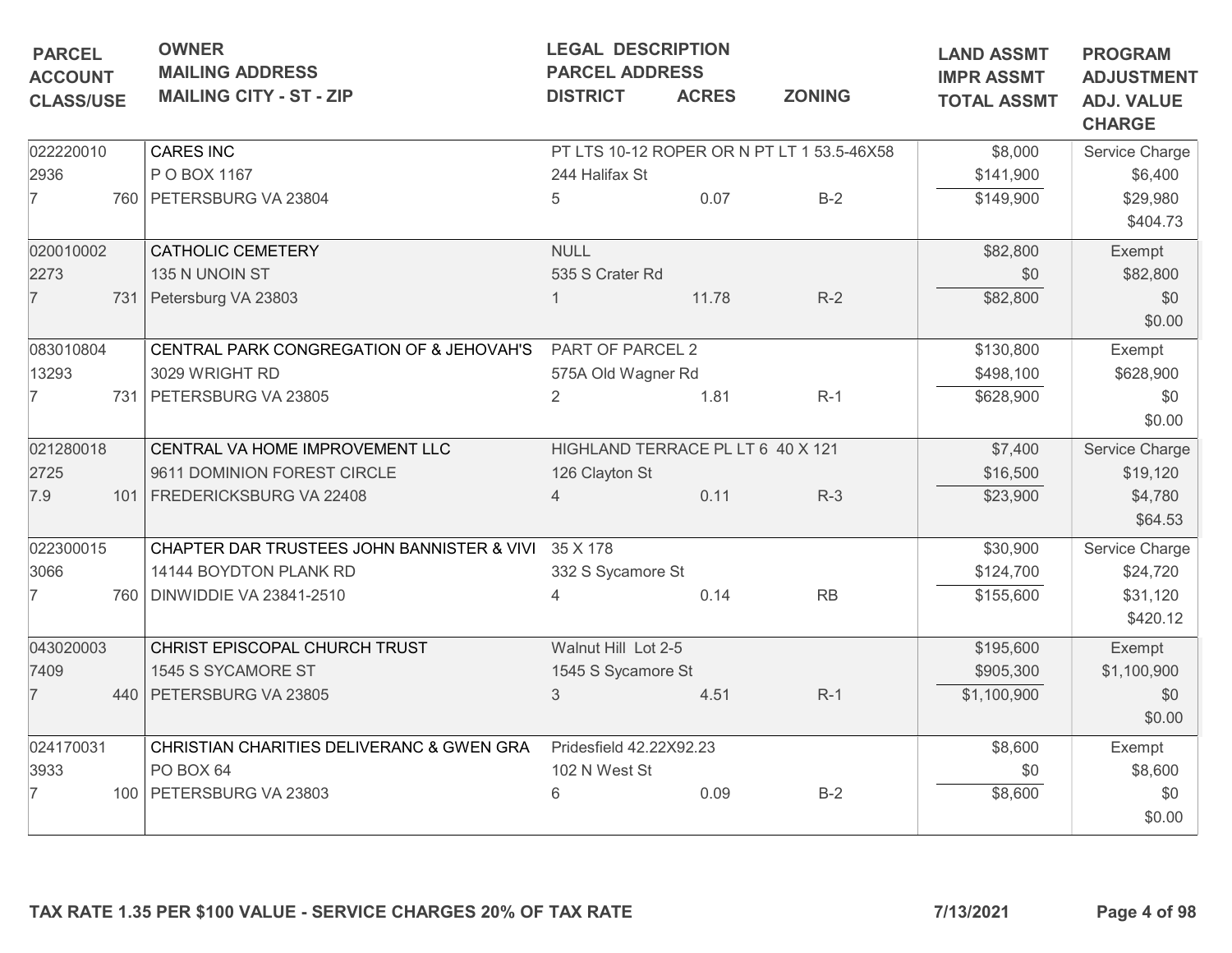|                                    | <b>OWNER</b><br><b>LEGAL DESCRIPTION</b><br><b>PARCEL</b><br><b>MAILING ADDRESS</b><br><b>PARCEL ADDRESS</b> |                                                  |       |                                            | <b>LAND ASSMT</b><br><b>IMPR ASSMT</b> | <b>PROGRAM</b>                                          |  |
|------------------------------------|--------------------------------------------------------------------------------------------------------------|--------------------------------------------------|-------|--------------------------------------------|----------------------------------------|---------------------------------------------------------|--|
| <b>ACCOUNT</b><br><b>CLASS/USE</b> | <b>MAILING CITY - ST - ZIP</b>                                                                               | <b>ZONING</b><br><b>DISTRICT</b><br><b>ACRES</b> |       |                                            | <b>TOTAL ASSMT</b>                     | <b>ADJUSTMENT</b><br><b>ADJ. VALUE</b><br><b>CHARGE</b> |  |
| 068150001                          | CHURCH OF JESUS CHRIST OF & LATTER DAY SAI                                                                   | 6.165 ACRES                                      |       |                                            | \$535,400                              | Exempt                                                  |  |
| 12473                              | 50 E NORTH TEMPLE ST                                                                                         | 1800 Johnson Rd                                  |       |                                            | \$1,068,400                            | \$1,603,800                                             |  |
| $\overline{7}$                     | 731   SALT LAKE CITY UT 84150                                                                                | 5                                                | 6.16  | $R-1$                                      | \$1,603,800                            | \$0<br>\$0.00                                           |  |
| 004050008                          | <b>CITY OF PETERSBURG</b>                                                                                    | LOTS 1-4 BK 4 LAKEMONTANNEX                      |       |                                            | \$59,500                               | Exempt                                                  |  |
| 103                                | 135 N. Union St                                                                                              | 2101 E Washington St                             |       |                                            | \$0                                    | \$59,500                                                |  |
| $\overline{7}$                     | 700 Petersburg VA 23803                                                                                      |                                                  | 0.24  | $B-2$                                      | \$59,500                               | \$0<br>\$0.00                                           |  |
| 004190005                          | <b>CITY OF PETERSBURG</b>                                                                                    | <b>14.5 ACRES</b>                                |       | \$252,300                                  | Exempt                                 |                                                         |  |
| 199                                | 135 N. Union St                                                                                              | 51 Gibbons Ave                                   |       |                                            | \$9,747,100                            | \$9,999,400                                             |  |
| $\overline{7}$                     | 700 Petersburg VA 23803                                                                                      |                                                  | 14.50 | $R-2$                                      | \$9,999,400                            | \$0<br>\$0.00                                           |  |
| 004190007                          | <b>CITY OF PETERSBURG</b>                                                                                    |                                                  |       | LTS 1-12 BK 6 LTS 1-5 BK7 LAVELLE SUBD LTS | \$36,900                               | Exempt                                                  |  |
| 200                                | 135 N. Union St                                                                                              | 1610 Prince George Ave                           |       |                                            | \$0                                    | \$36,900                                                |  |
| $\overline{7}$                     | 700 Petersburg VA 23803                                                                                      |                                                  | 2.12  | $R-2$                                      | \$36,900                               | \$0<br>\$0.00                                           |  |
| 004190015                          | <b>CITY OF PETERSBURG</b>                                                                                    | LOTS 6-12 BK 7 LAVELLESUBD                       |       |                                            | \$33,000                               | Exempt                                                  |  |
| 201                                | 135 N. Union St                                                                                              | 1611 Hare St                                     |       |                                            | \$0                                    | \$33,000                                                |  |
| $\overline{7}$                     | 700 Petersburg VA 23803                                                                                      |                                                  | 0.40  | $R-2$                                      | \$33,000                               | \$0<br>\$0.00                                           |  |
| 006010001                          | <b>CITY OF PETERSBURG</b>                                                                                    | PT LOT 19 POCAHONTAS & PARCELS                   |       |                                            | \$66,800                               | Exempt                                                  |  |
| 451                                | 135 N. Union St                                                                                              | 800 Magazine Rd                                  |       |                                            | \$0                                    | \$66,800                                                |  |
| 7                                  | 700 Petersburg VA 23803                                                                                      | 4                                                | 3.00  | $M-2$                                      | \$66,800                               | \$0<br>\$0.00                                           |  |
| 006020004                          | <b>CITY OF PETERSBURG</b>                                                                                    | 281-305X200 TO RIVER                             |       |                                            | \$238,700                              | Exempt                                                  |  |
| 455                                | 135 N. Union St                                                                                              | 409 N Old Church St                              |       |                                            | \$0                                    | \$238,700                                               |  |
| 7                                  | 700 Petersburg VA 23803                                                                                      |                                                  | 10.00 | $M-2$                                      | \$238,700                              | \$0<br>\$0.00                                           |  |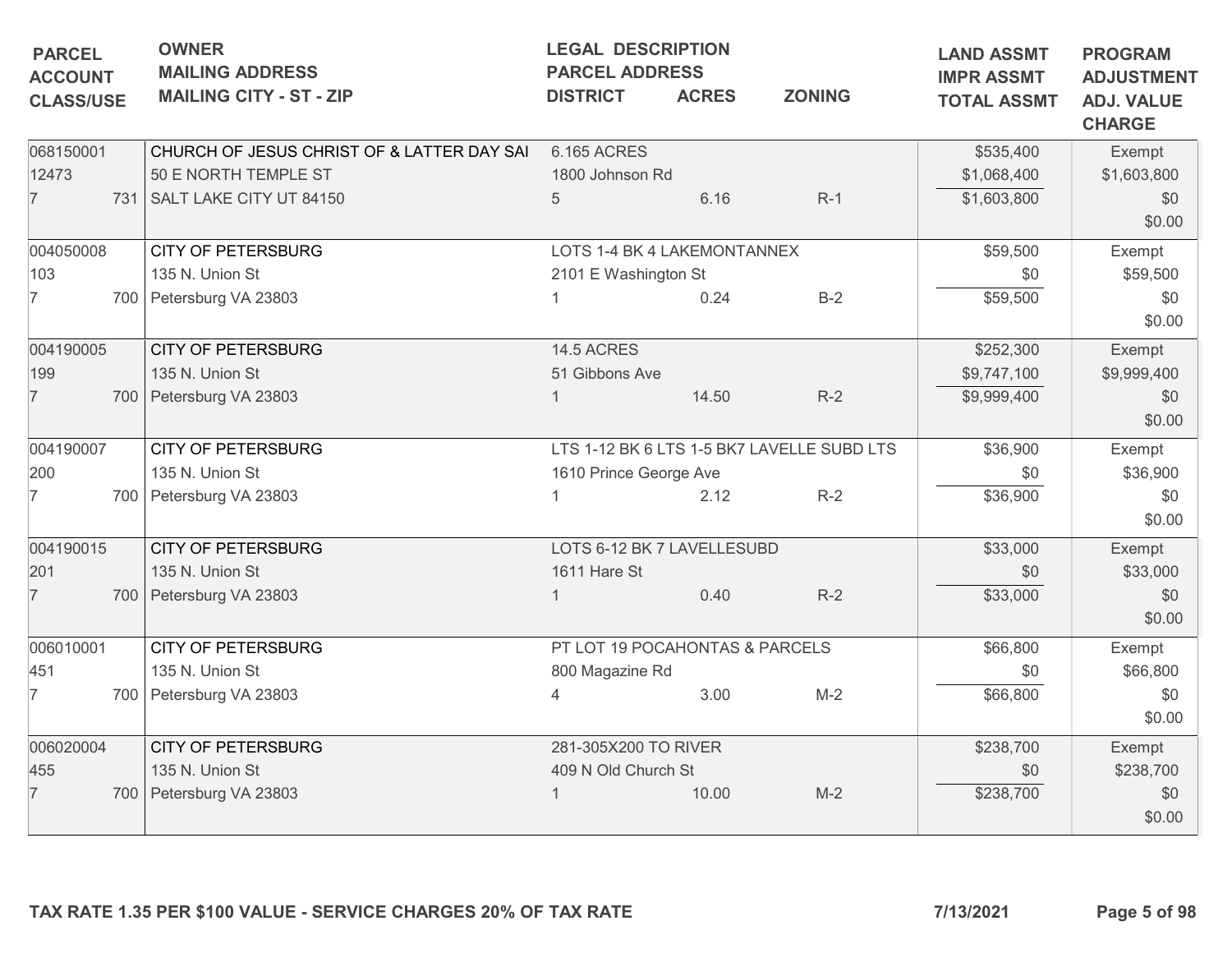| <b>PARCEL</b><br><b>ACCOUNT</b> | <b>OWNER</b><br><b>MAILING ADDRESS</b> | <b>LEGAL DESCRIPTION</b><br><b>PARCEL ADDRESS</b> |              |               | <b>LAND ASSMT</b><br><b>IMPR ASSMT</b><br><b>TOTAL ASSMT</b> | <b>PROGRAM</b><br><b>ADJUSTMENT</b><br><b>ADJ. VALUE</b><br><b>CHARGE</b> |
|---------------------------------|----------------------------------------|---------------------------------------------------|--------------|---------------|--------------------------------------------------------------|---------------------------------------------------------------------------|
| <b>CLASS/USE</b>                | <b>MAILING CITY - ST - ZIP</b>         | <b>DISTRICT</b>                                   | <b>ACRES</b> | <b>ZONING</b> |                                                              |                                                                           |
| 006020006                       | <b>CITY OF PETERSBURG</b>              | $85X35 - 0$                                       |              |               | \$3,900                                                      | Exempt                                                                    |
| 456                             | 135 N. Union St                        | 873 Bollingbrook St                               |              |               | \$0                                                          | \$3,900                                                                   |
| $\overline{7}$                  | 700 Petersburg VA 23803                |                                                   | 0.03         | $M-2$         | \$3,900                                                      | \$0<br>\$0.00                                                             |
| 006080002                       | <b>CITY OF PETERSBURG</b>              | 53-53X85-67 PUMPING STATION                       |              |               | \$8,900                                                      | Exempt                                                                    |
| 499                             | 135 N. Union St                        | 877 E Bank St                                     |              |               | \$50,900                                                     | \$59,800                                                                  |
| $\overline{7}$                  | 700 Petersburg VA 23803                |                                                   | 0.09         | $M-2$         | \$59,800                                                     | \$0<br>\$0.00                                                             |
| 007010006                       | <b>CITY OF PETERSBURG</b>              | PARCEL 2 & OTHER PARCELS                          | \$23,800     | Exempt        |                                                              |                                                                           |
| 508                             | 135 N. Union St                        | 149 Rolfe St                                      |              |               | \$0                                                          | \$23,800                                                                  |
| $\overline{7}$                  | 700 Petersburg VA 23803                | $\overline{4}$                                    | 0.36         | $R-2$         | \$23,800                                                     | \$0<br>\$0.00                                                             |
| 007010012                       | <b>CITY OF PETERSBURG</b>              | 52 X 103.5                                        |              |               | \$5,400                                                      | Exempt                                                                    |
| 514                             | 135 N. Union St                        | 914 Logan St                                      |              |               | \$0                                                          | \$5,400                                                                   |
| $\overline{7}$                  | 700 Petersburg VA 23803                | 4                                                 | 0.12         | $R-2$         | \$5,400                                                      | \$0<br>\$0.00                                                             |
| 007020001                       | <b>CITY OF PETERSBURG</b>              | LOGAN ST 210 FEET FRONT LTS 14-15 POCAH           | \$30,500     | Exempt        |                                                              |                                                                           |
| 517                             | 135 N. Union St                        | 301 Rolfe St                                      |              |               | \$0                                                          | \$30,500                                                                  |
| $\overline{7}$                  | 700 Petersburg VA 23803                | 4                                                 | 0.80         | $R-2$         | \$30,500                                                     | \$0<br>\$0.00                                                             |
| 007020006                       | <b>CITY OF PETERSBURG</b>              | 2 PARCELS                                         |              |               | \$14,300                                                     | Exempt                                                                    |
| 519                             | 135 N. Union St                        | 343 Rolfe St                                      |              |               | \$0                                                          | \$14,300                                                                  |
| $\overline{7}$                  | 700 Petersburg VA 23803                | $\overline{4}$                                    | 0.44         | $R-2$         | \$14,300                                                     | \$0<br>\$0.00                                                             |
| 007030017                       | <b>CITY OF PETERSBURG</b>              | 49 X 105                                          |              |               | \$1,200                                                      | Exempt                                                                    |
| 532                             | 135 N. Union St                        | 331 Witten St                                     |              |               | \$0                                                          | \$1,200                                                                   |
| $\overline{7}$                  | 700 Petersburg VA 23803                | 4                                                 | 0.12         | $R-2$         | \$1,200                                                      | \$0<br>\$0.00                                                             |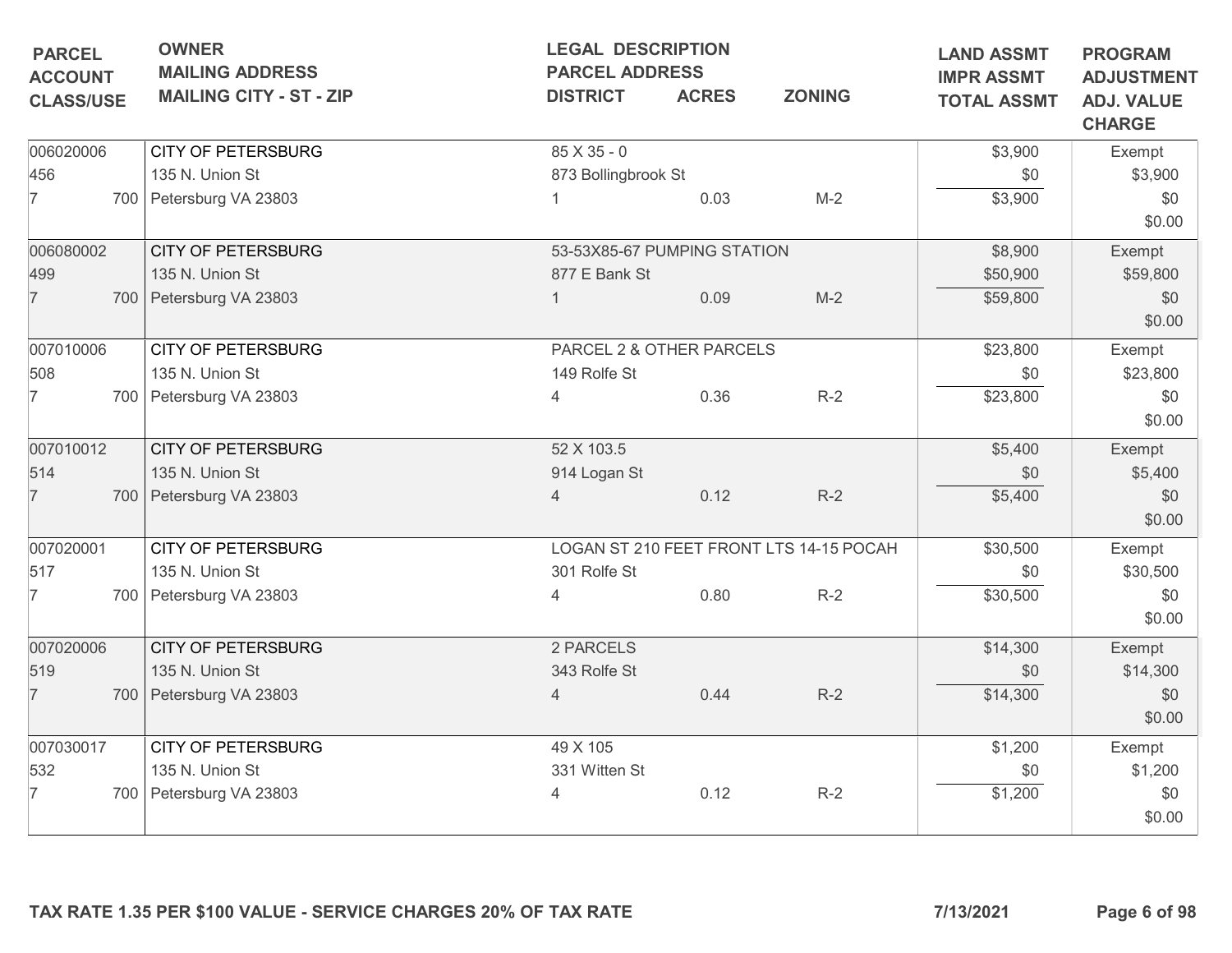| <b>PARCEL</b>                      | <b>OWNER</b><br><b>MAILING ADDRESS</b>                          |                             |              | <b>LEGAL DESCRIPTION</b><br><b>PARCEL ADDRESS</b> |                                         |                                                         |  |  |
|------------------------------------|-----------------------------------------------------------------|-----------------------------|--------------|---------------------------------------------------|-----------------------------------------|---------------------------------------------------------|--|--|
| <b>ACCOUNT</b><br><b>CLASS/USE</b> | <b>MAILING CITY - ST - ZIP</b>                                  | <b>DISTRICT</b>             | <b>ACRES</b> | <b>ZONING</b>                                     | <b>IMPR ASSMT</b><br><b>TOTAL ASSMT</b> | <b>ADJUSTMENT</b><br><b>ADJ. VALUE</b><br><b>CHARGE</b> |  |  |
| 007030019                          | <b>CITY OF PETERSBURG</b>                                       |                             |              | PT OF LOT 32 POCAHONTAS PLAT 61 X 105             | \$1,200                                 | Exempt                                                  |  |  |
| 534                                | 135 N. Union St                                                 | 321 Witten St               |              |                                                   | \$0                                     | \$1,200                                                 |  |  |
| $\overline{7}$                     | 700 Petersburg VA 23803                                         | 4                           | 0.15         | $R-2$                                             | \$1,200                                 | \$0<br>\$0.00                                           |  |  |
| 007040017                          | <b>CITY OF PETERSBURG</b>                                       | 160 X 50                    |              |                                                   | \$14,700                                | Exempt                                                  |  |  |
| 546                                | 135 N. Union St                                                 | 808 Logan St                |              |                                                   | \$10,500                                | \$25,200                                                |  |  |
| $\overline{7}$                     | 700 Petersburg VA 23803                                         | 4                           | 0.18         | $R-2$                                             | \$25,200                                | \$0<br>\$0.00                                           |  |  |
| 007040800                          | <b>CITY OF PETERSBURG</b>                                       | <b>NULL</b>                 |              |                                                   | \$2,000                                 | Exempt                                                  |  |  |
| 562                                | 135 N. Union St                                                 | 101 Witten St               |              |                                                   | \$0                                     | \$2,000                                                 |  |  |
| $\overline{7}$                     | 700 Petersburg VA 23803                                         | $\overline{4}$              | 0.04         | $R-2$                                             | \$2,000                                 | \$0<br>\$0.00                                           |  |  |
| 007080001                          | <b>CITY OF PETERSBURG</b>                                       | PART TRACT 1 & 27.868 ACRES |              |                                                   | \$365,200                               | Exempt                                                  |  |  |
| 598                                | 135 N. Union St                                                 | 150 Sapony St               |              |                                                   | \$0                                     | \$365,200                                               |  |  |
| 7                                  | 700 Petersburg VA 23803                                         | 4                           | 7.86         | $R-2$                                             | \$365,200                               | \$0<br>\$0.00                                           |  |  |
| 007090002                          | <b>CITY OF PETERSBURG</b>                                       | <b>NULL</b>                 |              |                                                   | \$22,400                                | Exempt                                                  |  |  |
| 600                                | 135 N. Union St                                                 | 600 Bridge St               |              |                                                   | \$33,200                                | \$55,600                                                |  |  |
| $\overline{7}$                     | 700 Petersburg VA 23803                                         | 4                           | 0.39         | $R-2$                                             | \$55,600                                | \$0<br>\$0.00                                           |  |  |
| 007100002                          | <b>CITY OF PETERSBURG</b>                                       | 0.37 ACRES                  |              |                                                   | \$16,500                                | Exempt                                                  |  |  |
| 601                                | 135 N. Union St                                                 | <b>NULL</b>                 |              |                                                   | \$0                                     | \$16,500                                                |  |  |
| $\overline{7}$                     | 400 Petersburg VA 23803                                         | 4                           | 0.28         | $M-2$                                             | \$16,500                                | \$0<br>\$0.00                                           |  |  |
| 009010005                          | <b>CITY OF PETERSBURG</b>                                       |                             |              | SWAN'S ISLAND RR 740-1270X270-470 8.5 ACR         | \$87,600                                | Exempt                                                  |  |  |
| 606                                | 135 N. Union St                                                 | 629 N South St              |              |                                                   | \$0                                     | \$87,600                                                |  |  |
| $\overline{7}$                     | 700 Petersburg VA 23803                                         | 4                           | 0.21         | $M-2$                                             | \$87,600                                | \$0<br>\$0.00                                           |  |  |
|                                    | TAX RATE 1.35 PER \$100 VALUE - SERVICE CHARGES 20% OF TAX RATE |                             |              |                                                   | 7/13/2021                               | Page 7 of 98                                            |  |  |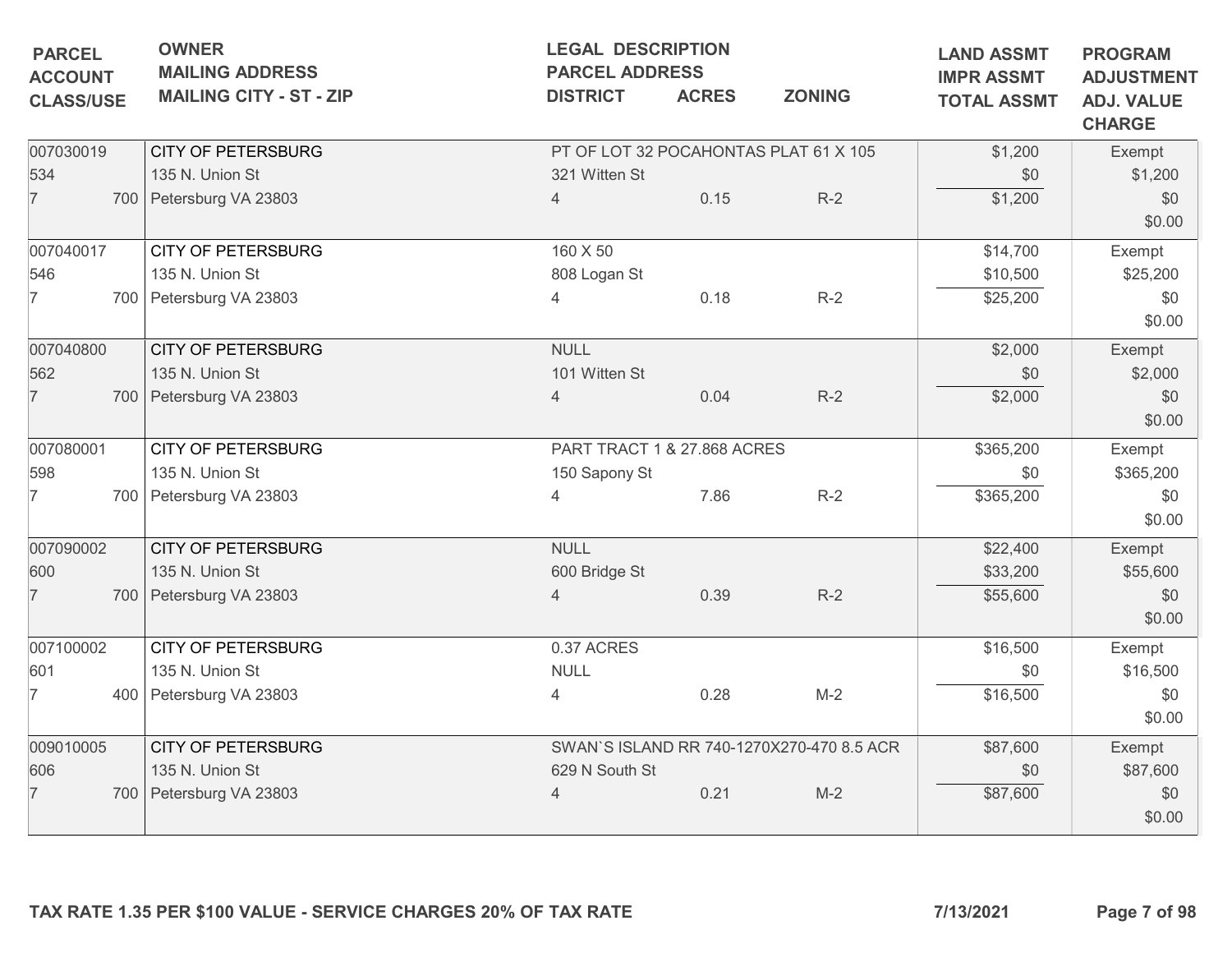| <b>MAILING ADDRESS</b><br><b>MAILING CITY - ST - ZIP</b><br><b>CITY OF PETERSBURG</b><br>135 N. Union St | <b>PARCEL ADDRESS</b><br><b>DISTRICT</b><br><b>WESTERN RAILROAD</b> | <b>ACRES</b> | <b>ZONING</b>                                                                                         | <b>IMPR ASSMT</b><br><b>TOTAL ASSMT</b>                                        | <b>ADJUSTMENT</b>                  |
|----------------------------------------------------------------------------------------------------------|---------------------------------------------------------------------|--------------|-------------------------------------------------------------------------------------------------------|--------------------------------------------------------------------------------|------------------------------------|
|                                                                                                          |                                                                     |              |                                                                                                       |                                                                                | <b>ADJ. VALUE</b><br><b>CHARGE</b> |
|                                                                                                          |                                                                     |              |                                                                                                       | \$41,300                                                                       | Exempt                             |
|                                                                                                          | 540 Fleet St                                                        |              |                                                                                                       | \$0                                                                            | \$41,300                           |
| 700 Petersburg VA 23803                                                                                  | 6                                                                   | 0.21         | $M-2$                                                                                                 | \$41,300                                                                       | \$0<br>\$0.00                      |
| <b>CITY OF PETERSBURG</b>                                                                                | 5.196 ACRES                                                         |              |                                                                                                       | \$121,700                                                                      | Exempt                             |
| 135 N. Union St                                                                                          |                                                                     |              |                                                                                                       | \$42,700                                                                       | \$164,400                          |
| 700 Petersburg VA 23803                                                                                  | 6                                                                   | 5.23         | $R-2$                                                                                                 | \$164,400                                                                      | \$0<br>\$0.00                      |
| <b>CITY OF PETERSBURG</b>                                                                                |                                                                     |              |                                                                                                       | \$8,300                                                                        | Exempt                             |
| 135 N. Union St                                                                                          |                                                                     |              |                                                                                                       | \$0                                                                            | \$8,300                            |
| 700 Petersburg VA 23803                                                                                  | $\overline{4}$                                                      | 0.11         | $M-2$                                                                                                 | \$8,300                                                                        | \$0<br>\$0.00                      |
| <b>CITY OF PETERSBURG</b>                                                                                | .6285 Ac                                                            |              |                                                                                                       |                                                                                | Exempt                             |
| 135 N. Union St                                                                                          |                                                                     |              |                                                                                                       | \$0                                                                            | \$15,000                           |
| 478 Petersburg VA 23803                                                                                  | 4                                                                   | 0.63         | MXD <sub>2</sub>                                                                                      | \$15,000                                                                       | \$0<br>\$0.00                      |
| <b>CITY OF PETERSBURG</b>                                                                                | PARCEL 20                                                           |              |                                                                                                       | \$61,900                                                                       | Exempt                             |
| 135 N. Union St                                                                                          |                                                                     |              |                                                                                                       | \$0                                                                            | \$61,900                           |
| 442 Petersburg VA 23803                                                                                  | 4                                                                   | 0.82         | MXD <sub>2</sub>                                                                                      | \$61,900                                                                       | \$0<br>\$0.00                      |
| <b>CITY OF PETERSBURG</b>                                                                                | 3 PARCELS                                                           |              |                                                                                                       | \$109,700                                                                      | Exempt                             |
| 135 N. Union St                                                                                          | 339 Low St                                                          |              |                                                                                                       | \$0                                                                            | \$109,700                          |
| 700 Petersburg VA 23803                                                                                  | $\overline{4}$                                                      | 1.35         | $R-3$                                                                                                 | \$109,700                                                                      | \$0<br>\$0.00                      |
| <b>CITY OF PETERSBURG</b>                                                                                |                                                                     |              |                                                                                                       |                                                                                | Exempt                             |
| 135 N. Union St                                                                                          |                                                                     |              |                                                                                                       | \$0                                                                            | \$10,000                           |
| 101 Petersburg VA 23803                                                                                  | 5                                                                   | 0.10         | $R-3$                                                                                                 | \$10,000                                                                       | \$0<br>\$0.00                      |
|                                                                                                          |                                                                     |              | 951 Mckenzie St<br>528 University Blvd<br>501 Piamingo Aly<br>520 Mcneil'S Aly<br>333 University Blvd | LOT 12 PATTERSON PLAT 50 X 90 - 100<br>LOT D TITUS ESTATE34.1-21.1X125.5-121.7 | \$15,000<br>\$10,000               |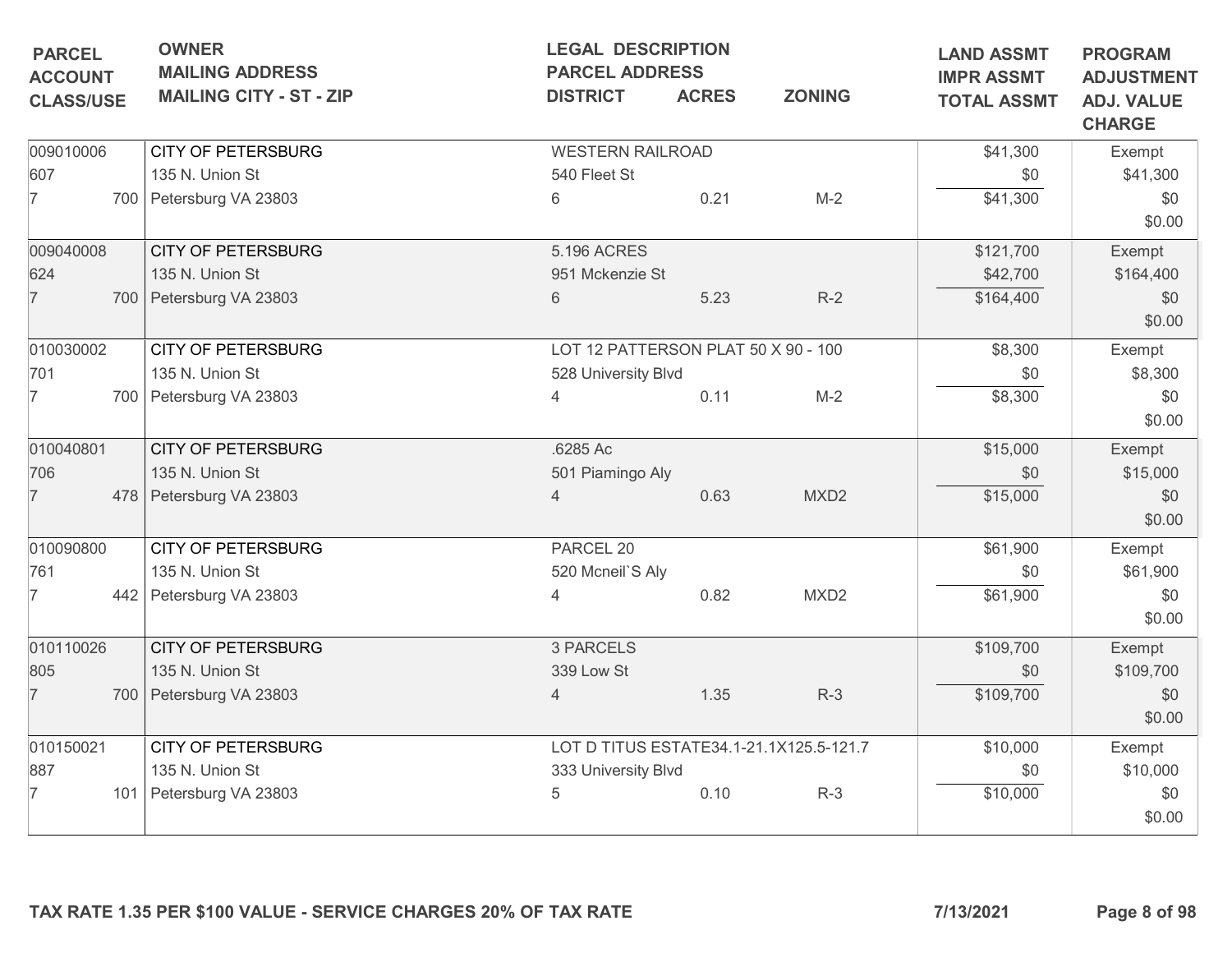| <b>OWNER</b><br><b>MAILING ADDRESS</b><br><b>MAILING CITY - ST - ZIP</b> | <b>LEGAL DESCRIPTION</b><br><b>DISTRICT</b>                                                                                                                                                                                                                                        | <b>LAND ASSMT</b><br><b>IMPR ASSMT</b><br><b>TOTAL ASSMT</b> | <b>PROGRAM</b><br><b>ADJUSTMENT</b><br><b>ADJ. VALUE</b><br><b>CHARGE</b>                                                                                                                                  |                                                                                                                                           |                                                                             |
|--------------------------------------------------------------------------|------------------------------------------------------------------------------------------------------------------------------------------------------------------------------------------------------------------------------------------------------------------------------------|--------------------------------------------------------------|------------------------------------------------------------------------------------------------------------------------------------------------------------------------------------------------------------|-------------------------------------------------------------------------------------------------------------------------------------------|-----------------------------------------------------------------------------|
| <b>CITY OF PETERSBURG</b>                                                | 24.2 X 112                                                                                                                                                                                                                                                                         |                                                              |                                                                                                                                                                                                            | \$7,700                                                                                                                                   | Exempt                                                                      |
|                                                                          |                                                                                                                                                                                                                                                                                    |                                                              |                                                                                                                                                                                                            | \$0                                                                                                                                       | \$7,700                                                                     |
|                                                                          |                                                                                                                                                                                                                                                                                    |                                                              |                                                                                                                                                                                                            |                                                                                                                                           | \$0<br>\$0.00                                                               |
| <b>CITY OF PETERSBURG</b>                                                |                                                                                                                                                                                                                                                                                    |                                                              |                                                                                                                                                                                                            | \$14,000                                                                                                                                  | Exempt                                                                      |
| 135 N. Union St                                                          |                                                                                                                                                                                                                                                                                    |                                                              |                                                                                                                                                                                                            | \$0                                                                                                                                       | \$14,000                                                                    |
|                                                                          | 5                                                                                                                                                                                                                                                                                  | 0.14                                                         | $R-3$                                                                                                                                                                                                      | \$14,000                                                                                                                                  | \$0<br>\$0.00                                                               |
| <b>CITY OF PETERSBURG</b>                                                |                                                                                                                                                                                                                                                                                    |                                                              |                                                                                                                                                                                                            | \$15,100                                                                                                                                  | Exempt                                                                      |
| 135 N. Union St                                                          |                                                                                                                                                                                                                                                                                    |                                                              |                                                                                                                                                                                                            | \$55,400                                                                                                                                  | \$70,500                                                                    |
|                                                                          | 5                                                                                                                                                                                                                                                                                  | 0.11                                                         | $R-3$                                                                                                                                                                                                      | \$70,500                                                                                                                                  | \$0                                                                         |
|                                                                          |                                                                                                                                                                                                                                                                                    |                                                              |                                                                                                                                                                                                            |                                                                                                                                           | \$0.00                                                                      |
|                                                                          |                                                                                                                                                                                                                                                                                    |                                                              |                                                                                                                                                                                                            |                                                                                                                                           | Exempt                                                                      |
| 135 N. Union St                                                          |                                                                                                                                                                                                                                                                                    |                                                              |                                                                                                                                                                                                            |                                                                                                                                           | \$2,500                                                                     |
|                                                                          | 5                                                                                                                                                                                                                                                                                  | 0.02                                                         | $R-3$                                                                                                                                                                                                      |                                                                                                                                           | \$0                                                                         |
|                                                                          |                                                                                                                                                                                                                                                                                    |                                                              |                                                                                                                                                                                                            |                                                                                                                                           | \$0.00                                                                      |
| <b>CITY OF PETERSBURG</b>                                                |                                                                                                                                                                                                                                                                                    |                                                              |                                                                                                                                                                                                            | \$19,800                                                                                                                                  | Exempt                                                                      |
| 135 N. Union St                                                          |                                                                                                                                                                                                                                                                                    |                                                              |                                                                                                                                                                                                            | \$0                                                                                                                                       | \$19,800                                                                    |
|                                                                          | 5                                                                                                                                                                                                                                                                                  | 0.16                                                         | $M-1$                                                                                                                                                                                                      | \$19,800                                                                                                                                  | \$0                                                                         |
|                                                                          |                                                                                                                                                                                                                                                                                    |                                                              |                                                                                                                                                                                                            |                                                                                                                                           | \$0.00                                                                      |
|                                                                          |                                                                                                                                                                                                                                                                                    |                                                              |                                                                                                                                                                                                            |                                                                                                                                           | Exempt                                                                      |
|                                                                          |                                                                                                                                                                                                                                                                                    |                                                              |                                                                                                                                                                                                            |                                                                                                                                           | \$422,900                                                                   |
|                                                                          |                                                                                                                                                                                                                                                                                    |                                                              |                                                                                                                                                                                                            |                                                                                                                                           | \$0                                                                         |
|                                                                          |                                                                                                                                                                                                                                                                                    |                                                              |                                                                                                                                                                                                            |                                                                                                                                           | \$0.00                                                                      |
| <b>CITY OF PETERSBURG</b>                                                |                                                                                                                                                                                                                                                                                    |                                                              |                                                                                                                                                                                                            | \$10,100                                                                                                                                  | Exempt                                                                      |
| 135 N. Union St                                                          | 33 River St                                                                                                                                                                                                                                                                        |                                                              |                                                                                                                                                                                                            | \$0                                                                                                                                       | \$10,100                                                                    |
|                                                                          | $\overline{4}$                                                                                                                                                                                                                                                                     | 1.35                                                         | $M-2$                                                                                                                                                                                                      | \$10,100                                                                                                                                  | \$0                                                                         |
|                                                                          |                                                                                                                                                                                                                                                                                    |                                                              |                                                                                                                                                                                                            |                                                                                                                                           | \$0.00                                                                      |
| <b>CLASS/USE</b>                                                         | 135 N. Union St<br>100 Petersburg VA 23803<br>101 Petersburg VA 23803<br>100 Petersburg VA 23803<br><b>CITY OF PETERSBURG</b><br>100 Petersburg VA 23803<br>478 Petersburg VA 23803<br>CITY OF PETERSBURG<br>135 N. Union St<br>442 Petersburg VA 23803<br>400 Petersburg VA 23803 | 5<br>4.4 x 150<br>505 High St<br>37 River St<br>4            | <b>PARCEL ADDRESS</b><br><b>ACRES</b><br>347 University Blvd<br>0.06<br>351-53 University Blvd<br>LT JTITUS ESTATE PLAT<br>357 University Blvd<br>82.60 - 87.14 X 95.25 - 39.64<br>302 N Market St<br>2.95 | <b>ZONING</b><br>$R-3$<br>LOT 1 TITUS ESTATE55-59 X 114<br>PARCEL 19 PT 21 & B PARCEL<br>$M-2$<br>ISLAND W OF POCOHONTAS ISLAND & E OF VE | \$7,700<br>\$2,500<br>\$0<br>\$2,500<br>\$207,000<br>\$215,900<br>\$422,900 |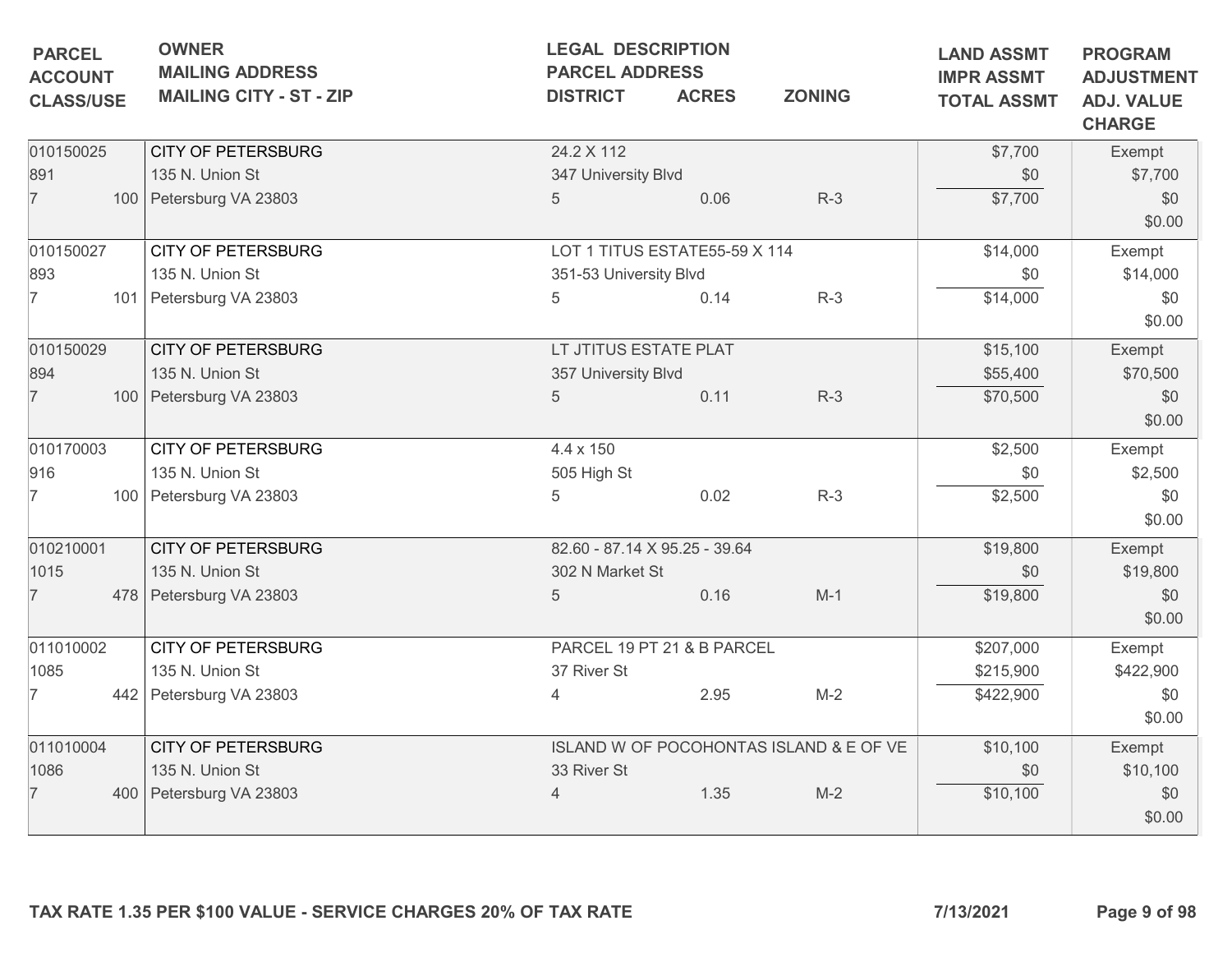| <b>PARCEL</b>                      | <b>OWNER</b><br><b>MAILING ADDRESS</b>                                             | <b>LEGAL DESCRIPTION</b><br><b>PARCEL ADDRESS</b> |                              | <b>LAND ASSMT</b><br><b>IMPR ASSMT</b>                  | <b>PROGRAM</b> |               |
|------------------------------------|------------------------------------------------------------------------------------|---------------------------------------------------|------------------------------|---------------------------------------------------------|----------------|---------------|
| <b>ACCOUNT</b><br><b>CLASS/USE</b> | <b>MAILING CITY - ST - ZIP</b><br><b>ZONING</b><br><b>DISTRICT</b><br><b>ACRES</b> |                                                   | <b>TOTAL ASSMT</b>           | <b>ADJUSTMENT</b><br><b>ADJ. VALUE</b><br><b>CHARGE</b> |                |               |
| 011010801                          | <b>CITY OF PETERSBURG</b>                                                          | PARCEL 19 & PT. 16                                |                              |                                                         | \$194,300      | Exempt        |
| 1088                               | 135 N. Union St                                                                    | 41 River St                                       |                              |                                                         | \$0            | \$194,300     |
| $\overline{7}$                     | 700 Petersburg VA 23803                                                            | $\overline{4}$                                    | 2.86                         | $M-2$                                                   | \$194,300      | \$0<br>\$0.00 |
| 011010802                          | <b>CITY OF PETERSBURG</b>                                                          | PT. PARCEL 21                                     |                              |                                                         | \$137,400      | Exempt        |
| 1089                               | 135 N. Union St                                                                    | 133 W Old St                                      |                              |                                                         | \$0            | \$137,400     |
| $\overline{7}$                     | 479 Petersburg VA 23803                                                            | 4                                                 | 1.47                         | $M-2$                                                   | \$137,400      | \$0<br>\$0.00 |
| 011020001                          | <b>CITY OF PETERSBURG</b>                                                          | 200 X 450 .686 ACRE                               |                              | \$23,100                                                | Exempt         |               |
| 1091                               | 135 N. Union St                                                                    | 103 River St                                      |                              |                                                         | \$407,500      | \$430,600     |
| 7                                  | 438 Petersburg VA 23803                                                            | $\overline{4}$                                    | 2.07                         | $M-2$                                                   | \$430,600      | \$0<br>\$0.00 |
| 011020002                          | <b>CITY OF PETERSBURG</b>                                                          |                                                   | PARCEL 19 PART 21 B & PARCEL | \$94,800                                                | Exempt         |               |
| 1092                               | 135 N. Union St                                                                    | <b>NULL</b>                                       |                              |                                                         | \$0            | \$94,800      |
| $\overline{7}$                     | 700 Petersburg VA 23803                                                            | $\overline{4}$                                    | 1.01                         | $M-2$                                                   | \$94,800       | \$0<br>\$0.00 |
| 011020004                          | <b>CITY OF PETERSBURG</b>                                                          | PARCEL 240-40.54X61.81-60                         |                              | \$5,300                                                 | Exempt         |               |
| 1093                               | 135 N. Union St                                                                    | 209 River St                                      |                              |                                                         | \$0            | \$5,300       |
| 7                                  | 700 Petersburg VA 23803                                                            | 4                                                 | 0.06                         | $M-2$                                                   | \$5,300        | \$0<br>\$0.00 |
| 011020006                          | <b>CITY OF PETERSBURG</b>                                                          |                                                   | PARCEL 3 PT 15NC & PARCEL    |                                                         | \$247,700      | Exempt        |
| 1094                               | 135 N. Union St                                                                    | 275 River St                                      |                              |                                                         | \$0            | \$247,700     |
| $\overline{7}$                     | 700 Petersburg VA 23803                                                            | 4                                                 | 1.34                         | $M-2$                                                   | \$247,700      | \$0<br>\$0.00 |
| 011020801                          | <b>CITY OF PETERSBURG</b>                                                          | PT PARCEL 17                                      |                              |                                                         | \$28,200       | Exempt        |
| 1096                               | 135 N. Union St                                                                    | 501 Second St                                     |                              |                                                         | \$0            | \$28,200      |
| 7                                  | 700 Petersburg VA 23803                                                            | 4                                                 | 0.30                         | $M-2$                                                   | \$28,200       | \$0<br>\$0.00 |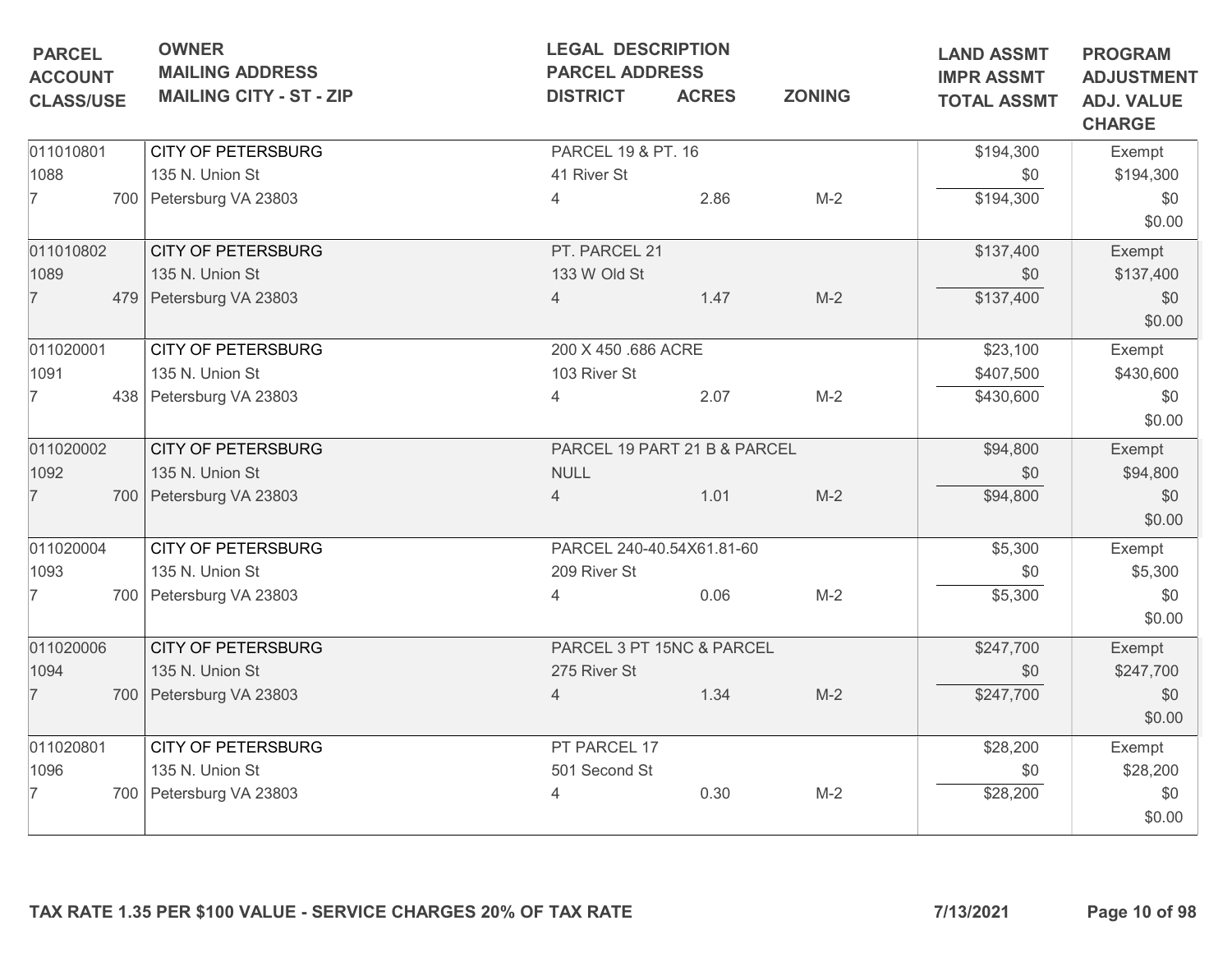| <b>OWNER</b><br><b>LEGAL DESCRIPTION</b><br><b>PARCEL</b><br><b>MAILING ADDRESS</b><br><b>PARCEL ADDRESS</b><br><b>ACCOUNT</b> |  |                                                                 |                             | <b>LAND ASSMT</b><br><b>IMPR ASSMT</b> | <b>PROGRAM</b> |                    |                                                         |
|--------------------------------------------------------------------------------------------------------------------------------|--|-----------------------------------------------------------------|-----------------------------|----------------------------------------|----------------|--------------------|---------------------------------------------------------|
| <b>CLASS/USE</b>                                                                                                               |  | <b>MAILING CITY - ST - ZIP</b>                                  | <b>DISTRICT</b>             | <b>ACRES</b>                           | <b>ZONING</b>  | <b>TOTAL ASSMT</b> | <b>ADJUSTMENT</b><br><b>ADJ. VALUE</b><br><b>CHARGE</b> |
| 011030001                                                                                                                      |  | <b>CITY OF PETERSBURG</b>                                       | TWO PARCELS 0.735 ACRES     |                                        |                | \$68,900           | Exempt                                                  |
| 1097                                                                                                                           |  | 135 N. Union St                                                 | 429 Fifth St                |                                        |                | \$0                | \$68,900                                                |
| $\overline{7}$                                                                                                                 |  | 400 Petersburg VA 23803                                         | $\overline{4}$              | 0.96                                   | $R-4$          | \$68,900           | \$0<br>\$0.00                                           |
| 011040002                                                                                                                      |  | <b>CITY OF PETERSBURG</b>                                       |                             | PARCEL 1151.7-159.25X48.24-0           |                | \$4,300            | Exempt                                                  |
| 1101                                                                                                                           |  | 135 N. Union St                                                 | 236 River St                |                                        |                | \$0                | \$4,300                                                 |
| 7                                                                                                                              |  | 700 Petersburg VA 23803                                         | 4                           | 0.17                                   | $M-2$          | \$4,300            | \$0<br>\$0.00                                           |
| 011040003                                                                                                                      |  | <b>CITY OF PETERSBURG</b>                                       | 240 X 100-53INCLUDES 4TH ST |                                        |                | \$30,600           | Exempt                                                  |
| 1102                                                                                                                           |  | 135 N. Union St                                                 | 240 River St                |                                        |                | \$0                | \$30,600                                                |
| $\overline{7}$                                                                                                                 |  | 400 Petersburg VA 23803                                         | $\overline{4}$              | 0.55                                   | $M-2$          | \$30,600           | \$0<br>\$0.00                                           |
| 011090801                                                                                                                      |  | <b>CITY OF PETERSBURG</b>                                       | PARCEL 026                  |                                        |                | \$18,000           | Exempt                                                  |
| 1128                                                                                                                           |  | 135 N. Union St                                                 | 42 River St                 |                                        |                | \$12,000           | \$30,000                                                |
| 7                                                                                                                              |  | 700 Petersburg VA 23803                                         | 4                           | 0.05                                   | $M-1$          | \$30,000           | \$0<br>\$0.00                                           |
| 011090802                                                                                                                      |  | <b>CITY OF PETERSBURG</b>                                       | RIVER ST PARKING .39 ACRES  |                                        |                | \$118,900          | Exempt                                                  |
| 1129                                                                                                                           |  | 135 N. Union St                                                 | 30 River St                 |                                        |                | \$80,300           | \$199,200                                               |
| $\overline{7}$                                                                                                                 |  | 700 Petersburg VA 23803                                         | $\overline{4}$              | 0.39                                   | $M-1$          | \$199,200          | \$0<br>\$0.00                                           |
| 011100001                                                                                                                      |  | <b>CITY OF PETERSBURG</b>                                       | 8-24 OLD ST. 83.3 X 238.8   |                                        |                | \$119,400          | Exempt                                                  |
| 1130                                                                                                                           |  | 135 N. Union St                                                 | 413 N Sycamore St           |                                        |                | \$103,000          | \$222,400                                               |
| 7                                                                                                                              |  | 700   Petersburg VA 23803                                       | 4                           | 0.46                                   | $B-3$          | \$222,400          | \$0<br>\$0.00                                           |
| 011100015                                                                                                                      |  | <b>CITY OF PETERSBURG</b>                                       | 66.75 X 82.9                |                                        |                | \$33,200           | Exempt                                                  |
| 1132                                                                                                                           |  | 135 N. Union St                                                 | 1 Bollingbrook St           |                                        |                | \$22,700           | \$55,900                                                |
| $\overline{7}$                                                                                                                 |  | 700 Petersburg VA 23803                                         | 4                           | 0.13                                   | $B-3$          | \$55,900           | \$0<br>\$0.00                                           |
|                                                                                                                                |  | TAX RATE 1.35 PER \$100 VALUE - SERVICE CHARGES 20% OF TAX RATE |                             |                                        |                | 7/13/2021          | Page 11 of 98                                           |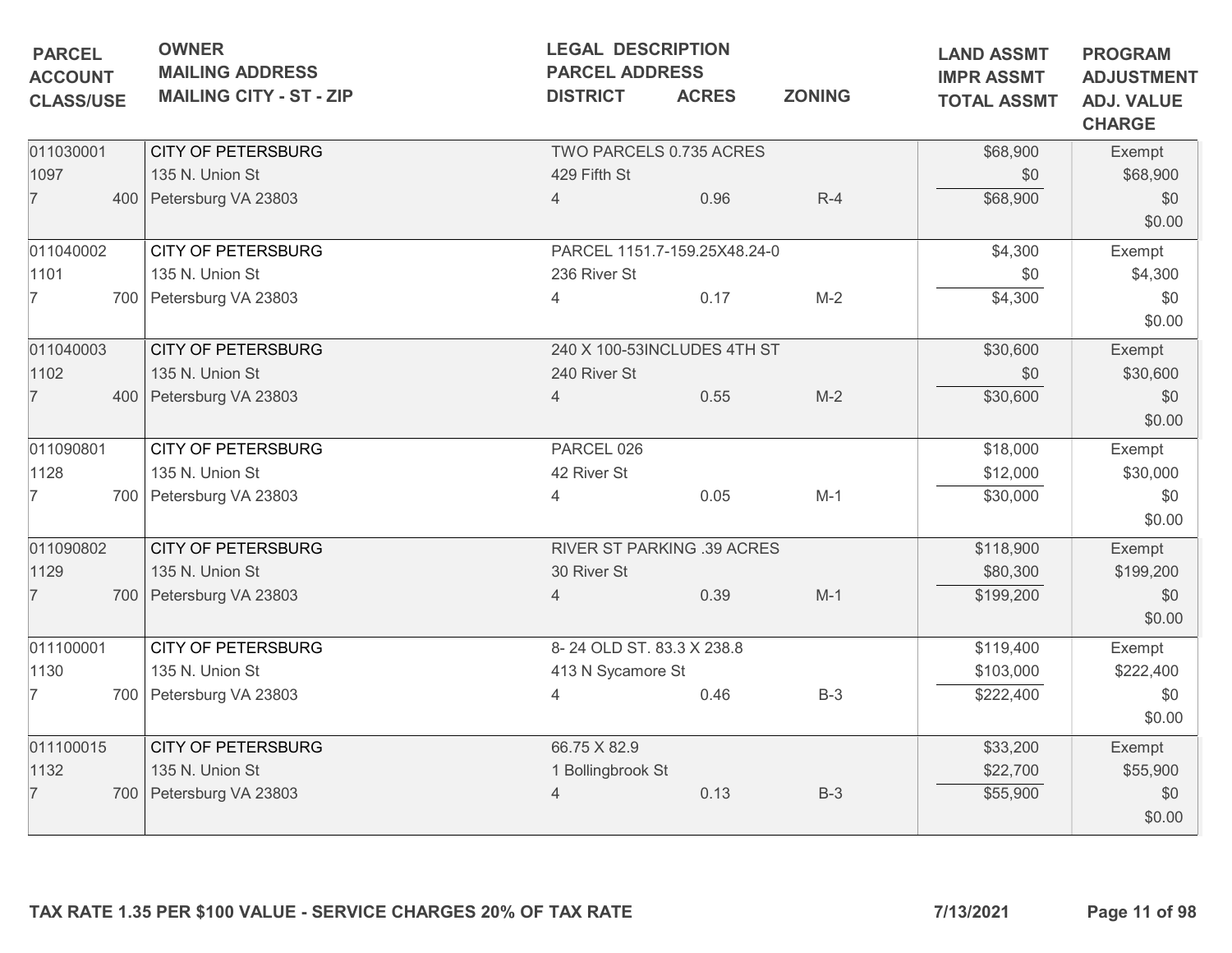| <b>PARCEL</b>                      | <b>OWNER</b>                                                    | <b>LEGAL DESCRIPTION</b><br><b>PARCEL ADDRESS</b> |              |               | <b>LAND ASSMT</b>                       | <b>PROGRAM</b>                                          |
|------------------------------------|-----------------------------------------------------------------|---------------------------------------------------|--------------|---------------|-----------------------------------------|---------------------------------------------------------|
| <b>ACCOUNT</b><br><b>CLASS/USE</b> | <b>MAILING ADDRESS</b><br><b>MAILING CITY - ST - ZIP</b>        | <b>DISTRICT</b>                                   | <b>ACRES</b> | <b>ZONING</b> | <b>IMPR ASSMT</b><br><b>TOTAL ASSMT</b> | <b>ADJUSTMENT</b><br><b>ADJ. VALUE</b><br><b>CHARGE</b> |
| 011110001                          | <b>CITY OF PETERSBURG</b>                                       | FARMERS MARKET PROPERTY                           |              |               | \$130,800                               | Exempt                                                  |
| 1134                               | 135 N. Union St                                                 | 9 E Old St                                        |              |               | \$203,500                               | \$334,300                                               |
| $\overline{7}$                     | 700 Petersburg VA 23803                                         | 4                                                 | 0.37         | $M-1$         | \$334,300                               | \$0                                                     |
|                                    |                                                                 |                                                   |              |               |                                         | \$0.00                                                  |
| 011130002                          | <b>CITY OF PETERSBURG</b>                                       | 55.5 X 79                                         |              |               | \$36,600                                | Exempt                                                  |
| 1148                               | 135 N. Union St                                                 | 421 N Market St                                   |              |               | \$36,600                                | \$73,200                                                |
| $\overline{7}$                     | 700 Petersburg VA 23803                                         | 4                                                 | 0.10         | $M-1$         | \$73,200                                | \$0                                                     |
|                                    |                                                                 |                                                   |              |               |                                         | \$0.00                                                  |
| 011130026                          | <b>CITY OF PETERSBURG</b>                                       | 71.3 X 135 REAR 71-62X74                          |              |               | \$116,400                               | Exempt                                                  |
| 1170                               | 135 N. Union St                                                 | 15 W Bank St                                      |              |               | \$474,800                               | \$591,200                                               |
| $\overline{7}$                     | 442 Petersburg VA 23803                                         | 4                                                 | 0.34         | $B-3$         | \$591,200                               | \$0                                                     |
|                                    |                                                                 |                                                   |              |               |                                         | \$0.00                                                  |
| 011210007                          | <b>CITY OF PETERSBURG</b>                                       | <b>TWO PARCELS</b>                                |              |               | \$54,800                                | Exempt                                                  |
| 1256                               | 135 N. Union St                                                 | 125 Henry St                                      |              |               | \$21,400                                | \$76,200                                                |
| $\overline{7}$                     | 479 Petersburg VA 23803                                         | 4                                                 | 0.25         | $B-3$         | \$76,200                                | \$0                                                     |
|                                    |                                                                 |                                                   |              |               |                                         | \$0.00                                                  |
| 011210800                          | <b>CITY OF PETERSBURG</b>                                       | PT PARCEL 019                                     |              |               | \$56,500                                | Exempt                                                  |
| 1257                               | 135 N. Union St                                                 | 100 E Bank St                                     |              |               | \$26,800                                | \$83,300                                                |
| $\overline{7}$                     | 479 Petersburg VA 23803                                         | 4                                                 | 0.53         | $B-3$         | \$83,300                                | \$0                                                     |
|                                    |                                                                 |                                                   |              |               |                                         | \$0.00                                                  |
| 011220004                          | <b>CITY OF PETERSBURG</b>                                       | 30 X 250                                          |              |               | \$53,400                                | Exempt                                                  |
| 1259                               | 135 N. Union St                                                 | 44 E Bank St                                      |              |               | \$10,700                                | \$64,100                                                |
| $\overline{7}$                     | 479 Petersburg VA 23803                                         | $\overline{4}$                                    | 0.17         | $B-3$         | \$64,100                                | \$0                                                     |
|                                    |                                                                 |                                                   |              |               |                                         | \$0.00                                                  |
| 011220006                          | <b>CITY OF PETERSBURG</b>                                       | <b>TWO PARCELS</b>                                |              |               | \$338,400                               | Exempt                                                  |
| 1261                               | 135 N. Union St                                                 | 27-37 E Tabb St                                   |              |               | \$1,893,000                             | \$2,231,400                                             |
| $\overline{7}$                     | 460 Petersburg VA 23803                                         | 4                                                 | 1.68         | $B-3$         | \$2,231,400                             | \$0                                                     |
|                                    |                                                                 |                                                   |              |               |                                         | \$0.00                                                  |
|                                    | TAX RATE 1.35 PER \$100 VALUE - SERVICE CHARGES 20% OF TAX RATE |                                                   |              |               | 7/13/2021                               | Page 12 of 98                                           |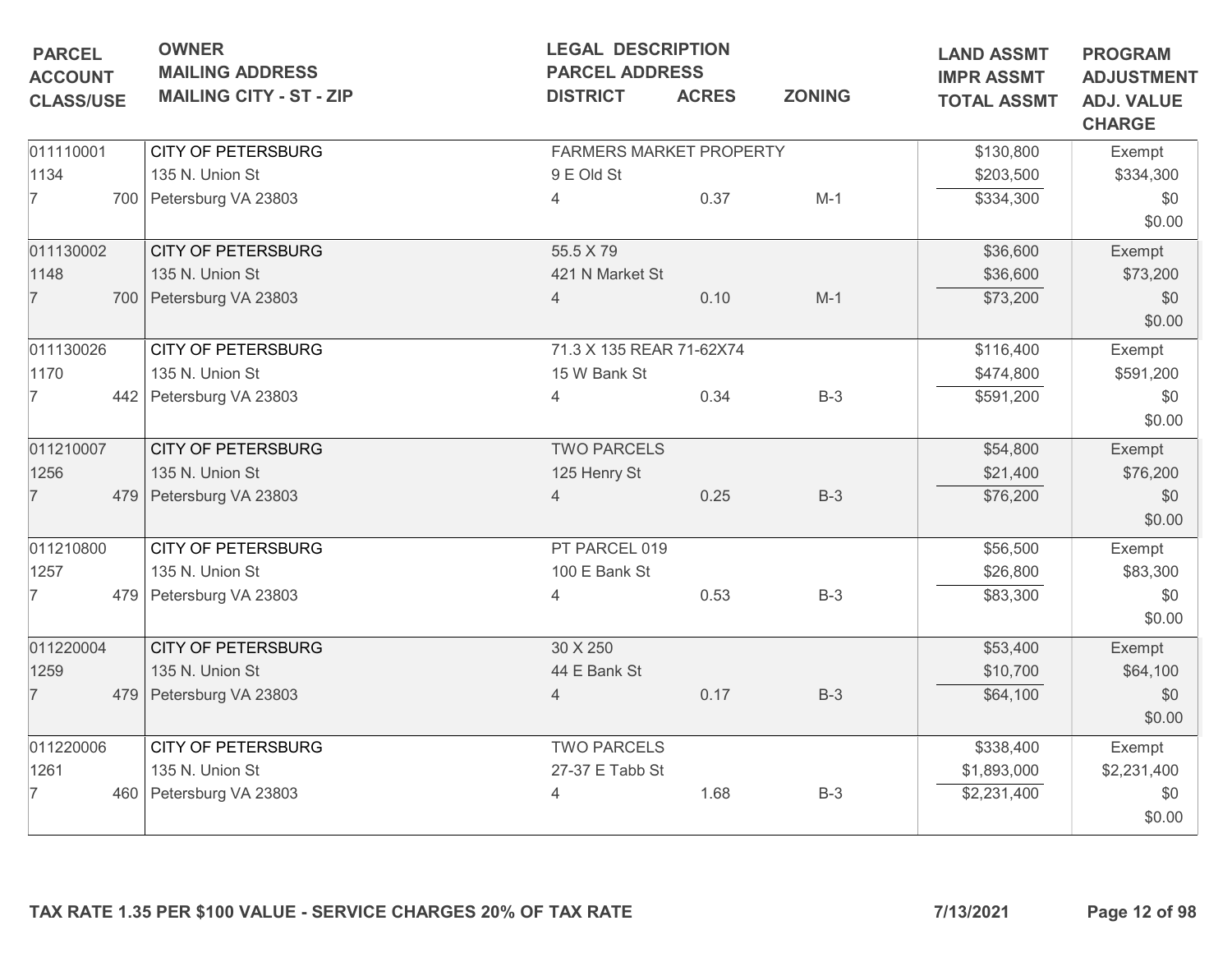| <b>OWNER</b><br><b>MAILING ADDRESS</b><br><b>MAILING CITY - ST - ZIP</b> | <b>LEGAL DESCRIPTION</b><br><b>DISTRICT</b>                                                                                                                                               | <b>ACRES</b> | <b>ZONING</b>                                                                                                                          | <b>LAND ASSMT</b><br><b>IMPR ASSMT</b><br><b>TOTAL ASSMT</b> | <b>PROGRAM</b><br><b>ADJUSTMENT</b><br><b>ADJ. VALUE</b> |
|--------------------------------------------------------------------------|-------------------------------------------------------------------------------------------------------------------------------------------------------------------------------------------|--------------|----------------------------------------------------------------------------------------------------------------------------------------|--------------------------------------------------------------|----------------------------------------------------------|
|                                                                          |                                                                                                                                                                                           |              |                                                                                                                                        |                                                              | <b>CHARGE</b>                                            |
| <b>CITY OF PETERSBURG</b>                                                | 130.7 X 277.5                                                                                                                                                                             |              |                                                                                                                                        | \$301,300                                                    | Exempt                                                   |
| 135 N. Union St                                                          |                                                                                                                                                                                           |              |                                                                                                                                        | \$718,300                                                    | \$1,019,600                                              |
|                                                                          | $\overline{4}$                                                                                                                                                                            | 0.83         | $B-3$                                                                                                                                  | \$1,019,600                                                  | \$0                                                      |
|                                                                          |                                                                                                                                                                                           |              |                                                                                                                                        |                                                              | \$0.00                                                   |
| <b>CITY OF PETERSBURG</b>                                                | 147 FEET X                                                                                                                                                                                |              |                                                                                                                                        | \$77,000                                                     | Exempt                                                   |
| 135 N. Union St                                                          |                                                                                                                                                                                           |              |                                                                                                                                        | \$36,100                                                     | \$113,100                                                |
|                                                                          |                                                                                                                                                                                           | 0.30         | $B-3$                                                                                                                                  | \$113,100                                                    | \$0                                                      |
|                                                                          |                                                                                                                                                                                           |              |                                                                                                                                        |                                                              | \$0.00                                                   |
| <b>CITY OF PETERSBURG</b>                                                | <b>CITY JAIL</b>                                                                                                                                                                          |              |                                                                                                                                        | \$193,100                                                    | Exempt                                                   |
| 135 N. Union St                                                          | 40 Henry St                                                                                                                                                                               |              |                                                                                                                                        | \$1,136,900                                                  | \$1,330,000                                              |
|                                                                          | $\overline{4}$                                                                                                                                                                            | 0.41         | $B-3$                                                                                                                                  | \$1,330,000                                                  | \$0                                                      |
|                                                                          |                                                                                                                                                                                           |              |                                                                                                                                        |                                                              | \$0.00                                                   |
| <b>CITY OF PETERSBURG</b>                                                |                                                                                                                                                                                           |              |                                                                                                                                        | \$55,100                                                     | Exempt                                                   |
| 135 N. Union St                                                          | 75 Henry St                                                                                                                                                                               |              |                                                                                                                                        | \$22,700                                                     | \$77,800                                                 |
|                                                                          | 4                                                                                                                                                                                         | 0.50         | $B-3$                                                                                                                                  | \$77,800                                                     | \$0                                                      |
|                                                                          |                                                                                                                                                                                           |              |                                                                                                                                        |                                                              | \$0.00                                                   |
| <b>CITY OF PETERSBURG</b>                                                | <b>PARCEL B</b>                                                                                                                                                                           |              |                                                                                                                                        | \$8,200                                                      | Exempt                                                   |
| 135 N. Union St                                                          |                                                                                                                                                                                           |              |                                                                                                                                        | \$0                                                          | \$8,200                                                  |
|                                                                          | 4                                                                                                                                                                                         | 0.01         | $B-3$                                                                                                                                  | \$8,200                                                      | \$0                                                      |
|                                                                          |                                                                                                                                                                                           |              |                                                                                                                                        |                                                              | \$0.00                                                   |
| <b>CITY OF PETERSBURG</b>                                                | 0.24 ACRES                                                                                                                                                                                |              |                                                                                                                                        | \$207,000                                                    | Exempt                                                   |
| 135 N. Union St                                                          |                                                                                                                                                                                           |              |                                                                                                                                        | \$0                                                          | \$207,000                                                |
|                                                                          | $\overline{4}$                                                                                                                                                                            | 0.24         | $B-3$                                                                                                                                  | \$207,000                                                    | \$0                                                      |
|                                                                          |                                                                                                                                                                                           |              |                                                                                                                                        |                                                              | \$0.00                                                   |
| <b>CITY OF PETERSBURG</b>                                                | 86 X 291                                                                                                                                                                                  |              |                                                                                                                                        | \$111,900                                                    | Exempt                                                   |
| 135 N. Union St                                                          |                                                                                                                                                                                           |              |                                                                                                                                        | \$328,700                                                    | \$440,600                                                |
|                                                                          | 4                                                                                                                                                                                         | 0.57         | $B-3$                                                                                                                                  | \$440,600                                                    | \$0                                                      |
|                                                                          |                                                                                                                                                                                           |              |                                                                                                                                        |                                                              | \$0.00                                                   |
|                                                                          | 460 Petersburg VA 23803<br>479 Petersburg VA 23803<br>460 Petersburg VA 23803<br>479 Petersburg VA 23803<br>700 Petersburg VA 23803<br>479 Petersburg VA 23803<br>460 Petersburg VA 23803 |              | <b>PARCEL ADDRESS</b><br>7 Courthouse Ave<br>209 N Sycamore St<br>PT PARCEL 019<br>138 W Bank St<br>232 N Sycamore St<br>103 W Tabb St |                                                              |                                                          |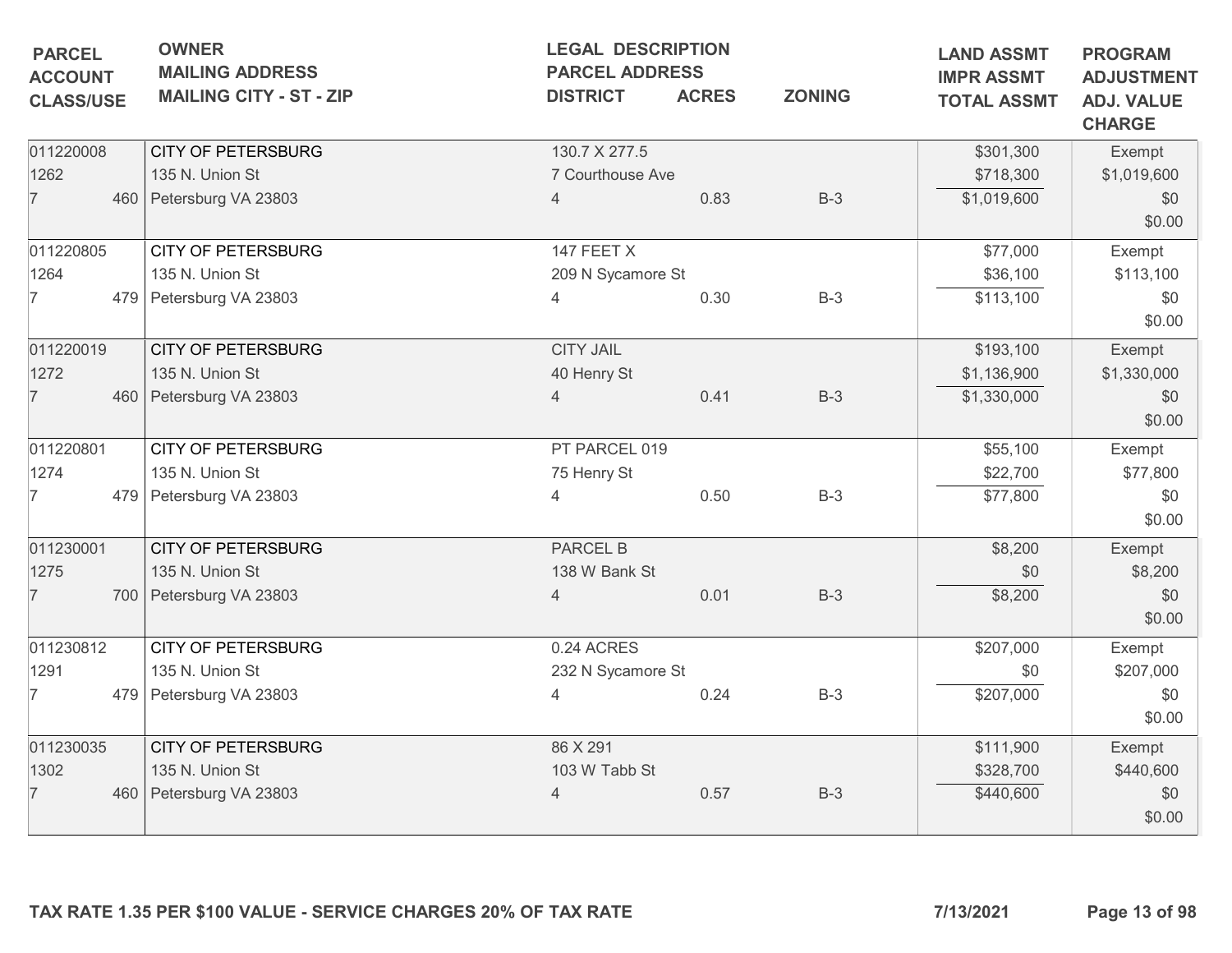| <b>PARCEL</b><br><b>ACCOUNT</b> | <b>OWNER</b><br><b>MAILING ADDRESS</b> | <b>LEGAL DESCRIPTION</b><br><b>PARCEL ADDRESS</b> |              |               | <b>LAND ASSMT</b><br><b>IMPR ASSMT</b> | <b>PROGRAM</b><br><b>ADJUSTMENT</b> |
|---------------------------------|----------------------------------------|---------------------------------------------------|--------------|---------------|----------------------------------------|-------------------------------------|
| <b>CLASS/USE</b>                | <b>MAILING CITY - ST - ZIP</b>         | <b>DISTRICT</b>                                   | <b>ACRES</b> | <b>ZONING</b> | <b>TOTAL ASSMT</b>                     | <b>ADJ. VALUE</b><br><b>CHARGE</b>  |
| 011230036                       | <b>CITY OF PETERSBURG</b>              | 161.25 X 179.73                                   |              |               | \$146,300                              | Exempt                              |
| 1303                            | 135 N. Union St                        | 107 W Tabb St                                     |              |               | \$0                                    | \$146,300                           |
| $\overline{7}$                  | 479 Petersburg VA 23803                | $\overline{4}$                                    | 0.66         | $B-3$         | \$146,300                              | \$0<br>\$0.00                       |
| 011230037                       | <b>CITY OF PETERSBURG</b>              | LOT 1-2 LUMSDEN ESTATE                            |              |               | \$49,000                               | Exempt                              |
| 1304                            | 135 N. Union St                        | 125 W Tabb St                                     |              |               | \$0                                    | \$49,000                            |
| $\overline{7}$                  | 479 Petersburg VA 23803                | 4                                                 | 0.24         | $B-3$         | \$49,000                               | \$0<br>\$0.00                       |
| 011240009                       | <b>CITY OF PETERSBURG</b>              | 56.5 FEET X                                       |              |               | \$21,700                               | Exempt                              |
| 1323                            | 135 N. Union St                        | 106 W Tabb St                                     |              |               | \$319,500                              | \$341,200                           |
| 7                               | 460 Petersburg VA 23803                | 4                                                 | 0.07         | $B-3$         | \$341,200                              | \$0<br>\$0.00                       |
| 011240010                       | <b>CITY OF PETERSBURG</b>              | 49.5-53.7X56-56                                   |              |               | \$23,100                               | Exempt                              |
| 1324                            | 135 N. Union St                        | 142 N Union St                                    |              |               | \$31,100                               | \$54,200                            |
| $\overline{7}$                  | 460 Petersburg VA 23803                | $\overline{4}$                                    | 0.06         | $B-3$         | \$54,200                               | \$0<br>\$0.00                       |
| 011240011                       | <b>CITY OF PETERSBURG</b>              | 98 X 238.8 PARKING LOT                            |              |               | \$118,700                              | Exempt                              |
| 1325                            | 135 N. Union St                        | 130 N Union St                                    |              |               | \$0                                    | \$118,700                           |
| 7                               | 479 Petersburg VA 23803                | 4                                                 | 0.54         | $B-3$         | \$118,700                              | \$0<br>\$0.00                       |
| 011250001                       | <b>CITY OF PETERSBURG</b>              | 104 CITY HALL 150 X 99                            |              |               | \$121,600                              | Exempt                              |
| 1335                            | 135 N. Union St                        | 135 N Union St                                    |              |               | \$518,700                              | \$640,300                           |
| $\overline{7}$                  | 460 Petersburg VA 23803                | $\overline{4}$                                    | 0.35         | $B-3$         | \$640,300                              | \$0<br>\$0.00                       |
| 011250003                       | <b>CITY OF PETERSBURG</b>              | 32.2X89.9-94.1 & TABB ST 35.5 X 61                |              |               | \$46,000                               | Exempt                              |
| 1337                            | 135 N. Union St                        | 150 N Sycamore St                                 |              |               | \$615,900                              | \$661,900                           |
| 7                               | 460 Petersburg VA 23803                | 4                                                 | 0.07         | $B-3$         | \$661,900                              | \$0<br>\$0.00                       |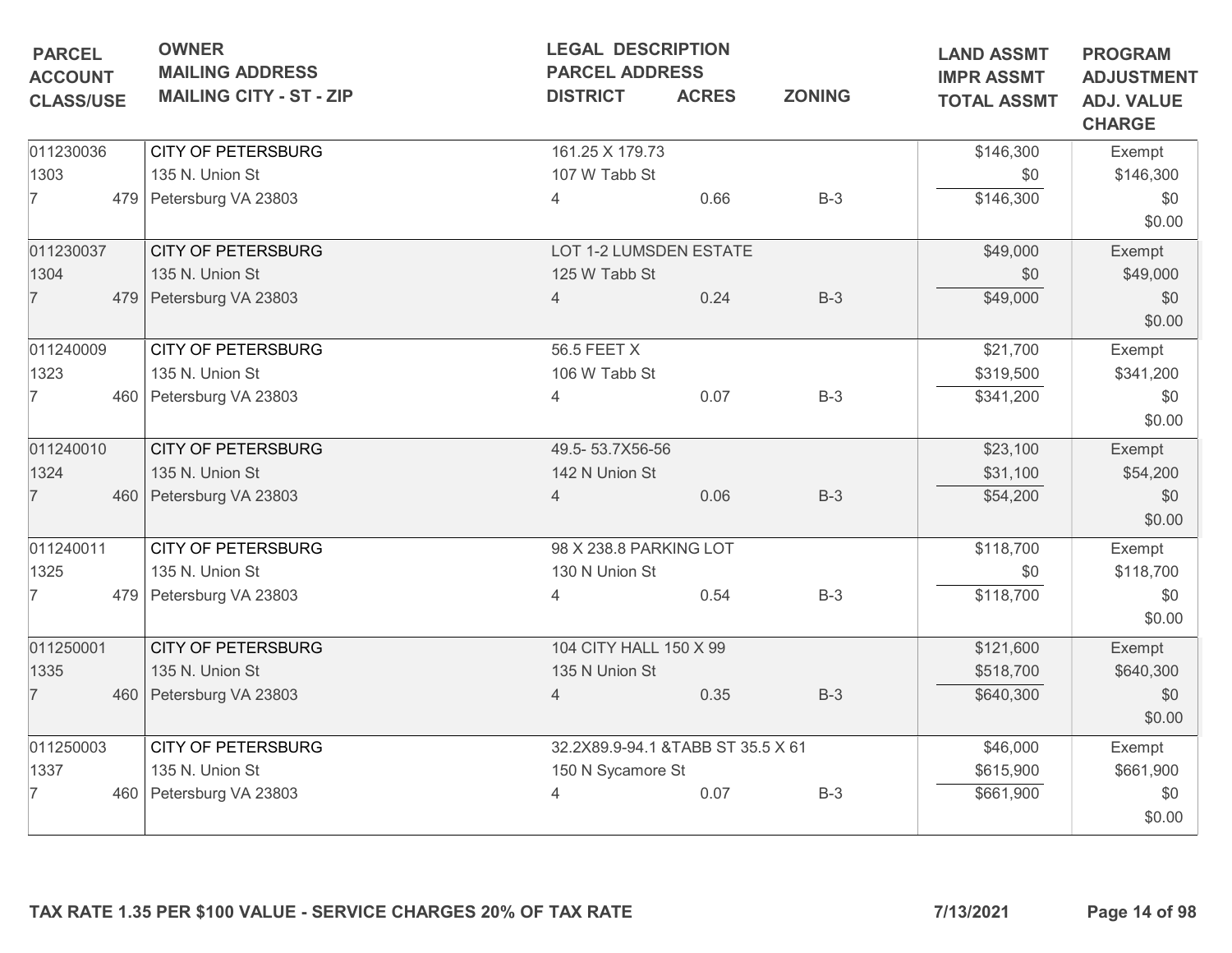| <b>PARCEL</b><br><b>ACCOUNT</b> | <b>OWNER</b><br><b>MAILING ADDRESS</b> | <b>LEGAL DESCRIPTION</b><br><b>PARCEL ADDRESS</b> |              |               | <b>LAND ASSMT</b><br><b>IMPR ASSMT</b> | <b>PROGRAM</b><br><b>ADJUSTMENT</b> |
|---------------------------------|----------------------------------------|---------------------------------------------------|--------------|---------------|----------------------------------------|-------------------------------------|
| <b>CLASS/USE</b>                | <b>MAILING CITY - ST - ZIP</b>         | <b>DISTRICT</b>                                   | <b>ACRES</b> | <b>ZONING</b> | <b>TOTAL ASSMT</b>                     | <b>ADJ. VALUE</b><br><b>CHARGE</b>  |
| 011250006                       | <b>CITY OF PETERSBURG</b>              | $33.1 - 21.5 +$                                   |              |               | \$42,000                               | Exempt                              |
| 1340                            | 135 N. Union St                        | 144 N Sycamore St                                 |              |               | \$301,200                              | \$343,200                           |
| $\overline{7}$                  | 460 Petersburg VA 23803                | $\overline{4}$                                    | 0.11         | $B-3$         | \$343,200                              | \$0<br>\$0.00                       |
| 011250007                       | <b>CITY OF PETERSBURG</b>              | 50 X 170 TO BRICK WALL                            |              |               | \$59,500                               | Exempt                              |
| 1341                            | 135 N. Union St                        | 142 N Sycamore St                                 |              |               | \$656,500                              | \$716,000                           |
| $\overline{7}$                  | 460 Petersburg VA 23803                |                                                   | 0.20         | $B-3$         | \$716,000                              | \$0<br>\$0.00                       |
| 011250018                       | <b>CITY OF PETERSBURG</b>              | 28.37 - 28.1 X 169.4-168                          |              |               | \$33,500                               | Exempt                              |
| 1352                            | 135 N. Union St                        | 108 N Sycamore St                                 |              |               | \$0                                    | \$33,500                            |
| $\overline{7}$                  | 400 Petersburg VA 23803                | $\overline{4}$                                    | 0.11         | $B-3$         | \$33,500                               | \$0<br>\$0.00                       |
| 011250041                       | <b>CITY OF PETERSBURG</b>              | 40 X 159.4                                        |              |               | \$39,200                               | Exempt                              |
| 1367                            | 135 N. Union St                        | 125 N Union St                                    |              |               | \$17,400                               | \$56,600                            |
| $\overline{7}$                  | 479 Petersburg VA 23803                | 4                                                 | 0.15         | $B-3$         | \$56,600                               | \$0<br>\$0.00                       |
| 011260007                       | <b>CITY OF PETERSBURG</b>              | <b>COLLIER PLAT300 X 107-143</b>                  |              |               | \$248,500                              | Exempt                              |
| 1375                            | 135 N. Union St                        | 120 Monroe St                                     |              |               | \$12,200                               | \$260,700                           |
| $\overline{7}$                  | 479 Petersburg VA 23803                | 4                                                 | 0.86         | $B-3$         | \$260,700                              | \$0<br>\$0.00                       |
| 011260023                       | <b>CITY OF PETERSBURG</b>              | 29.95 - 30.1 X 113.6 - 118.1                      |              |               | \$27,500                               | Exempt                              |
| 1385                            | 135 N. Union St                        | 117 N Sycamore St                                 |              |               | \$2,700                                | \$30,200                            |
| 7                               | 400 Petersburg VA 23803                | $\overline{4}$                                    | 0.08         | $B-3$         | \$30,200                               | \$0<br>\$0.00                       |
| 011270001                       | <b>CITY OF PETERSBURG</b>              | <b>SIX PARCELS</b>                                |              |               | \$333,500                              | Exempt                              |
| 1392                            | 135 N. Union St                        | 30 E Tabb St                                      |              |               | \$0                                    | \$333,500                           |
| $\overline{7}$                  | 700 Petersburg VA 23803                | 4                                                 | 0.72         | $B-3$         | \$333,500                              | \$0<br>\$0.00                       |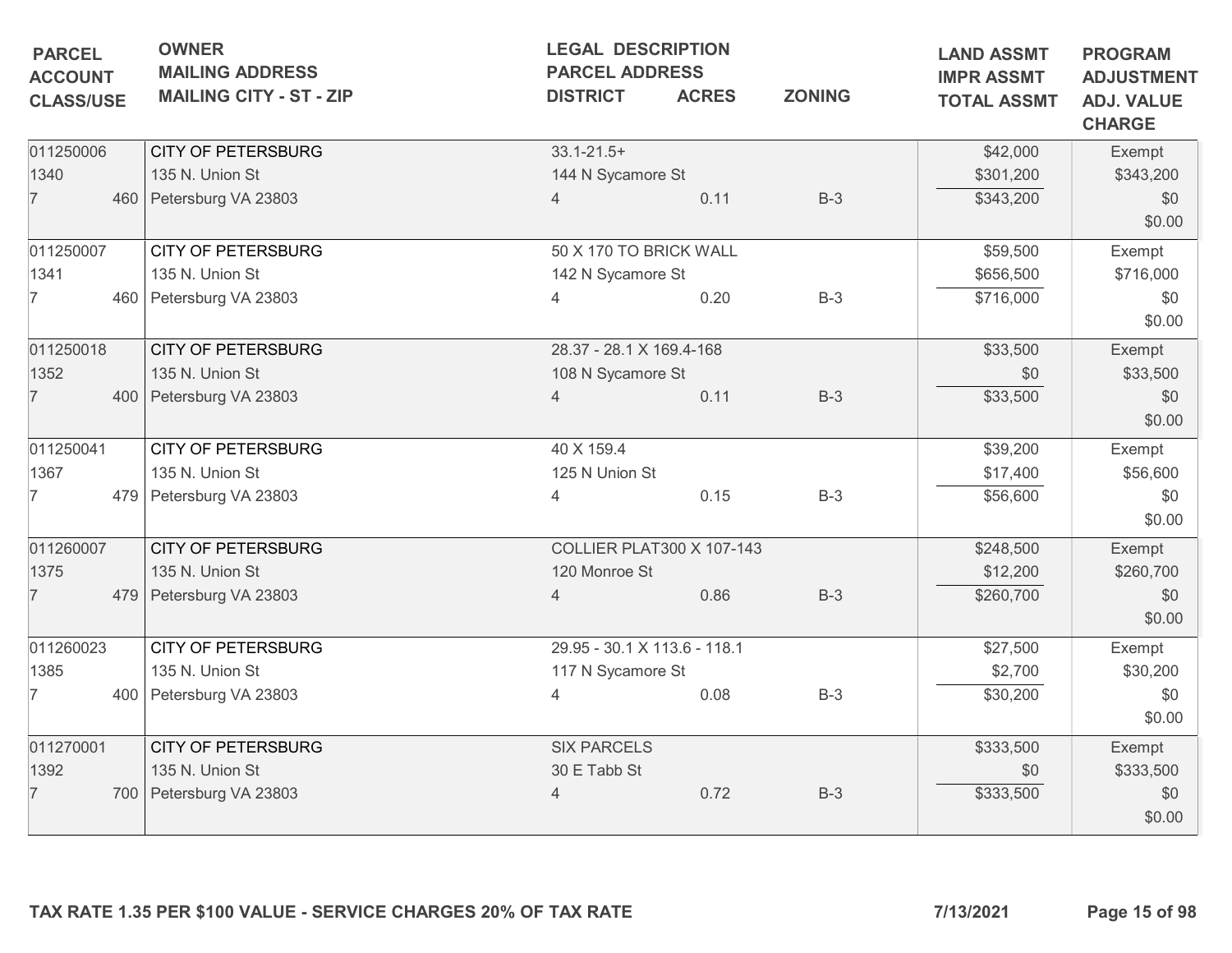| <b>PARCEL</b><br><b>ACCOUNT</b> | <b>OWNER</b><br><b>MAILING ADDRESS</b>                          | <b>LEGAL DESCRIPTION</b><br><b>PARCEL ADDRESS</b> |              |                                              | <b>LAND ASSMT</b><br><b>IMPR ASSMT</b> | <b>PROGRAM</b><br><b>ADJUSTMENT</b> |
|---------------------------------|-----------------------------------------------------------------|---------------------------------------------------|--------------|----------------------------------------------|----------------------------------------|-------------------------------------|
| <b>CLASS/USE</b>                | <b>MAILING CITY - ST - ZIP</b>                                  | <b>DISTRICT</b>                                   | <b>ACRES</b> | <b>ZONING</b>                                | <b>TOTAL ASSMT</b>                     | <b>ADJ. VALUE</b><br><b>CHARGE</b>  |
| 011280001                       | <b>CITY OF PETERSBURG</b>                                       | 42 X 106                                          |              |                                              | \$35,500                               | Exempt                              |
| 1401                            | 135 N. Union St                                                 | 14 Franklin St                                    |              |                                              | \$0                                    | \$35,500                            |
| $\overline{7}$                  | 479 Petersburg VA 23803                                         | 4                                                 | 0.10         | $B-3$                                        | \$35,500                               | \$0                                 |
|                                 |                                                                 |                                                   |              |                                              |                                        | \$0.00                              |
| 011290004                       | <b>CITY OF PETERSBURG</b>                                       | 226.22 X 210.90                                   |              |                                              | \$335,100                              | Exempt                              |
| 1414                            | 135 N. Union St                                                 | 10 N Jefferson St                                 |              |                                              | \$0                                    | \$335,100                           |
| $\overline{7}$                  | 479 Petersburg VA 23803                                         | 4                                                 | 1.10         | $B-3$                                        | \$335,100                              | \$0                                 |
|                                 |                                                                 |                                                   |              |                                              |                                        | \$0.00                              |
| 011290007                       | <b>CITY OF PETERSBURG</b>                                       | <b>TWO PARCELS</b>                                |              |                                              | \$227,100                              | Exempt                              |
| 1415                            | 135 N. Union St                                                 | 125 E Washington St                               |              |                                              | \$0                                    | \$227,100                           |
| $\overline{7}$                  | 479 Petersburg VA 23803                                         | 4                                                 | 0.62         | $B-3$                                        | \$227,100                              | \$0                                 |
|                                 |                                                                 |                                                   |              |                                              |                                        | \$0.00                              |
| 011300001                       | <b>CITY OF PETERSBURG</b>                                       |                                                   |              | LTS 2 THRU 5 CENTRE HILL188.6-190.5-124.5-12 | \$92,600                               | Exempt                              |
| 1416                            | 135 N. Union St                                                 | 30 Centre Hill Ct                                 |              |                                              | \$0                                    | \$92,600                            |
| $\overline{7}$                  | 700 Petersburg VA 23803                                         | $\overline{4}$                                    | 0.55         | $R-5$                                        | \$92,600                               | \$0                                 |
|                                 |                                                                 |                                                   |              |                                              |                                        | \$0.00                              |
| 011300017                       | <b>CITY OF PETERSBURG</b>                                       | LOT 3 BISHOP PLAT                                 |              |                                              | \$11,600                               | Exempt                              |
| 1432                            | 135 N. Union St                                                 | 120 N Jefferson St                                |              |                                              | \$0                                    | \$11,600                            |
| $\overline{7}$                  | 700 Petersburg VA 23803                                         |                                                   | 0.09         | $R-3$                                        | \$11,600                               | \$0                                 |
|                                 |                                                                 |                                                   |              |                                              |                                        | \$0.00                              |
| 011300019                       | <b>CITY OF PETERSBURG</b>                                       | LTS 1-2 BISHOP PLAT                               |              |                                              | \$33,200                               | Exempt                              |
| 1433                            | 135 N. Union St                                                 | 116 N Jefferson St                                |              |                                              | \$0                                    | \$33,200                            |
| $\overline{7}$                  | 700 Petersburg VA 23803                                         | $\overline{4}$                                    | 0.27         | $R-3$                                        | \$33,200                               | \$0                                 |
|                                 |                                                                 |                                                   |              |                                              |                                        | \$0.00                              |
| 011300023                       | <b>CITY OF PETERSBURG</b>                                       | 36 - 18 X 100 - 145                               |              |                                              | \$20,700                               | Exempt                              |
| 1436                            | 135 N. Union St                                                 | 137 Franklin St                                   |              |                                              | \$0                                    | \$20,700                            |
| 7                               | 700 Petersburg VA 23803                                         | $\overline{4}$                                    | 0.12         | $R-3$                                        | \$20,700                               | \$0                                 |
|                                 |                                                                 |                                                   |              |                                              |                                        | \$0.00                              |
|                                 |                                                                 |                                                   |              |                                              |                                        |                                     |
|                                 |                                                                 |                                                   |              |                                              |                                        |                                     |
|                                 |                                                                 |                                                   |              |                                              |                                        |                                     |
|                                 | TAX RATE 1.35 PER \$100 VALUE - SERVICE CHARGES 20% OF TAX RATE |                                                   |              |                                              | 7/13/2021                              | Page 16 of 98                       |
|                                 |                                                                 |                                                   |              |                                              |                                        |                                     |
|                                 |                                                                 |                                                   |              |                                              |                                        |                                     |
|                                 |                                                                 |                                                   |              |                                              |                                        |                                     |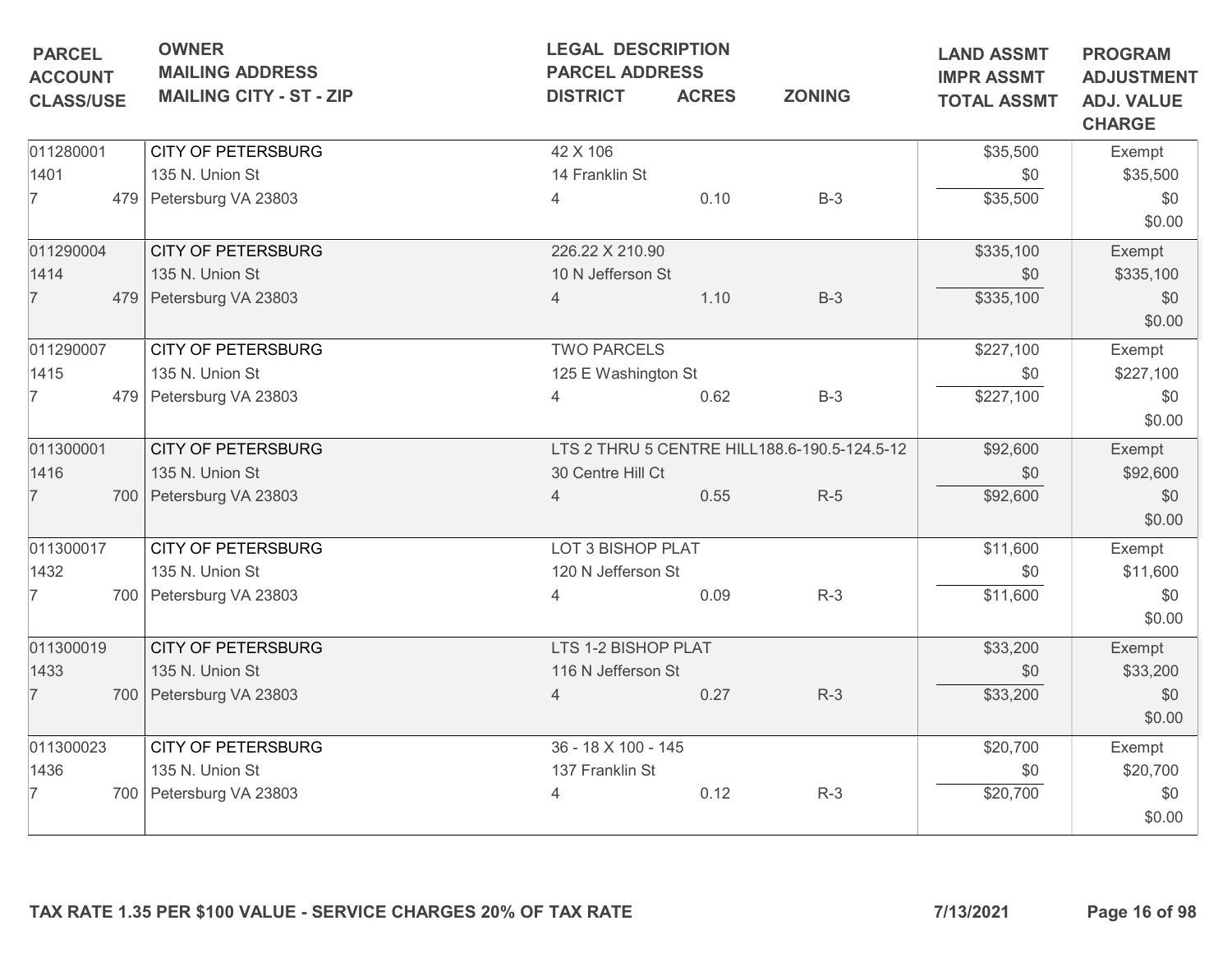| <b>PARCEL</b><br><b>ACCOUNT</b><br><b>CLASS/USE</b> | <b>OWNER</b><br><b>MAILING ADDRESS</b><br><b>MAILING CITY - ST - ZIP</b> | <b>LEGAL DESCRIPTION</b><br><b>PARCEL ADDRESS</b><br><b>DISTRICT</b> | <b>ACRES</b>                         | <b>ZONING</b> | <b>LAND ASSMT</b><br><b>IMPR ASSMT</b><br><b>TOTAL ASSMT</b> | <b>PROGRAM</b><br><b>ADJUSTMENT</b><br><b>ADJ. VALUE</b><br><b>CHARGE</b> |
|-----------------------------------------------------|--------------------------------------------------------------------------|----------------------------------------------------------------------|--------------------------------------|---------------|--------------------------------------------------------------|---------------------------------------------------------------------------|
| 011300024                                           | <b>CITY OF PETERSBURG</b>                                                | 40X130-150                                                           |                                      |               | \$22,100                                                     | Exempt                                                                    |
| 1437                                                | 135 N. Union St                                                          | 135 Franklin St                                                      |                                      |               | \$0                                                          | \$22,100                                                                  |
| $\overline{7}$                                      | 700 Petersburg VA 23803                                                  | $\overline{4}$                                                       | 0.12                                 | $R-3$         | \$22,100                                                     | \$0<br>\$0.00                                                             |
| 011300044                                           | <b>CITY OF PETERSBURG</b>                                                |                                                                      | LOT 28 CENTRE HILL PLAT 46 X 85 - 89 |               | \$15,800                                                     | Exempt                                                                    |
| 1456                                                | 135 N. Union St                                                          | 28 Centre Hill Ct                                                    |                                      |               | \$0                                                          | \$15,800                                                                  |
| $\overline{7}$                                      | 700 Petersburg VA 23803                                                  |                                                                      | 0.09                                 | $R-3$         | \$15,800                                                     | \$0<br>\$0.00                                                             |
| 011300046                                           | <b>CITY OF PETERSBURG</b>                                                |                                                                      | LOT 1 CENTRE HILL PLAT0.72 ACRES     |               | \$50,100                                                     | Exempt                                                                    |
| 1458                                                | 135 N. Union St                                                          | 1 Centre Hill Ct                                                     |                                      |               | \$2,868,300                                                  | \$2,918,400                                                               |
| $\overline{7}$                                      | 700 Petersburg VA 23803                                                  | $\overline{4}$                                                       | 0.60                                 | $R-3$         | \$2,918,400                                                  | \$0<br>\$0.00                                                             |
| 011300047                                           | <b>CITY OF PETERSBURG</b>                                                | COURT 0.8 ACRES                                                      |                                      |               | \$83,400                                                     | Exempt                                                                    |
| 1459                                                | 135 N. Union St                                                          | 2 Centre Hill Ct                                                     |                                      |               | \$0                                                          | \$83,400                                                                  |
| 7                                                   | 700 Petersburg VA 23803                                                  | 4                                                                    | 0.80                                 | $R-3$         | \$83,400                                                     | \$0<br>\$0.00                                                             |
| 011320013                                           | <b>CITY OF PETERSBURG</b>                                                | LT D HARWELL50X207                                                   |                                      |               | \$40,500                                                     | Exempt                                                                    |
| 1485                                                | 135 N. Union St                                                          | 335 E Washington St                                                  |                                      |               | \$0                                                          | \$40,500                                                                  |
| $\overline{7}$                                      | 700 Petersburg VA 23803                                                  |                                                                      | 0.24                                 | $B-2$         | \$40,500                                                     | \$0<br>\$0.00                                                             |
| 012010001                                           | <b>CITY OF PETERSBURG</b>                                                |                                                                      | 215 X 90 REAR 401-31 & 325 X 30      |               | \$13,400                                                     | Exempt                                                                    |
| 1508                                                | 135 N. Union St                                                          | 433 River St                                                         |                                      |               | \$0                                                          | \$13,400                                                                  |
| $\overline{7}$                                      | 700   Petersburg VA 23803                                                | 4                                                                    | 0.44                                 | $M-2$         | \$13,400                                                     | \$0<br>\$0.00                                                             |
| 012020004                                           | <b>CITY OF PETERSBURG</b>                                                |                                                                      | S B M PLAT ALL 22-2442-4449-52       |               | \$6,100                                                      | Exempt                                                                    |
| 1513                                                | 135 N. Union St                                                          | 527 E Bank St                                                        |                                      |               | \$0                                                          | \$6,100                                                                   |
| $\overline{7}$                                      | 400 Petersburg VA 23803                                                  | 4                                                                    | 0.75                                 | $M-1$         | \$6,100                                                      | \$0<br>\$0.00                                                             |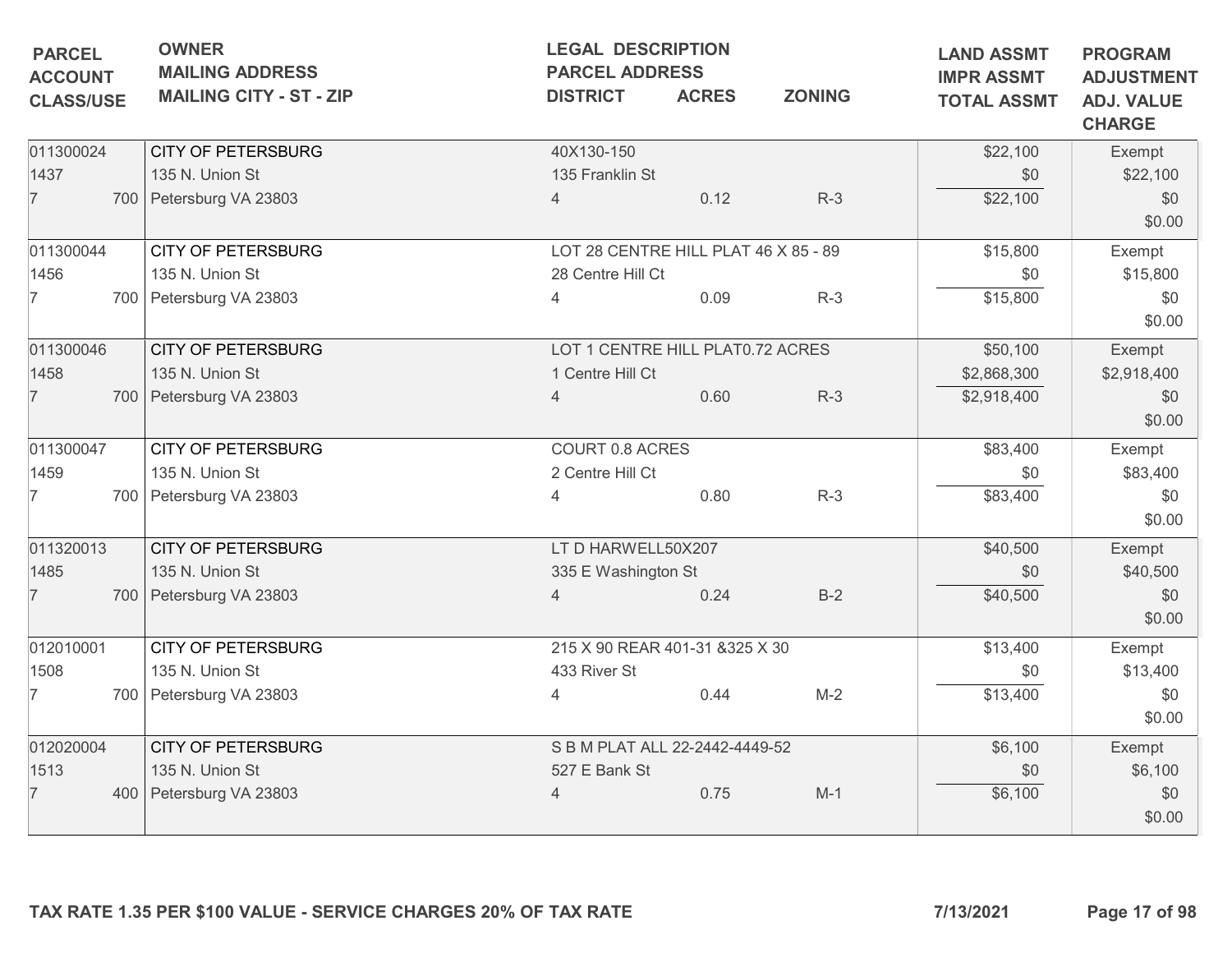| <b>PARCEL</b>                      | <b>OWNER</b><br><b>MAILING ADDRESS</b> | <b>LEGAL DESCRIPTION</b><br><b>PARCEL ADDRESS</b> |              |                                         | <b>LAND ASSMT</b>                       | <b>PROGRAM</b>                                          |
|------------------------------------|----------------------------------------|---------------------------------------------------|--------------|-----------------------------------------|-----------------------------------------|---------------------------------------------------------|
| <b>ACCOUNT</b><br><b>CLASS/USE</b> | <b>MAILING CITY - ST - ZIP</b>         | <b>DISTRICT</b>                                   | <b>ACRES</b> | <b>ZONING</b>                           | <b>IMPR ASSMT</b><br><b>TOTAL ASSMT</b> | <b>ADJUSTMENT</b><br><b>ADJ. VALUE</b><br><b>CHARGE</b> |
| 012050017                          | <b>CITY OF PETERSBURG</b>              |                                                   |              | ANDREWS PLAT 35.7X66.5ON CRATER ROAD 8. | \$4,800                                 | Exempt                                                  |
| 1559                               | 135 N. Union St                        | 703 E Bank St                                     |              |                                         | \$64,000                                | \$68,800                                                |
| $\overline{7}$                     | 700 Petersburg VA 23803                |                                                   | 0.05         | $B-2$                                   | \$68,800                                | \$0<br>\$0.00                                           |
| 012070015                          | <b>CITY OF PETERSBURG</b>              | PT LOT 9OLD BLANDFORD PL 50X108                   |              |                                         | \$10,700                                | Exempt                                                  |
| 1581                               | 135 N. Union St                        | 857 E Bank St                                     |              |                                         | \$0                                     | \$10,700                                                |
| $\overline{7}$                     | 700 Petersburg VA 23803                |                                                   | 0.12         | $R-3$                                   | \$10,700                                | \$0<br>\$0.00                                           |
| 012070018                          | <b>CITY OF PETERSBURG</b>              | 24 X 108                                          |              |                                         | \$5,400                                 | Exempt                                                  |
| 1584                               | 135 N. Union St                        | 851 E Bank St                                     |              |                                         | \$0                                     | \$5,400                                                 |
| $\overline{7}$                     | 700 Petersburg VA 23803                |                                                   | 0.06         | $R-3$                                   | \$5,400                                 | \$0<br>\$0.00                                           |
| 012070031                          | <b>CITY OF PETERSBURG</b>              | LTS 1 & 2 BRUNER PLAT                             |              |                                         | \$8,400                                 | Exempt                                                  |
| 1595                               | 135 N. Union St                        | 801 E Bank St                                     |              |                                         | \$0                                     | \$8,400                                                 |
| $\overline{7}$                     | 700 Petersburg VA 23803                |                                                   | 0.10         | $B-2$                                   | \$8,400                                 | \$0<br>\$0.00                                           |
| 012080012                          | <b>CITY OF PETERSBURG</b>              | LTS 92-93 & PT 91 BURCH PLAT                      |              |                                         | \$10,900                                | Exempt                                                  |
| 1606                               | 135 N. Union St                        | 105 N Burch St                                    |              |                                         | \$0                                     | \$10,900                                                |
| 7                                  | 700   Petersburg VA 23803              |                                                   | 0.12         | $R-3$                                   | \$10,900                                | \$0<br>\$0.00                                           |
| 012080014                          | <b>CITY OF PETERSBURG</b>              | PT LT 91 FOLEY ESTATE                             |              |                                         | \$5,300                                 | Exempt                                                  |
| 1607                               | 135 N. Union St                        | 109 N Burch St                                    |              |                                         | \$0                                     | \$5,300                                                 |
| $\overline{7}$                     | 700 Petersburg VA 23803                |                                                   | 0.07         | $R-3$                                   | \$5,300                                 | \$0<br>\$0.00                                           |
| 012080015                          | <b>CITY OF PETERSBURG</b>              | PT LT 90-91 BURCH PLAT                            |              |                                         | \$1,800                                 | Exempt                                                  |
| 1608                               | 135 N. Union St                        | 113 N Burch St                                    |              |                                         | \$0                                     | \$1,800                                                 |
| 7                                  | 700 Petersburg VA 23803                |                                                   | 0.04         | $R-3$                                   | \$1,800                                 | \$0<br>\$0.00                                           |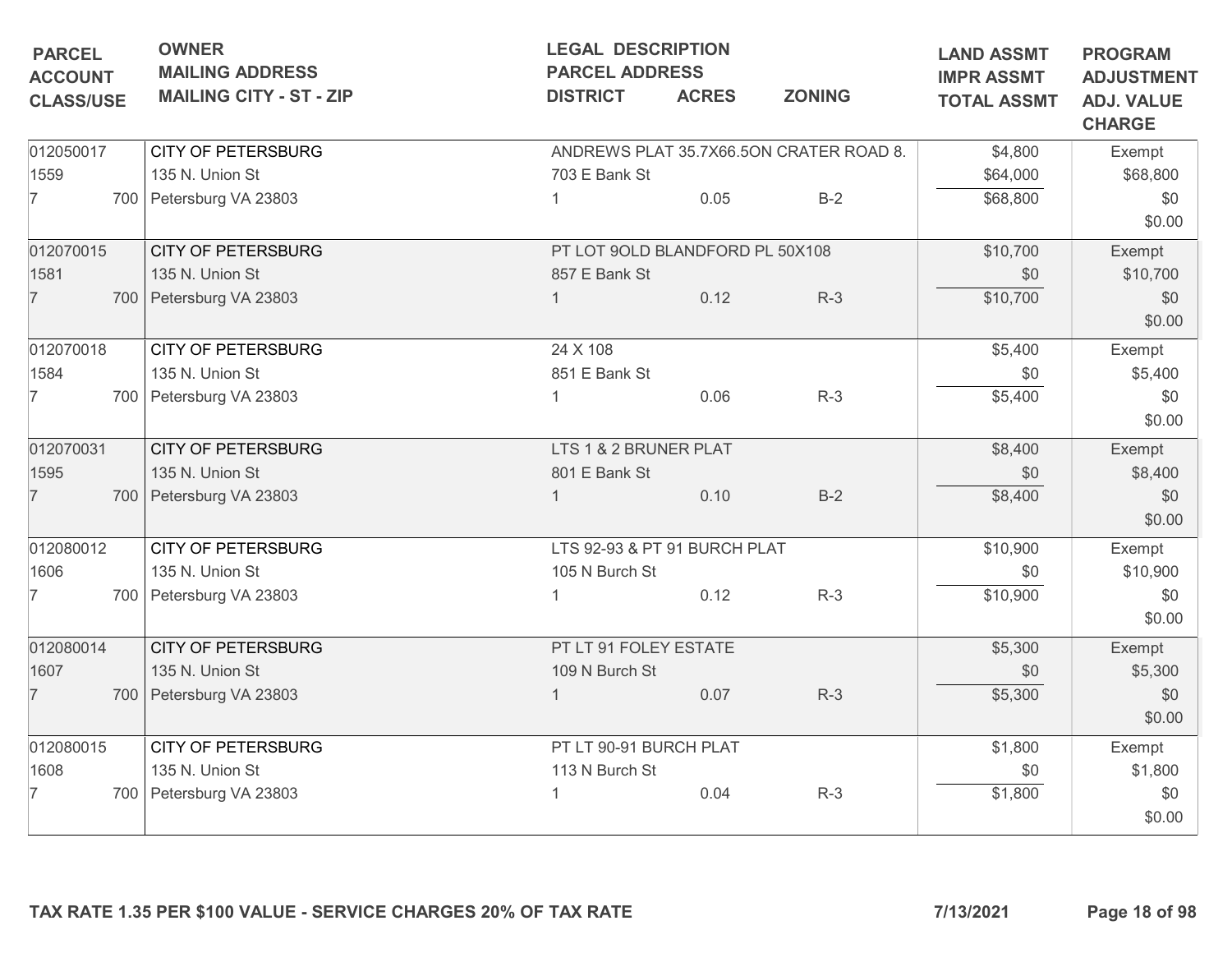| <b>OWNER</b><br><b>MAILING ADDRESS</b><br><b>MAILING CITY - ST - ZIP</b> | <b>PARCEL ADDRESS</b><br><b>DISTRICT</b> | <b>LEGAL DESCRIPTION</b><br><b>ACRES</b> | <b>ZONING</b>                                                                                                                                                      | <b>LAND ASSMT</b><br><b>IMPR ASSMT</b><br><b>TOTAL ASSMT</b>                                           | <b>PROGRAM</b><br><b>ADJUSTMENT</b><br><b>ADJ. VALUE</b><br><b>CHARGE</b> |
|--------------------------------------------------------------------------|------------------------------------------|------------------------------------------|--------------------------------------------------------------------------------------------------------------------------------------------------------------------|--------------------------------------------------------------------------------------------------------|---------------------------------------------------------------------------|
|                                                                          |                                          |                                          |                                                                                                                                                                    | \$8,400                                                                                                | Exempt                                                                    |
| 135 N. Union St                                                          |                                          |                                          |                                                                                                                                                                    | \$0                                                                                                    | \$8,400                                                                   |
| 700 Petersburg VA 23803                                                  |                                          |                                          |                                                                                                                                                                    |                                                                                                        | \$0<br>\$0.00                                                             |
| <b>CITY OF PETERSBURG</b>                                                | 4.2 ACRES +-                             |                                          |                                                                                                                                                                    | \$302,400                                                                                              | Exempt                                                                    |
| 135 N. Union St                                                          |                                          |                                          |                                                                                                                                                                    | \$2,832,300                                                                                            | \$3,134,700                                                               |
| 700 Petersburg VA 23803                                                  |                                          | 4.27                                     | $R-3$                                                                                                                                                              | \$3,134,700                                                                                            | \$0<br>\$0.00                                                             |
| <b>CITY OF PETERSBURG</b>                                                |                                          |                                          |                                                                                                                                                                    | \$224,300                                                                                              | Exempt                                                                    |
| 135 N. Union St                                                          |                                          |                                          |                                                                                                                                                                    | \$0                                                                                                    | \$224,300                                                                 |
| 700 Petersburg VA 23803                                                  | $\overline{4}$                           | 1.77                                     | $B-2$                                                                                                                                                              | \$224,300                                                                                              | \$0<br>\$0.00                                                             |
| <b>CITY OF PETERSBURG</b>                                                |                                          |                                          |                                                                                                                                                                    | \$11,500                                                                                               | Exempt                                                                    |
| 135 N. Union St                                                          | 10 N Foley St                            |                                          |                                                                                                                                                                    | \$0                                                                                                    | \$11,500                                                                  |
| 700 Petersburg VA 23803                                                  |                                          | 0.12                                     | $R-3$                                                                                                                                                              | \$11,500                                                                                               | \$0<br>\$0.00                                                             |
| <b>CITY OF PETERSBURG</b>                                                |                                          |                                          |                                                                                                                                                                    | \$5,400                                                                                                | Exempt                                                                    |
| 135 N. Union St                                                          |                                          |                                          |                                                                                                                                                                    | \$0                                                                                                    | \$5,400                                                                   |
| 700 Petersburg VA 23803                                                  |                                          | 0.05                                     | $R-3$                                                                                                                                                              | \$5,400                                                                                                | \$0<br>\$0.00                                                             |
| <b>CITY OF PETERSBURG</b>                                                |                                          |                                          |                                                                                                                                                                    | \$5,400                                                                                                | Exempt                                                                    |
| 135 N. Union St                                                          |                                          |                                          |                                                                                                                                                                    | \$0                                                                                                    | \$5,400                                                                   |
| 700 Petersburg VA 23803                                                  |                                          | 0.05                                     | $R-3$                                                                                                                                                              | \$5,400                                                                                                | \$0<br>\$0.00                                                             |
| <b>CITY OF PETERSBURG</b>                                                | 2 PARCELS                                |                                          |                                                                                                                                                                    | \$6,500                                                                                                | Exempt                                                                    |
| 135 N. Union St                                                          |                                          |                                          |                                                                                                                                                                    | \$0                                                                                                    | \$6,500                                                                   |
| 700 Petersburg VA 23803                                                  |                                          | 0.14                                     | $R-3$                                                                                                                                                              | \$6,500                                                                                                | \$0<br>\$0.00                                                             |
|                                                                          | <b>CITY OF PETERSBURG</b>                |                                          | 115 N Burch St<br>0.14<br>816 E Bank St<br>1.7734 ACRES<br>501 E Washington St<br>LT 31 BURCH PLAT<br>806 E Washington St<br>734 E Washington St<br>715 E Wythe St | LOT 90 FOLEY PLAT 48 X 129<br>$R-3$<br>PT LOT 15 BURCH PLAT50 X 40<br>PT LT 44 NEW BLANDFORD41-50 X 53 | \$8,400                                                                   |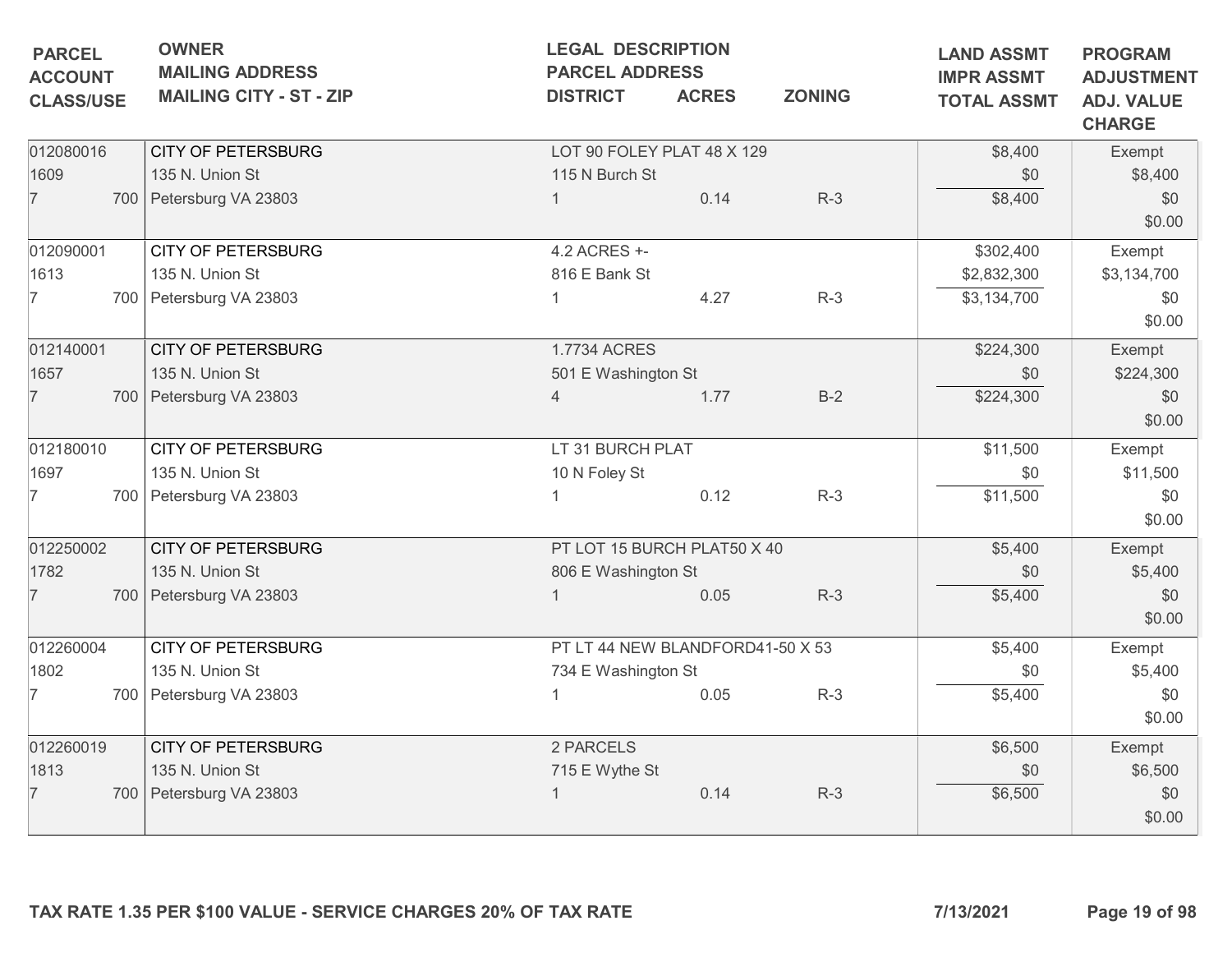| <b>PARCEL</b><br><b>ACCOUNT</b> | <b>OWNER</b><br><b>MAILING ADDRESS</b> | <b>LEGAL DESCRIPTION</b><br><b>PARCEL ADDRESS</b> |              | <b>LAND ASSMT</b><br><b>IMPR ASSMT</b>   | <b>PROGRAM</b><br><b>ADJUSTMENT</b> |                                    |
|---------------------------------|----------------------------------------|---------------------------------------------------|--------------|------------------------------------------|-------------------------------------|------------------------------------|
| <b>CLASS/USE</b>                | <b>MAILING CITY - ST - ZIP</b>         | <b>DISTRICT</b>                                   | <b>ACRES</b> | <b>ZONING</b>                            | <b>TOTAL ASSMT</b>                  | <b>ADJ. VALUE</b><br><b>CHARGE</b> |
| 012260022                       | <b>CITY OF PETERSBURG</b>              | 44.78-71.77 X 199                                 |              |                                          | \$41,700                            | Exempt                             |
| 1815                            | 135 N. Union St                        | 33 S Crater Rd                                    |              |                                          | \$0                                 | \$41,700                           |
| 7                               | 700 Petersburg VA 23803                |                                                   | 0.20         | $R-3$                                    | \$41,700                            | \$0<br>\$0.00                      |
| 012330006                       | <b>CITY OF PETERSBURG</b>              | LOTS E & GW.J. MOORE PLAT                         |              |                                          | \$10,700                            | Exempt                             |
| 1870                            | 135 N. Union St                        | 716 E Wythe St                                    |              |                                          | \$0                                 | \$10,700                           |
| $\overline{7}$                  | 700 Petersburg VA 23803                |                                                   | 0.13         | $R-3$                                    | \$10,700                            | \$0<br>\$0.00                      |
| 012330025                       | CITY OF PETERSBURG                     | LOT C REAR B W J MOOREPLAT                        |              |                                          | \$7,200                             | Exempt                             |
| 1887                            | 135 N. Union St                        | 129 Blank Aly                                     |              |                                          | \$0                                 | \$7,200                            |
| 7                               | 700 Petersburg VA 23803                |                                                   | 0.14         | $R-3$                                    | \$7,200                             | \$0<br>\$0.00                      |
| 012340006                       | <b>CITY OF PETERSBURG</b>              |                                                   |              | LTS 104-06 COX PLAT PTS 85-86 LYONS PLAT | \$348,800                           | Exempt                             |
| 1898                            | 135 N. Union St                        | 820 Old Wythe St                                  |              |                                          | \$719,800                           | \$1,068,600                        |
| $\overline{7}$                  | 700 Petersburg VA 23803                |                                                   | 3.94         | $B-2$                                    | \$1,068,600                         | \$0<br>\$0.00                      |
| 012350017                       | <b>CITY OF PETERSBURG</b>              | REAR PT LOT 13-14 LYONS PL 50 X 106               |              |                                          | \$1,000                             | Exempt                             |
| 1932                            | 135 N. Union St                        | 847 Wills Rd                                      |              |                                          | \$0                                 | \$1,000                            |
| 7                               | 700 Petersburg VA 23803                |                                                   | 0.12         | $R-3$                                    | \$1,000                             | \$0<br>\$0.00                      |
| 013030007                       | <b>CITY OF PETERSBURG</b>              | LTS 20-21 BK 3E PETG                              |              |                                          | \$3,000                             | Exempt                             |
| 1974                            | 135 N. Union St                        | 1103 Nottoway St                                  |              |                                          | \$0                                 | \$3,000                            |
| $\overline{7}$                  | 700 Petersburg VA 23803                | $\mathbf{1}$                                      | 0.13         | $R-2$                                    | \$3,000                             | \$0<br>\$0.00                      |
| 013120012                       | <b>CITY OF PETERSBURG</b>              | LTS 8-11 BK A COXENDALE                           |              |                                          | \$2,900                             | Exempt                             |
| 2057                            | 135 N. Union St                        | 933 Hector St                                     |              |                                          | \$0                                 | \$2,900                            |
| 7                               | 700 Petersburg VA 23803                |                                                   | 0.23         | $R-3$                                    | \$2,900                             | \$0<br>\$0.00                      |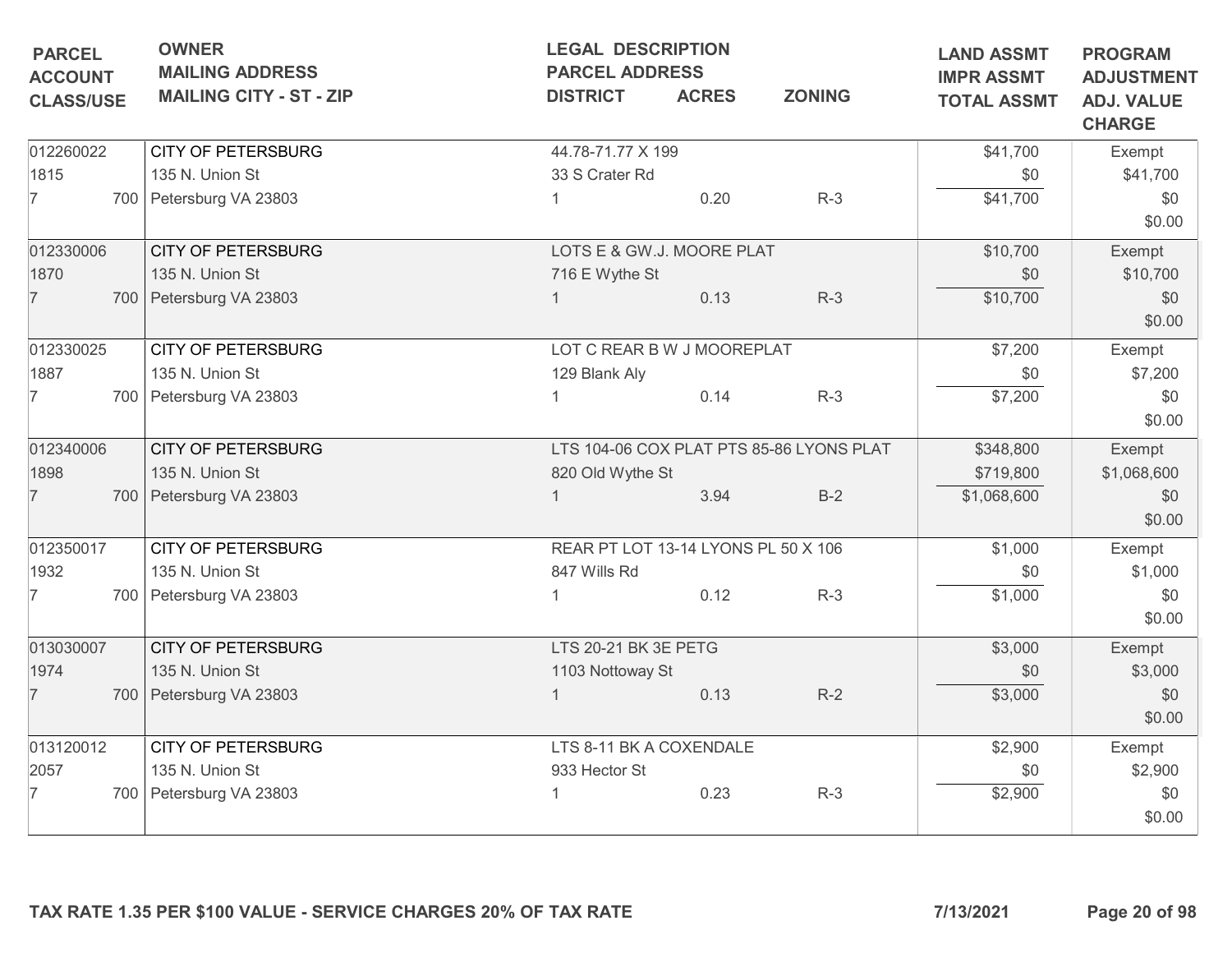| <b>PARCEL</b><br><b>ACCOUNT</b><br><b>CLASS/USE</b> | <b>OWNER</b><br><b>MAILING ADDRESS</b><br><b>MAILING CITY - ST - ZIP</b> | <b>LEGAL DESCRIPTION</b><br><b>PARCEL ADDRESS</b><br><b>DISTRICT</b> | <b>ACRES</b> | <b>ZONING</b> | <b>LAND ASSMT</b><br><b>IMPR ASSMT</b><br><b>TOTAL ASSMT</b> | <b>PROGRAM</b><br><b>ADJUSTMENT</b><br><b>ADJ. VALUE</b><br><b>CHARGE</b> |
|-----------------------------------------------------|--------------------------------------------------------------------------|----------------------------------------------------------------------|--------------|---------------|--------------------------------------------------------------|---------------------------------------------------------------------------|
| 013140003<br>2068<br>$\overline{7}$                 | <b>CITY OF PETERSBURG</b><br>135 N. Union St<br>700 Petersburg VA 23803  | LT 11 BK 13 E PETG 25 X 110<br>1048 Old Wythe St                     | 0.06         | $R-2$         | \$900<br>\$0<br>\$900                                        | Exempt<br>\$900<br>\$0<br>\$0.00                                          |
| 013180001<br>2115<br>7                              | <b>CITY OF PETERSBURG</b><br>135 N. Union St<br>700 Petersburg VA 23803  | LT 39 COX PLAT BK B 125X50<br>934 Hector St                          | 0.14         | $R-3$         | \$2,300<br>\$0<br>\$2,300                                    | Exempt<br>\$2,300<br>\$0<br>\$0.00                                        |
| 013180002<br>2116<br>$\overline{7}$                 | <b>CITY OF PETERSBURG</b><br>135 N. Union St<br>700 Petersburg VA 23803  | LTS 1-3 BK B COXENDALE<br>941 Cameron St                             | 0.29         | $R-3$         | \$3,300<br>\$0<br>\$3,300                                    | Exempt<br>\$3,300<br>\$0<br>\$0.00                                        |
| 013190007<br>2130<br>7                              | <b>CITY OF PETERSBURG</b><br>135 N. Union St<br>700 Petersburg VA 23803  | LTS 17-18 BK HCOXENDALE PLAT<br>921 Priam St                         | 0.13         | $R-3$         | \$8,900<br>\$0<br>\$8,900                                    | Exempt<br>\$8,900<br>\$0<br>\$0.00                                        |
| 013200006<br>2139<br>$\overline{7}$                 | <b>CITY OF PETERSBURG</b><br>135 N. Union St<br>700 Petersburg VA 23803  | LTS 1-4 BK D COXENDALE<br>942 Cameron St                             | 0.34         | $R-3$         | \$3,300<br>\$0<br>\$3,300                                    | Exempt<br>\$3,300<br>\$0<br>\$0.00                                        |
| 013230004<br>2168<br>7                              | <b>CITY OF PETERSBURG</b><br>135 N. Union St<br>700 Petersburg VA 23803  | LTS 3-6 BK 27 EAST PETG100X135<br>1024 Eighth St                     | 0.31         | $R-2$         | \$17,800<br>\$0<br>\$17,800                                  | Exempt<br>\$17,800<br>\$0<br>\$0.00                                       |
| 018020001<br>2270<br>$\overline{7}$                 | <b>CITY OF PETERSBURG</b><br>135 N. Union St<br>700 Petersburg VA 23803  | <b>WEBB TRACT0.19 ACRES</b><br>1600 Hickory Hill Rd                  | 0.19         | $R-1A$        | \$18,900<br>\$1,000<br>\$19,900                              | Exempt<br>\$19,900<br>\$0<br>\$0.00                                       |
|                                                     | TAX RATE 1.35 PER \$100 VALUE - SERVICE CHARGES 20% OF TAX RATE          |                                                                      |              |               | 7/13/2021                                                    | Page 21 of 98                                                             |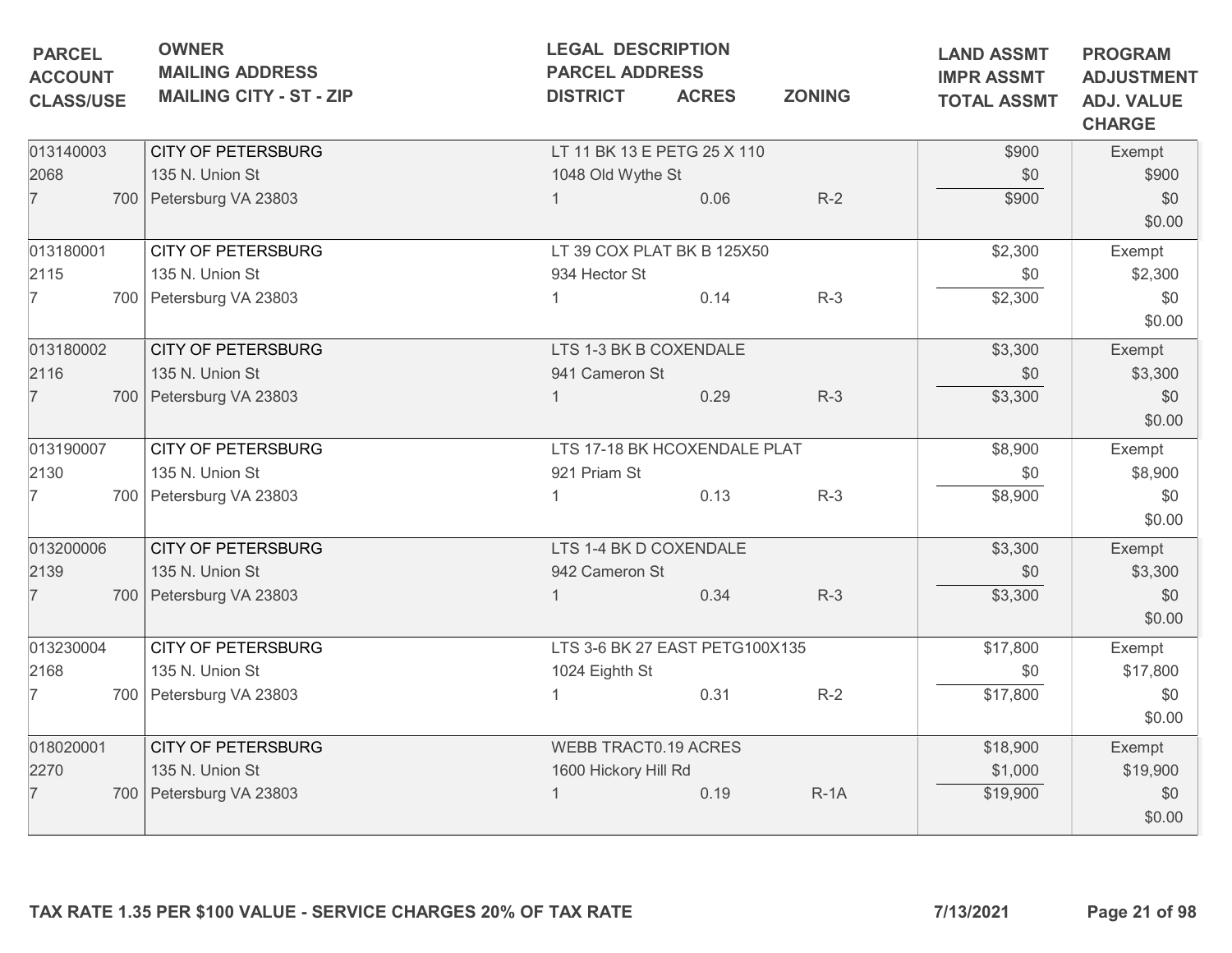| <b>MAILING ADDRESS</b><br><b>MAILING CITY - ST - ZIP</b><br><b>CITY OF PETERSBURG</b><br>135 N. Union St<br>700 Petersburg VA 23803<br><b>CITY OF PETERSBURG</b><br>135 N. Union St<br>410 Petersburg VA 23803<br><b>CITY OF PETERSBURG</b> | <b>PARCEL ADDRESS</b><br><b>DISTRICT</b><br>319 S Crater Rd<br>664-1075X2300<br>424 St Andrew St<br>4 | <b>ACRES</b><br>170.00 | <b>ZONING</b><br>BLANDFORD CEMETERY ANDCHURCH 170 AC<br>$R-2$                                            | <b>IMPR ASSMT</b><br><b>TOTAL ASSMT</b><br>\$1,000,000<br>\$1,089,300<br>\$2,089,300<br>\$125,500 | <b>ADJUSTMENT</b><br><b>ADJ. VALUE</b><br><b>CHARGE</b><br>Exempt<br>\$2,089,300<br>\$0<br>\$0.00 |
|---------------------------------------------------------------------------------------------------------------------------------------------------------------------------------------------------------------------------------------------|-------------------------------------------------------------------------------------------------------|------------------------|----------------------------------------------------------------------------------------------------------|---------------------------------------------------------------------------------------------------|---------------------------------------------------------------------------------------------------|
|                                                                                                                                                                                                                                             |                                                                                                       |                        |                                                                                                          |                                                                                                   |                                                                                                   |
|                                                                                                                                                                                                                                             |                                                                                                       |                        |                                                                                                          |                                                                                                   |                                                                                                   |
|                                                                                                                                                                                                                                             |                                                                                                       |                        |                                                                                                          |                                                                                                   |                                                                                                   |
|                                                                                                                                                                                                                                             |                                                                                                       |                        |                                                                                                          |                                                                                                   |                                                                                                   |
|                                                                                                                                                                                                                                             |                                                                                                       |                        |                                                                                                          |                                                                                                   |                                                                                                   |
|                                                                                                                                                                                                                                             |                                                                                                       |                        |                                                                                                          |                                                                                                   | Exempt                                                                                            |
|                                                                                                                                                                                                                                             |                                                                                                       |                        |                                                                                                          | \$447,700                                                                                         | \$573,200                                                                                         |
|                                                                                                                                                                                                                                             |                                                                                                       | 30.49                  | $R-3$                                                                                                    | \$573,200                                                                                         | \$0                                                                                               |
|                                                                                                                                                                                                                                             |                                                                                                       |                        |                                                                                                          |                                                                                                   | \$0.00                                                                                            |
|                                                                                                                                                                                                                                             | 51X183                                                                                                |                        |                                                                                                          | \$21,100                                                                                          | Exempt                                                                                            |
| 135 N. Union St                                                                                                                                                                                                                             | 412 St Andrew St                                                                                      |                        |                                                                                                          | \$0                                                                                               | \$21,100                                                                                          |
| 100 Petersburg VA 23803                                                                                                                                                                                                                     | 4                                                                                                     | 0.21                   | $R-3$                                                                                                    | \$21,100                                                                                          | \$0                                                                                               |
|                                                                                                                                                                                                                                             |                                                                                                       |                        |                                                                                                          |                                                                                                   | \$0.00                                                                                            |
| <b>CITY OF PETERSBURG</b>                                                                                                                                                                                                                   |                                                                                                       |                        |                                                                                                          | \$74,800                                                                                          | Exempt                                                                                            |
| 135 N. Union St                                                                                                                                                                                                                             |                                                                                                       |                        |                                                                                                          | \$0                                                                                               | \$74,800                                                                                          |
| 700 Petersburg VA 23803                                                                                                                                                                                                                     | $\overline{4}$                                                                                        | 8.17                   | $R-3$                                                                                                    | \$74,800                                                                                          | \$0                                                                                               |
|                                                                                                                                                                                                                                             |                                                                                                       |                        |                                                                                                          |                                                                                                   | \$0.00                                                                                            |
| <b>CITY OF PETERSBURG</b>                                                                                                                                                                                                                   | 69 X 435                                                                                              |                        |                                                                                                          | \$7,800                                                                                           | Exempt                                                                                            |
| 135 N. Union St                                                                                                                                                                                                                             |                                                                                                       |                        |                                                                                                          | \$0                                                                                               | \$7,800                                                                                           |
| 700 Petersburg VA 23803                                                                                                                                                                                                                     | 4                                                                                                     | 0.69                   | $R-3$                                                                                                    | \$7,800                                                                                           | \$0                                                                                               |
|                                                                                                                                                                                                                                             |                                                                                                       |                        |                                                                                                          |                                                                                                   | \$0.00                                                                                            |
| <b>CITY OF PETERSBURG</b>                                                                                                                                                                                                                   | 262.4 x                                                                                               |                        |                                                                                                          | \$149,000                                                                                         | Exempt                                                                                            |
| 135 N. Union St                                                                                                                                                                                                                             |                                                                                                       |                        |                                                                                                          | \$260,200                                                                                         | \$409,200                                                                                         |
| 700 Petersburg VA 23803                                                                                                                                                                                                                     |                                                                                                       | 2.50                   | $R-2$                                                                                                    | \$409,200                                                                                         | \$0                                                                                               |
|                                                                                                                                                                                                                                             |                                                                                                       |                        |                                                                                                          |                                                                                                   | \$0.00                                                                                            |
| <b>CITY OF PETERSBURG</b>                                                                                                                                                                                                                   |                                                                                                       |                        |                                                                                                          | \$72,600                                                                                          | Exempt                                                                                            |
| 135 N. Union St                                                                                                                                                                                                                             |                                                                                                       |                        |                                                                                                          | \$0                                                                                               | \$72,600                                                                                          |
| 700 Petersburg VA 23803                                                                                                                                                                                                                     |                                                                                                       | 1.22                   | $R-2$                                                                                                    | \$72,600                                                                                          | \$0                                                                                               |
|                                                                                                                                                                                                                                             |                                                                                                       |                        |                                                                                                          |                                                                                                   | \$0.00                                                                                            |
|                                                                                                                                                                                                                                             |                                                                                                       |                        | 334 S Crater Rd<br>601 St Andrew St<br>111 Rochelle Ln<br>PT LOT 93-95 LYONS PLAT<br>300 S Old Church St | PEOPLE MEMORIAL CEMETERY                                                                          |                                                                                                   |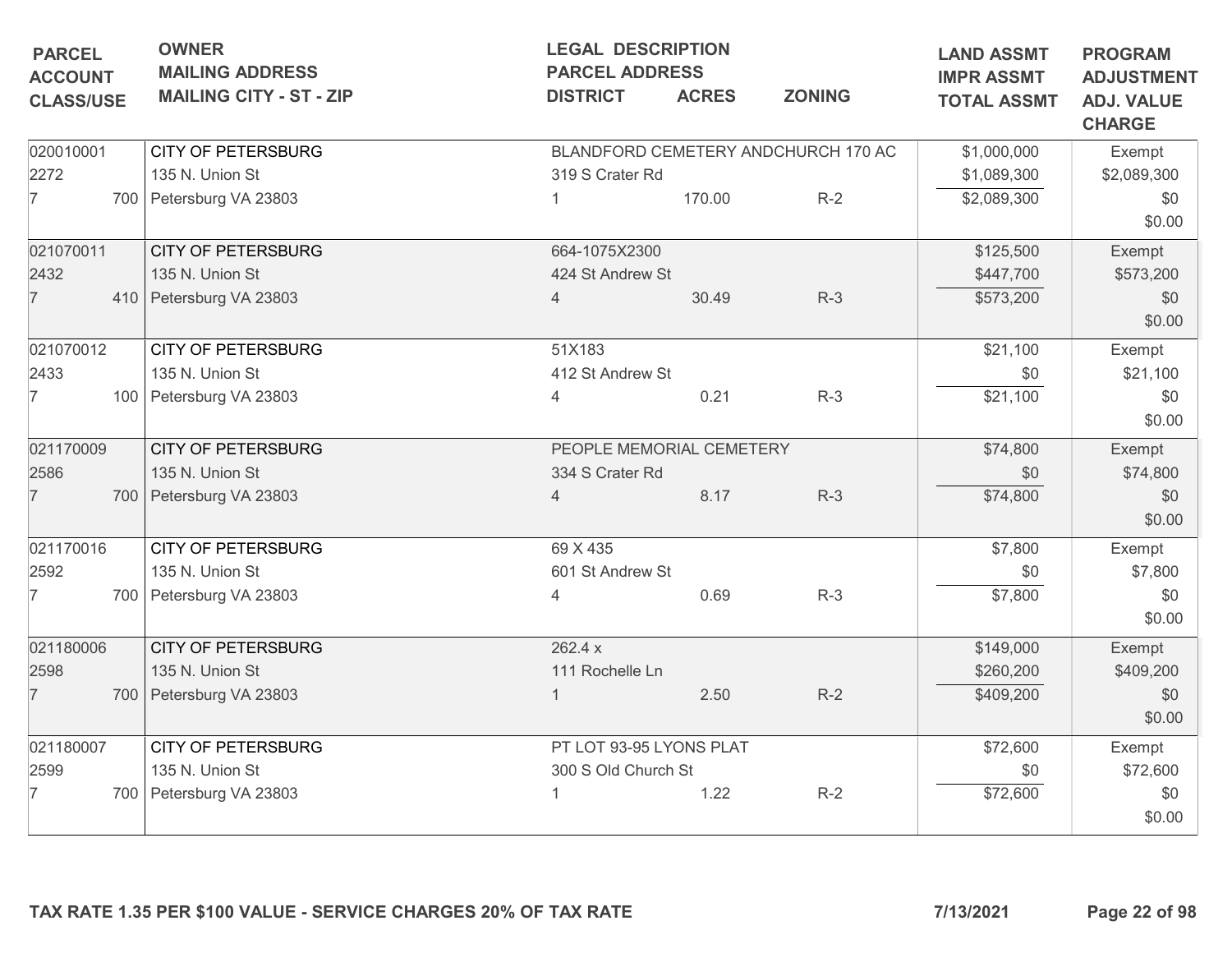| Exempt<br>\$5,000<br>\$0<br>\$0.00<br>Exempt<br>\$4,900 |
|---------------------------------------------------------|
|                                                         |
|                                                         |
|                                                         |
|                                                         |
|                                                         |
| \$0<br>\$0.00                                           |
| Exempt                                                  |
| \$6,300                                                 |
| \$0<br>\$0.00                                           |
| Exempt                                                  |
| \$892,300                                               |
| \$0<br>\$0.00                                           |
| Exempt                                                  |
| \$1,366,200                                             |
| \$0<br>\$0.00                                           |
| Exempt                                                  |
| \$85,100                                                |
| \$0<br>\$0.00                                           |
| Exempt                                                  |
| \$118,800                                               |
| \$0<br>\$0.00                                           |
|                                                         |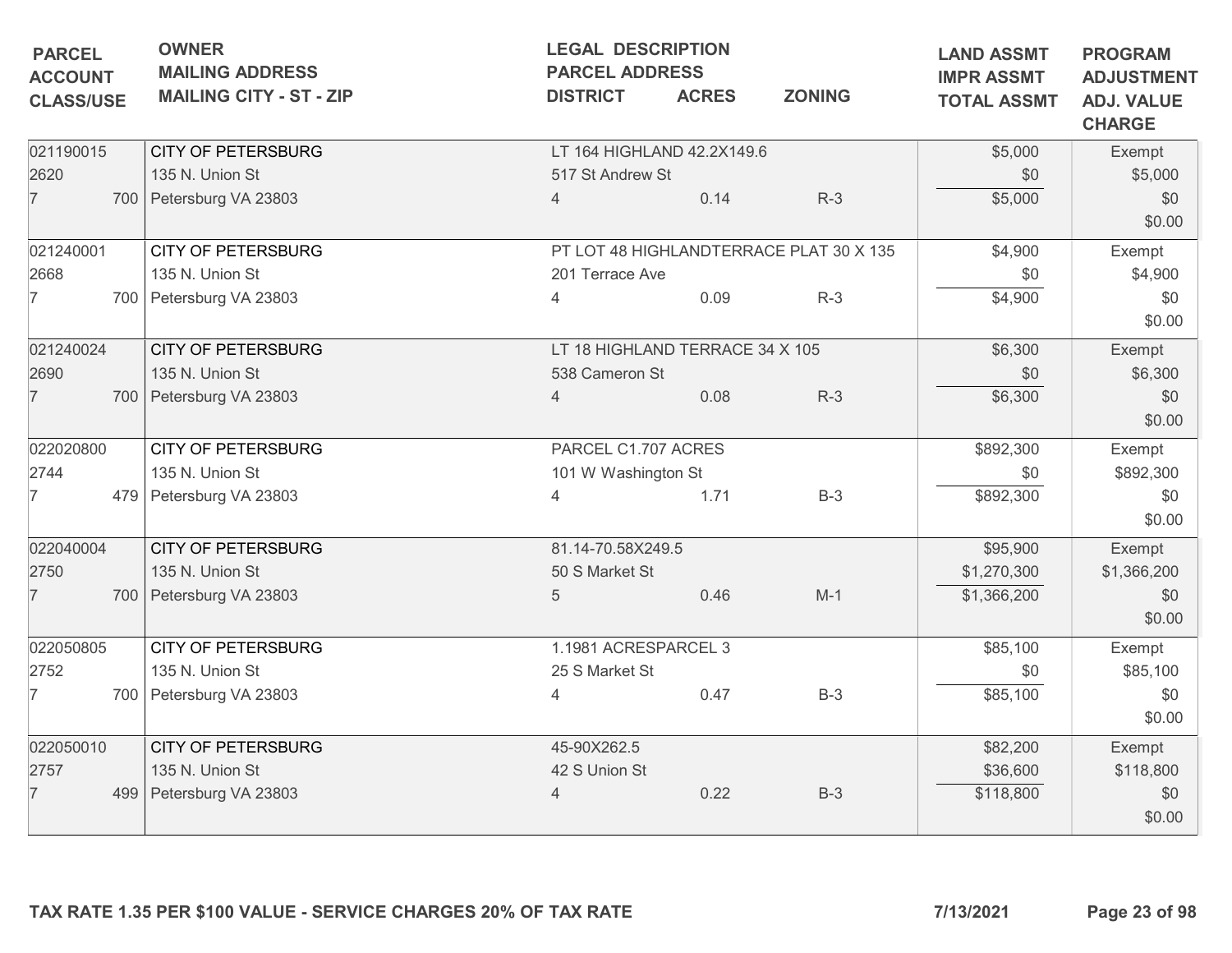| <b>PARCEL</b>    | <b>OWNER</b>                   | <b>LEGAL DESCRIPTION</b> |              |               | <b>LAND ASSMT</b>  | <b>PROGRAM</b>                     |
|------------------|--------------------------------|--------------------------|--------------|---------------|--------------------|------------------------------------|
| <b>ACCOUNT</b>   | <b>MAILING ADDRESS</b>         | <b>PARCEL ADDRESS</b>    |              |               | <b>IMPR ASSMT</b>  | <b>ADJUSTMENT</b>                  |
| <b>CLASS/USE</b> | <b>MAILING CITY - ST - ZIP</b> | <b>DISTRICT</b>          | <b>ACRES</b> | <b>ZONING</b> | <b>TOTAL ASSMT</b> | <b>ADJ. VALUE</b><br><b>CHARGE</b> |
| 022050011        | <b>CITY OF PETERSBURG</b>      | 62.5 X 262.5             |              |               | \$51,300           | Exempt                             |
| 2758             | 135 N. Union St                | 38 S Union St            |              |               | \$197,100          | \$248,400                          |
| $\overline{7}$   | 499 Petersburg VA 23803        | 4                        | 0.38         | $B-3$         | \$248,400          | \$0<br>\$0.00                      |
| 022050012        | <b>CITY OF PETERSBURG</b>      | 130X261                  |              |               | \$105,800          | Exempt                             |
| 2759             | 135 N. Union St                | 24 S Union St            |              |               | \$65,300           | \$171,100                          |
| $\overline{7}$   | 700 Petersburg VA 23803        | $\overline{4}$           | 0.78         | $B-3$         | \$171,100          | \$0<br>\$0.00                      |
| 022050803        | <b>CITY OF PETERSBURG</b>      | 150 X 205                |              |               | \$203,900          | Exempt                             |
| 2761             | 135 N. Union St                | 100 W Washington St      |              |               | \$18,000,000       | \$18,203,900                       |
| 7                | 460   Petersburg VA 23803      | $\overline{4}$           | 1.51         | $B-3$         | \$18,203,900       | \$0<br>\$0.00                      |
| 022060004        | <b>CITY OF PETERSBURG</b>      | 127 X 142 & REAR         |              |               | \$56,300           | Exempt                             |
| 2764             | 135 N. Union St                | 29 S Union St            |              |               | \$0                | \$56,300                           |
| $\overline{7}$   | 400 Petersburg VA 23803        | $\overline{4}$           | 0.41         | $B-3$         | \$56,300           | \$0<br>\$0.00                      |
| 022060005        | <b>CITY OF PETERSBURG</b>      | 50 X 79                  |              |               | \$12,300           | Exempt                             |
| 2765             | 135 N. Union St                | 41 S Union St            |              |               | \$0                | \$12,300                           |
| 7                | 400 Petersburg VA 23803        | 4                        | 0.09         | $B-3$         | \$12,300           | \$0<br>\$0.00                      |
| 022160001        | <b>CITY OF PETERSBURG</b>      | 120 X 259 - 336          |              |               | \$90,300           | Exempt                             |
| 2883             | 135 N. Union St                | 140 Halifax St           |              |               | \$0                | \$90,300                           |
| $\overline{7}$   | 440   Petersburg VA 23803      | $\overline{4}$           | 0.82         | $B-3$         | \$90,300           | \$0<br>\$0.00                      |
| 022170002        | <b>CITY OF PETERSBURG</b>      | LOTS 1-6BUDD PLAT        |              |               | \$46,300           | Exempt                             |
| 2884             | 135 N. Union St                | 116 Halifax St           |              |               | \$0                | \$46,300                           |
|                  | 700 Petersburg VA 23803        | 4                        | 0.59         | $B-3$         | \$46,300           | \$0<br>\$0.00                      |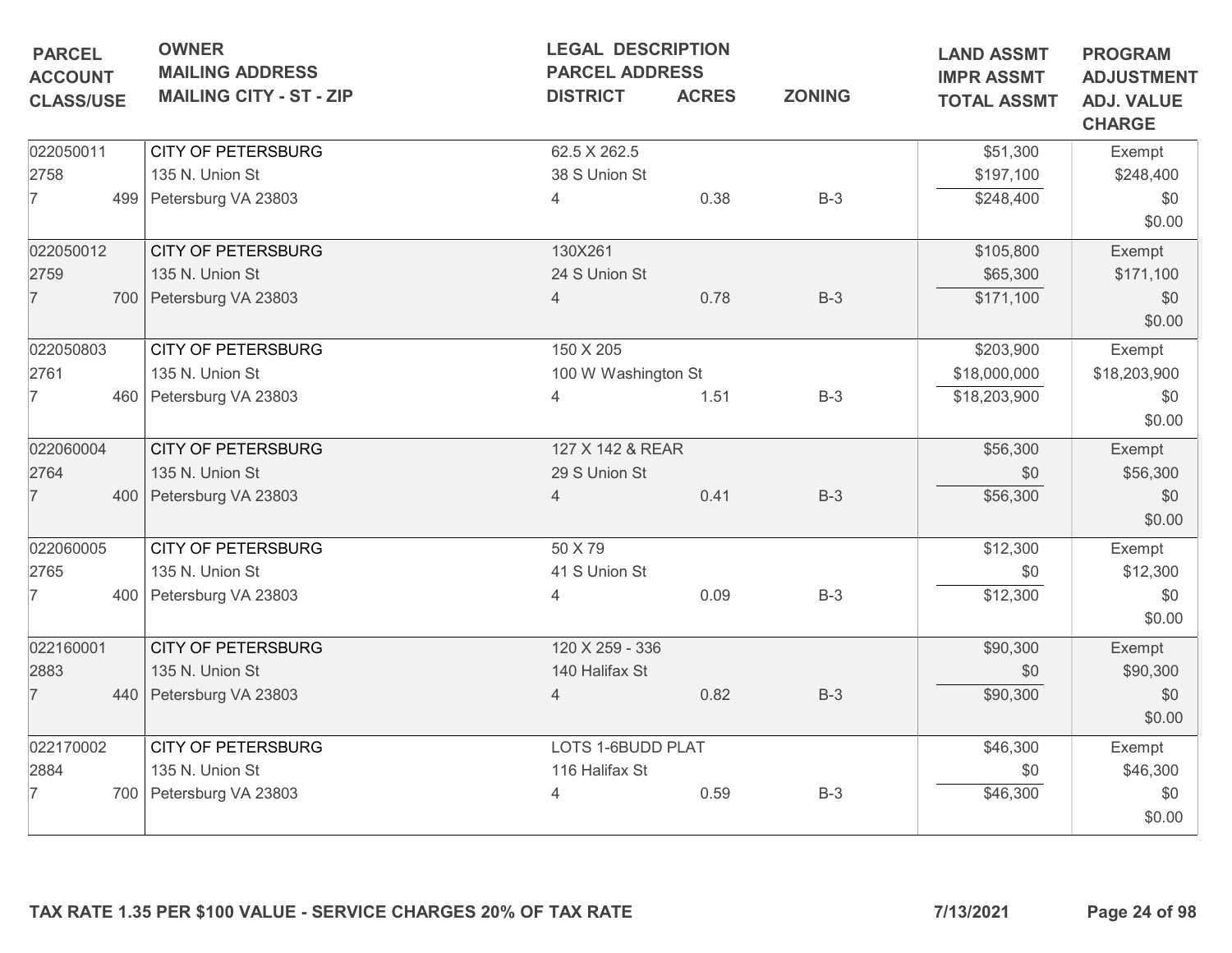| <b>PARCEL</b><br><b>ACCOUNT</b> | <b>OWNER</b><br><b>MAILING ADDRESS</b> |                                                                 | <b>LEGAL DESCRIPTION</b><br><b>PARCEL ADDRESS</b> |              | <b>LAND ASSMT</b><br><b>IMPR ASSMT</b> | <b>PROGRAM</b><br><b>ADJUSTMENT</b> |                                    |
|---------------------------------|----------------------------------------|-----------------------------------------------------------------|---------------------------------------------------|--------------|----------------------------------------|-------------------------------------|------------------------------------|
| <b>CLASS/USE</b>                |                                        | <b>MAILING CITY - ST - ZIP</b>                                  | <b>DISTRICT</b>                                   | <b>ACRES</b> | <b>ZONING</b>                          | <b>TOTAL ASSMT</b>                  | <b>ADJ. VALUE</b><br><b>CHARGE</b> |
| 022170003                       |                                        | <b>CITY OF PETERSBURG</b>                                       | <b>NULL</b>                                       |              |                                        | \$36,300                            | Exempt                             |
| 2885                            |                                        | 135 N. Union St                                                 | 106 Halifax St                                    |              |                                        | \$0                                 | \$36,300                           |
| $\overline{7}$                  |                                        | 440 Petersburg VA 23803                                         | $\overline{4}$                                    | 0.16         | $B-3$                                  | \$36,300                            | \$0<br>\$0.00                      |
| 022180011                       |                                        | <b>CITY OF PETERSBURG</b>                                       | 40 X 71                                           |              |                                        | \$9,400                             | Exempt                             |
| 2893                            |                                        | 135 N. Union St                                                 | 137 S Market St                                   |              |                                        | \$0                                 | \$9,400                            |
| 7                               |                                        | 400 Petersburg VA 23803                                         | 4                                                 | 0.07         | $B-3$                                  | \$9,400                             | \$0<br>\$0.00                      |
| 022180012                       |                                        | <b>CITY OF PETERSBURG</b>                                       | 26-21.7X99-84                                     |              |                                        | \$7,400                             | Exempt                             |
| 2894                            |                                        | 135 N. Union St                                                 | 153 Halifax St                                    |              |                                        | \$0                                 | \$7,400                            |
| $\overline{7}$                  |                                        | 400 Petersburg VA 23803                                         | $\overline{4}$                                    | 0.05         | $B-3$                                  | \$7,400                             | \$0<br>\$0.00                      |
| 022180013                       |                                        | <b>CITY OF PETERSBURG</b>                                       | 104.50-81.50X84.73-13.23                          |              |                                        | \$20,500                            | Exempt                             |
| 2895                            |                                        | 135 N. Union St                                                 | 155 Halifax St                                    |              |                                        | \$0                                 | \$20,500                           |
| 7                               |                                        | 700 Petersburg VA 23803                                         | $\overline{4}$                                    | 0.11         | $B-3$                                  | \$20,500                            | \$0<br>\$0.00                      |
| 022180014                       |                                        | <b>CITY OF PETERSBURG</b>                                       | 24.75-20.25X65-53                                 |              |                                        | \$5,800                             | Exempt                             |
| 2896                            |                                        | 135 N. Union St                                                 | 151 Halifax St                                    |              |                                        | \$0                                 | \$5,800                            |
| $\overline{7}$                  |                                        | 700 Petersburg VA 23803                                         | $\overline{4}$                                    | 0.03         | $B-3$                                  | \$5,800                             | \$0<br>\$0.00                      |
| 022180024                       |                                        | <b>CITY OF PETERSBURG</b>                                       | 25-8.7 X 108-145                                  |              |                                        | \$16,100                            | Exempt                             |
| 2902                            |                                        | 135 N. Union St                                                 | 127 Halifax St                                    |              |                                        | \$0                                 | \$16,100                           |
| $\overline{7}$                  |                                        | 700 Petersburg VA 23803                                         | 4                                                 | 0.07         | $B-3$                                  | \$16,100                            | \$0<br>\$0.00                      |
| 022180025                       |                                        | <b>CITY OF PETERSBURG</b>                                       | 40.8 X 128 - 81                                   |              |                                        | \$20,900                            | Exempt                             |
| 2903                            |                                        | 135 N. Union St                                                 | 123 Halifax St                                    |              |                                        | \$0                                 | \$20,900                           |
| $\overline{7}$                  |                                        | 700 Petersburg VA 23803                                         | $\overline{4}$                                    | 0.10         | $B-3$                                  | \$20,900                            | \$0<br>\$0.00                      |
|                                 |                                        | TAX RATE 1.35 PER \$100 VALUE - SERVICE CHARGES 20% OF TAX RATE |                                                   |              |                                        | 7/13/2021                           | Page 25 of 98                      |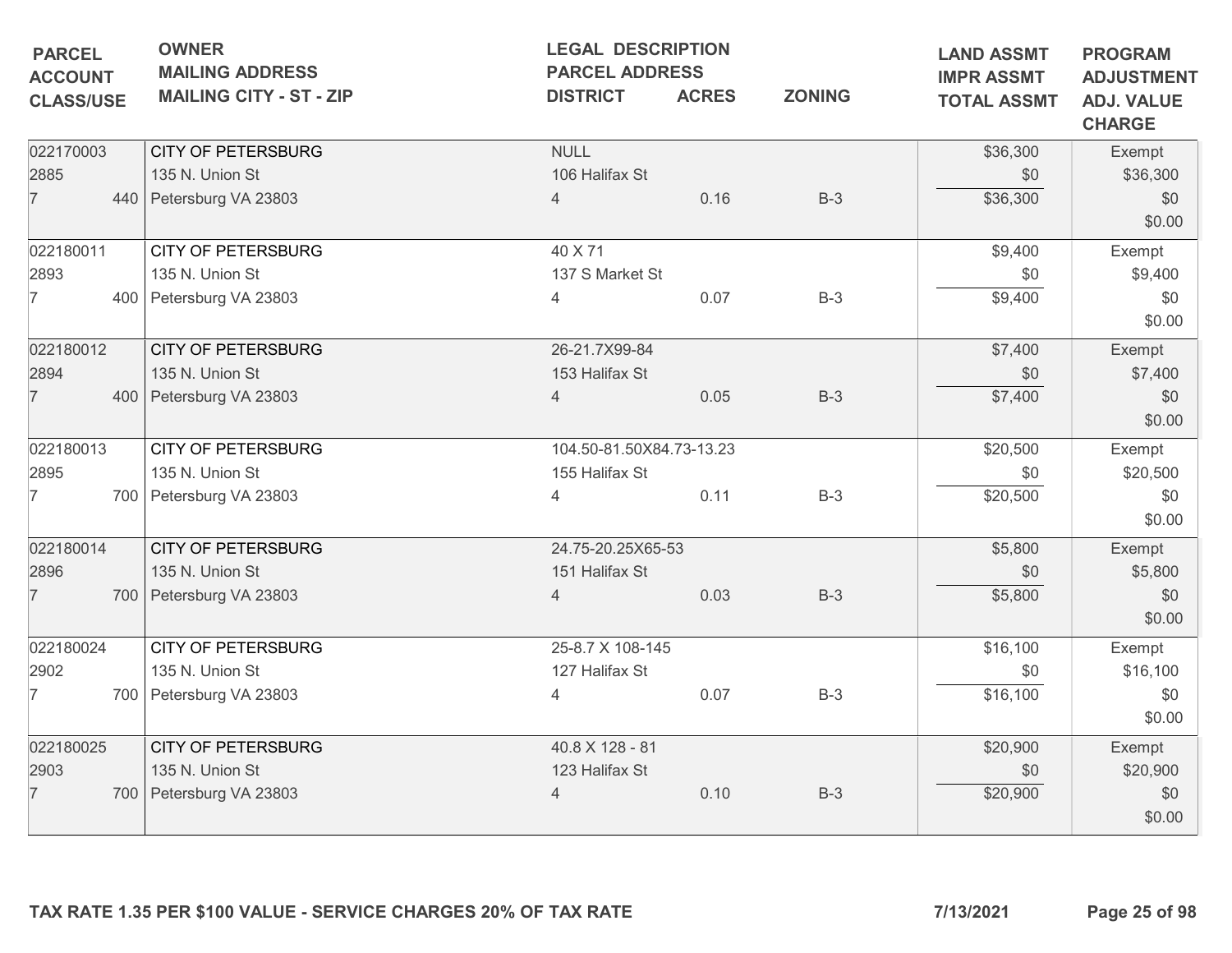|                | <b>OWNER</b><br><b>PARCEL</b><br><b>MAILING ADDRESS</b><br><b>ACCOUNT</b><br><b>MAILING CITY - ST - ZIP</b><br><b>CLASS/USE</b> |                                                                 | <b>LEGAL DESCRIPTION</b><br><b>PARCEL ADDRESS</b><br><b>DISTRICT</b> | <b>ACRES</b> | <b>LAND ASSMT</b><br><b>IMPR ASSMT</b><br><b>TOTAL ASSMT</b> | <b>PROGRAM</b><br><b>ADJUSTMENT</b><br><b>ADJ. VALUE</b> |               |
|----------------|---------------------------------------------------------------------------------------------------------------------------------|-----------------------------------------------------------------|----------------------------------------------------------------------|--------------|--------------------------------------------------------------|----------------------------------------------------------|---------------|
|                |                                                                                                                                 |                                                                 |                                                                      |              |                                                              |                                                          | <b>CHARGE</b> |
| 022180026      |                                                                                                                                 | <b>CITY OF PETERSBURG</b>                                       |                                                                      |              | 20.6X145.8-129.8HENRY IV & ROBERT EDWARD                     | \$14,300                                                 | Exempt        |
| 2904           |                                                                                                                                 | 135 N. Union St                                                 | 121 Halifax St                                                       |              |                                                              | \$0                                                      | \$14,300      |
| $\overline{7}$ |                                                                                                                                 | 400 Petersburg VA 23803                                         | $\overline{4}$                                                       | 0.07         | $B-3$                                                        | \$14,300                                                 | \$0           |
|                |                                                                                                                                 |                                                                 |                                                                      |              |                                                              |                                                          | \$0.00        |
| 022180027      |                                                                                                                                 | <b>CITY OF PETERSBURG</b>                                       | 21.2 X 125                                                           |              |                                                              | \$13,400                                                 | Exempt        |
| 2905           |                                                                                                                                 | 135 N. Union St                                                 | 119 Halifax St                                                       |              |                                                              | \$0                                                      | \$13,400      |
| $\overline{7}$ |                                                                                                                                 | 400 Petersburg VA 23803                                         | $\overline{4}$                                                       | 0.06         | $B-3$                                                        | \$13,400                                                 | \$0           |
|                |                                                                                                                                 |                                                                 |                                                                      |              |                                                              |                                                          | \$0.00        |
| 022180800      |                                                                                                                                 | <b>CITY OF PETERSBURG</b>                                       | 53 X 62-76                                                           |              |                                                              | \$18,600                                                 | Exempt        |
| 2914           |                                                                                                                                 | 135 N. Union St                                                 | 147 Halifax St                                                       |              |                                                              | \$0                                                      | \$18,600      |
| 7              |                                                                                                                                 | 700 Petersburg VA 23803                                         | 4                                                                    | 0.08         | $B-3$                                                        | \$18,600                                                 | \$0           |
|                |                                                                                                                                 |                                                                 |                                                                      |              |                                                              |                                                          | \$0.00        |
| 022210800      |                                                                                                                                 | <b>CITY OF PETERSBURG</b>                                       | <b>PARCEL 24 -5</b>                                                  |              |                                                              | \$157,500                                                | Exempt        |
| 2927           |                                                                                                                                 | 135 N. Union St                                                 | 301 Halifax St                                                       |              |                                                              | \$5,285,000                                              | \$5,442,500   |
| $\overline{7}$ |                                                                                                                                 | 700 Petersburg VA 23803                                         | $\overline{5}$                                                       | 2.42         | <b>PUD</b>                                                   | \$5,442,500                                              | \$0           |
|                |                                                                                                                                 |                                                                 |                                                                      |              |                                                              |                                                          | \$0.00        |
| 022220011      |                                                                                                                                 | <b>CITY OF PETERSBURG</b>                                       | PT LT 10 ROPER PLAT 32.5X48-59.29                                    | \$4,500      | Exempt                                                       |                                                          |               |
| 2937           |                                                                                                                                 | 135 N. Union St                                                 | 248 Halifax St                                                       |              |                                                              | \$0                                                      | \$4,500       |
| 7              |                                                                                                                                 | 700   Petersburg VA 23803                                       | 5                                                                    | 0.04         | $B-2$                                                        | \$4,500                                                  | \$0           |
|                |                                                                                                                                 |                                                                 |                                                                      |              |                                                              |                                                          | \$0.00        |
| 022230007      |                                                                                                                                 | <b>CITY OF PETERSBURG</b>                                       | LOT 7 CRAWFORD PLAT 30 X 80                                          |              |                                                              | \$10,000                                                 | Exempt        |
| 2952           |                                                                                                                                 | 135 N. Union St                                                 | 116 South Ave                                                        |              |                                                              | \$0                                                      | \$10,000      |
| $\overline{7}$ |                                                                                                                                 | 400 Petersburg VA 23803                                         | $\overline{4}$                                                       | 0.06         | $B-3$                                                        | \$10,000                                                 | \$0           |
|                |                                                                                                                                 |                                                                 |                                                                      |              |                                                              |                                                          | \$0.00        |
| 022230008      |                                                                                                                                 | <b>CITY OF PETERSBURG</b>                                       | 30 X 80 LOT 8                                                        |              |                                                              | \$10,000                                                 | Exempt        |
| 2953           |                                                                                                                                 | 135 N. Union St                                                 | 114 South Ave                                                        |              |                                                              | \$0                                                      | \$10,000      |
| $\overline{7}$ |                                                                                                                                 | 400 Petersburg VA 23803                                         | $\overline{4}$                                                       | 0.06         | $B-3$                                                        | \$10,000                                                 | \$0           |
|                |                                                                                                                                 |                                                                 |                                                                      |              |                                                              |                                                          | \$0.00        |
|                |                                                                                                                                 | TAX RATE 1.35 PER \$100 VALUE - SERVICE CHARGES 20% OF TAX RATE |                                                                      |              |                                                              | 7/13/2021                                                | Page 26 of 98 |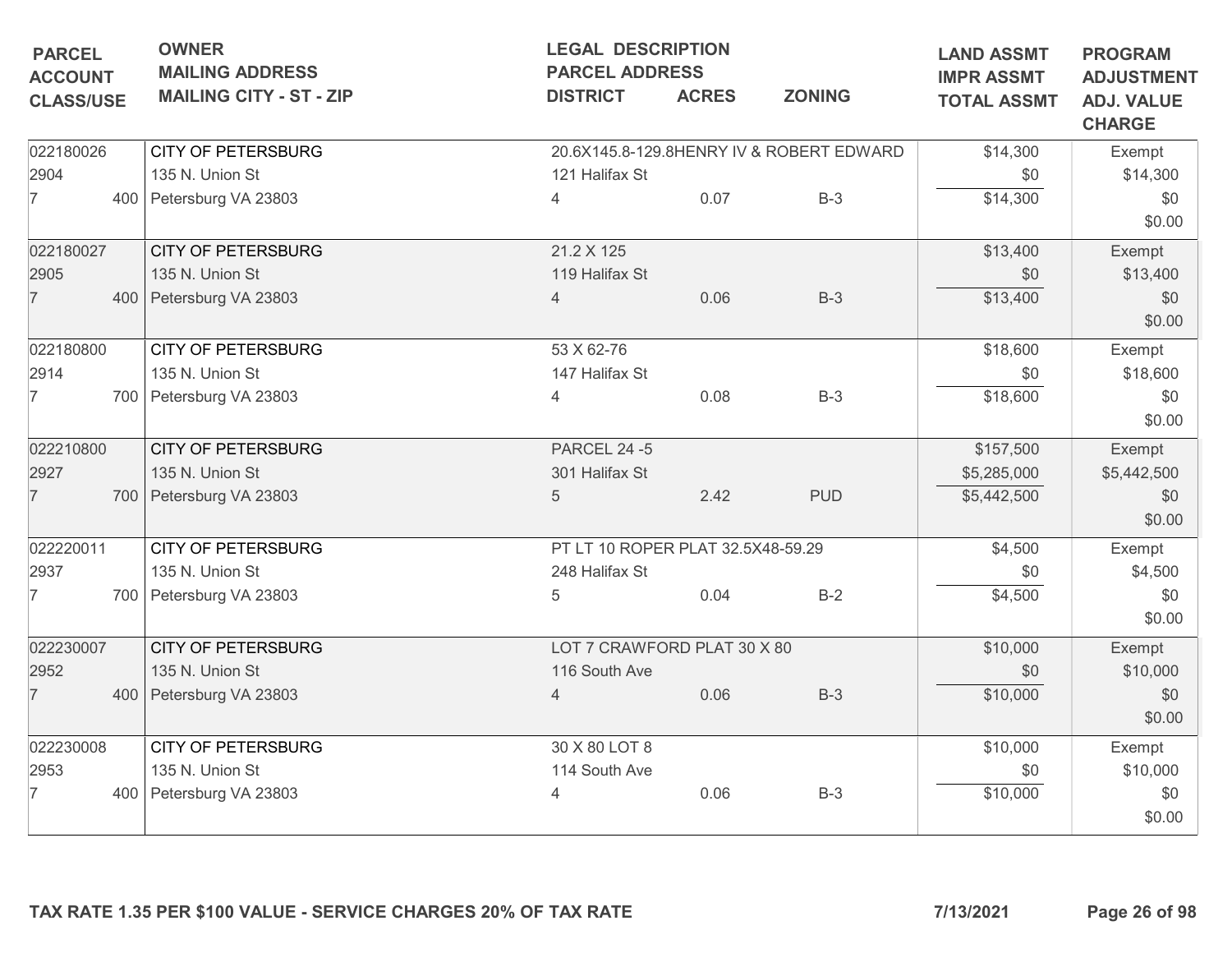| <b>PARCEL</b><br><b>ACCOUNT</b> | <b>OWNER</b><br><b>MAILING ADDRESS</b> | <b>LEGAL DESCRIPTION</b><br><b>PARCEL ADDRESS</b> |              | <b>LAND ASSMT</b><br><b>IMPR ASSMT</b> | <b>PROGRAM</b><br><b>ADJUSTMENT</b> |                                    |
|---------------------------------|----------------------------------------|---------------------------------------------------|--------------|----------------------------------------|-------------------------------------|------------------------------------|
| <b>CLASS/USE</b>                | <b>MAILING CITY - ST - ZIP</b>         | <b>DISTRICT</b>                                   | <b>ACRES</b> | <b>ZONING</b>                          | <b>TOTAL ASSMT</b>                  | <b>ADJ. VALUE</b><br><b>CHARGE</b> |
| 022230009                       | <b>CITY OF PETERSBURG</b>              | 30 X 80                                           |              |                                        | \$10,000                            | Exempt                             |
| 2954                            | 135 N. Union St                        | 112 South Ave                                     |              |                                        | \$0                                 | \$10,000                           |
| $\overline{7}$                  | 400 Petersburg VA 23803                | $\overline{4}$                                    | 0.06         | $B-3$                                  | \$10,000                            | \$0<br>\$0.00                      |
| 022230010                       | <b>CITY OF PETERSBURG</b>              | 20.5 X 80                                         |              |                                        | \$5,700                             | Exempt                             |
| 2955                            | 135 N. Union St                        | 110 South Ave                                     |              |                                        | \$0                                 | \$5,700                            |
| $\overline{7}$                  | 400 Petersburg VA 23803                | 4                                                 | 0.04         | $B-3$                                  | \$5,700                             | \$0<br>\$0.00                      |
| 022290001                       | <b>CITY OF PETERSBURG</b>              | 597 X 828 THIS IS CENTRAL PARK                    |              |                                        | \$795,900                           | Exempt                             |
| 3051                            | 135 N. Union St                        | 243 S Sycamore St                                 |              |                                        | \$38,600                            | \$834,500                          |
| $\overline{7}$                  | 700 Petersburg VA 23803                | $\overline{4}$                                    | 11.35        | $R-3$                                  | \$834,500                           | \$0<br>\$0.00                      |
| 022300016                       | <b>CITY OF PETERSBURG</b>              | 70 X 165                                          |              |                                        | \$70,000                            | Exempt                             |
| 3067                            | 135 N. Union St                        | 334 S Sycamore St                                 |              |                                        | \$0                                 | \$70,000                           |
| 7                               | 700 Petersburg VA 23803                | 4                                                 | 0.27         | RB                                     | \$70,000                            | \$0<br>\$0.00                      |
| 022320016                       | <b>CITY OF PETERSBURG</b>              | 55X35                                             |              |                                        | \$3,500                             | Exempt                             |
| 3091                            | 135 N. Union St                        | 205 Maple Ln                                      |              |                                        | \$0                                 | \$3,500                            |
| $\overline{7}$                  | 700 Petersburg VA 23803                | 5                                                 | 0.04         | $R-5$                                  | \$3,500                             | \$0<br>\$0.00                      |
| 022350010                       | <b>CITY OF PETERSBURG</b>              | 47 X 290                                          |              |                                        | \$6,900                             | Exempt                             |
| 3113                            | 135 N. Union St                        | 334 Harrison St                                   |              |                                        | \$0                                 | \$6,900                            |
| 7                               | 700   Petersburg VA 23803              | 5                                                 | 0.31         | $R-5$                                  | \$6,900                             | \$0<br>\$0.00                      |
| 022390008                       | <b>CITY OF PETERSBURG</b>              | 50 X 150                                          |              |                                        | \$9,200                             | Exempt                             |
| 3172                            | 135 N. Union St                        | 417 S Jefferson St                                |              |                                        | \$0                                 | \$9,200                            |
| $\overline{7}$                  | 700 Petersburg VA 23803                | $\overline{4}$                                    | 0.17         | $R-3$                                  | \$9,200                             | \$0<br>\$0.00                      |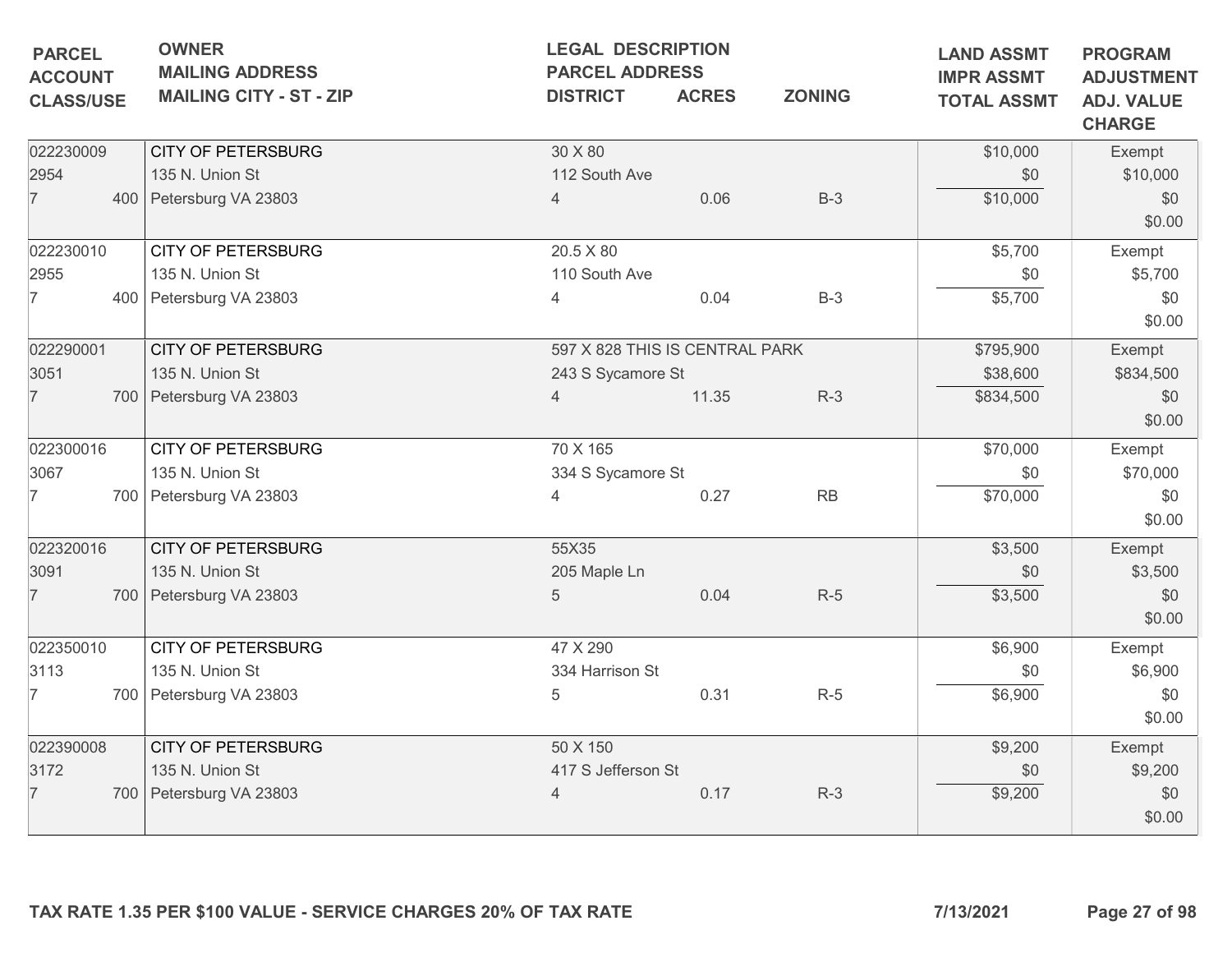| <b>OWNER</b><br><b>MAILING ADDRESS</b> | <b>LEGAL DESCRIPTION</b><br><b>PARCEL ADDRESS</b> |              | <b>LAND ASSMT</b><br><b>IMPR ASSMT</b>                                                      | <b>PROGRAM</b><br><b>ADJUSTMENT</b>                                                                     |                                    |
|----------------------------------------|---------------------------------------------------|--------------|---------------------------------------------------------------------------------------------|---------------------------------------------------------------------------------------------------------|------------------------------------|
| <b>MAILING CITY - ST - ZIP</b>         | <b>DISTRICT</b>                                   | <b>ACRES</b> | <b>ZONING</b>                                                                               | <b>TOTAL ASSMT</b>                                                                                      | <b>ADJ. VALUE</b><br><b>CHARGE</b> |
| <b>CITY OF PETERSBURG</b>              |                                                   |              |                                                                                             | \$10,100                                                                                                | Exempt                             |
| 135 N. Union St                        |                                                   |              |                                                                                             | \$0                                                                                                     | \$10,100                           |
| 700 Petersburg VA 23803                | 4                                                 | 0.15         | $R-3$                                                                                       | \$10,100                                                                                                | \$0<br>\$0.00                      |
| <b>CITY OF PETERSBURG</b>              |                                                   |              |                                                                                             | \$6,700                                                                                                 | Exempt                             |
| 135 N. Union St                        | 523 Hinton St                                     |              |                                                                                             | \$0                                                                                                     | \$6,700                            |
| 700 Petersburg VA 23803                | 5                                                 | 0.11         | $M-1$                                                                                       | \$6,700                                                                                                 | \$0<br>\$0.00                      |
| <b>CITY OF PETERSBURG</b>              |                                                   |              | \$15,000                                                                                    | Exempt                                                                                                  |                                    |
| 135 N. Union St                        | 527 Hinton St                                     |              |                                                                                             | \$0                                                                                                     | \$15,000                           |
| 700 Petersburg VA 23803                | 5                                                 | 0.25         | $M-1$                                                                                       | \$15,000                                                                                                | \$0<br>\$0.00                      |
| <b>CITY OF PETERSBURG</b>              |                                                   |              | \$6,600                                                                                     | Exempt                                                                                                  |                                    |
| 135 N. Union St                        | 645 Hinton St                                     |              |                                                                                             | \$0                                                                                                     | \$6,600                            |
| 700 Petersburg VA 23803                | 5                                                 | 0.11         | $M-1$                                                                                       | \$6,600                                                                                                 | \$0<br>\$0.00                      |
| <b>CITY OF PETERSBURG</b>              |                                                   |              | \$4,700                                                                                     | Exempt                                                                                                  |                                    |
| 135 N. Union St                        | 703 Hinton St                                     |              |                                                                                             | \$0                                                                                                     | \$4,700                            |
| 700 Petersburg VA 23803                | 5                                                 | 0.10         | $M-1$                                                                                       | \$4,700                                                                                                 | \$0<br>\$0.00                      |
| <b>CITY OF PETERSBURG</b>              | 275 x 150                                         |              |                                                                                             | \$38,400                                                                                                | Exempt                             |
| 135 N. Union St                        | 522 Hinton St                                     |              |                                                                                             | \$0                                                                                                     | \$38,400                           |
| 700 Petersburg VA 23803                | $5\phantom{.0}$                                   | 1.15         | $R-3$                                                                                       | \$38,400                                                                                                | \$0<br>\$0.00                      |
| <b>CITY OF PETERSBURG</b>              |                                                   |              |                                                                                             | \$16,500                                                                                                | Exempt                             |
| 135 N. Union St                        | 516 Hinton St                                     |              |                                                                                             | \$0                                                                                                     | \$16,500                           |
| 700 Petersburg VA 23803                | 5                                                 | 0.17         | $R-3$                                                                                       | \$16,500                                                                                                | \$0<br>\$0.00                      |
|                                        |                                                   |              | 421 S Jefferson St<br>LTS 52 GILLS PLAT 49X100<br>Pridesfield 31.5X142.5T<br>LT 42 GILL EST | LT 1 BOLLING PLAT 43.7 X 151.7<br>LTS 53-54 SARA GILL ESTATE PLAT<br>PT LOT 81 GILL ESTATE 50X95.5-96.5 |                                    |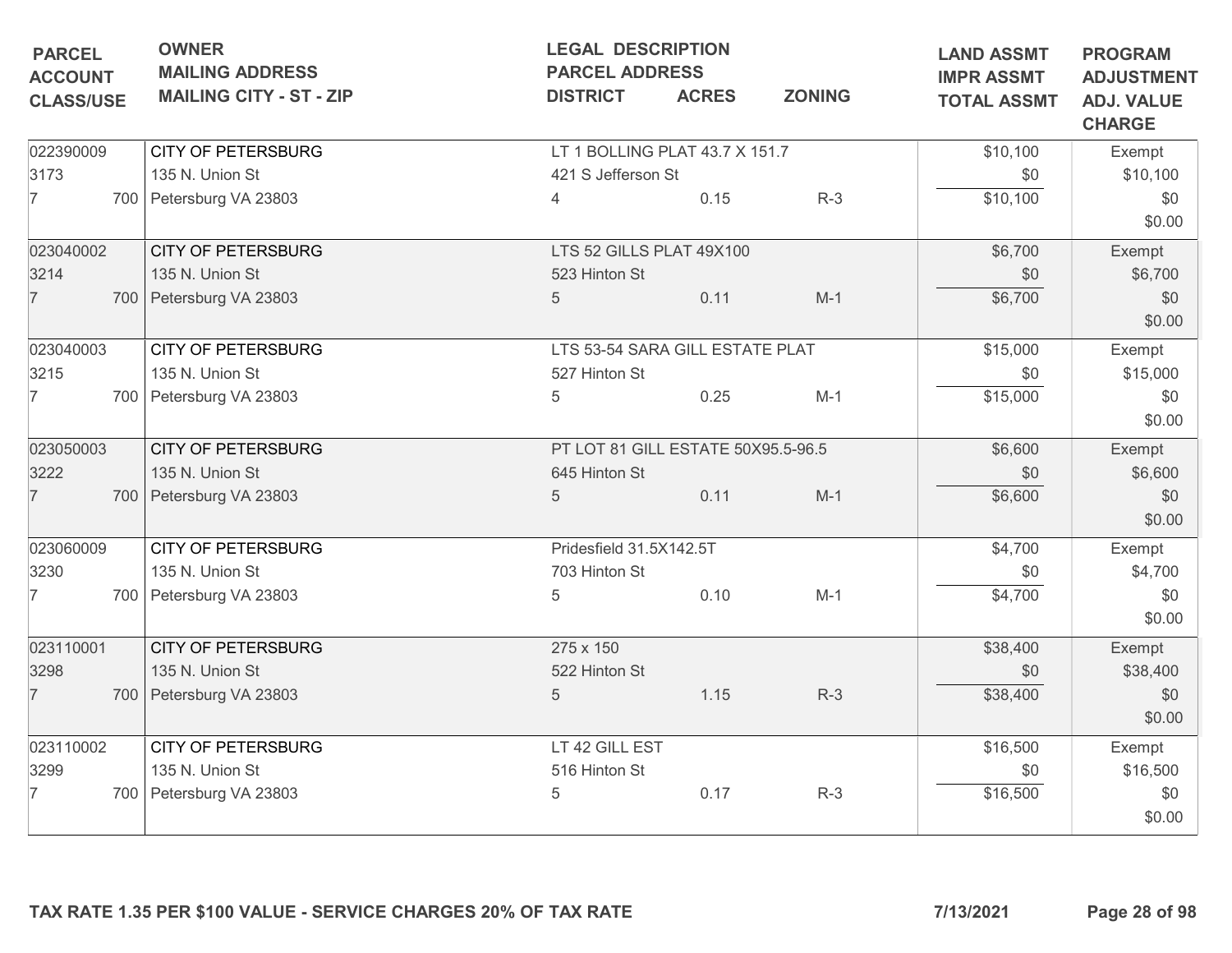| <b>PARCEL</b><br><b>ACCOUNT</b> | <b>OWNER</b><br><b>MAILING ADDRESS</b><br><b>MAILING CITY - ST - ZIP</b> | <b>LEGAL DESCRIPTION</b><br><b>PARCEL ADDRESS</b><br><b>DISTRICT</b> | <b>ACRES</b> | <b>ZONING</b>                             | <b>LAND ASSMT</b><br><b>IMPR ASSMT</b> | <b>PROGRAM</b><br><b>ADJUSTMENT</b> |
|---------------------------------|--------------------------------------------------------------------------|----------------------------------------------------------------------|--------------|-------------------------------------------|----------------------------------------|-------------------------------------|
| <b>CLASS/USE</b>                |                                                                          |                                                                      |              |                                           | <b>TOTAL ASSMT</b>                     | <b>ADJ. VALUE</b><br><b>CHARGE</b>  |
| 023110025                       | <b>CITY OF PETERSBURG</b>                                                | W 1/2 LT 4 PILLOW PLAT32.5 X 143                                     |              |                                           | \$16,600                               | Exempt                              |
| 3320                            | 135 N. Union St                                                          | 539 W Washington St                                                  |              |                                           | \$0                                    | \$16,600                            |
| $\overline{7}$                  | 700 Petersburg VA 23803                                                  | 5                                                                    | 0.11         | $R-3$                                     | \$16,600                               | \$0<br>\$0.00                       |
| 023110028                       | <b>CITY OF PETERSBURG</b>                                                | 25 X 47 .03 ACRE                                                     |              |                                           | \$1,500                                | Exempt                              |
| 3323                            | 135 N. Union St                                                          | 517 W Washington St                                                  |              |                                           | \$0                                    | \$1,500                             |
| 7                               | 700 Petersburg VA 23803                                                  | 5                                                                    | 0.03         | $R-3$                                     | \$1,500                                | \$0<br>\$0.00                       |
| 023180010                       | <b>CITY OF PETERSBURG</b>                                                |                                                                      |              | I B PITTMAN VOCATIONALBUILDING 285.45 FEE | \$47,500                               | Exempt                              |
| 3383                            | 135 N. Union St                                                          | 35 Pine St                                                           |              |                                           | \$1,815,700                            | \$1,863,200                         |
| $\overline{7}$                  | 700   Petersburg VA 23803                                                | 5                                                                    | 1.05         | $M-1$                                     | \$1,863,200                            | \$0<br>\$0.00                       |
| 023250007                       | <b>CITY OF PETERSBURG</b>                                                | Pridesfield 18.5X62                                                  |              |                                           | \$3,000                                | Exempt                              |
| 3470                            | 135 N. Union St                                                          | 127 S Dunlop St                                                      |              |                                           | \$0                                    | \$3,000                             |
| 7                               | 100 Petersburg VA 23803                                                  | 5                                                                    | 0.03         | $R-3$                                     | \$3,000                                | \$0<br>\$0.00                       |
| 023270001                       | <b>CITY OF PETERSBURG</b>                                                | Pridesfield 40X75                                                    |              |                                           | \$5,400                                | Exempt                              |
| 3497                            | 135 N. Union St                                                          | 206 S Jonest St                                                      |              |                                           | \$0                                    | \$5,400                             |
| $\overline{7}$                  | 700 Petersburg VA 23803                                                  | 5                                                                    | 0.07         | $R-3$                                     | \$5,400                                | \$0<br>\$0.00                       |
| 023280005                       | <b>CITY OF PETERSBURG</b>                                                | 30.10X135                                                            |              |                                           | \$5,900                                | Exempt                              |
| 3517                            | 135 N. Union St                                                          | 215 S Jonest St                                                      |              |                                           | \$0                                    | \$5,900                             |
| 7                               | 700 Petersburg VA 23803                                                  | 5                                                                    | 0.09         | $R-3$                                     | \$5,900                                | \$0<br>\$0.00                       |
| 023280012                       | <b>CITY OF PETERSBURG</b>                                                | PT LOT 1 HARPER EST 30X74                                            |              |                                           | \$3,500                                | Exempt                              |
| 3524                            | 135 N. Union St                                                          | 650 Lawrence St                                                      |              |                                           | \$0                                    | \$3,500                             |
| $\overline{7}$                  | 700 Petersburg VA 23803                                                  | 5                                                                    | 0.05         | $R-3$                                     | \$3,500                                | \$0<br>\$0.00                       |
|                                 | TAX RATE 1.35 PER \$100 VALUE - SERVICE CHARGES 20% OF TAX RATE          |                                                                      |              |                                           | 7/13/2021                              | Page 29 of 98                       |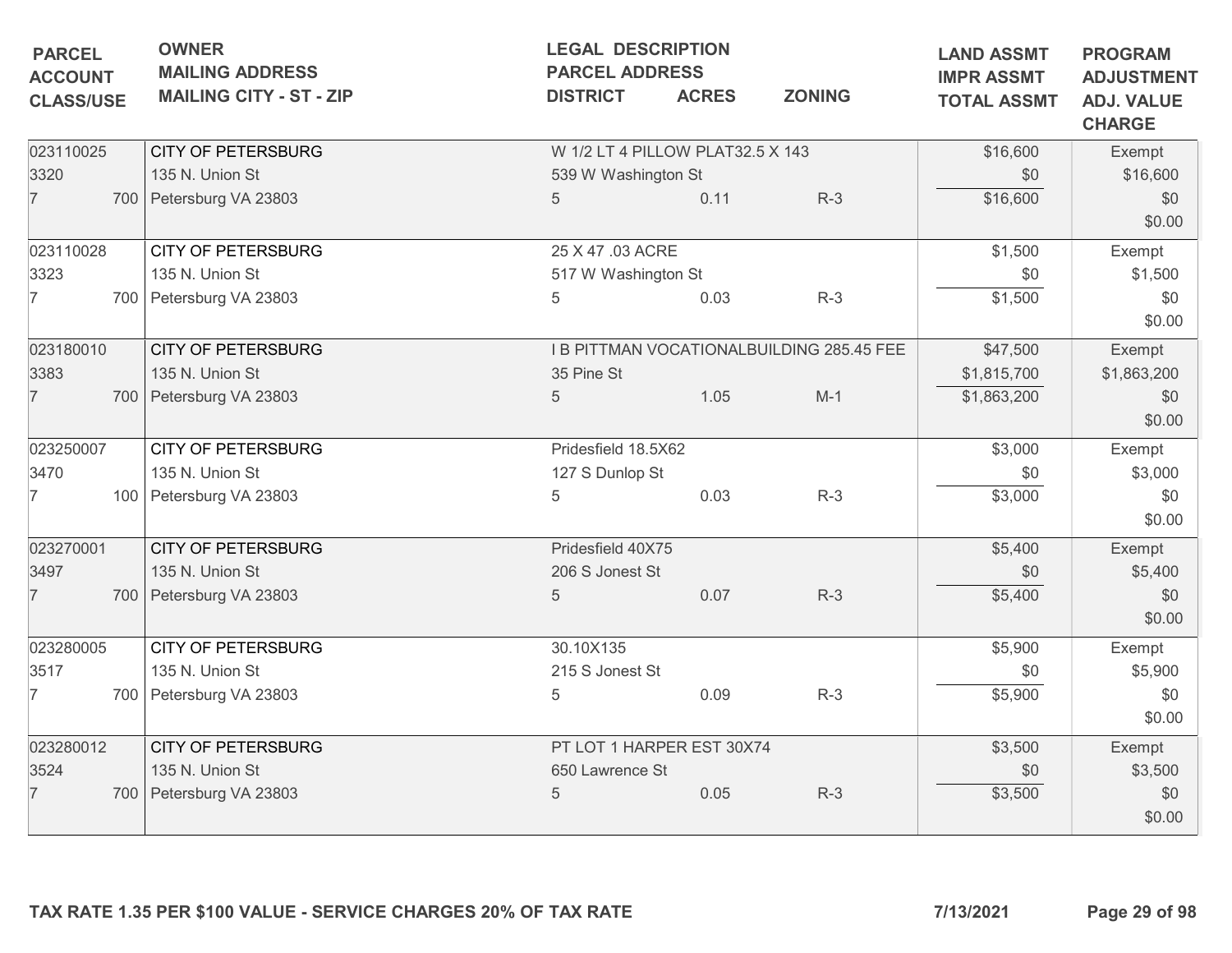| <b>PARCEL</b><br><b>ACCOUNT</b> | <b>OWNER</b><br><b>MAILING ADDRESS</b> | <b>LEGAL DESCRIPTION</b><br><b>PARCEL ADDRESS</b> |              | <b>LAND ASSMT</b><br><b>IMPR ASSMT</b> | <b>PROGRAM</b><br><b>ADJUSTMENT</b> |                                    |
|---------------------------------|----------------------------------------|---------------------------------------------------|--------------|----------------------------------------|-------------------------------------|------------------------------------|
| <b>CLASS/USE</b>                | <b>MAILING CITY - ST - ZIP</b>         | <b>DISTRICT</b>                                   | <b>ACRES</b> | <b>ZONING</b>                          | <b>TOTAL ASSMT</b>                  | <b>ADJ. VALUE</b><br><b>CHARGE</b> |
| 023350800                       | <b>CITY OF PETERSBURG</b>              | PARCEL 24-4 2.7128 ACRES                          |              |                                        | \$178,400                           | Exempt                             |
| 3555                            | 135 N. Union St                        | 400 Farmer St                                     |              |                                        | \$4,442,800                         | \$4,621,200                        |
| $\overline{7}$                  | 700 Petersburg VA 23803                | 5                                                 | 2.71         | <b>PUD</b>                             | \$4,621,200                         | \$0<br>\$0.00                      |
| 023400025                       | <b>CITY OF PETERSBURG</b>              | Pridesfield 78.5X78                               |              |                                        | \$7,400                             | Exempt                             |
| 3612                            | 135 N. Union St                        | 852 Rome St                                       |              |                                        | \$0                                 | \$7,400                            |
| $\overline{7}$                  | 100 Petersburg VA 23803                | 5                                                 | 0.14         | $R-3$                                  | \$7,400                             | \$0<br>\$0.00                      |
| 024010001                       | <b>CITY OF PETERSBURG</b>              | LTS 537 THRU 553HABLISTON 271X105                 |              | \$800                                  | Exempt                              |                                    |
| 3652                            | 135 N. Union St                        | 1210 Byrd St                                      |              |                                        | \$0                                 | \$800                              |
| 7                               | 700 Petersburg VA 23803                | 6                                                 | 0.65         | $M-1$                                  | \$800                               | \$0<br>\$0.00                      |
| 024050002                       | <b>CITY OF PETERSBURG</b>              | 58 X 148                                          |              |                                        | \$7,200                             | Exempt                             |
| 3684                            | 135 N. Union St                        | 1011 Mckenzie St                                  |              |                                        | \$0                                 | \$7,200                            |
| $\overline{7}$                  | 700 Petersburg VA 23803                | 6                                                 | 0.20         | $R-3$                                  | \$7,200                             | \$0<br>\$0.00                      |
| 024080016                       | <b>CITY OF PETERSBURG</b>              | Pridesfield Lot 19 42.5X110                       |              |                                        | \$6,600                             | Exempt                             |
| 3741                            | 135 N. Union St                        | 1119 W High St                                    |              |                                        | \$0                                 | \$6,600                            |
| 7                               | 700 Petersburg VA 23803                | 6                                                 | 0.11         | $R-3$                                  | \$6,600                             | \$0<br>\$0.00                      |
| 024100005                       | <b>CITY OF PETERSBURG</b>              | LTS 550-552 HABLISTON PLAT 50 X 107               |              |                                        | \$7,600                             | Exempt                             |
| 3773                            | 135 N. Union St                        | 1230 W High St                                    |              |                                        | \$0                                 | \$7,600                            |
| $\overline{7}$                  | 700 Petersburg VA 23803                | 6                                                 | 0.12         | $R-3$                                  | \$7,600                             | \$0<br>\$0.00                      |
| 024130012                       | <b>CITY OF PETERSBURG</b>              | Pridesfield .62 ACRES                             |              |                                        | \$31,600                            | Exempt                             |
| 3851                            | 135 N. Union St                        | 835 Commerce St                                   |              |                                        | \$399,300                           | \$430,900                          |
| 7                               | 700 Petersburg VA 23803                | 5                                                 | 1.30         | $M-1$                                  | \$430,900                           | \$0<br>\$0.00                      |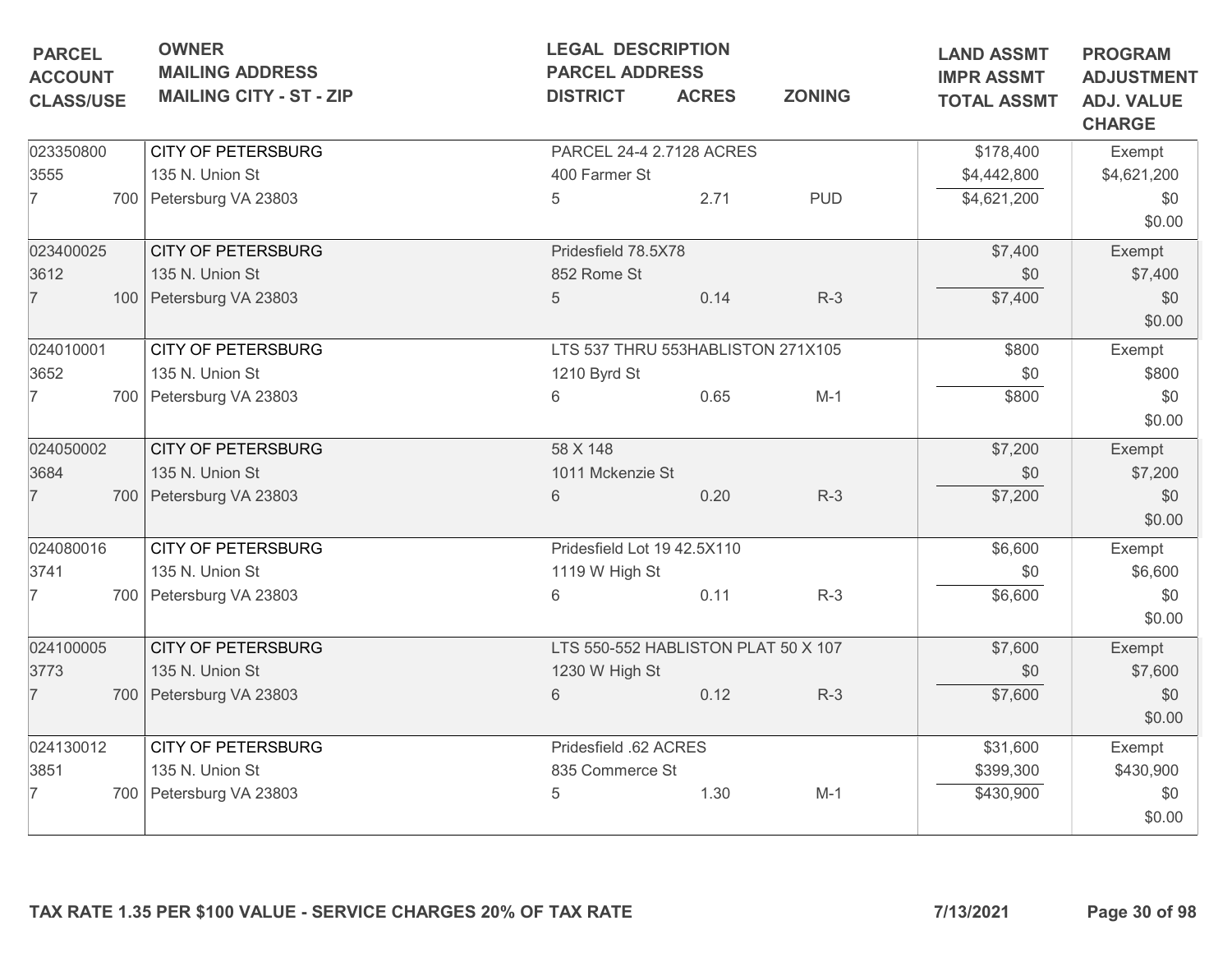| <b>MAILING ADDRESS</b><br><b>MAILING CITY - ST - ZIP</b><br><b>CITY OF PETERSBURG</b><br>135 N. Union St | <b>PARCEL ADDRESS</b><br><b>DISTRICT</b><br>Pridesfield 504X180-280 INC 215-225 N WEST<br>1015 Commerce St | <b>ACRES</b> | <b>ZONING</b>                                                                                                                                                                                 | <b>IMPR ASSMT</b><br><b>TOTAL ASSMT</b>                                    | <b>ADJUSTMENT</b><br><b>ADJ. VALUE</b><br><b>CHARGE</b> |
|----------------------------------------------------------------------------------------------------------|------------------------------------------------------------------------------------------------------------|--------------|-----------------------------------------------------------------------------------------------------------------------------------------------------------------------------------------------|----------------------------------------------------------------------------|---------------------------------------------------------|
|                                                                                                          |                                                                                                            |              |                                                                                                                                                                                               |                                                                            |                                                         |
|                                                                                                          |                                                                                                            |              |                                                                                                                                                                                               | \$133,400                                                                  | Exempt                                                  |
|                                                                                                          |                                                                                                            |              |                                                                                                                                                                                               | \$2,272,300                                                                | \$2,405,700                                             |
| 700 Petersburg VA 23803                                                                                  | 6                                                                                                          | 2.66         | $M-1$                                                                                                                                                                                         | \$2,405,700                                                                | \$0<br>\$0.00                                           |
| <b>CITY OF PETERSBURG</b>                                                                                |                                                                                                            |              |                                                                                                                                                                                               |                                                                            | Exempt                                                  |
| 135 N. Union St                                                                                          |                                                                                                            |              |                                                                                                                                                                                               |                                                                            | \$101,800                                               |
| 479 Petersburg VA 23803                                                                                  | 6                                                                                                          | 2.11         | $M-1$                                                                                                                                                                                         | \$101,800                                                                  | \$0<br>\$0.00                                           |
| <b>CITY OF PETERSBURG</b>                                                                                |                                                                                                            |              |                                                                                                                                                                                               | \$8,200                                                                    | Exempt                                                  |
| 135 N. Union St                                                                                          |                                                                                                            |              |                                                                                                                                                                                               | \$0                                                                        | \$8,200                                                 |
| 700 Petersburg VA 23803                                                                                  | 6                                                                                                          | 0.15         | $R-3$                                                                                                                                                                                         | \$8,200                                                                    | \$0<br>\$0.00                                           |
| <b>CITY OF PETERSBURG</b>                                                                                |                                                                                                            |              |                                                                                                                                                                                               | \$9,700                                                                    | Exempt                                                  |
| 135 N. Union St                                                                                          |                                                                                                            |              |                                                                                                                                                                                               | \$23,000                                                                   | \$32,700                                                |
| 700 Petersburg VA 23803                                                                                  | 6                                                                                                          | 0.14         | $R-3$                                                                                                                                                                                         | \$32,700                                                                   | \$0<br>\$0.00                                           |
| <b>CITY OF PETERSBURG</b>                                                                                |                                                                                                            |              | \$7,600                                                                                                                                                                                       | Exempt                                                                     |                                                         |
| 135 N. Union St                                                                                          |                                                                                                            |              |                                                                                                                                                                                               | \$0                                                                        | \$7,600                                                 |
| 700 Petersburg VA 23803                                                                                  | 6                                                                                                          | 0.12         | $R-3$                                                                                                                                                                                         | \$7,600                                                                    | \$0<br>\$0.00                                           |
| <b>CITY OF PETERSBURG</b>                                                                                |                                                                                                            |              |                                                                                                                                                                                               | \$6,500                                                                    | Exempt                                                  |
| 135 N. Union St                                                                                          | 1162 Hinton St                                                                                             |              |                                                                                                                                                                                               | \$0                                                                        | \$6,500                                                 |
| 700 Petersburg VA 23803                                                                                  | 6                                                                                                          | 0.08         | $R-3$                                                                                                                                                                                         | \$6,500                                                                    | \$0<br>\$0.00                                           |
| <b>CITY OF PETERSBURG</b>                                                                                |                                                                                                            |              |                                                                                                                                                                                               | \$6,300                                                                    | Exempt                                                  |
| 135 N. Union St                                                                                          |                                                                                                            |              |                                                                                                                                                                                               | \$0                                                                        | \$6,300                                                 |
| 700 Petersburg VA 23803                                                                                  | 6                                                                                                          | 0.12         | $R-3$                                                                                                                                                                                         | \$6,300                                                                    | \$0<br>\$0.00                                           |
|                                                                                                          |                                                                                                            |              | Pridesfield 3 PARCELS<br>1004 Commerce St<br>1157 W Washington St<br>PT LT 114 WELLS PLAT<br>1203 W Washington St<br>1206 Hinton St<br>LT 6YOUNG PLAT<br>Pridesfield 35X150<br>919 W Wythe St | PT LOT 114 PILLOW PLATWELLS EST 50 X 128.<br>PT LOT 115WELLS PLAT 50X108.5 | \$101,800<br>\$0                                        |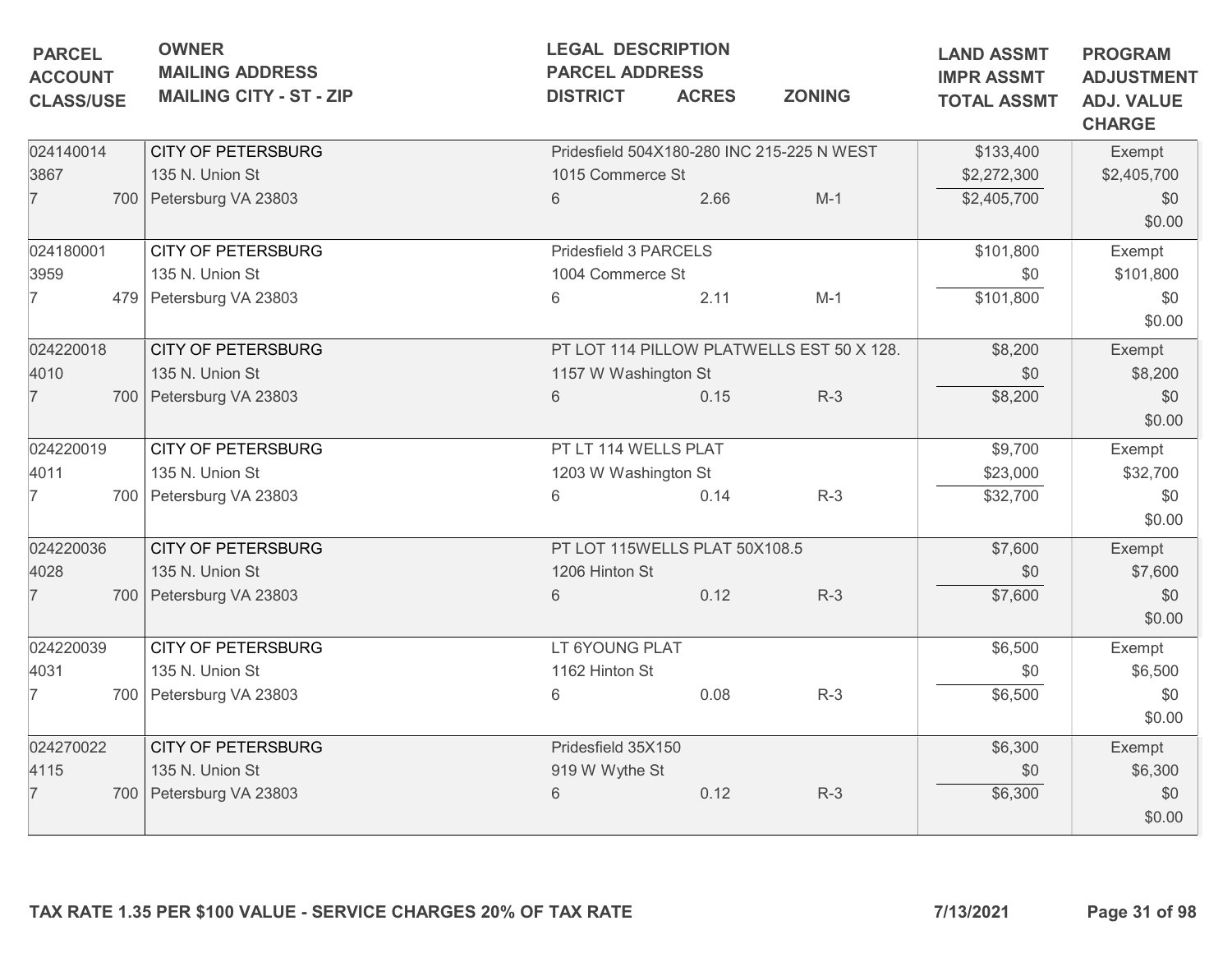| <b>PARCEL</b><br><b>ACCOUNT</b><br><b>CLASS/USE</b> | <b>OWNER</b><br><b>MAILING ADDRESS</b><br><b>MAILING CITY - ST - ZIP</b> | <b>DISTRICT</b>              | <b>LEGAL DESCRIPTION</b><br><b>PARCEL ADDRESS</b><br><b>ZONING</b><br><b>ACRES</b> |       | <b>LAND ASSMT</b><br><b>IMPR ASSMT</b><br><b>TOTAL ASSMT</b> | <b>PROGRAM</b><br><b>ADJUSTMENT</b><br><b>ADJ. VALUE</b><br><b>CHARGE</b> |  |
|-----------------------------------------------------|--------------------------------------------------------------------------|------------------------------|------------------------------------------------------------------------------------|-------|--------------------------------------------------------------|---------------------------------------------------------------------------|--|
| 024290017                                           | <b>CITY OF PETERSBURG</b>                                                | Pridesfield 50X155           |                                                                                    |       | \$9,700                                                      | Exempt                                                                    |  |
| 4183                                                | 135 N. Union St                                                          | 1114 W Wythe St              |                                                                                    |       | \$0                                                          | \$9,700                                                                   |  |
| 7                                                   | 700 Petersburg VA 23803                                                  | 6                            | 0.18                                                                               | $R-3$ | \$9,700                                                      | \$0<br>\$0.00                                                             |  |
| 024290024                                           | <b>CITY OF PETERSBURG</b>                                                | Pridesfield 70X140           |                                                                                    |       | \$12,700                                                     | Exempt                                                                    |  |
| 4188                                                | 135 N. Union St                                                          | 118 S West St                |                                                                                    |       | \$0                                                          | \$12,700                                                                  |  |
| $\overline{7}$                                      | 700 Petersburg VA 23803                                                  | 6                            | 0.22                                                                               | $R-3$ | \$12,700                                                     | \$0<br>\$0.00                                                             |  |
| 025030003                                           | <b>CITY OF PETERSBURG</b>                                                | <b>ISLAND#14 MILL ISLAND</b> |                                                                                    |       | \$2,600                                                      | Exempt                                                                    |  |
| 4222                                                | 135 N. Union St                                                          | 1293 Upper Appomat St        |                                                                                    |       | \$0                                                          | \$2,600                                                                   |  |
| 7                                                   | 700 Petersburg VA 23803                                                  | 6                            | 0.73                                                                               | $M-2$ | \$2,600                                                      | \$0<br>\$0.00                                                             |  |
| 026010001                                           | <b>CITY OF PETERSBURG</b>                                                | RR 3 ACRES                   |                                                                                    |       | \$14,200                                                     | Exempt                                                                    |  |
| 4226                                                | 135 N. Union St                                                          | 2101 Appomattox River        |                                                                                    |       | \$0                                                          | \$14,200                                                                  |  |
| $\overline{7}$                                      | 700 Petersburg VA 23803                                                  | $\overline{7}$               | 3.00                                                                               | $M-2$ | \$14,200                                                     | \$0<br>\$0.00                                                             |  |
| 027010010                                           | <b>CITY OF PETERSBURG</b>                                                | LOTS 15-24 BK D LAKESIDE     |                                                                                    |       | \$6,300                                                      | Exempt                                                                    |  |
| 4235                                                | 135 N. Union St                                                          | 2351 W Washington St         |                                                                                    |       | \$0                                                          | \$6,300                                                                   |  |
| 7                                                   | 700   Petersburg VA 23803                                                |                              | 1.36                                                                               | $M-1$ | \$6,300                                                      | \$0<br>\$0.00                                                             |  |
| 027010012                                           | <b>CITY OF PETERSBURG</b>                                                | RR 1.06 ACRES                |                                                                                    |       | \$10,100                                                     | Exempt                                                                    |  |
| 4237                                                | 135 N. Union St                                                          | 2120 Dock St                 |                                                                                    |       | \$0                                                          | \$10,100                                                                  |  |
| $\overline{7}$                                      | 700 Petersburg VA 23803                                                  | $\overline{7}$               | 1.21                                                                               | $M-1$ | \$10,100                                                     | \$0<br>\$0.00                                                             |  |
| 027170003                                           | <b>CITY OF PETERSBURG</b>                                                | LT 26A ANCHOR INDUSTRIALPARK |                                                                                    |       | \$14,900                                                     | Exempt                                                                    |  |
| 4372                                                | 135 N. Union St                                                          | 2071 Midway Ave              |                                                                                    |       | \$24,100                                                     | \$39,000                                                                  |  |
| 7                                                   | 479 Petersburg VA 23803                                                  |                              | 0.14                                                                               | $M-1$ | \$39,000                                                     | \$0<br>\$0.00                                                             |  |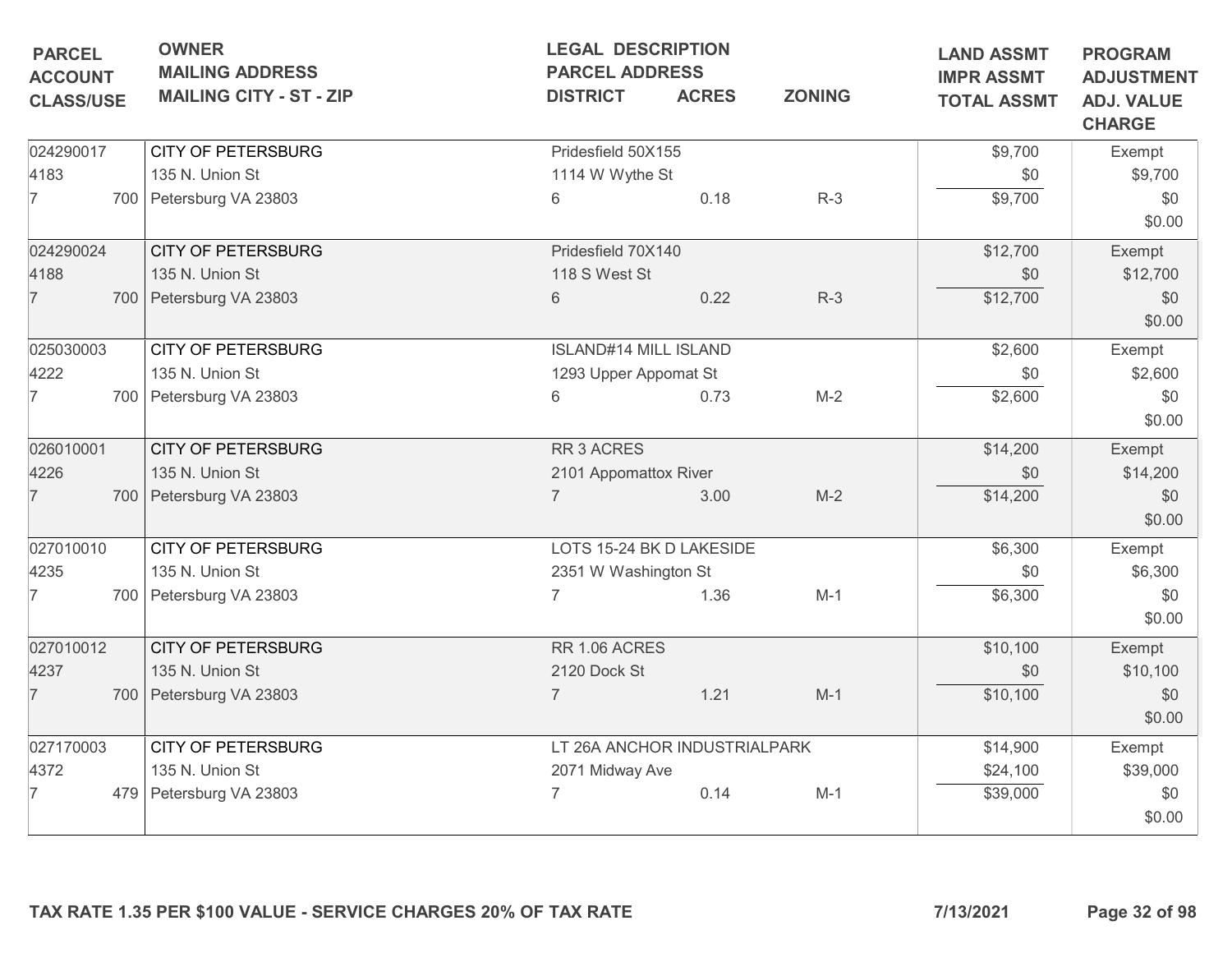| <b>PARCEL</b><br><b>ACCOUNT</b><br><b>CLASS/USE</b> | <b>OWNER</b><br><b>MAILING ADDRESS</b><br><b>MAILING CITY - ST - ZIP</b> | <b>DISTRICT</b>                                                   | <b>LEGAL DESCRIPTION</b><br><b>PARCEL ADDRESS</b><br><b>ZONING</b><br><b>ACRES</b> |                                                   | <b>LAND ASSMT</b><br><b>IMPR ASSMT</b><br><b>TOTAL ASSMT</b> | <b>PROGRAM</b><br><b>ADJUSTMENT</b><br><b>ADJ. VALUE</b><br><b>CHARGE</b> |
|-----------------------------------------------------|--------------------------------------------------------------------------|-------------------------------------------------------------------|------------------------------------------------------------------------------------|---------------------------------------------------|--------------------------------------------------------------|---------------------------------------------------------------------------|
| 028010001<br>4375<br>$\overline{7}$                 | <b>CITY OF PETERSBURG</b><br>135 N. Union St<br>700 Petersburg VA 23803  | 2.978 ACRES<br>1701 Dock St<br>$\overline{7}$                     | 2.97                                                                               | $M-1$                                             | \$166,300<br>\$0<br>\$166,300                                | Exempt<br>\$166,300<br>\$0<br>\$0.00                                      |
| 028320003<br>4749<br>$\overline{7}$                 | <b>CITY OF PETERSBURG</b><br>135 N. Union St<br>700 Petersburg VA 23803  | 1898 Midway Ave                                                   | 1.72                                                                               | LTS 38B-38C-PT 38A ANCHOR INDUSTRIAL PAR<br>$M-1$ | \$149,700<br>\$86,200<br>\$235,900                           | Exempt<br>\$235,900<br>\$0<br>\$0.00                                      |
| 028320014<br>4752<br>$\overline{7}$                 | <b>CITY OF PETERSBURG</b><br>135 N. Union St<br>479 Petersburg VA 23803  | LT 12 ANCHOR INDUSTRIAL PARK<br>2051 Anchor Ave<br>$\overline{7}$ | 0.41                                                                               | $M-1$                                             | \$40,800<br>\$32,100<br>\$72,900                             | Exempt<br>\$72,900<br>\$0<br>\$0.00                                       |
| 028330003<br>4755<br>$\overline{7}$                 | <b>CITY OF PETERSBURG</b><br>135 N. Union St<br>700 Petersburg VA 23803  | LT 23 ANCHOR INDUSTRIAL PARK<br>1981 Midway Ave<br>$\overline{7}$ | 0.40                                                                               | $M-1$                                             | \$25,900<br>\$674,100<br>\$700,000                           | Exempt<br>\$700,000<br>\$0<br>\$0.00                                      |
| 029050018<br>4813<br>$\overline{7}$                 | <b>CITY OF PETERSBURG</b><br>135 N. Union St<br>700 Petersburg VA 23803  | PT LT 53 ROBINSON PLAT34.3X115<br>131 S Chappell St<br>6          | 0.09                                                                               | $R-3$                                             | \$5,700<br>\$0<br>\$5,700                                    | Exempt<br>\$5,700<br>\$0<br>\$0.00                                        |
| 029080012<br>4884<br>$\overline{7}$                 | <b>CITY OF PETERSBURG</b><br>135 N. Union St<br>700 Petersburg VA 23803  | LOT 5 BK 3 INDIANAADDITION<br>1420 Ferndale Ave<br>6              | 0.09                                                                               | $R-3$                                             | \$8,000<br>\$0<br>\$8,000                                    | Exempt<br>\$8,000<br>\$0<br>\$0.00                                        |
| 029080022<br>4891<br>$\overline{7}$                 | <b>CITY OF PETERSBURG</b><br>135 N. Union St<br>700 Petersburg VA 23803  | LTS 34 & 35BK 3INDIANA ADDITON<br>1411 Farmer St<br>6             | 0.12                                                                               | $R-3$                                             | \$8,400<br>\$0<br>\$8,400                                    | Exempt<br>\$8,400<br>\$0<br>\$0.00                                        |
|                                                     | TAX RATE 1.35 PER \$100 VALUE - SERVICE CHARGES 20% OF TAX RATE          |                                                                   |                                                                                    |                                                   | 7/13/2021                                                    | Page 33 of 98                                                             |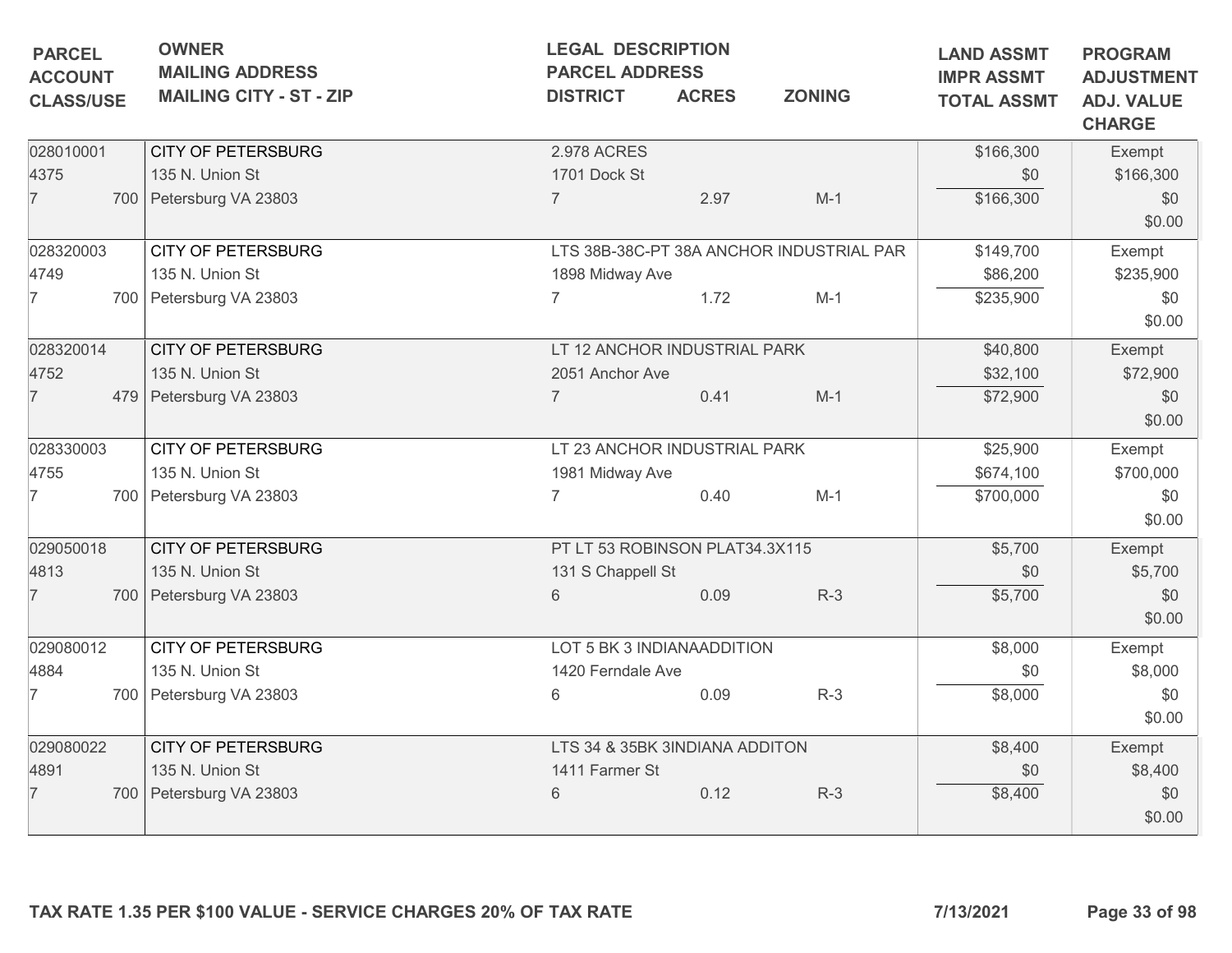| <b>OWNER</b>                   | <b>LEGAL DESCRIPTION</b>                            |              | <b>LAND ASSMT</b>                                                                                                                                                                                                          | <b>PROGRAM</b>                                              |                                                         |
|--------------------------------|-----------------------------------------------------|--------------|----------------------------------------------------------------------------------------------------------------------------------------------------------------------------------------------------------------------------|-------------------------------------------------------------|---------------------------------------------------------|
| <b>MAILING CITY - ST - ZIP</b> | <b>DISTRICT</b>                                     | <b>ACRES</b> | <b>ZONING</b>                                                                                                                                                                                                              | <b>TOTAL ASSMT</b>                                          | <b>ADJUSTMENT</b><br><b>ADJ. VALUE</b><br><b>CHARGE</b> |
| <b>CITY OF PETERSBURG</b>      |                                                     |              |                                                                                                                                                                                                                            | \$5,400                                                     | Exempt                                                  |
| 135 N. Union St                |                                                     |              |                                                                                                                                                                                                                            | \$0                                                         | \$5,400                                                 |
| 700 Petersburg VA 23803        | 6                                                   | 0.11         | $R-3$                                                                                                                                                                                                                      | \$5,400                                                     | \$0<br>\$0.00                                           |
|                                |                                                     |              |                                                                                                                                                                                                                            |                                                             | Exempt                                                  |
| 135 N. Union St                |                                                     |              |                                                                                                                                                                                                                            | \$0                                                         | \$16,700                                                |
| 700 Petersburg VA 23803        | 6                                                   | 0.34         | $R-3$                                                                                                                                                                                                                      | \$16,700                                                    | \$0<br>\$0.00                                           |
| <b>CITY OF PETERSBURG</b>      | 50X87                                               |              |                                                                                                                                                                                                                            | \$7,400                                                     | Exempt                                                  |
| 135 N. Union St                |                                                     |              |                                                                                                                                                                                                                            | \$0                                                         | \$7,400                                                 |
| 700 Petersburg VA 23803        | 5                                                   | 0.10         | $R-3$                                                                                                                                                                                                                      | \$7,400                                                     | \$0<br>\$0.00                                           |
| <b>CITY OF PETERSBURG</b>      |                                                     |              | \$15,700                                                                                                                                                                                                                   | Exempt                                                      |                                                         |
| 135 N. Union St                |                                                     |              |                                                                                                                                                                                                                            | \$0                                                         | \$15,700                                                |
| 700 Petersburg VA 23803        | $5\phantom{.0}$                                     | 0.27         | $R-3$                                                                                                                                                                                                                      | \$15,700                                                    | \$0<br>\$0.00                                           |
| <b>CITY OF PETERSBURG</b>      |                                                     |              | \$9,000                                                                                                                                                                                                                    | Exempt                                                      |                                                         |
| 135 N. Union St                |                                                     |              |                                                                                                                                                                                                                            | \$0                                                         | \$9,000                                                 |
| 700 Petersburg VA 23803        | 6                                                   | 0.17         | $R-5$                                                                                                                                                                                                                      | \$9,000                                                     | \$0<br>\$0.00                                           |
| <b>CITY OF PETERSBURG</b>      | <b>NULL</b>                                         |              |                                                                                                                                                                                                                            | \$240,000                                                   | Exempt                                                  |
| 135 N. Union St                |                                                     |              |                                                                                                                                                                                                                            | \$0                                                         | \$240,000                                               |
| 478 Petersburg VA 23803        | 6                                                   | 12.00        | $R-3$                                                                                                                                                                                                                      | \$240,000                                                   | \$0<br>\$0.00                                           |
| <b>CITY OF PETERSBURG</b>      |                                                     |              |                                                                                                                                                                                                                            | \$128,400                                                   | Exempt                                                  |
| 135 N. Union St                |                                                     |              |                                                                                                                                                                                                                            | \$483,700                                                   | \$612,100                                               |
| 438   Petersburg VA 23803      | 6                                                   | 6.43         | $R-3$                                                                                                                                                                                                                      | \$612,100                                                   | \$0<br>\$0.00                                           |
|                                | <b>MAILING ADDRESS</b><br><b>CITY OF PETERSBURG</b> |              | <b>PARCEL ADDRESS</b><br>34-28.4X146.1-146.9<br>1150 Rome St<br>LT 3 PILLOW & LT 5 WELLS<br>1205 Farmer St<br>323 S West St<br>425 S West St<br>1116 Stainback St<br>522 S West St<br>PARCELS-11.6 ACRES<br>1216 Farmer St | LOTS 4-5-6 BK B PUGH PLAT<br>PT LTS 109-110STAINBACK 39X190 | <b>IMPR ASSMT</b><br>\$16,700                           |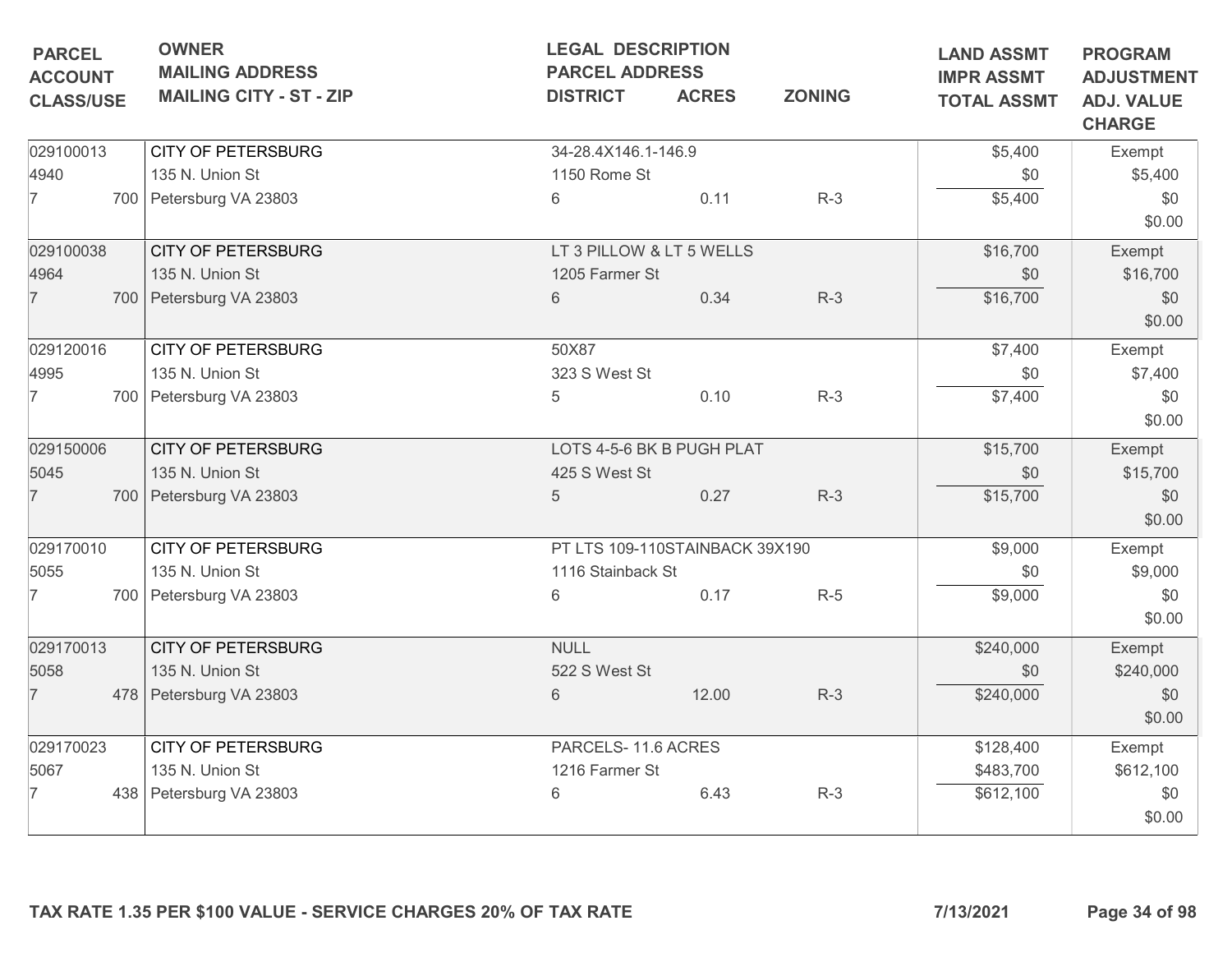| <b>PARCEL</b>                      | <b>OWNER</b><br><b>LEGAL DESCRIPTION</b><br><b>MAILING ADDRESS</b><br><b>PARCEL ADDRESS</b> |                                                                 |                                       | <b>LAND ASSMT</b><br><b>IMPR ASSMT</b> | <b>PROGRAM</b><br><b>ADJUSTMENT</b>     |                    |                                    |
|------------------------------------|---------------------------------------------------------------------------------------------|-----------------------------------------------------------------|---------------------------------------|----------------------------------------|-----------------------------------------|--------------------|------------------------------------|
| <b>ACCOUNT</b><br><b>CLASS/USE</b> |                                                                                             | <b>MAILING CITY - ST - ZIP</b>                                  | <b>DISTRICT</b>                       | <b>ACRES</b>                           | <b>ZONING</b>                           | <b>TOTAL ASSMT</b> | <b>ADJ. VALUE</b><br><b>CHARGE</b> |
| 029170024                          |                                                                                             | <b>CITY OF PETERSBURG</b>                                       |                                       |                                        | 7.3 ACRES PT OF FAIRGROUND TRACT - TRAN | \$146,000          | Exempt                             |
| 5068                               |                                                                                             | 135 N. Union St                                                 | 309 Fairgrounds Rd                    |                                        |                                         | \$764,600          | \$910,600                          |
| $\overline{7}$                     |                                                                                             | 433 Petersburg VA 23803                                         | 6                                     | 7.30                                   | $M-1$                                   | \$910,600          | \$0<br>\$0.00                      |
| 029190005                          |                                                                                             | <b>CITY OF PETERSBURG</b>                                       | RESERVED LOTWESTVIEW SUBD             |                                        |                                         | \$9,600            | Exempt                             |
| 5079                               |                                                                                             | 135 N. Union St                                                 | 803 Augusta Ave                       |                                        |                                         | \$0                | \$9,600                            |
| 7                                  |                                                                                             | 700 Petersburg VA 23803                                         | 6                                     | 0.70                                   | $R-2$                                   | \$9,600            | \$0<br>\$0.00                      |
| 030040002                          |                                                                                             | <b>CITY OF PETERSBURG</b>                                       | PT LT 10 STAINBACK PLAT 42X150        |                                        | \$6,500                                 | Exempt             |                                    |
| 5142                               |                                                                                             | 135 N. Union St                                                 | 1004 Farmer St                        |                                        |                                         | \$0                | \$6,500                            |
| $\overline{7}$                     |                                                                                             | 700 Petersburg VA 23803                                         | $\overline{5}$                        | 0.14                                   | $R-3$                                   | \$6,500            | \$0<br>\$0.00                      |
| 030090003                          |                                                                                             | <b>CITY OF PETERSBURG</b>                                       | PT LT 67 P H PLAT 90X210              |                                        | \$14,400                                | Exempt             |                                    |
| 5237                               |                                                                                             | 135 N. Union St                                                 | 612 Pegram St                         |                                        |                                         | \$0                | \$14,400                           |
| 7                                  |                                                                                             | 700 Petersburg VA 23803                                         | 6                                     | 0.43                                   | $R-3$                                   | \$14,400           | \$0<br>\$0.00                      |
| 030090029                          |                                                                                             | <b>CITY OF PETERSBURG</b>                                       | S 1/2 OF LT 82 POORHOUSEPLAT 25 X 210 |                                        | \$3,000                                 | Exempt             |                                    |
| 5261                               |                                                                                             | 135 N. Union St                                                 | 731 S West St                         |                                        |                                         | \$0                | \$3,000                            |
| $\overline{7}$                     |                                                                                             | 700   Petersburg VA 23803                                       | 6                                     | 0.12                                   | $R-3$                                   | \$3,000            | \$0<br>\$0.00                      |
| 030090035                          |                                                                                             | <b>CITY OF PETERSBURG</b>                                       | PT LOT 84 POORHOUSE PLAT50 X 210      |                                        |                                         | \$10,300           | Exempt                             |
| 5267                               |                                                                                             | 135 N. Union St                                                 | 715 S West St                         |                                        |                                         | \$0                | \$10,300                           |
| $\overline{7}$                     |                                                                                             | 700   Petersburg VA 23803                                       | 6                                     | 0.24                                   | $R-3$                                   | \$10,300           | \$0<br>\$0.00                      |
| 030130002                          |                                                                                             | <b>CITY OF PETERSBURG</b>                                       | 13 ACRES                              |                                        |                                         | \$250,100          | Exempt                             |
| 5366                               |                                                                                             | 135 N. Union St                                                 | 725 Wesley St                         |                                        |                                         | \$12,924,000       | \$13,174,100                       |
| $\overline{7}$                     |                                                                                             | 444 Petersburg VA 23803                                         | 5                                     | 13.00                                  | $R-3$                                   | \$13,174,100       | \$0<br>\$0.00                      |
|                                    |                                                                                             | TAX RATE 1.35 PER \$100 VALUE - SERVICE CHARGES 20% OF TAX RATE |                                       |                                        |                                         | 7/13/2021          | Page 35 of 98                      |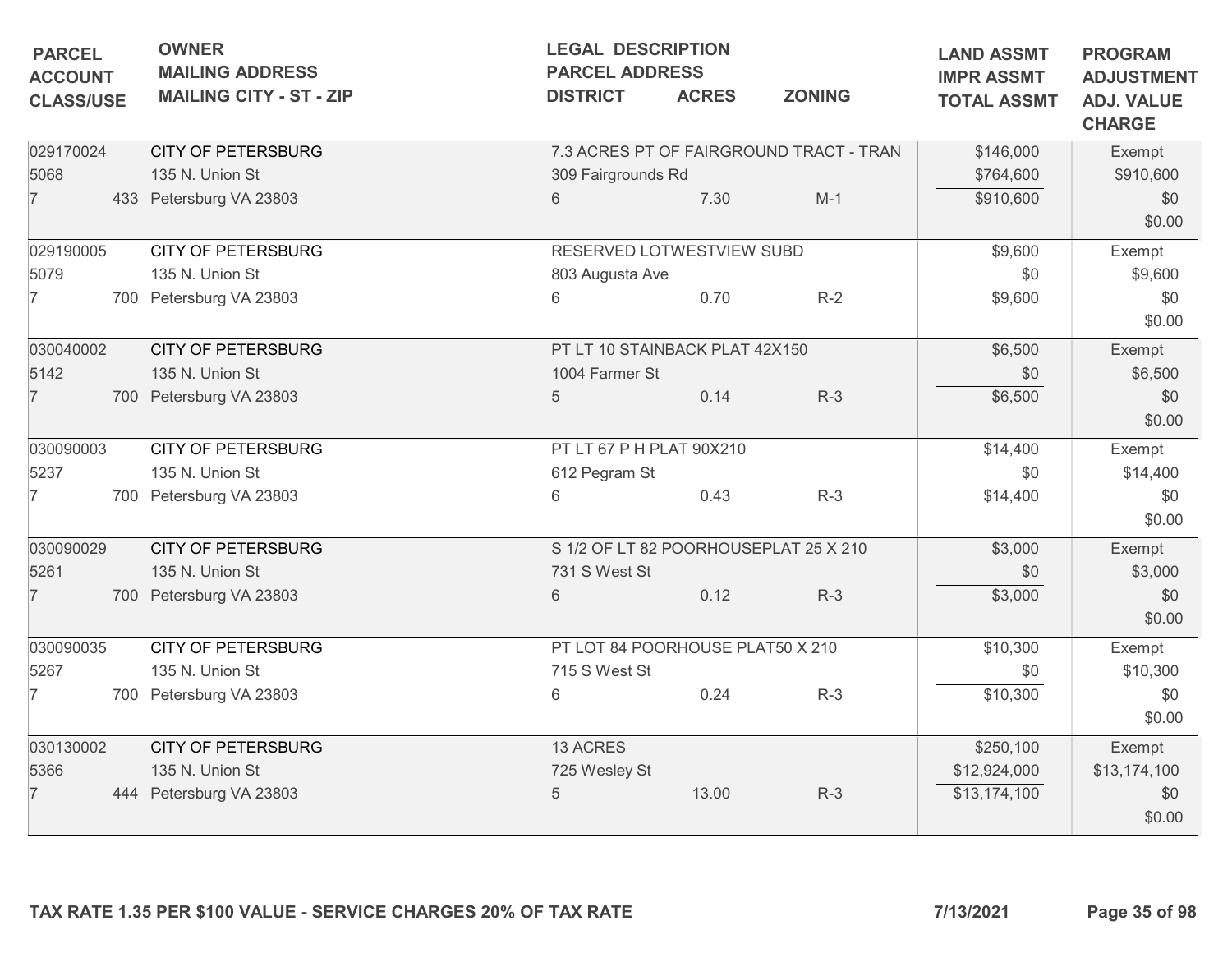| <b>PARCEL</b>                      | <b>OWNER</b><br><b>MAILING ADDRESS</b> |                      | <b>LEGAL DESCRIPTION</b><br><b>PARCEL ADDRESS</b> |               | <b>LAND ASSMT</b><br><b>IMPR ASSMT</b> | <b>PROGRAM</b>                                          |
|------------------------------------|----------------------------------------|----------------------|---------------------------------------------------|---------------|----------------------------------------|---------------------------------------------------------|
| <b>ACCOUNT</b><br><b>CLASS/USE</b> | <b>MAILING CITY - ST - ZIP</b>         | <b>DISTRICT</b>      | <b>ACRES</b>                                      | <b>ZONING</b> | <b>TOTAL ASSMT</b>                     | <b>ADJUSTMENT</b><br><b>ADJ. VALUE</b><br><b>CHARGE</b> |
| 030130005                          | <b>CITY OF PETERSBURG</b>              | PARCELS 35-37        |                                                   |               | \$91,100                               | Exempt                                                  |
| 5367                               | 135 N. Union St                        | 605 Halifax St       |                                                   |               | \$0                                    | \$91,100                                                |
| $\overline{7}$                     | 700 Petersburg VA 23803                | 5                    | 3.02                                              | $R-3$         | \$91,100                               | \$0<br>\$0.00                                           |
| 030180004                          | <b>CITY OF PETERSBURG</b>              | 40X85                |                                                   |               | \$5,000                                | Exempt                                                  |
| 5417                               | 135 N. Union St                        | 710 Wesley St        |                                                   |               | \$0                                    | \$5,000                                                 |
| $\overline{7}$                     | 700 Petersburg VA 23803                | 5                    | 0.08                                              | $R-3$         | \$5,000                                | \$0<br>\$0.00                                           |
| 030180005                          | <b>CITY OF PETERSBURG</b>              | 37.6-19 X 81         |                                                   |               | \$4,400                                | Exempt                                                  |
| 5418                               | 135 N. Union St                        | 706 Wesley St        |                                                   |               | \$0                                    | \$4,400                                                 |
| 7                                  | 700 Petersburg VA 23803                | 5                    | 0.07                                              | $R-3$         | \$4,400                                | \$0<br>\$0.00                                           |
| 030180006                          | <b>CITY OF PETERSBURG</b>              | 25 X 85              |                                                   |               | \$3,000                                | Exempt                                                  |
| 5419                               | 135 N. Union St                        | 704 Wesley St        |                                                   |               | \$0                                    | \$3,000                                                 |
| $\overline{7}$                     | 700 Petersburg VA 23803                | 5                    | 0.05                                              | $R-3$         | \$3,000                                | \$0<br>\$0.00                                           |
| 030180007                          | <b>CITY OF PETERSBURG</b>              | 31-43 X 85           |                                                   |               | \$4,400                                | Exempt                                                  |
| 5420                               | 135 N. Union St                        | 708 Federal St       |                                                   |               | \$0                                    | \$4,400                                                 |
| 7                                  | 700 Petersburg VA 23803                | 5                    | 0.06                                              | $R-3$         | \$4,400                                | \$0<br>\$0.00                                           |
| 030180009                          | <b>CITY OF PETERSBURG</b>              | 4 PARCELS            |                                                   |               | \$25,800                               | Exempt                                                  |
| 5422                               | 135 N. Union St                        | 709 Ann St           |                                                   |               | \$0                                    | \$25,800                                                |
| $\overline{7}$                     | 700 Petersburg VA 23803                | $\overline{5}$       | 0.48                                              | $R-3$         | \$25,800                               | \$0<br>\$0.00                                           |
| 030200004                          | <b>CITY OF PETERSBURG</b>              | 35X80                |                                                   |               | \$4,400                                | Exempt                                                  |
| 5440                               | 135 N. Union St                        | 706 Independence Ave |                                                   |               | \$0                                    | \$4,400                                                 |
|                                    | 700 Petersburg VA 23803                | 5                    | 0.06                                              | $R-3$         | \$4,400                                | \$0<br>\$0.00                                           |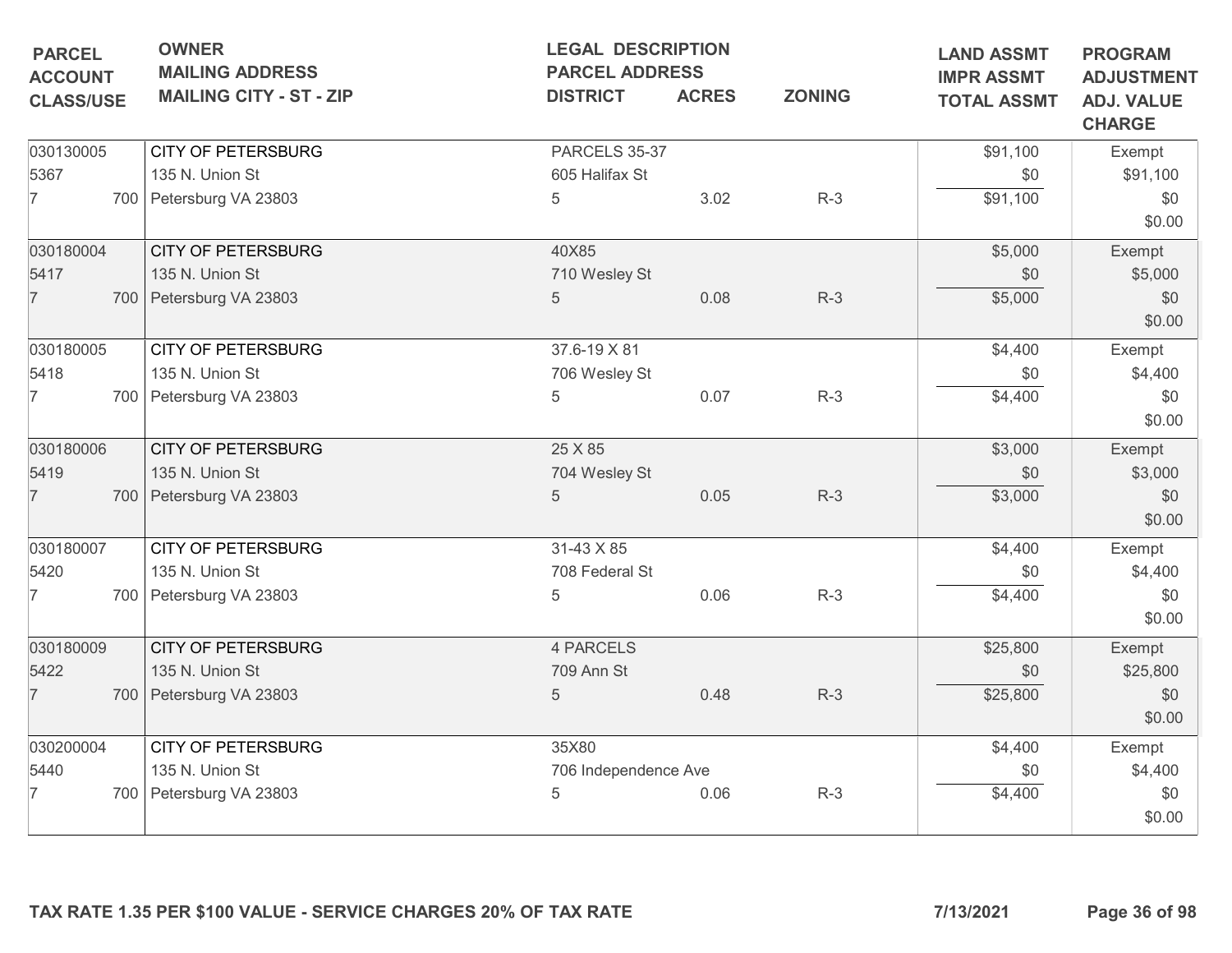| <b>OWNER</b><br><b>MAILING ADDRESS</b><br><b>MAILING CITY - ST - ZIP</b> | <b>LEGAL DESCRIPTION</b><br><b>DISTRICT</b>                                                                                                                                                        | <b>ACRES</b>                                                     | <b>ZONING</b>                                                                                                                                                | <b>LAND ASSMT</b><br><b>IMPR ASSMT</b><br><b>TOTAL ASSMT</b>                | <b>PROGRAM</b><br><b>ADJUSTMENT</b><br><b>ADJ. VALUE</b><br><b>CHARGE</b>                           |
|--------------------------------------------------------------------------|----------------------------------------------------------------------------------------------------------------------------------------------------------------------------------------------------|------------------------------------------------------------------|--------------------------------------------------------------------------------------------------------------------------------------------------------------|-----------------------------------------------------------------------------|-----------------------------------------------------------------------------------------------------|
| <b>CITY OF PETERSBURG</b>                                                | 2 PARCELS                                                                                                                                                                                          |                                                                  |                                                                                                                                                              | \$17,400                                                                    | Exempt                                                                                              |
|                                                                          |                                                                                                                                                                                                    |                                                                  |                                                                                                                                                              |                                                                             | \$17,400                                                                                            |
|                                                                          |                                                                                                                                                                                                    |                                                                  |                                                                                                                                                              |                                                                             | \$0<br>\$0.00                                                                                       |
| <b>CITY OF PETERSBURG</b>                                                | 3 PARCELS                                                                                                                                                                                          |                                                                  |                                                                                                                                                              | \$18,100                                                                    | Exempt                                                                                              |
| 135 N. Union St                                                          |                                                                                                                                                                                                    |                                                                  |                                                                                                                                                              | \$0                                                                         | \$18,100                                                                                            |
| 700 Petersburg VA 23803                                                  | 5                                                                                                                                                                                                  | 0.35                                                             | $R-3$                                                                                                                                                        | \$18,100                                                                    | \$0<br>\$0.00                                                                                       |
| <b>CITY OF PETERSBURG</b>                                                | 40X112                                                                                                                                                                                             |                                                                  |                                                                                                                                                              | \$5,100                                                                     | Exempt                                                                                              |
| 135 N. Union St                                                          |                                                                                                                                                                                                    |                                                                  |                                                                                                                                                              | \$0                                                                         | \$5,100                                                                                             |
| 700 Petersburg VA 23803                                                  | $5\phantom{.0}$                                                                                                                                                                                    | 0.10                                                             | $R-3$                                                                                                                                                        | \$5,100                                                                     | \$0                                                                                                 |
|                                                                          |                                                                                                                                                                                                    |                                                                  |                                                                                                                                                              |                                                                             | \$0.00                                                                                              |
|                                                                          |                                                                                                                                                                                                    |                                                                  |                                                                                                                                                              |                                                                             | Exempt                                                                                              |
| 135 N. Union St                                                          |                                                                                                                                                                                                    |                                                                  |                                                                                                                                                              |                                                                             | \$1,125,400                                                                                         |
| 444 Petersburg VA 23803                                                  | 5                                                                                                                                                                                                  | 5.24                                                             | $M-1$                                                                                                                                                        | \$1,125,400                                                                 | \$0<br>\$0.00                                                                                       |
| <b>CITY OF PETERSBURG</b>                                                |                                                                                                                                                                                                    |                                                                  |                                                                                                                                                              | \$7,800                                                                     | Exempt                                                                                              |
| 135 N. Union St                                                          |                                                                                                                                                                                                    |                                                                  |                                                                                                                                                              | \$0                                                                         | \$7,800                                                                                             |
| 700 Petersburg VA 23803                                                  | 5                                                                                                                                                                                                  | 0.20                                                             | $R-3$                                                                                                                                                        |                                                                             | \$0                                                                                                 |
|                                                                          |                                                                                                                                                                                                    |                                                                  |                                                                                                                                                              |                                                                             | \$0.00                                                                                              |
|                                                                          |                                                                                                                                                                                                    |                                                                  |                                                                                                                                                              |                                                                             | Exempt                                                                                              |
|                                                                          |                                                                                                                                                                                                    |                                                                  |                                                                                                                                                              |                                                                             | \$900                                                                                               |
| 700 Petersburg VA 23803                                                  | 5                                                                                                                                                                                                  | 0.02                                                             | $R-3$                                                                                                                                                        | \$900                                                                       | \$0<br>\$0.00                                                                                       |
|                                                                          |                                                                                                                                                                                                    |                                                                  |                                                                                                                                                              |                                                                             | Exempt                                                                                              |
|                                                                          |                                                                                                                                                                                                    |                                                                  |                                                                                                                                                              |                                                                             | \$7,400                                                                                             |
|                                                                          |                                                                                                                                                                                                    |                                                                  |                                                                                                                                                              |                                                                             | \$0                                                                                                 |
|                                                                          |                                                                                                                                                                                                    |                                                                  |                                                                                                                                                              |                                                                             | \$0.00                                                                                              |
|                                                                          | 135 N. Union St<br>700 Petersburg VA 23803<br><b>CITY OF PETERSBURG</b><br><b>CITY OF PETERSBURG</b><br>135 N. Union St<br><b>CITY OF PETERSBURG</b><br>135 N. Union St<br>700 Petersburg VA 23803 | 735 Halifax St<br>$5\phantom{.0}$<br>5.24 ACRES<br>50 X 145<br>5 | <b>PARCEL ADDRESS</b><br>0.31<br>803 S Jonest St<br>751 S Jonest St<br>800 Arlington St<br>742 Mount Airy St<br>746 Mount Airy St<br>804 S Jonest St<br>0.17 | $R-3$<br>LOTS 11-12CEDAR GROVE RE-SUBD<br>PT LOT 8-A BK 8 EDENMONT<br>$R-3$ | \$0<br>\$17,400<br>\$100,800<br>\$1,024,600<br>\$7,800<br>\$900<br>\$0<br>\$7,400<br>\$0<br>\$7,400 |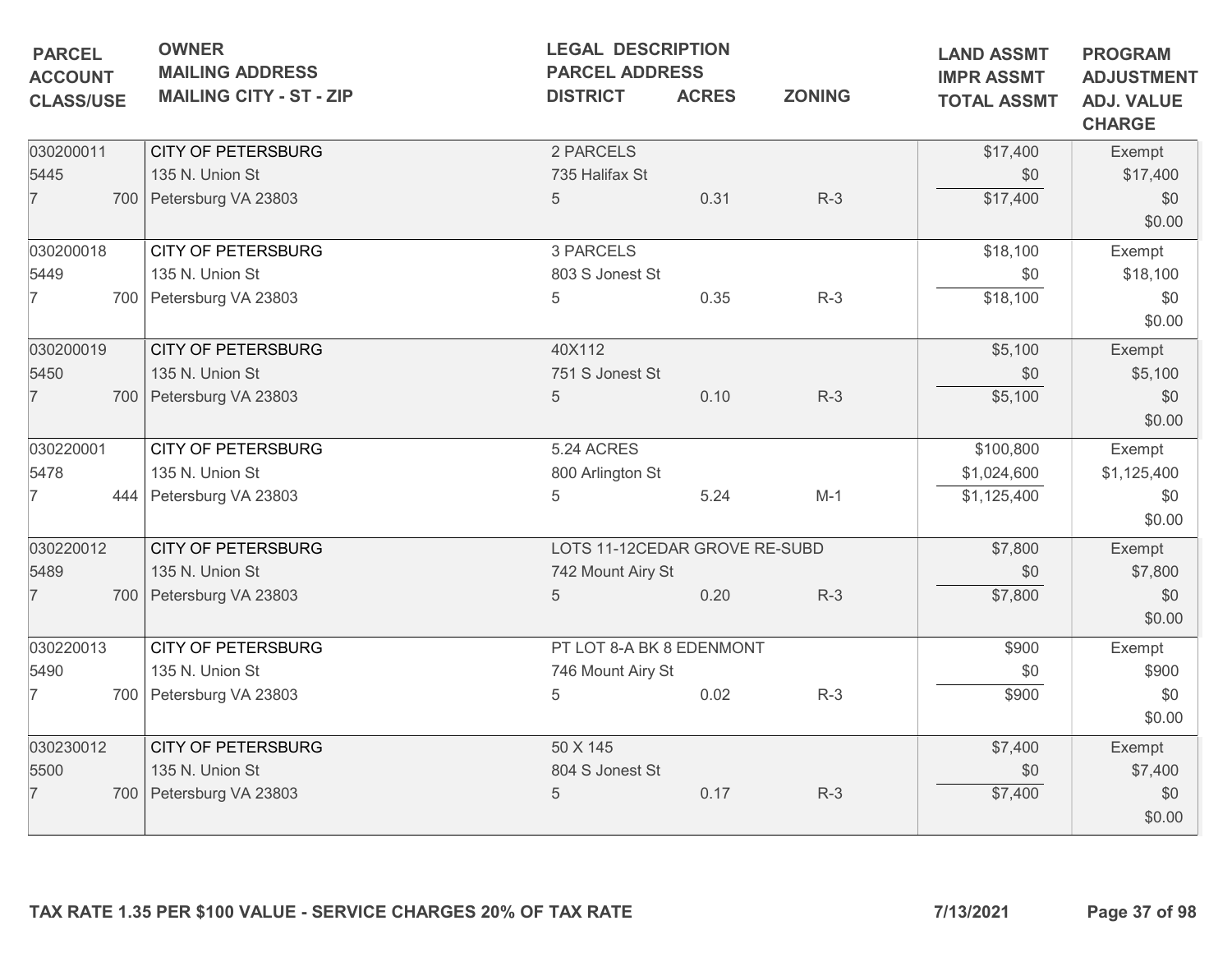| <b>PARCEL</b><br><b>ACCOUNT</b> | <b>OWNER</b><br><b>MAILING ADDRESS</b>                          | <b>LEGAL DESCRIPTION</b><br><b>PARCEL ADDRESS</b> |              |                                            | <b>LAND ASSMT</b><br><b>IMPR ASSMT</b> | <b>PROGRAM</b><br><b>ADJUSTMENT</b> |
|---------------------------------|-----------------------------------------------------------------|---------------------------------------------------|--------------|--------------------------------------------|----------------------------------------|-------------------------------------|
| <b>CLASS/USE</b>                | <b>MAILING CITY - ST - ZIP</b>                                  | <b>DISTRICT</b>                                   | <b>ACRES</b> | <b>ZONING</b>                              | <b>TOTAL ASSMT</b>                     | <b>ADJ. VALUE</b><br><b>CHARGE</b>  |
| 030230013                       | <b>CITY OF PETERSBURG</b>                                       | 29X 150                                           |              |                                            | \$7,100                                | Exempt                              |
| 5501                            | 135 N. Union St                                                 | 808 S Jonest St                                   |              |                                            | \$0                                    | \$7,100                             |
| $\overline{7}$                  | 700 Petersburg VA 23803                                         | 5                                                 | 0.10         | $R-3$                                      | \$7,100                                | \$0                                 |
|                                 |                                                                 |                                                   |              |                                            |                                        | \$0.00                              |
| 030230023                       | <b>CITY OF PETERSBURG</b>                                       |                                                   |              | PART OF LOT 8-A EDENMONT PLAT 5 - 42.3 X 4 | \$600                                  | Exempt                              |
| 5510                            | 135 N. Union St                                                 | 802 Rosement St                                   |              |                                            | \$0                                    | \$600                               |
| $\overline{7}$                  | 700 Petersburg VA 23803                                         | 5                                                 | 0.04         | $R-2$                                      | \$600                                  | \$0                                 |
|                                 |                                                                 |                                                   |              |                                            |                                        | \$0.00                              |
| 030240007                       | <b>CITY OF PETERSBURG</b>                                       | 41.5-58X183.6-169.5                               | \$8,000      | Exempt                                     |                                        |                                     |
| 5521                            | 135 N. Union St                                                 | 811 Halifax St                                    |              |                                            | \$0                                    | \$8,000                             |
| $\overline{7}$                  | 700 Petersburg VA 23803                                         | 5                                                 | 0.17         | $R-3$                                      | \$8,000                                | \$0                                 |
|                                 |                                                                 |                                                   |              |                                            |                                        | \$0.00                              |
| 030240011                       | <b>CITY OF PETERSBURG</b>                                       | LT 8 PILLOW PLAT58 X 124                          |              |                                            | \$7,800                                | Exempt                              |
| 5525                            | 135 N. Union St                                                 | 829 S Jonest St                                   |              |                                            | \$0                                    | \$7,800                             |
| $\overline{7}$                  | 700 Petersburg VA 23803                                         | 5                                                 | 0.17         | $R-3$                                      | \$7,800                                | \$0                                 |
|                                 |                                                                 |                                                   |              |                                            |                                        | \$0.00                              |
| 030240014                       | <b>CITY OF PETERSBURG</b>                                       | 83 X 80                                           |              |                                            | \$10,100                               | Exempt                              |
| 5528                            | 135 N. Union St                                                 | 809 S Jonest St                                   |              |                                            | \$0                                    | \$10,100                            |
| $\overline{7}$                  | 700 Petersburg VA 23803                                         | 5                                                 | 0.15         | $R-3$                                      | \$10,100                               | \$0                                 |
|                                 |                                                                 |                                                   |              |                                            |                                        | \$0.00                              |
| 030250003                       | <b>CITY OF PETERSBURG</b>                                       | 3 PARCELS                                         |              |                                            | \$17,300                               | Exempt                              |
| 5530                            | 135 N. Union St                                                 | 604 Shore St                                      |              |                                            | \$0                                    | \$17,300                            |
| $\overline{7}$                  | 700 Petersburg VA 23803                                         | 5                                                 | 0.27         | $R-2$                                      | \$17,300                               | \$0                                 |
|                                 |                                                                 |                                                   |              |                                            |                                        | \$0.00                              |
| 030250011                       | <b>CITY OF PETERSBURG</b>                                       | THE HEIGHTS 71.5-40.3X154.2                       |              |                                            | \$10,400                               | Exempt                              |
| 5537                            | 135 N. Union St                                                 | 808 Halifax St                                    |              |                                            | \$0                                    | \$10,400                            |
| 7                               | 700 Petersburg VA 23803                                         | 5                                                 | 0.09         | $R-2$                                      | \$10,400                               | \$0                                 |
|                                 |                                                                 |                                                   |              |                                            |                                        | \$0.00                              |
|                                 | TAX RATE 1.35 PER \$100 VALUE - SERVICE CHARGES 20% OF TAX RATE |                                                   |              |                                            | 7/13/2021                              | Page 38 of 98                       |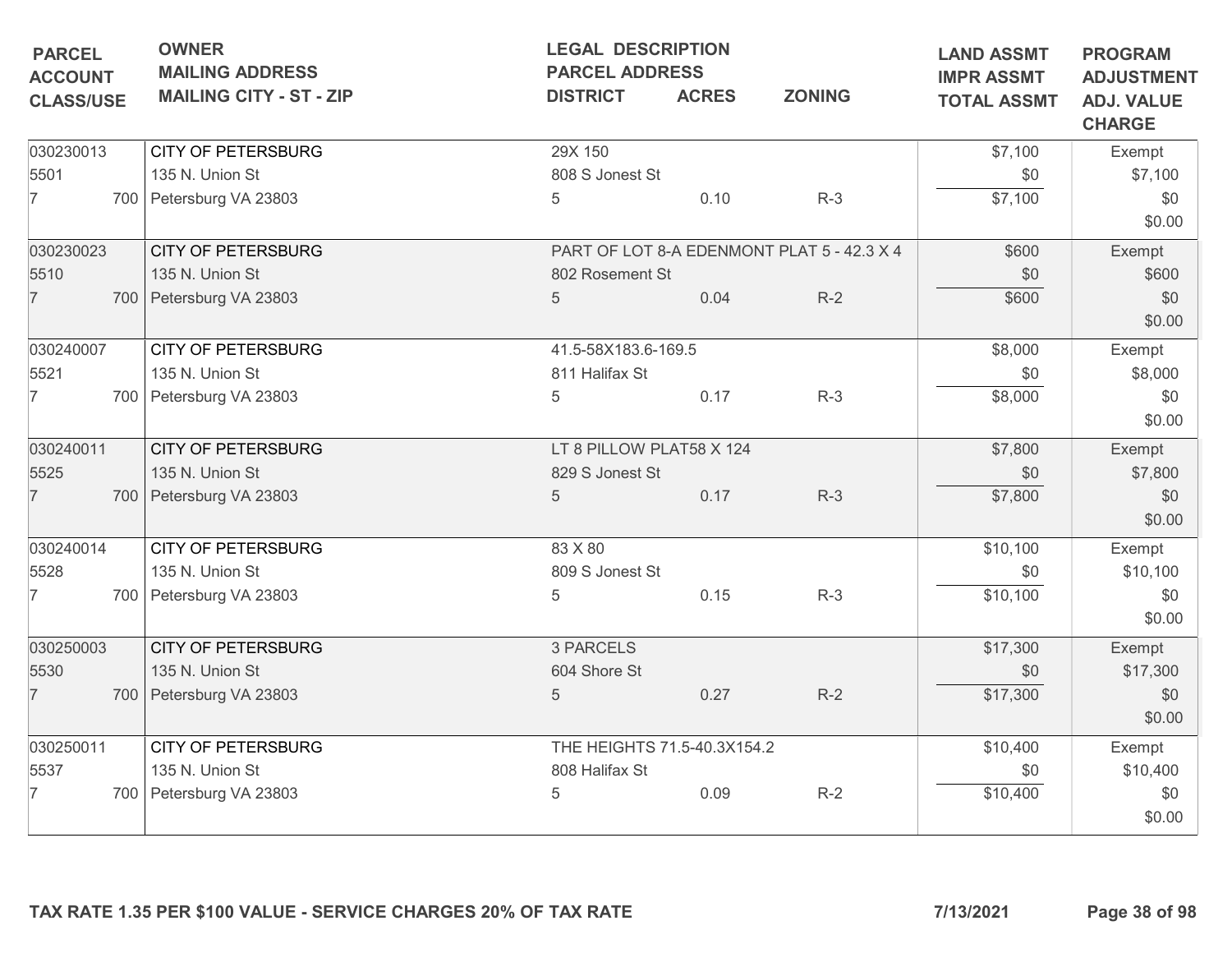| <b>MAILING ADDRESS</b>         | <b>PARCEL ADDRESS</b> | <b>LEGAL DESCRIPTION</b> |                                                                             | <b>LAND ASSMT</b><br><b>IMPR ASSMT</b>                                                                                  | <b>PROGRAM</b><br><b>ADJUSTMENT</b> |
|--------------------------------|-----------------------|--------------------------|-----------------------------------------------------------------------------|-------------------------------------------------------------------------------------------------------------------------|-------------------------------------|
| <b>MAILING CITY - ST - ZIP</b> | <b>DISTRICT</b>       | <b>ACRES</b>             | <b>ZONING</b>                                                               | <b>TOTAL ASSMT</b>                                                                                                      | <b>ADJ. VALUE</b><br><b>CHARGE</b>  |
| <b>CITY OF PETERSBURG</b>      |                       |                          |                                                                             | \$9,400                                                                                                                 | Exempt                              |
| 135 N. Union St                |                       |                          |                                                                             | \$0                                                                                                                     | \$9,400                             |
| 700 Petersburg VA 23803        | $5\phantom{.0}$       | 0.19                     | $R-2$                                                                       | \$9,400                                                                                                                 | \$0<br>\$0.00                       |
| <b>CITY OF PETERSBURG</b>      | 38X74.5               |                          |                                                                             | \$3,500                                                                                                                 | Exempt                              |
| 135 N. Union St                |                       |                          |                                                                             | \$0                                                                                                                     | \$3,500                             |
| 700 Petersburg VA 23803        | 5                     | 0.07                     | $R-2$                                                                       | \$3,500                                                                                                                 | \$0<br>\$0.00                       |
| <b>CITY OF PETERSBURG</b>      | 29.5X219.5            |                          |                                                                             | \$4,500                                                                                                                 | Exempt                              |
| 135 N. Union St                | 436 Byrne St          |                          |                                                                             | \$0                                                                                                                     | \$4,500                             |
| 700 Petersburg VA 23803        | 5                     | 0.15                     | $R-3$                                                                       | \$4,500                                                                                                                 | \$0<br>\$0.00                       |
| <b>CITY OF PETERSBURG</b>      |                       |                          |                                                                             | \$3,500                                                                                                                 | Exempt                              |
| 135 N. Union St                | 4 Ross Ct             |                          |                                                                             | \$0                                                                                                                     | \$3,500                             |
| 700 Petersburg VA 23803        | 5                     | 0.05                     | $R-3$                                                                       | \$3,500                                                                                                                 | \$0<br>\$0.00                       |
| <b>CITY OF PETERSBURG</b>      |                       |                          |                                                                             | \$3,500                                                                                                                 | Exempt                              |
| 135 N. Union St                | 6 Ross Ct             |                          |                                                                             | \$0                                                                                                                     | \$3,500                             |
| 700 Petersburg VA 23803        | 5                     | 0.05                     | $R-3$                                                                       | \$3,500                                                                                                                 | \$0<br>\$0.00                       |
| <b>CITY OF PETERSBURG</b>      |                       |                          |                                                                             | \$11,100                                                                                                                | Exempt                              |
| 135 N. Union St                | 12 Ross Ct            |                          |                                                                             | \$0                                                                                                                     | \$11,100                            |
| 700 Petersburg VA 23803        | 5                     | 0.05                     | $R-3$                                                                       | \$11,100                                                                                                                | \$0<br>\$0.00                       |
| <b>CITY OF PETERSBURG</b>      |                       |                          |                                                                             | \$4,800                                                                                                                 | Exempt                              |
| 135 N. Union St                | 9 Ross Ct             |                          |                                                                             | \$0                                                                                                                     | \$4,800                             |
| 700 Petersburg VA 23803        | 5                     | 0.06                     | $R-3$                                                                       | \$4,800                                                                                                                 | \$0<br>\$0.00                       |
|                                |                       |                          | 517 St Matthew St<br>813 St James St<br>LOT 10 ROSS CT<br>LOT 11 H R H PLAT | PT LT 321 THE HGTS 59X136 & 522 SHORE ST 1<br>LOT 14 ROSS COURT PLAT34 X 66.25<br>PTS LTS 5 AND 6 ROSS COURT PLAT 41X66 |                                     |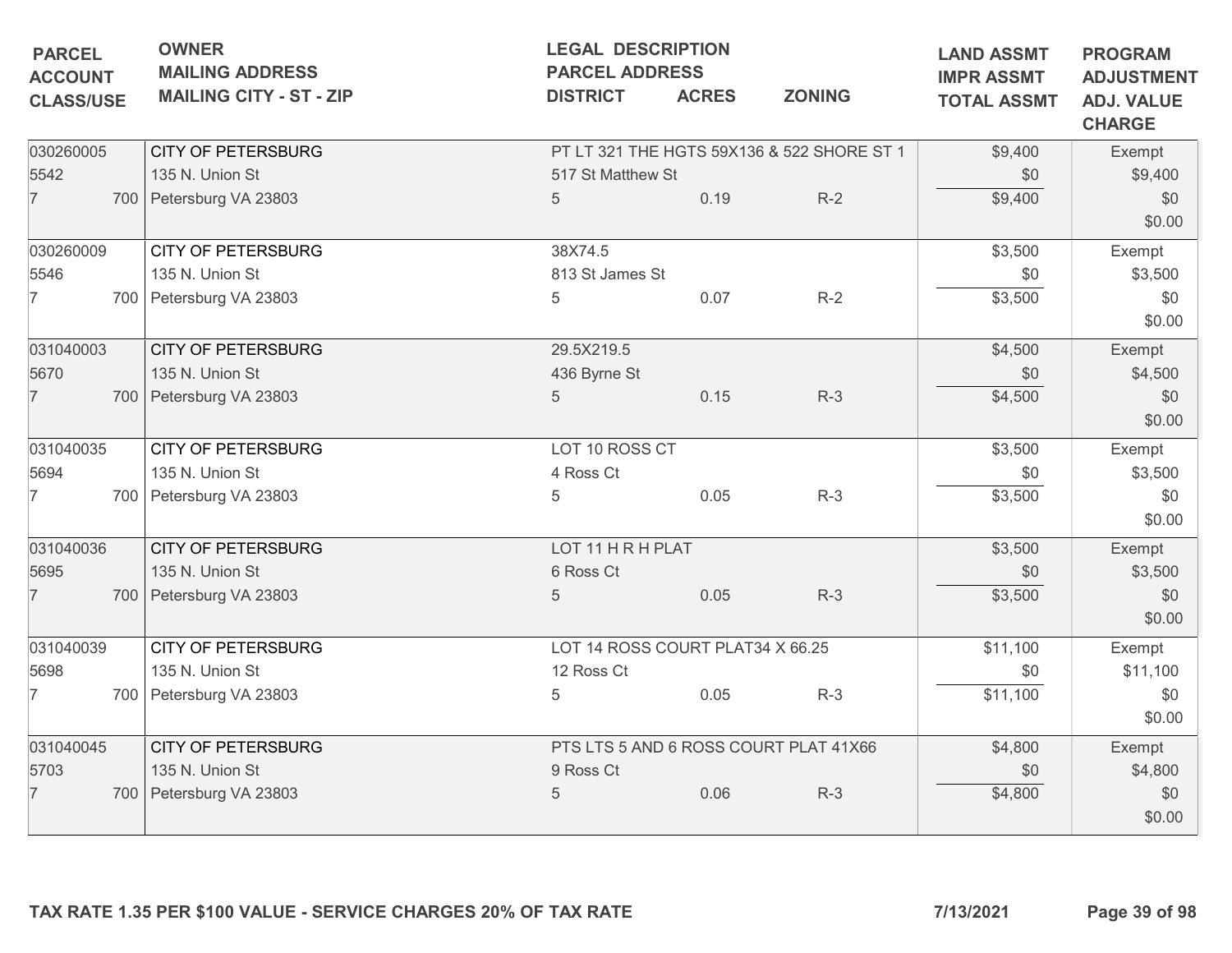| <b>PARCEL</b>                      | <b>OWNER</b><br><b>MAILING ADDRESS</b> | <b>LEGAL DESCRIPTION</b><br><b>PARCEL ADDRESS</b> |              |               | <b>LAND ASSMT</b>                       | <b>PROGRAM</b><br><b>ADJUSTMENT</b> |
|------------------------------------|----------------------------------------|---------------------------------------------------|--------------|---------------|-----------------------------------------|-------------------------------------|
| <b>ACCOUNT</b><br><b>CLASS/USE</b> | <b>MAILING CITY - ST - ZIP</b>         | <b>DISTRICT</b>                                   | <b>ACRES</b> | <b>ZONING</b> | <b>IMPR ASSMT</b><br><b>TOTAL ASSMT</b> | <b>ADJ. VALUE</b><br><b>CHARGE</b>  |
| 031040056                          | <b>CITY OF PETERSBURG</b>              | 56 X 265                                          |              |               | \$22,400                                | Exempt                              |
| 5714                               | 135 N. Union St                        | 453 Harding St                                    |              |               | \$995,000                               | \$1,017,400                         |
| 7                                  | 700 Petersburg VA 23803                | 5                                                 | 0.34         | $R-3$         | \$1,017,400                             | \$0<br>\$0.00                       |
| 031040057                          | <b>CITY OF PETERSBURG</b>              | 40 X                                              |              |               | \$6,300                                 | Exempt                              |
| 5715                               | 135 N. Union St                        | 449 Harding St                                    |              |               | \$0                                     | \$6,300                             |
| $\overline{7}$                     | 700 Petersburg VA 23803                | $5\phantom{.0}$                                   | 0.23         | $R-3$         | \$6,300                                 | \$0<br>\$0.00                       |
| 031050006                          | <b>CITY OF PETERSBURG</b>              | LEAVENWORTH PLAT LT 3                             |              |               | \$9,500                                 | Exempt                              |
| 5730                               | 135 N. Union St                        | 432 Harrison St                                   |              |               | \$0                                     | \$9,500                             |
| 7                                  | 700 Petersburg VA 23803                | 5                                                 | 0.18         | $R-3$         | \$9,500                                 | \$0<br>\$0.00                       |
| 031050007                          | <b>CITY OF PETERSBURG</b>              | LOT 2 HOBBS ESTATE61.7X140                        |              |               | \$8,300                                 | Exempt                              |
| 5731                               | 135 N. Union St                        | 438 Harrison St                                   |              |               | \$0                                     | \$8,300                             |
| $\overline{7}$                     | 700 Petersburg VA 23803                | 5                                                 | 0.20         | $R-3$         | \$8,300                                 | \$0<br>\$0.00                       |
| 031050008                          | <b>CITY OF PETERSBURG</b>              | 33.5 X 136.9                                      |              |               | \$5,300                                 | Exempt                              |
| 5732                               | 135 N. Union St                        | 440 Harrison St                                   |              |               | \$0                                     | \$5,300                             |
| 7                                  | 700 Petersburg VA 23803                | 5                                                 | 0.11         | $R-3$         | \$5,300                                 | \$0<br>\$0.00                       |
| 031050010                          | <b>CITY OF PETERSBURG</b>              | <b>PARCEL 40 X 225</b>                            |              |               | \$8,100                                 | Exempt                              |
| 5734                               | 135 N. Union St                        | 450 Harrison St                                   |              |               | \$0                                     | \$8,100                             |
| $\overline{7}$                     | 700 Petersburg VA 23803                | 5                                                 | 0.21         | $R-3$         | \$8,100                                 | \$0<br>\$0.00                       |
| 031050011                          | <b>CITY OF PETERSBURG</b>              | PARCEL ONE 30' X 225'                             |              |               | \$6,300                                 | Exempt                              |
| 5735                               | 135 N. Union St                        | 452 Harrison St                                   |              |               | \$0                                     | \$6,300                             |
| 7                                  | 700 Petersburg VA 23803                | 5                                                 | 0.15         | $R-3$         | \$6,300                                 | \$0<br>\$0.00                       |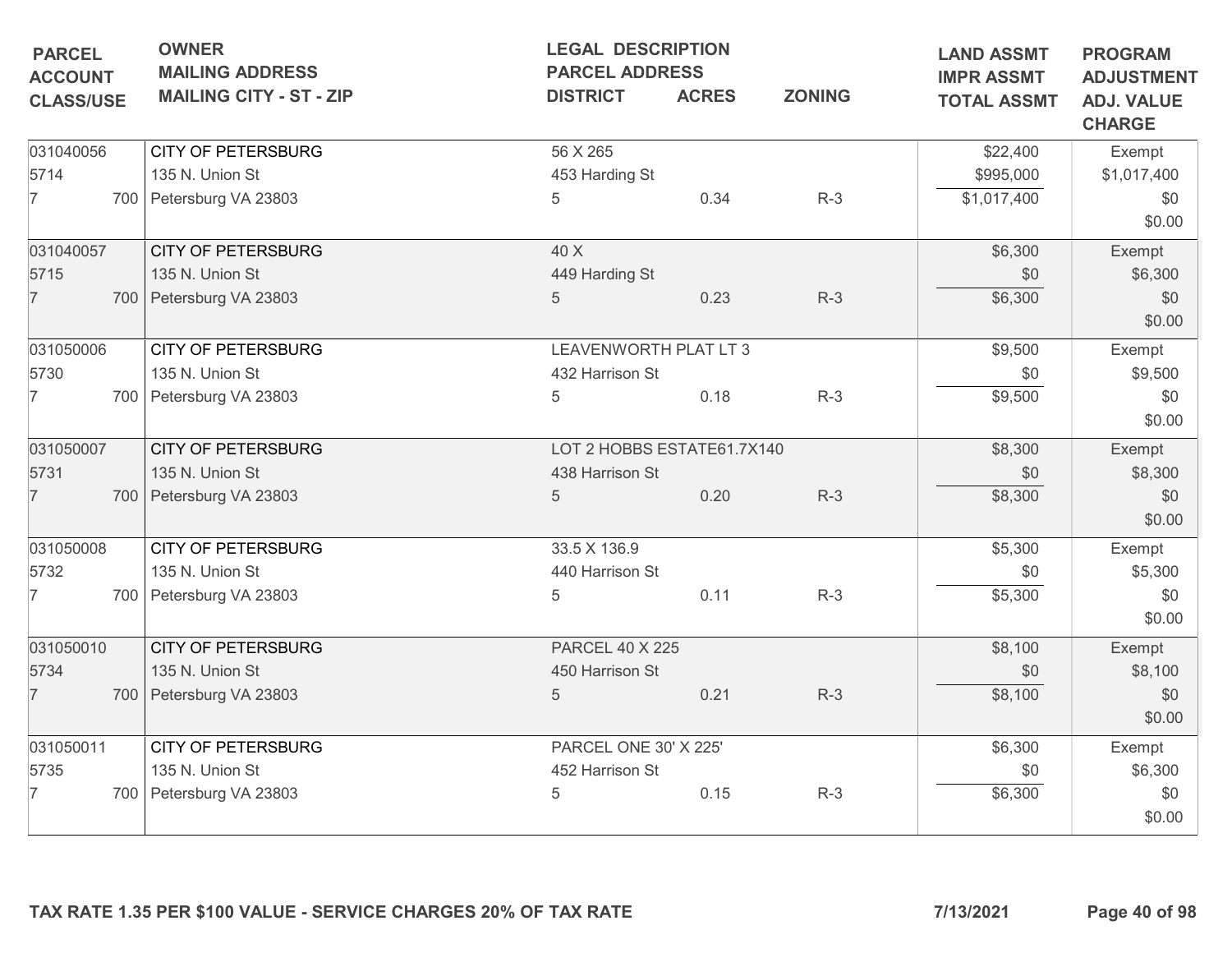| <b>ADJ. VALUE</b><br><b>CHARGE</b><br>Exempt<br>\$13,600<br>\$0<br>\$0.00<br>Exempt<br>\$5,000<br>\$0<br>\$0.00 |
|-----------------------------------------------------------------------------------------------------------------|
|                                                                                                                 |
|                                                                                                                 |
|                                                                                                                 |
|                                                                                                                 |
|                                                                                                                 |
|                                                                                                                 |
|                                                                                                                 |
| Exempt                                                                                                          |
| \$13,800                                                                                                        |
| \$0<br>\$0.00                                                                                                   |
| Exempt                                                                                                          |
| \$5,900                                                                                                         |
| \$0<br>\$0.00                                                                                                   |
| Exempt                                                                                                          |
| \$8,300                                                                                                         |
| \$0<br>\$0.00                                                                                                   |
| Exempt                                                                                                          |
| \$5,900                                                                                                         |
| \$0<br>\$0.00                                                                                                   |
| Exempt                                                                                                          |
| \$7,700                                                                                                         |
| \$0<br>\$0.00                                                                                                   |
|                                                                                                                 |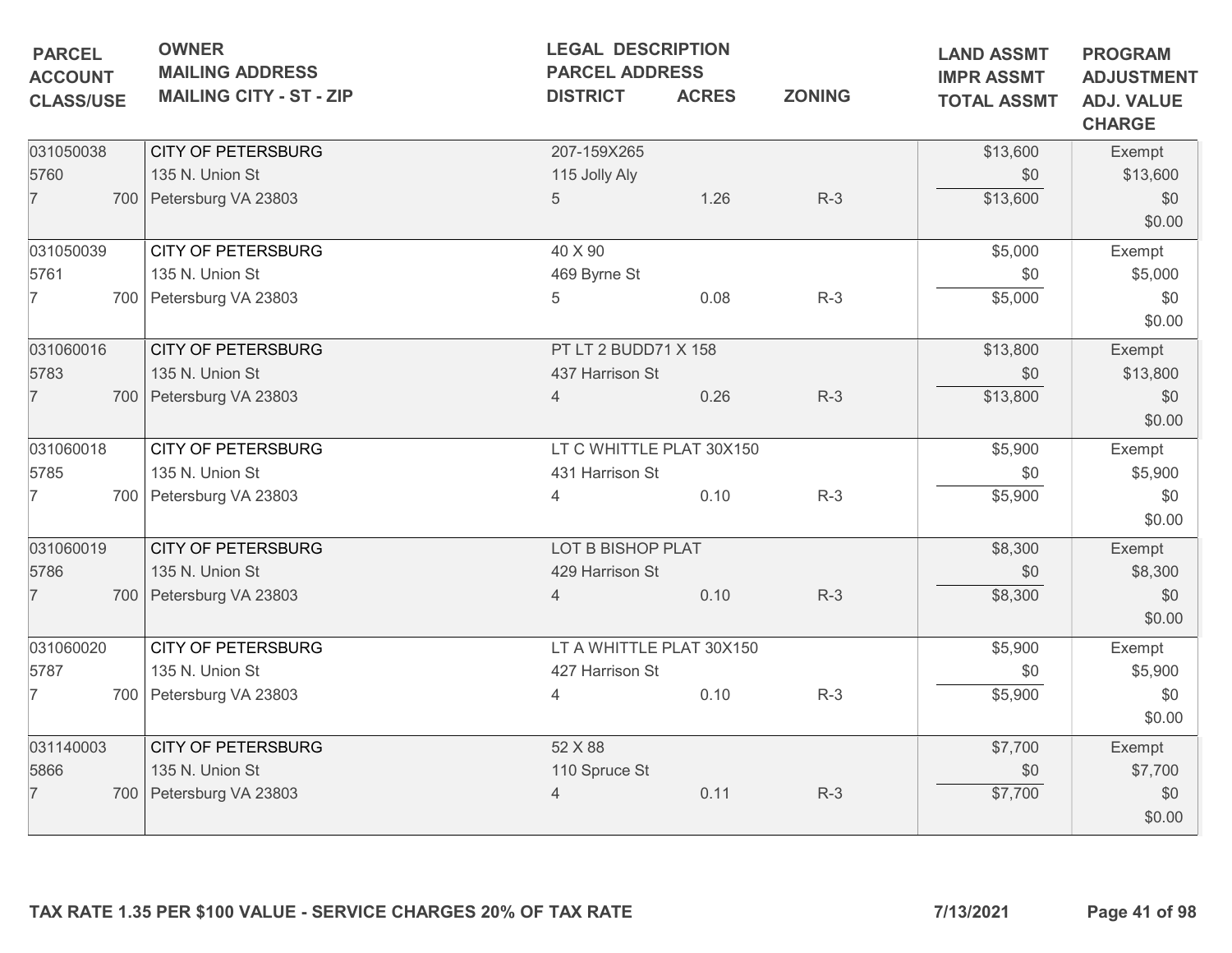| <b>PARCEL</b><br><b>ACCOUNT</b> | <b>OWNER</b><br><b>MAILING ADDRESS</b><br><b>MAILING CITY - ST - ZIP</b> | <b>LEGAL DESCRIPTION</b><br><b>PARCEL ADDRESS</b> | <b>ACRES</b> | <b>ZONING</b> | <b>LAND ASSMT</b><br><b>IMPR ASSMT</b> | <b>PROGRAM</b><br><b>ADJUSTMENT</b> |
|---------------------------------|--------------------------------------------------------------------------|---------------------------------------------------|--------------|---------------|----------------------------------------|-------------------------------------|
| <b>CLASS/USE</b>                |                                                                          | <b>DISTRICT</b>                                   |              |               | <b>TOTAL ASSMT</b>                     | <b>ADJ. VALUE</b><br><b>CHARGE</b>  |
| 031140006                       | <b>CITY OF PETERSBURG</b>                                                | 37 X 100                                          |              |               | \$7,700                                | Exempt                              |
| 5869                            | 135 N. Union St                                                          | 120 Spruce St                                     |              |               | \$0                                    | \$7,700                             |
| $\overline{7}$                  | 700 Petersburg VA 23803                                                  | 4                                                 | 0.08         | $R-3$         | \$7,700                                | \$0<br>\$0.00                       |
| 031180013                       | <b>CITY OF PETERSBURG</b>                                                | 70 X 145                                          |              |               | \$50,000                               | Exempt                              |
| 5909                            | 135 N. Union St                                                          | 617 S Sycamore St                                 |              |               | \$0                                    | \$50,000                            |
| $\overline{7}$                  | 700 Petersburg VA 23803                                                  | 4                                                 | 0.23         | $\mathsf{RB}$ | \$50,000                               | \$0<br>\$0.00                       |
| 031200003                       | <b>CITY OF PETERSBURG</b>                                                | 51.5 X 70                                         |              |               | \$5,600                                | Exempt                              |
| 5933                            | 135 N. Union St                                                          | 244 New St                                        |              |               | \$0                                    | \$5,600                             |
| 7                               | 700 Petersburg VA 23803                                                  | 5                                                 | 0.08         | $R-3$         | \$5,600                                | \$0<br>\$0.00                       |
| 031200017                       | <b>CITY OF PETERSBURG</b>                                                | 36.3 X 106.5                                      |              |               | \$3,900                                | Exempt                              |
| 5947                            | 135 N. Union St                                                          | 602 Harrison St                                   |              |               | \$0                                    | \$3,900                             |
| $\overline{7}$                  | 700 Petersburg VA 23803                                                  | 5                                                 | 0.09         | $R-3$         | \$3,900                                | \$0<br>\$0.00                       |
| 031200028                       | <b>CITY OF PETERSBURG</b>                                                | 2 PARCELS                                         |              |               | \$11,000                               | Exempt                              |
| 5957                            | 135 N. Union St                                                          | 135 Kentucky Ave                                  |              |               | \$0                                    | \$11,000                            |
| 7                               | 700 Petersburg VA 23803                                                  | 5                                                 | 0.17         | $R-3$         | \$11,000                               | \$0<br>\$0.00                       |
| 031200043                       | <b>CITY OF PETERSBURG</b>                                                | 26 X 145                                          |              |               | \$3,900                                | Exempt                              |
| 5967                            | 135 N. Union St                                                          | 615 Harding St                                    |              |               | \$0                                    | \$3,900                             |
| $\overline{7}$                  | 700   Petersburg VA 23803                                                | $\overline{5}$                                    | 0.09         | $R-3$         | \$3,900                                | \$0<br>\$0.00                       |
| 031200046                       | <b>CITY OF PETERSBURG</b>                                                | 55 X 145                                          |              |               | \$9,000                                | Exempt                              |
| 5970                            | 135 N. Union St                                                          | 627 Harding St                                    |              |               | \$0                                    | \$9,000                             |
| 7                               | 700 Petersburg VA 23803                                                  | 5                                                 | 0.18         | $R-3$         | \$9,000                                | \$0<br>\$0.00                       |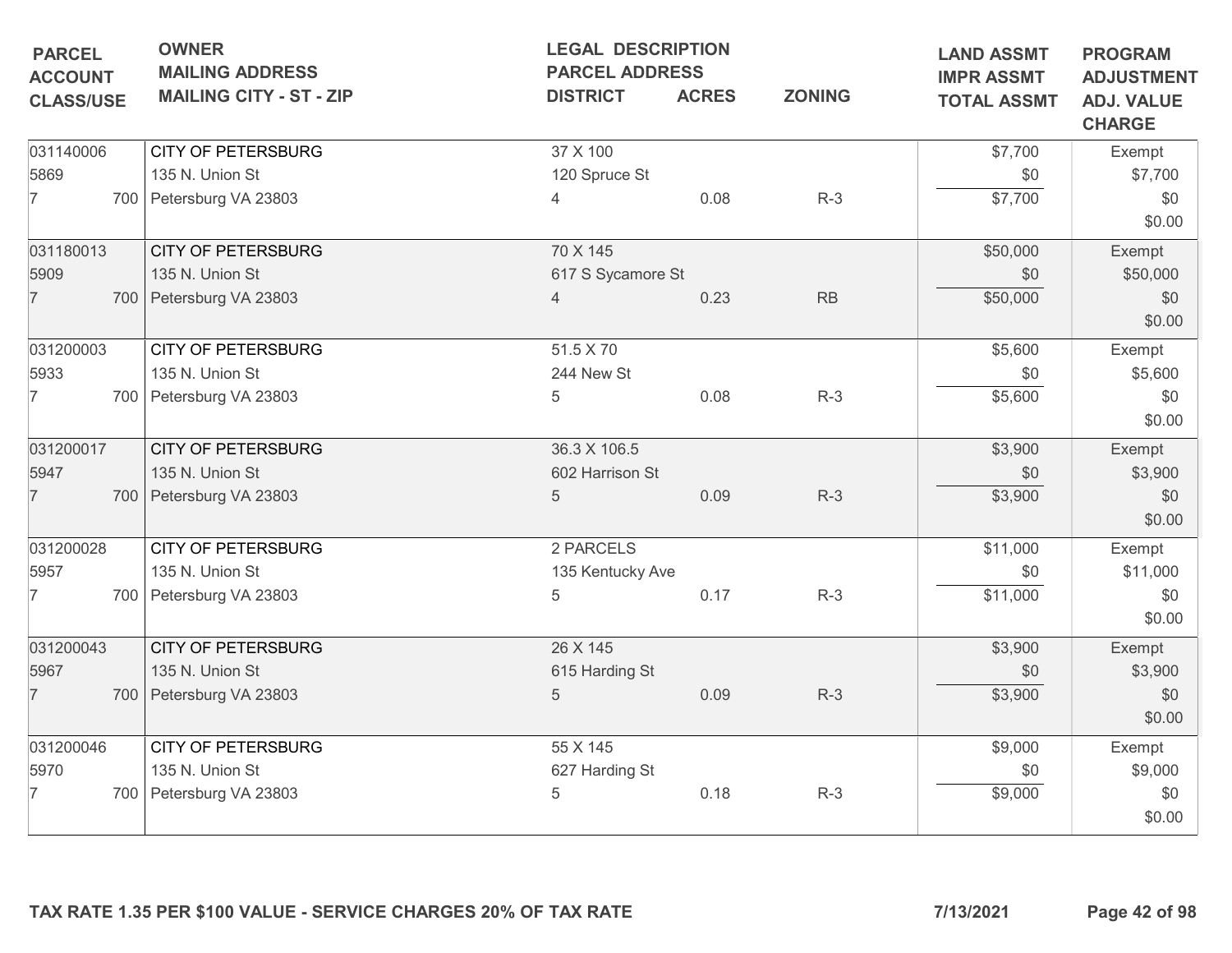| <b>PARCEL</b><br><b>ACCOUNT</b> | <b>OWNER</b><br><b>MAILING ADDRESS</b> | <b>LEGAL DESCRIPTION</b><br><b>PARCEL ADDRESS</b> |              |                                            | <b>LAND ASSMT</b><br><b>IMPR ASSMT</b> | <b>PROGRAM</b><br><b>ADJUSTMENT</b> |
|---------------------------------|----------------------------------------|---------------------------------------------------|--------------|--------------------------------------------|----------------------------------------|-------------------------------------|
| <b>CLASS/USE</b>                | <b>MAILING CITY - ST - ZIP</b>         | <b>DISTRICT</b>                                   | <b>ACRES</b> | <b>ZONING</b>                              | <b>TOTAL ASSMT</b>                     | <b>ADJ. VALUE</b><br><b>CHARGE</b>  |
| 031230009                       | <b>CITY OF PETERSBURG</b>              | PARCEL TWO 76.9' X 98.5'                          |              |                                            | \$9,000                                | Exempt                              |
| 6017                            | 135 N. Union St                        | 742 Blick St                                      |              |                                            | \$0                                    | \$9,000                             |
| $\overline{7}$                  | 700 Petersburg VA 23803                | $5\phantom{.0}$                                   | 0.18         | $R-3$                                      | \$9,000                                | \$0<br>\$0.00                       |
| 031240016                       | CITY OF PETERSBURG                     |                                                   |              | LT 12 PLAT MADE BY E HSPIERS 42-47X105.5-1 | \$4,500                                | Exempt                              |
| 6033                            | 135 N. Union St                        | 741 Blick St                                      |              |                                            | \$0                                    | \$4,500                             |
| $\overline{7}$                  | 700 Petersburg VA 23803                | 5                                                 | 0.10         | $R-3$                                      | \$4,500                                | \$0<br>\$0.00                       |
| 031250012                       | <b>CITY OF PETERSBURG</b>              | LT 1-2 STARKE PLAT80X120                          |              |                                            | \$7,400                                | Exempt                              |
| 6047                            | 135 N. Union St                        | 716 Harding St                                    |              |                                            | \$0                                    | \$7,400                             |
| $\overline{7}$                  | 700 Petersburg VA 23803                | $\overline{5}$                                    | 0.22         | $R-3$                                      | \$7,400                                | \$0<br>\$0.00                       |
| 031250014                       | <b>CITY OF PETERSBURG</b>              | 42X220                                            |              |                                            | \$9,600                                | Exempt                              |
| 6049                            | 135 N. Union St                        | 724 Harding St                                    |              |                                            | \$0                                    | \$9,600                             |
| 7                               | 700 Petersburg VA 23803                | 5                                                 | 0.21         | $R-3$                                      | \$9,600                                | \$0<br>\$0.00                       |
| 031250024                       | <b>CITY OF PETERSBURG</b>              | 130X40                                            |              |                                            | \$2,800                                | Exempt                              |
| 6058                            | 135 N. Union St                        | 725 Sterling St                                   |              |                                            | \$0                                    | \$2,800                             |
| $\overline{7}$                  | 700 Petersburg VA 23803                | 5                                                 | 0.12         | $R-3$                                      | \$2,800                                | \$0<br>\$0.00                       |
| 031250047                       | <b>CITY OF PETERSBURG</b>              | PT LT 15 STARKE PLAT65-63.3X57                    |              |                                            | \$7,500                                | Exempt                              |
| 6074                            | 135 N. Union St                        | 340 Mistletoe St                                  |              |                                            | \$0                                    | \$7,500                             |
| $\overline{7}$                  | 700 Petersburg VA 23803                | 5                                                 | 0.09         | $R-3$                                      | \$7,500                                | \$0<br>\$0.00                       |
| 031260022                       | <b>CITY OF PETERSBURG</b>              | 76 X 99                                           |              |                                            | \$2,800                                | Exempt                              |
| 6098                            | 135 N. Union St                        | 230 Kentucky Ave                                  |              |                                            | \$0                                    | \$2,800                             |
| $\overline{7}$                  | 700 Petersburg VA 23803                | 5                                                 | 0.17         | $R-3$                                      | \$2,800                                | \$0<br>\$0.00                       |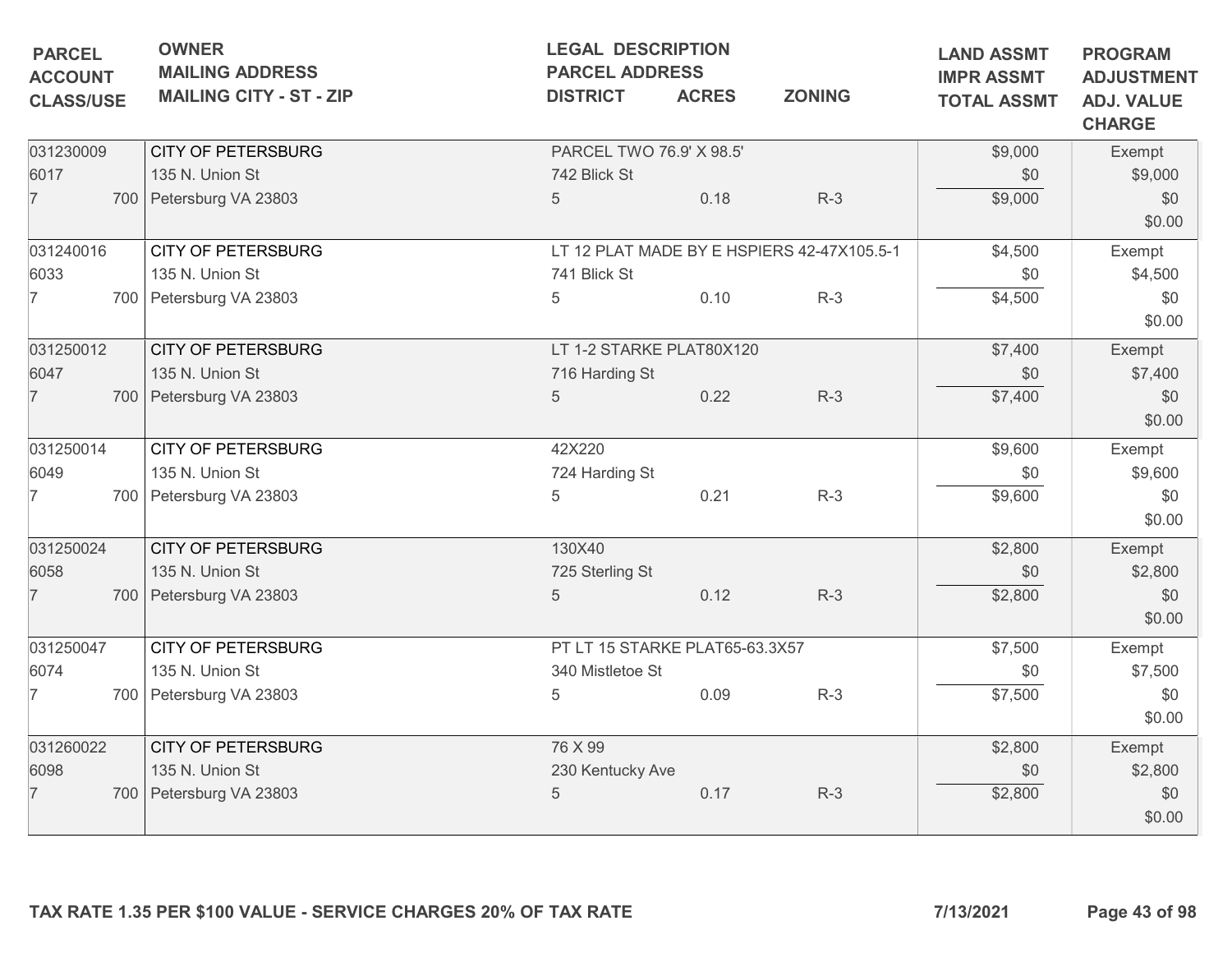| <b>PARCEL</b><br><b>ACCOUNT</b><br><b>CLASS/USE</b> | <b>OWNER</b><br><b>MAILING ADDRESS</b><br><b>MAILING CITY - ST - ZIP</b> | <b>LEGAL DESCRIPTION</b><br><b>PARCEL ADDRESS</b><br><b>DISTRICT</b> | <b>ACRES</b> | <b>ZONING</b> | <b>LAND ASSMT</b><br><b>IMPR ASSMT</b><br><b>TOTAL ASSMT</b> | <b>PROGRAM</b><br><b>ADJUSTMENT</b><br><b>ADJ. VALUE</b><br><b>CHARGE</b> |
|-----------------------------------------------------|--------------------------------------------------------------------------|----------------------------------------------------------------------|--------------|---------------|--------------------------------------------------------------|---------------------------------------------------------------------------|
| 031260024                                           | <b>CITY OF PETERSBURG</b>                                                | 38X105                                                               |              |               | \$4,100                                                      | Exempt                                                                    |
| 6100                                                | 135 N. Union St                                                          | 723 Harding St                                                       |              |               | \$0                                                          | \$4,100                                                                   |
| $\overline{7}$                                      | 700 Petersburg VA 23803                                                  | 5                                                                    | 0.09         | $R-3$         | \$4,100                                                      | \$0<br>\$0.00                                                             |
| 031260036                                           | <b>CITY OF PETERSBURG</b>                                                | 46 X 113                                                             |              |               | \$5,400                                                      | Exempt                                                                    |
| 6104                                                | 135 N. Union St                                                          | 204 Kentucky Ave                                                     |              |               | \$0                                                          | \$5,400                                                                   |
| $\overline{7}$                                      | 700 Petersburg VA 23803                                                  | 5                                                                    | 0.12         | $R-3$         | \$5,400                                                      | \$0<br>\$0.00                                                             |
| 031260037                                           | <b>CITY OF PETERSBURG</b>                                                | 42 X 113                                                             |              |               | \$4,500                                                      | Exempt                                                                    |
| 6105                                                | 135 N. Union St                                                          | 202 Kentucky Ave                                                     |              |               | \$0                                                          | \$4,500                                                                   |
| 7                                                   | 700 Petersburg VA 23803                                                  | 5                                                                    | 0.11         | $R-3$         | \$4,500                                                      | \$0<br>\$0.00                                                             |
| 031260039                                           | <b>CITY OF PETERSBURG</b>                                                | 38.9-39.3X68.6-59.7                                                  |              |               | \$3,300                                                      | Exempt                                                                    |
| 6107                                                | 135 N. Union St                                                          | 126 Kentucky Ave                                                     |              |               | \$0                                                          | \$3,300                                                                   |
| $\overline{7}$                                      | 700 Petersburg VA 23803                                                  | 5                                                                    | 0.06         | $R-3$         | \$3,300                                                      | \$0<br>\$0.00                                                             |
| 031300002                                           | <b>CITY OF PETERSBURG</b>                                                | 24.024 ACRES                                                         |              |               | \$1,201,200                                                  | Exempt                                                                    |
| 6141                                                | 135 N. Union St                                                          | 801 S Adams St                                                       |              |               | \$468,300                                                    | \$1,669,500                                                               |
| 7                                                   | 700 Petersburg VA 23803                                                  |                                                                      | 24.02        | RB            | \$1,669,500                                                  | \$0<br>\$0.00                                                             |
| 031310010                                           | <b>CITY OF PETERSBURG</b>                                                | 80 X 30 - 60                                                         |              |               | \$7,300                                                      | Exempt                                                                    |
| 6149                                                | 135 N. Union St                                                          | 960 S Sycamore St                                                    |              |               | \$0                                                          | \$7,300                                                                   |
| $\overline{7}$                                      | 700   Petersburg VA 23803                                                | $\overline{5}$                                                       | 0.08         | $B-2$         | \$7,300                                                      | \$0<br>\$0.00                                                             |
| 031310011                                           | <b>CITY OF PETERSBURG</b>                                                | PARTS LOTS 357-359THE HEIGHTS                                        |              |               | \$10,900                                                     | Exempt                                                                    |
| 6150                                                | 135 N. Union St                                                          | 980 S Sycamore St                                                    |              |               | \$0                                                          | \$10,900                                                                  |
|                                                     | 700 Petersburg VA 23803                                                  | 5                                                                    | 0.23         | $R-2$         | \$10,900                                                     | \$0<br>\$0.00                                                             |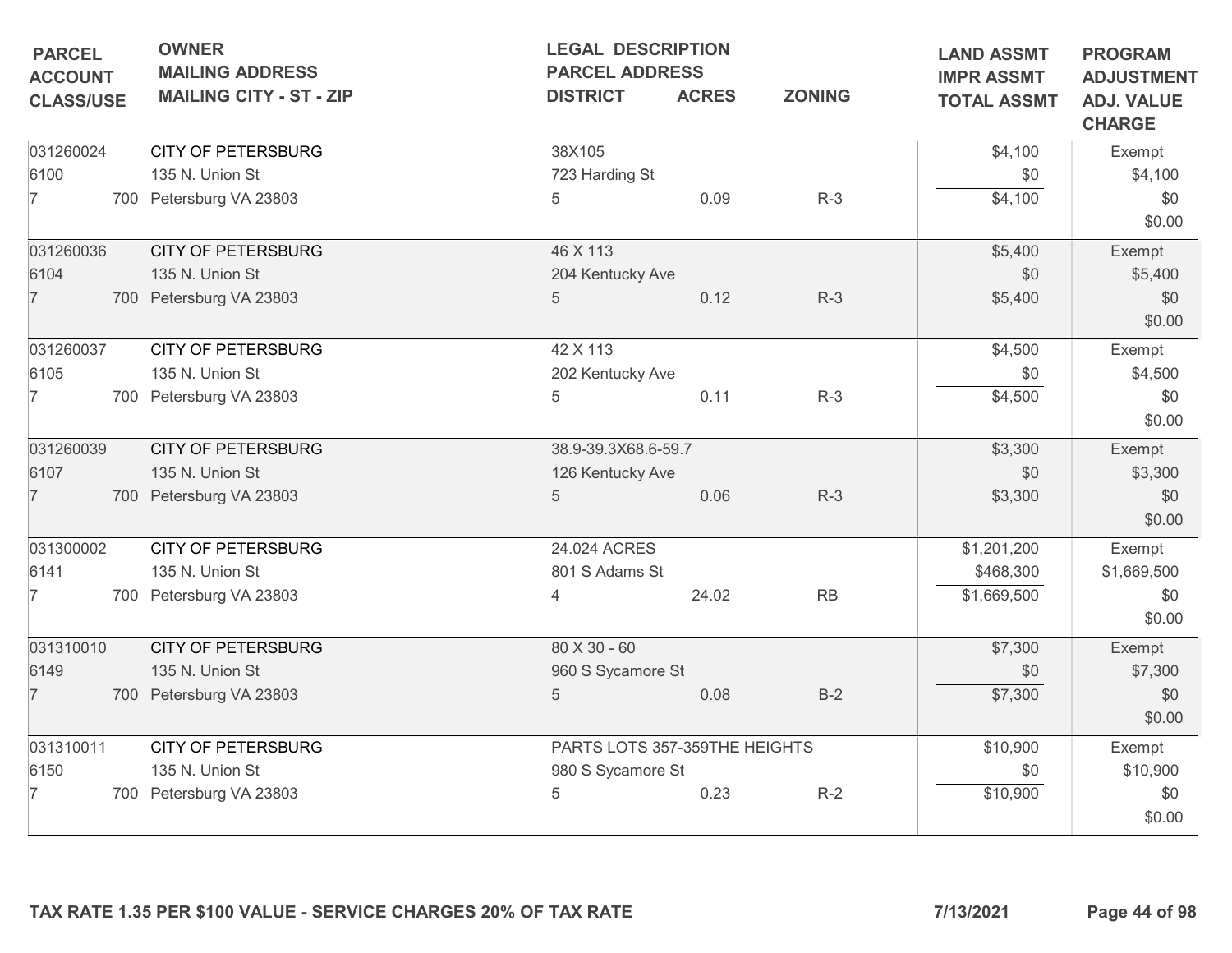| <b>PARCEL</b><br><b>ACCOUNT</b><br><b>CLASS/USE</b> | <b>OWNER</b><br><b>MAILING ADDRESS</b><br><b>MAILING CITY - ST - ZIP</b> | <b>LEGAL DESCRIPTION</b><br><b>PARCEL ADDRESS</b><br><b>DISTRICT</b> | <b>ACRES</b> | <b>ZONING</b>                            | <b>LAND ASSMT</b><br><b>IMPR ASSMT</b><br><b>TOTAL ASSMT</b> | <b>PROGRAM</b><br><b>ADJUSTMENT</b><br><b>ADJ. VALUE</b><br><b>CHARGE</b> |
|-----------------------------------------------------|--------------------------------------------------------------------------|----------------------------------------------------------------------|--------------|------------------------------------------|--------------------------------------------------------------|---------------------------------------------------------------------------|
| 031320023                                           | <b>CITY OF PETERSBURG</b>                                                | 41X114 ON DIAMOND ST                                                 |              |                                          | \$6,900                                                      | Exempt                                                                    |
| 6177                                                | 135 N. Union St                                                          | 151 Virginia Ave                                                     |              |                                          | \$0                                                          | \$6,900                                                                   |
| $\overline{7}$                                      | 700 Petersburg VA 23803                                                  | 5                                                                    | 0.11         | $R-2$                                    | \$6,900                                                      | \$0                                                                       |
|                                                     |                                                                          |                                                                      |              |                                          |                                                              | \$0.00                                                                    |
| 031350014                                           | <b>CITY OF PETERSBURG</b>                                                |                                                                      |              | PT LT 451 THE HEIGHTS BOLLING PLAT 76X50 | \$6,600                                                      | Exempt                                                                    |
| 6243                                                | 135 N. Union St                                                          | 201 Virginia Ave                                                     |              |                                          | \$0                                                          | \$6,600                                                                   |
| $\overline{7}$                                      | 700 Petersburg VA 23803                                                  | 5                                                                    | 0.09         | $R-2$                                    | \$6,600                                                      | \$0                                                                       |
|                                                     |                                                                          |                                                                      |              |                                          |                                                              | \$0.00                                                                    |
| 031380003                                           | <b>CITY OF PETERSBURG</b>                                                | 57X110                                                               |              |                                          | \$6,600                                                      | Exempt                                                                    |
| 6266                                                | 135 N. Union St                                                          | 328 Shore St                                                         |              |                                          | \$0                                                          | \$6,600                                                                   |
| $\overline{7}$                                      | 700 Petersburg VA 23803                                                  | 5                                                                    | 0.14         | $R-2$                                    | \$6,600                                                      | \$0                                                                       |
|                                                     |                                                                          |                                                                      |              |                                          |                                                              | \$0.00                                                                    |
| 031380004                                           | <b>CITY OF PETERSBURG</b>                                                | 51 X 110                                                             |              |                                          | \$6,000                                                      | Exempt                                                                    |
| 6267                                                | 135 N. Union St                                                          | 322 Shore St                                                         |              |                                          | \$0                                                          | \$6,000                                                                   |
| 7                                                   | 700 Petersburg VA 23803                                                  | 5                                                                    | 0.13         | $R-2$                                    | \$6,000                                                      | \$0                                                                       |
|                                                     |                                                                          |                                                                      |              |                                          |                                                              | \$0.00                                                                    |
| 031390005                                           | <b>CITY OF PETERSBURG</b>                                                | PT 317THE HEIGHTS                                                    |              |                                          | \$6,900                                                      | Exempt                                                                    |
| 6286                                                | 135 N. Union St                                                          | 408 Shore St                                                         |              |                                          | \$0                                                          | \$6,900                                                                   |
| $\overline{7}$                                      | 700 Petersburg VA 23803                                                  | 5                                                                    | 0.15         | $R-2$                                    | \$6,900                                                      | \$0                                                                       |
|                                                     |                                                                          |                                                                      |              |                                          |                                                              | \$0.00                                                                    |
| 031390009                                           | <b>CITY OF PETERSBURG</b>                                                |                                                                      |              | PT LT 318 DELECTABLEHEIGHTS59 X 110      | \$11,800                                                     | Exempt                                                                    |
| 6290                                                | 135 N. Union St                                                          | 415 St Matthew St                                                    |              |                                          | \$0                                                          | \$11,800                                                                  |
| 7                                                   | 700 Petersburg VA 23803                                                  | 5                                                                    | 0.15         | $R-2$                                    | \$11,800                                                     | \$0                                                                       |
|                                                     |                                                                          |                                                                      |              |                                          |                                                              | \$0.00                                                                    |
| 032010022                                           | <b>CITY OF PETERSBURG</b>                                                | LTS 1-9 COOPERLTS 14-15 DUNN                                         |              |                                          | \$87,000                                                     | Exempt                                                                    |
| 6315                                                | 135 N. Union St                                                          | 523 S Jefferson St                                                   |              |                                          | \$0                                                          | \$87,000                                                                  |
| $\overline{7}$                                      | 700 Petersburg VA 23803                                                  | $\overline{4}$                                                       | 1.09         | $R-3$                                    | \$87,000                                                     | \$0                                                                       |
|                                                     |                                                                          |                                                                      |              |                                          |                                                              | \$0.00                                                                    |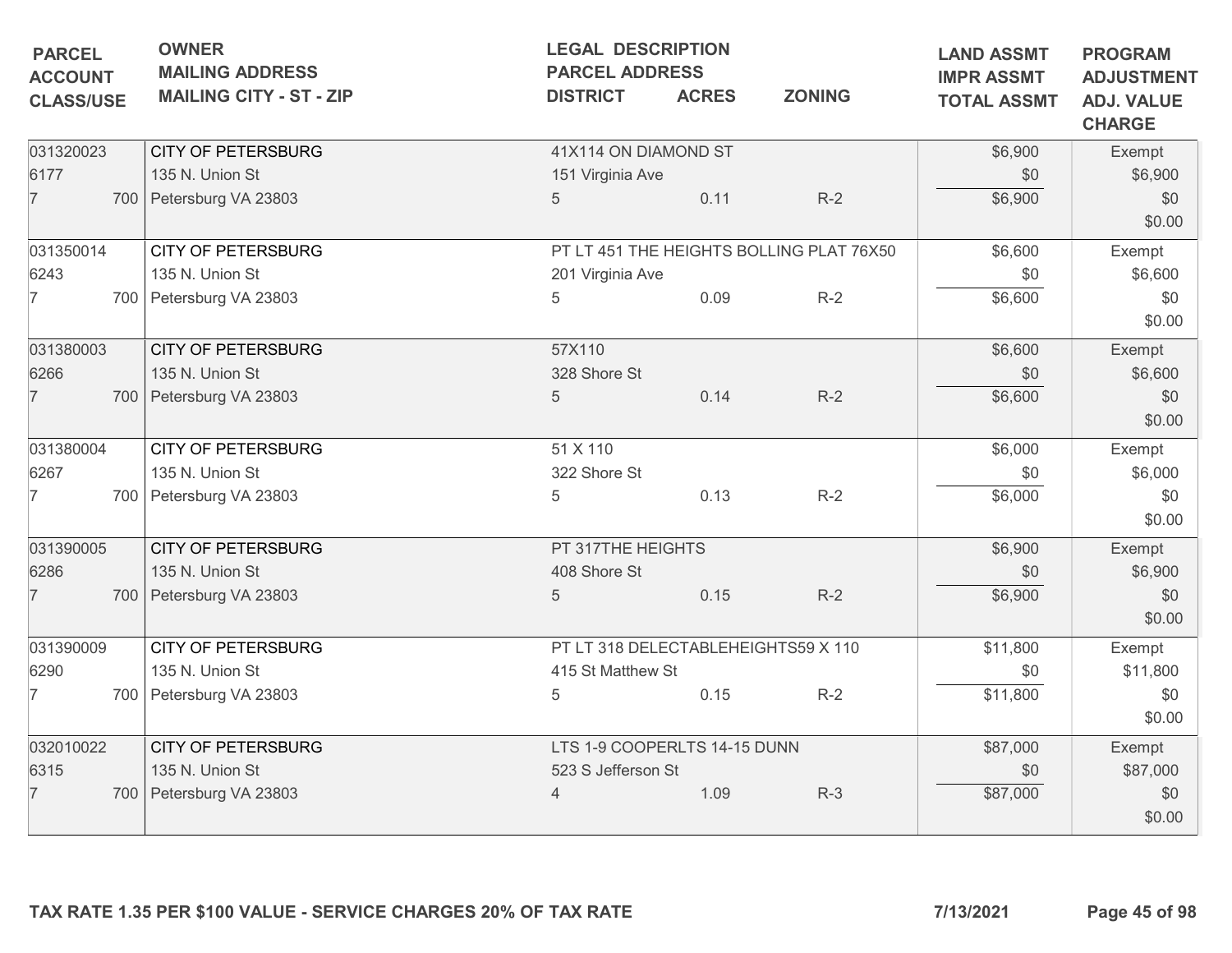| <b>PARCEL</b><br><b>ACCOUNT</b><br><b>CLASS/USE</b> | <b>OWNER</b><br><b>MAILING ADDRESS</b><br><b>MAILING CITY - ST - ZIP</b>  | <b>LEGAL DESCRIPTION</b><br><b>PARCEL ADDRESS</b><br><b>DISTRICT</b> | <b>ACRES</b> | <b>ZONING</b>                                | <b>LAND ASSMT</b><br><b>IMPR ASSMT</b><br><b>TOTAL ASSMT</b> | <b>PROGRAM</b><br><b>ADJUSTMENT</b><br><b>ADJ. VALUE</b><br><b>CHARGE</b> |
|-----------------------------------------------------|---------------------------------------------------------------------------|----------------------------------------------------------------------|--------------|----------------------------------------------|--------------------------------------------------------------|---------------------------------------------------------------------------|
| 032030019<br>6353<br>17                             | <b>CITY OF PETERSBURG</b><br>135 N. Union St<br>700 Petersburg VA 23803   | LOT 26 BOLLING PLAT 48 X 110<br>201 Graham Rd<br>4                   | 0.12         | $R-3$                                        | \$7,200<br>\$0<br>\$7,200                                    | Exempt<br>\$7,200<br>\$0<br>\$0.00                                        |
| 032040009<br>6364<br>$\overline{7}$                 | <b>CITY OF PETERSBURG</b><br>135 N. Union St<br>700 Petersburg VA 23803   | <b>NULL</b><br>547 Webster St<br>$\overline{4}$                      | 0.97         | $R-3$                                        | \$20,900<br>\$1,865,900<br>\$1,886,800                       | Exempt<br>\$1,886,800<br>\$0<br>\$0.00                                    |
| 032040011<br>6366<br>7                              | <b>CITY OF PETERSBURG</b><br>135 N. Union St<br>700 Petersburg VA 23803   | 341 Graham Rd<br>4                                                   | 0.86         | E GLENWOOD COURTPETERSBURG INV CORP<br>$R-3$ | \$20,900<br>\$0<br>\$20,900                                  | Exempt<br>\$20,900<br>\$0<br>\$0.00                                       |
| 032080001<br>6398<br>$\overline{7}$                 | <b>CITY OF PETERSBURG</b><br>135 N. Union St<br>700 Petersburg VA 23803   | 2 PARCELS18 ACRES<br>909 S Sycamore St<br>4                          | 18.00        | $R-1$                                        | \$376,000<br>\$383,500<br>\$759,500                          | Exempt<br>\$759,500<br>\$0<br>\$0.00                                      |
| 032100001<br>6405<br>7                              | <b>CITY OF PETERSBURG</b><br>135 N. Union St<br>200   Petersburg VA 23803 | WALNUT HILL COURT<br>448 Forest Ln<br>4                              | 3.10         | $R-1$                                        | \$4,100<br>\$0<br>\$4,100                                    | Exempt<br>\$4,100<br>\$0<br>\$0.00                                        |
| 033060001<br>6590<br>$\overline{7}$                 | <b>CITY OF PETERSBURG</b><br>135 N. Union St<br>700 Petersburg VA 23803   | 600 Reservoir Ave<br>$\overline{4}$                                  | 0.24         | LTS 86-87-88-89-90BLANDFORD TERRACE<br>$R-2$ | \$1,600<br>\$0<br>\$1,600                                    | Exempt<br>\$1,600<br>\$0<br>\$0.00                                        |
| 033080802<br>6616<br>7                              | <b>CITY OF PETERSBURG</b><br>135 N. Union St<br>700 Petersburg VA 23803   | 535 Columbia Rd<br>4                                                 | 0.17         | LOT 4 RESUB BLK A BLANDFORD TERRACE<br>$R-2$ | \$11,700<br>\$0<br>\$11,700                                  | Exempt<br>\$11,700<br>\$0<br>\$0.00                                       |
|                                                     | TAX RATE 1.35 PER \$100 VALUE - SERVICE CHARGES 20% OF TAX RATE           |                                                                      |              |                                              | 7/13/2021                                                    | Page 46 of 98                                                             |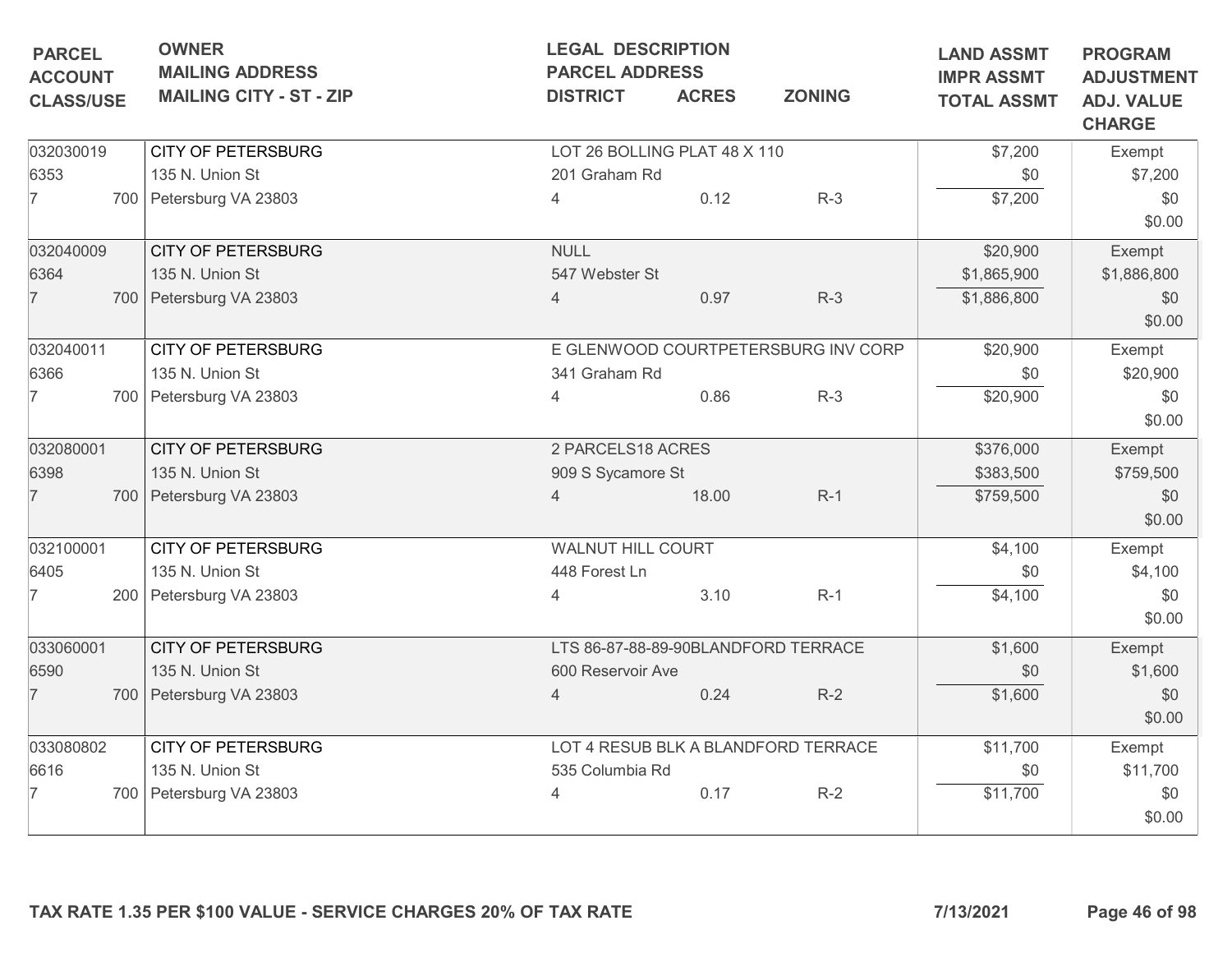| <b>PARCEL</b><br><b>ACCOUNT</b><br><b>CLASS/USE</b> | <b>OWNER</b><br><b>MAILING ADDRESS</b><br><b>MAILING CITY - ST - ZIP</b> | <b>LEGAL DESCRIPTION</b><br><b>PARCEL ADDRESS</b><br><b>DISTRICT</b> | <b>ACRES</b> | <b>ZONING</b>                               | <b>LAND ASSMT</b><br><b>IMPR ASSMT</b><br><b>TOTAL ASSMT</b> | <b>PROGRAM</b><br><b>ADJUSTMENT</b><br><b>ADJ. VALUE</b><br><b>CHARGE</b> |
|-----------------------------------------------------|--------------------------------------------------------------------------|----------------------------------------------------------------------|--------------|---------------------------------------------|--------------------------------------------------------------|---------------------------------------------------------------------------|
| 034020002                                           | <b>CITY OF PETERSBURG</b><br>135 N. Union St                             | 1.091 ACRES<br>950 Winfield Rd                                       |              |                                             | \$59,000                                                     | Exempt                                                                    |
| 6702<br>$\overline{7}$                              | 700 Petersburg VA 23803                                                  |                                                                      | 1.09         | $R-5$                                       | \$2,500,000<br>\$2,559,000                                   | \$2,559,000<br>\$0<br>\$0.00                                              |
| 038030003                                           | <b>CITY OF PETERSBURG</b>                                                | 0.052 ACRES                                                          |              |                                             | \$2,300                                                      | Exempt                                                                    |
| 6839                                                | 135 N. Union St                                                          | 2913 Travis Ln                                                       |              |                                             | \$1,000                                                      | \$3,300                                                                   |
| $\overline{7}$                                      | 700 Petersburg VA 23803                                                  |                                                                      | 0.05         | A                                           | \$3,300                                                      | \$0<br>\$0.00                                                             |
| 040020001                                           | <b>CITY OF PETERSBURG</b>                                                | .07 ACRES                                                            |              |                                             | \$900                                                        | Exempt                                                                    |
| 6959                                                | 135 N. Union St                                                          | 2401 County Dr                                                       |              |                                             | \$0                                                          | \$900                                                                     |
| $\overline{7}$                                      | 700 Petersburg VA 23803                                                  |                                                                      | 0.15         | $B-2$                                       | \$900                                                        | \$0<br>\$0.00                                                             |
| 040030004                                           | <b>CITY OF PETERSBURG</b>                                                | 1.37 ACRES                                                           |              |                                             | \$43,400                                                     | Exempt                                                                    |
| 6966                                                | 135 N. Union St                                                          | 2256 Jamestown Dr                                                    |              |                                             | \$1,256,900                                                  | \$1,300,300                                                               |
| 7                                                   | 700 Petersburg VA 23803                                                  |                                                                      | 1.37         | A                                           | \$1,300,300                                                  | \$0<br>\$0.00                                                             |
| 041040001                                           | <b>CITY OF PETERSBURG</b>                                                | PT. LTS 249 250 271 272PINE GARDENS                                  |              |                                             | \$23,600                                                     | Exempt                                                                    |
| 6989                                                | 135 N. Union St                                                          | 2140 Anderson St                                                     |              |                                             | \$0                                                          | \$23,600                                                                  |
| $\overline{7}$                                      | 700 Petersburg VA 23803                                                  | $\overline{2}$                                                       | 2.07         | $R-1$                                       | \$23,600                                                     | \$0<br>\$0.00                                                             |
| 041070001                                           | <b>CITY OF PETERSBURG</b>                                                |                                                                      |              | LT 513 PINE GARDENS ADD 130-133.2X32.2-61.2 | \$6,900                                                      | Exempt                                                                    |
| 7003                                                | 135 N. Union St                                                          | 2009 Anderson St                                                     |              |                                             | \$16,300                                                     | \$23,200                                                                  |
| 7                                                   | 700   Petersburg VA 23803                                                | $\overline{2}$                                                       | 0.14         | $R-1$                                       | \$23,200                                                     | \$0<br>\$0.00                                                             |
| 041100003                                           | <b>CITY OF PETERSBURG</b>                                                | LTS 11-12 BK C & PARCEL B PINEHILL                                   |              |                                             | \$28,300                                                     | Exempt                                                                    |
| 7047                                                | 135 N. Union St                                                          | 1805 Walton St                                                       |              |                                             | \$0                                                          | \$28,300                                                                  |
| $\overline{7}$                                      | 700 Petersburg VA 23803                                                  | $\overline{2}$                                                       | 0.88         | $R-1$                                       | \$28,300                                                     | \$0<br>\$0.00                                                             |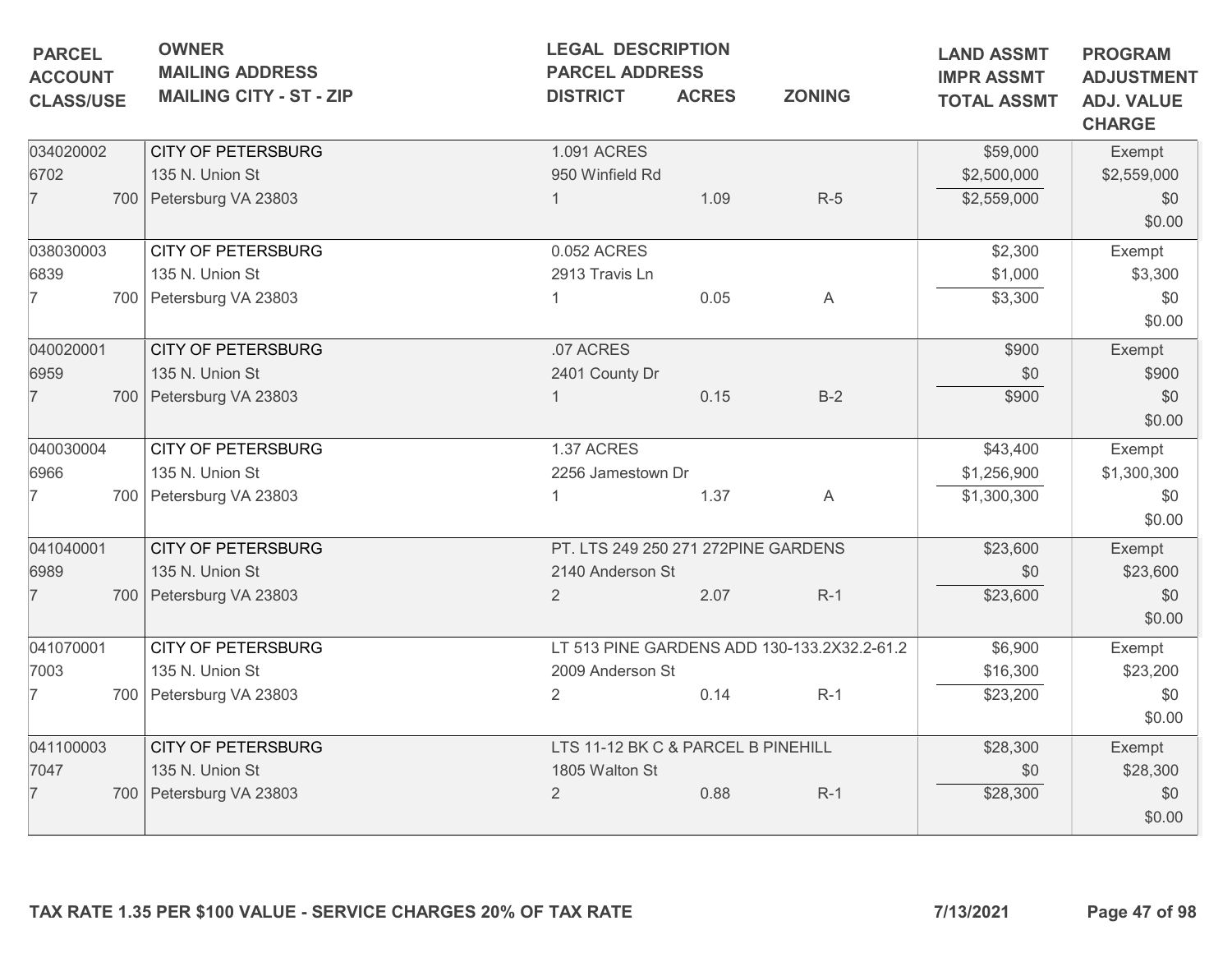| <b>PARCEL</b><br><b>ACCOUNT</b> | <b>OWNER</b><br><b>MAILING ADDRESS</b> | <b>LEGAL DESCRIPTION</b><br><b>PARCEL ADDRESS</b> |                               |                                         | <b>LAND ASSMT</b><br><b>IMPR ASSMT</b> | <b>PROGRAM</b><br><b>ADJUSTMENT</b> |
|---------------------------------|----------------------------------------|---------------------------------------------------|-------------------------------|-----------------------------------------|----------------------------------------|-------------------------------------|
| <b>CLASS/USE</b>                | <b>MAILING CITY - ST - ZIP</b>         | <b>DISTRICT</b>                                   | <b>ACRES</b>                  | <b>ZONING</b>                           | <b>TOTAL ASSMT</b>                     | <b>ADJ. VALUE</b><br><b>CHARGE</b>  |
| 042110013                       | <b>CITY OF PETERSBURG</b>              | ON POWELL PROPERTY                                |                               |                                         | \$1,100                                | Exempt                              |
| 7348                            | 135 N. Union St                        | 790 Allen Ave                                     |                               |                                         | \$148,500                              | \$149,600                           |
| 7                               | 700 Petersburg VA 23803                | $\overline{2}$                                    | 0.05                          | $R-1$                                   | \$149,600                              | \$0<br>\$0.00                       |
| 043010001                       | <b>CITY OF PETERSBURG</b>              |                                                   |                               | 630-100 X 577 CAMERON FIELD PARKING LOT | \$84,600                               | Exempt                              |
| 7406                            | 135 N. Union St                        | 1017 S Sycamore St                                |                               |                                         | \$0                                    | \$84,600                            |
| $\overline{7}$                  | 479 Petersburg VA 23803                |                                                   | 3.98                          | $R-1$                                   | \$84,600                               | \$0<br>\$0.00                       |
| 043030001                       | <b>CITY OF PETERSBURG</b>              | Walnut Hill                                       |                               |                                         | \$177,400                              | Exempt                              |
| 7413                            | 135 N. Union St                        | 1511 Monticello St                                |                               |                                         | \$1,754,400                            | \$1,931,800                         |
| 7                               | 410 Petersburg VA 23803                | 4                                                 | 5.24                          | $R-1$                                   | \$1,931,800                            | \$0<br>\$0.00                       |
| 043100017                       | <b>CITY OF PETERSBURG</b>              | Walnut Hill                                       |                               |                                         | \$7,500                                | Exempt                              |
| 7507                            | 135 N. Union St                        | 1553 Brandon Ave                                  |                               |                                         | \$0                                    | \$7,500                             |
| $\overline{7}$                  | 200 Petersburg VA 23803                | 3                                                 | 4.27                          | $R-1$                                   | \$7,500                                | \$0<br>\$0.00                       |
| 044050011                       | <b>CITY OF PETERSBURG</b>              |                                                   | LT 2 PUGH 36.2-36.8X148.7-149 |                                         | \$5,000                                | Exempt                              |
| 7720                            | 135 N. Union St                        | 521 St Mark St                                    |                               |                                         | \$0                                    | \$5,000                             |
| 7                               | 700 Petersburg VA 23803                | 5                                                 | 0.12                          | $R-2$                                   | \$5,000                                | \$0<br>\$0.00                       |
| 044070009                       | <b>CITY OF PETERSBURG</b>              |                                                   | LOT 5 BRENNAN PLAT50 X 96     |                                         | \$8,800                                | Exempt                              |
| 7745                            | 135 N. Union St                        | 1022 High Pearl St                                |                               |                                         | \$31,000                               | \$39,800                            |
| $\overline{7}$                  | 700 Petersburg VA 23803                | 5                                                 | 0.11                          | $R-2$                                   | \$39,800                               | \$0<br>\$0.00                       |
| 044080006                       | <b>CITY OF PETERSBURG</b>              |                                                   |                               | PT. THE HEIGHTSBRUNER & DUNN PLATS      | \$185,500                              | Exempt                              |
| 7757                            | 135 N. Union St                        | 1000 Diamond St                                   |                               |                                         | \$4,982,600                            | \$5,168,100                         |
| $\overline{7}$                  | 444 Petersburg VA 23803                | 5                                                 | 3.93                          | $R-2$                                   | \$5,168,100                            | \$0<br>\$0.00                       |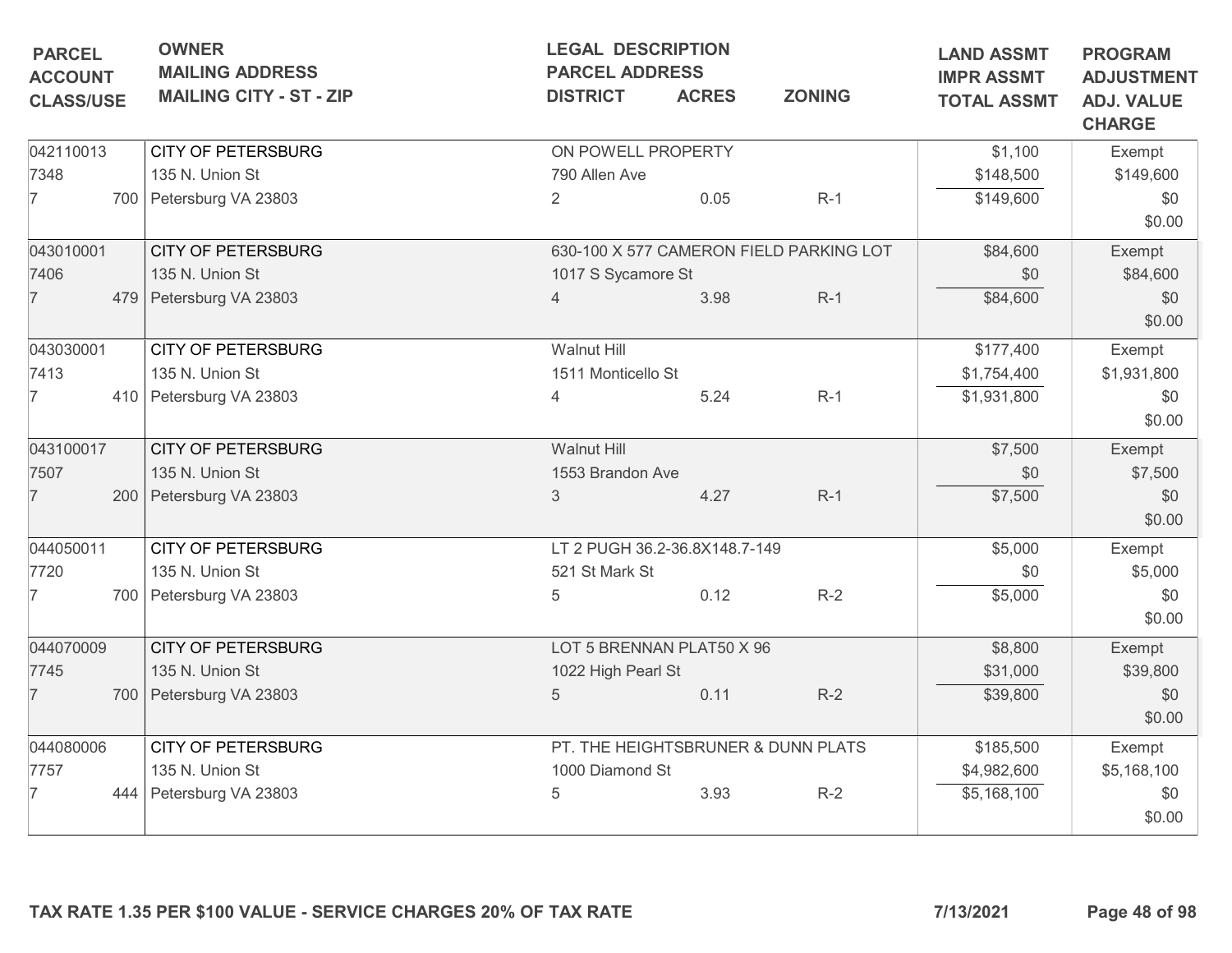| <b>ACCOUNT</b><br><b>CLASS/USE</b> | <b>OWNER</b><br><b>MAILING ADDRESS</b><br><b>MAILING CITY - ST - ZIP</b> | <b>LEGAL DESCRIPTION</b><br><b>PARCEL ADDRESS</b><br><b>ZONING</b><br><b>DISTRICT</b><br><b>ACRES</b> |      | <b>LAND ASSMT</b><br><b>IMPR ASSMT</b><br><b>TOTAL ASSMT</b> | <b>PROGRAM</b><br><b>ADJUSTMENT</b><br><b>ADJ. VALUE</b><br><b>CHARGE</b> |               |
|------------------------------------|--------------------------------------------------------------------------|-------------------------------------------------------------------------------------------------------|------|--------------------------------------------------------------|---------------------------------------------------------------------------|---------------|
| 044090016                          | <b>CITY OF PETERSBURG</b>                                                | LT 5 MANN & PARCEL                                                                                    |      |                                                              | \$34,100                                                                  | Exempt        |
| 7773                               | 135 N. Union St                                                          | 151 St Mark St                                                                                        |      |                                                              | \$0                                                                       | \$34,100      |
| $\overline{7}$                     | 700 Petersburg VA 23803                                                  | $5\phantom{.0}$                                                                                       | 0.39 | $R-2$                                                        | \$34,100                                                                  | \$0<br>\$0.00 |
| 044100034                          | <b>CITY OF PETERSBURG</b>                                                | LOT 1 BUDD PLAT                                                                                       |      |                                                              | \$5,400                                                                   | Exempt        |
| 7809                               | 135 N. Union St                                                          | 152 St Mark St                                                                                        |      |                                                              | \$0                                                                       | \$5,400       |
| 7                                  | 700 Petersburg VA 23803                                                  | 5                                                                                                     | 0.07 | $R-2$                                                        | \$5,400                                                                   | \$0<br>\$0.00 |
| 044100035                          | <b>CITY OF PETERSBURG</b>                                                | LOTS 389-393 PLAT 632.4 ACRES                                                                         |      |                                                              | \$11,000                                                                  | Exempt        |
| 7810                               | 135 N. Union St                                                          | 105 North Carolina Ave                                                                                |      |                                                              | \$0                                                                       | \$11,000      |
| $\overline{7}$                     | 700 Petersburg VA 23803                                                  | 5                                                                                                     | 2.49 | $R-2$                                                        | \$11,000                                                                  | \$0<br>\$0.00 |
| 044110020                          | <b>CITY OF PETERSBURG</b>                                                | 57 X 150-171.9                                                                                        |      |                                                              | \$6,600                                                                   | Exempt        |
| 7830                               | 135 N. Union St                                                          | 249 North Carolina Ave                                                                                |      |                                                              | \$0                                                                       | \$6,600       |
| $\overline{7}$                     | 700 Petersburg VA 23803                                                  | 5                                                                                                     | 0.21 | $R-2$                                                        | \$6,600                                                                   | \$0<br>\$0.00 |
| 044130012                          | <b>CITY OF PETERSBURG</b>                                                | 31 X 57                                                                                               |      |                                                              | \$3,300                                                                   | Exempt        |
| 7861                               | 135 N. Union St                                                          | 1118 Chestnut St                                                                                      |      |                                                              | \$0                                                                       | \$3,300       |
| $\overline{7}$                     | 700 Petersburg VA 23803                                                  | 5                                                                                                     | 0.04 | $R-2$                                                        | \$3,300                                                                   | \$0<br>\$0.00 |
| 044200001                          | <b>CITY OF PETERSBURG</b>                                                | LTS 398-405 & 435-438 BOLLING PLAT                                                                    |      |                                                              | \$9,800                                                                   | Exempt        |
| 7942                               | 135 N. Union St                                                          | 52 North Carolina Ave                                                                                 |      |                                                              | \$0                                                                       | \$9,800       |
| $\overline{7}$                     | 700 Petersburg VA 23803                                                  | 5                                                                                                     | 4.29 | $R-2$                                                        | \$9,800                                                                   | \$0<br>\$0.00 |
| 044210001                          | <b>CITY OF PETERSBURG</b>                                                | LTS 430-434 BOLLING PLAT                                                                              |      |                                                              | \$8,400                                                                   | Exempt        |
| 7943                               | 135 N. Union St                                                          | 246 St Luke St                                                                                        |      |                                                              | \$0                                                                       | \$8,400       |
| $\overline{7}$                     | 700 Petersburg VA 23803                                                  | 5                                                                                                     | 1.83 | $R-2$                                                        | \$8,400                                                                   | \$0<br>\$0.00 |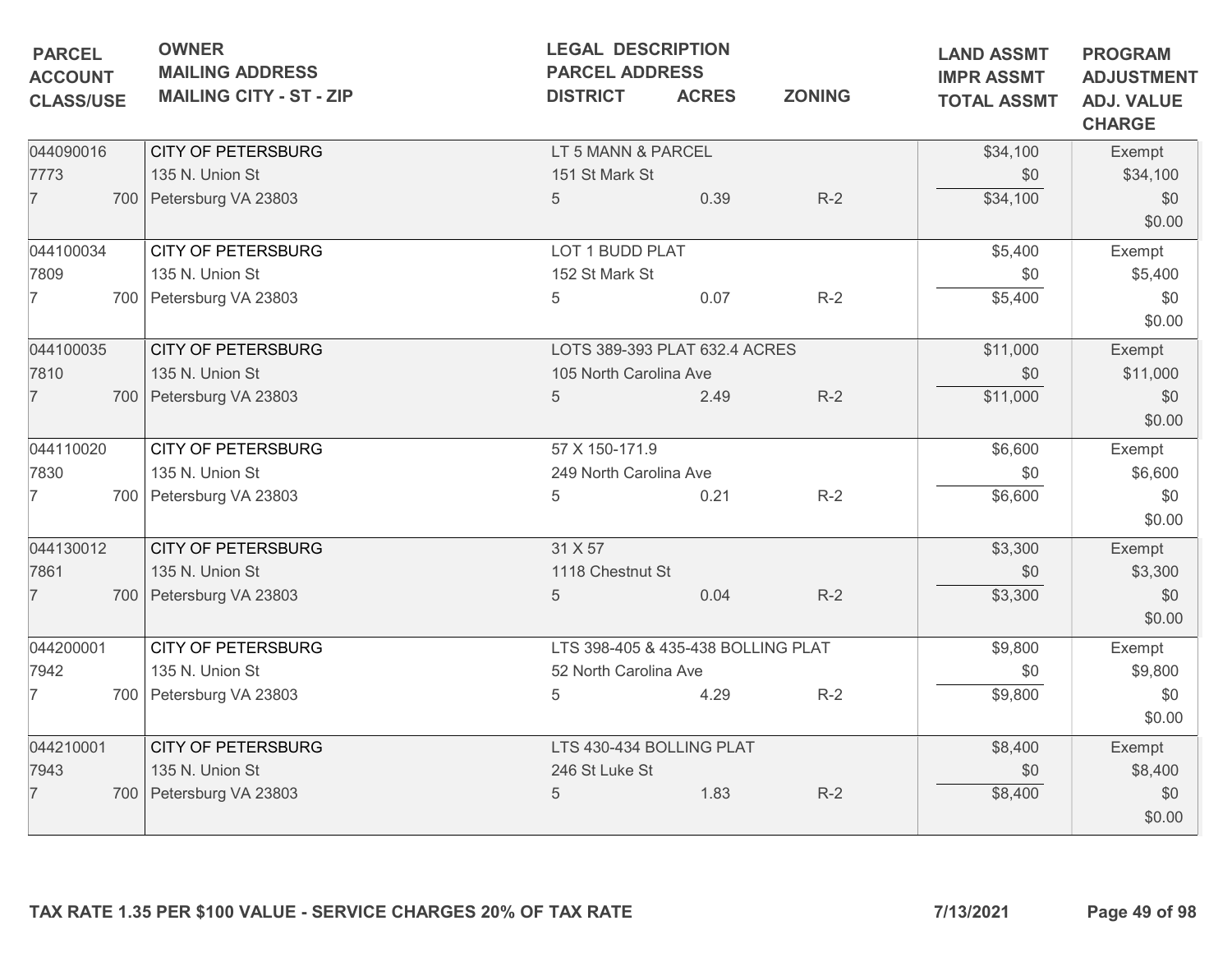| <b>PARCEL</b><br><b>ACCOUNT</b> | <b>OWNER</b><br><b>MAILING ADDRESS</b> |                                                                 | <b>LEGAL DESCRIPTION</b><br><b>PARCEL ADDRESS</b> |              | <b>LAND ASSMT</b><br><b>IMPR ASSMT</b> | <b>PROGRAM</b><br><b>ADJUSTMENT</b> |                                    |
|---------------------------------|----------------------------------------|-----------------------------------------------------------------|---------------------------------------------------|--------------|----------------------------------------|-------------------------------------|------------------------------------|
| <b>CLASS/USE</b>                |                                        | <b>MAILING CITY - ST - ZIP</b>                                  | <b>DISTRICT</b>                                   | <b>ACRES</b> | <b>ZONING</b>                          | <b>TOTAL ASSMT</b>                  | <b>ADJ. VALUE</b><br><b>CHARGE</b> |
| 044280002                       |                                        | <b>CITY OF PETERSBURG</b>                                       | LTS 445-446 BOLLING PLAT 228 X 178                |              |                                        | \$1,900                             | Exempt                             |
| 8000                            |                                        | 135 N. Union St                                                 | 500 St John St                                    |              |                                        | \$0                                 | \$1,900                            |
| $\overline{7}$                  |                                        | 700 Petersburg VA 23803                                         | 5                                                 | 0.93         | $R-2$                                  | \$1,900                             | \$0                                |
|                                 |                                        |                                                                 |                                                   |              |                                        |                                     | \$0.00                             |
| 044290002                       |                                        | <b>CITY OF PETERSBURG</b>                                       | LOT 442 BOLLING PLAT                              |              |                                        | \$2,900                             | Exempt                             |
| 8002                            |                                        | 135 N. Union St                                                 | 400 St John St                                    |              |                                        | \$0                                 | \$2,900                            |
| $\overline{7}$                  |                                        | 700 Petersburg VA 23803                                         | 5                                                 | 0.65         | $R-2$                                  | \$2,900                             | \$0<br>\$0.00                      |
| 044300001                       |                                        | <b>CITY OF PETERSBURG</b>                                       | LOTS 439-440-441 BOLLING PLAT                     |              |                                        | \$10,800                            | Exempt                             |
| 8003                            |                                        | 135 N. Union St                                                 | 300 St John St                                    |              |                                        | \$0                                 | \$10,800                           |
| $\overline{7}$                  |                                        | 700 Petersburg VA 23803                                         | 5                                                 | 2.32         | $R-2$                                  | \$10,800                            | \$0                                |
|                                 |                                        |                                                                 |                                                   |              |                                        |                                     | \$0.00                             |
| 044310003                       |                                        | <b>CITY OF PETERSBURG</b>                                       | LTS 467-469 BOLLING PLAT & PARCEL                 |              |                                        | \$16,900                            | Exempt                             |
| 8004                            |                                        | 135 N. Union St                                                 | 1600 Johnson Rd                                   |              |                                        | \$276,000                           | \$292,900                          |
| $\overline{7}$                  |                                        | 700 Petersburg VA 23803                                         | 5                                                 | 3.67         | $R-1$                                  | \$292,900                           | \$0<br>\$0.00                      |
| 044320003                       |                                        | <b>CITY OF PETERSBURG</b>                                       | 4 PARCELS                                         |              |                                        | \$45,900                            | Exempt                             |
| 8005                            |                                        | 135 N. Union St                                                 | 101 North Blvd                                    |              |                                        | \$0                                 | \$45,900                           |
| 7                               |                                        | 700   Petersburg VA 23803                                       | 5                                                 | 16.60        | $R-1$                                  | \$45,900                            | \$0                                |
|                                 |                                        |                                                                 |                                                   |              |                                        |                                     | \$0.00                             |
| 045060002                       |                                        | <b>CITY OF PETERSBURG</b>                                       | 58X88-104                                         |              |                                        | \$8,500                             | Exempt                             |
| 8100                            |                                        | 135 N. Union St                                                 | 839 S Jonest St                                   |              |                                        | \$0                                 | \$8,500                            |
| $\overline{7}$                  |                                        | 700 Petersburg VA 23803                                         | $\overline{5}$                                    | 0.13         | $R-3$                                  | \$8,500                             | \$0<br>\$0.00                      |
| 045110008                       |                                        | <b>CITY OF PETERSBURG</b>                                       | LOT 1 PILCHER PLAT42 X 85                         |              |                                        | \$3,500                             | Exempt                             |
| 8135                            |                                        | 135 N. Union St                                                 | 535 St Mark St                                    |              |                                        | \$0                                 | \$3,500                            |
| $\overline{7}$                  |                                        | 700 Petersburg VA 23803                                         | 5                                                 | 0.09         | $R-2$                                  | \$3,500                             | \$0                                |
|                                 |                                        |                                                                 |                                                   |              |                                        |                                     | \$0.00                             |
|                                 |                                        | TAX RATE 1.35 PER \$100 VALUE - SERVICE CHARGES 20% OF TAX RATE |                                                   |              |                                        | 7/13/2021                           | Page 50 of 98                      |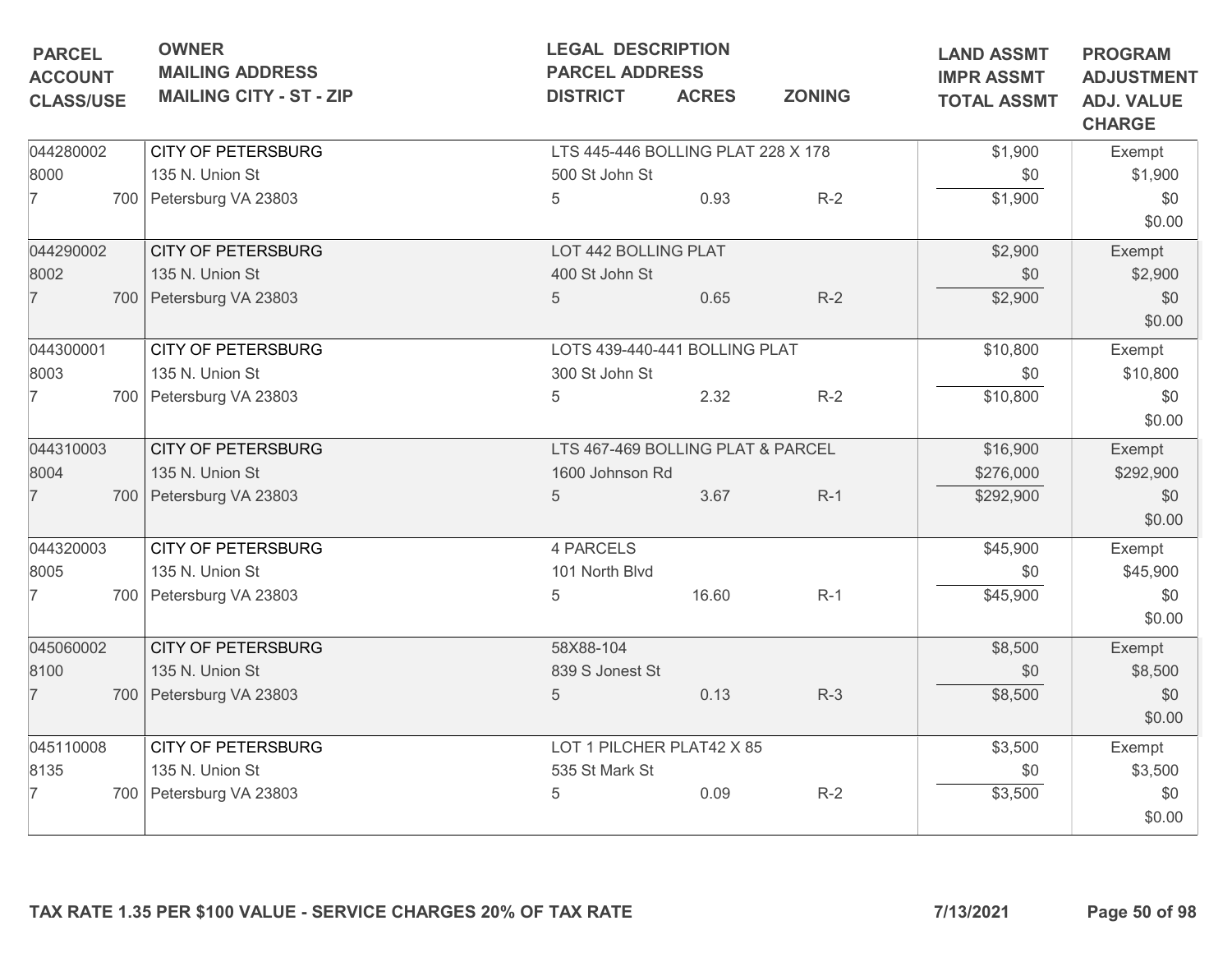| <b>PARCEL</b><br><b>ACCOUNT</b> | <b>OWNER</b><br><b>MAILING ADDRESS</b> |                                 | <b>LEGAL DESCRIPTION</b><br><b>PARCEL ADDRESS</b><br><b>ACRES</b><br><b>ZONING</b><br><b>DISTRICT</b> |                                           |                    |                                    |  |
|---------------------------------|----------------------------------------|---------------------------------|-------------------------------------------------------------------------------------------------------|-------------------------------------------|--------------------|------------------------------------|--|
| <b>CLASS/USE</b>                | <b>MAILING CITY - ST - ZIP</b>         |                                 |                                                                                                       |                                           | <b>TOTAL ASSMT</b> | <b>ADJ. VALUE</b><br><b>CHARGE</b> |  |
| 045170057                       | <b>CITY OF PETERSBURG</b>              | 137 - 117 X 5 X 63              |                                                                                                       |                                           | \$6,300            | Exempt                             |  |
| 8267                            | 135 N. Union St                        | 1200 Baylors Ln                 |                                                                                                       |                                           | \$0                | \$6,300                            |  |
| $\overline{7}$                  | 700 Petersburg VA 23803                | 6                               | 0.11                                                                                                  | $R-3$                                     | \$6,300            | \$0<br>\$0.00                      |  |
| 045200010                       | <b>CITY OF PETERSBURG</b>              | 80.4 - 48 X 133 - 148           |                                                                                                       |                                           | \$13,500           | Exempt                             |  |
| 8294                            | 135 N. Union St                        | 1111 Halifax St                 |                                                                                                       |                                           | \$0                | \$13,500                           |  |
| $\overline{7}$                  | 700 Petersburg VA 23803                | 6                               | 0.26                                                                                                  | $R-3$                                     | \$13,500           | \$0<br>\$0.00                      |  |
| 045200011                       | <b>CITY OF PETERSBURG</b>              | 58 X 151                        |                                                                                                       |                                           | \$10,900           | Exempt                             |  |
| 8295                            | 135 N. Union St                        | 1115 Halifax St                 |                                                                                                       |                                           | \$0                | \$10,900                           |  |
| $\overline{7}$                  | 700 Petersburg VA 23803                | 6                               | 0.20                                                                                                  | $R-3$                                     | \$10,900           | \$0<br>\$0.00                      |  |
| 045240013                       | <b>CITY OF PETERSBURG</b>              | 206-331X430                     |                                                                                                       |                                           | \$102,100          | Exempt                             |  |
| 8382                            | 135 N. Union St                        | 1237 Halifax St                 |                                                                                                       |                                           | \$1,196,800        | \$1,298,900                        |  |
| $\overline{7}$                  | 700 Petersburg VA 23803                | 6                               | 2.03                                                                                                  | $R-2$                                     | \$1,298,900        | \$0<br>\$0.00                      |  |
| 045240021                       | <b>CITY OF PETERSBURG</b>              | 44-41.2 X 80                    |                                                                                                       |                                           | \$6,400            | Exempt                             |  |
| 8390                            | 135 N. Union St                        | 1127 Hawk St                    |                                                                                                       |                                           | \$0                | \$6,400                            |  |
| $\overline{7}$                  | 700 Petersburg VA 23803                | 6                               | 0.08                                                                                                  | $R-2$                                     | \$6,400            | \$0<br>\$0.00                      |  |
| 045380031                       | <b>CITY OF PETERSBURG</b>              |                                 |                                                                                                       | PT LT 1 & 14FT LOT 2COOL SPRING HGTS 54X1 | \$6,300            | Exempt                             |  |
| 8632                            | 135 N. Union St                        | 716 Kirkham St                  |                                                                                                       |                                           | \$0                | \$6,300                            |  |
| $\overline{7}$                  | 700 Petersburg VA 23803                | 5                               | 0.20                                                                                                  | $R-2$                                     | \$6,300            | \$0<br>\$0.00                      |  |
| 045380032                       | <b>CITY OF PETERSBURG</b>              | PT LOT 1COOL SPRING HGTS 44X160 |                                                                                                       |                                           | \$5,000            | Exempt                             |  |
| 8633                            | 135 N. Union St                        | 712-14 Kirkham St               |                                                                                                       |                                           | \$0                | \$5,000                            |  |
| $\overline{7}$                  | 700 Petersburg VA 23803                | 5                               | 0.16                                                                                                  | $R-2$                                     | \$5,000            | \$0<br>\$0.00                      |  |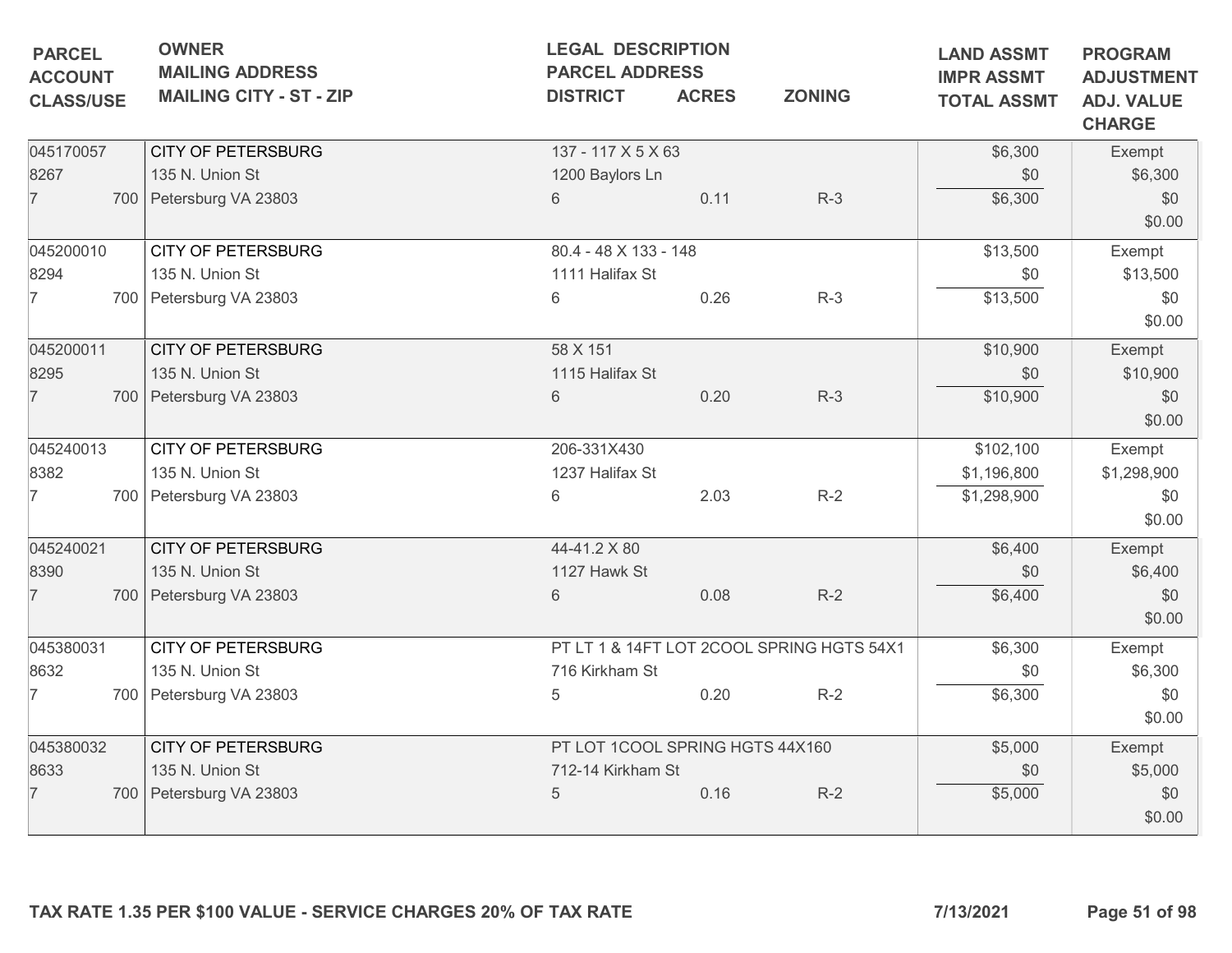| <b>MAILING ADDRESS</b><br><b>MAILING CITY - ST - ZIP</b> | <b>PARCEL ADDRESS</b><br><b>DISTRICT</b>     | <b>LEGAL DESCRIPTION</b><br><b>ACRES</b> | <b>LAND ASSMT</b><br><b>IMPR ASSMT</b><br><b>TOTAL ASSMT</b>                                                                                                          | <b>PROGRAM</b><br><b>ADJUSTMENT</b><br><b>ADJ. VALUE</b>                                          |                 |
|----------------------------------------------------------|----------------------------------------------|------------------------------------------|-----------------------------------------------------------------------------------------------------------------------------------------------------------------------|---------------------------------------------------------------------------------------------------|-----------------|
|                                                          |                                              |                                          |                                                                                                                                                                       |                                                                                                   | <b>CHARGE</b>   |
| <b>CITY OF PETERSBURG</b>                                |                                              |                                          |                                                                                                                                                                       | \$6,800                                                                                           | Exempt          |
| 135 N. Union St                                          |                                              |                                          |                                                                                                                                                                       | \$0                                                                                               | \$6,800         |
| 700 Petersburg VA 23803                                  | 5                                            | 0.22                                     | $R-2$                                                                                                                                                                 | \$6,800                                                                                           | \$0<br>\$0.00   |
|                                                          |                                              |                                          |                                                                                                                                                                       |                                                                                                   | Exempt          |
|                                                          |                                              |                                          |                                                                                                                                                                       |                                                                                                   | \$16,200        |
| 700 Petersburg VA 23803                                  |                                              | 0.71                                     | $R-1$                                                                                                                                                                 | \$16,200                                                                                          | \$0<br>\$0.00   |
| <b>CITY OF PETERSBURG</b>                                |                                              |                                          |                                                                                                                                                                       | \$14,300                                                                                          | Exempt          |
| 135 N. Union St                                          | 931 Clarke St                                |                                          |                                                                                                                                                                       | \$0                                                                                               | \$14,300        |
| 700 Petersburg VA 23803                                  | 6                                            | 0.86                                     | $R-2$                                                                                                                                                                 | \$14,300                                                                                          | \$0<br>\$0.00   |
| <b>CITY OF PETERSBURG</b>                                |                                              |                                          |                                                                                                                                                                       | \$83,800                                                                                          | Exempt          |
| 135 N. Union St                                          |                                              |                                          |                                                                                                                                                                       | \$3,824,200                                                                                       | \$3,908,000     |
| 700 Petersburg VA 23803                                  | 6                                            | 8.27                                     | $R-2$                                                                                                                                                                 | \$3,908,000                                                                                       | \$0<br>\$0.00   |
| <b>CITY OF PETERSBURG</b>                                |                                              |                                          |                                                                                                                                                                       | \$4,900                                                                                           | Exempt          |
| 135 N. Union St                                          |                                              |                                          |                                                                                                                                                                       | \$0                                                                                               | \$4,900         |
| 700   Petersburg VA 23803                                | 6                                            | 0.78                                     | $R-2$                                                                                                                                                                 | \$4,900                                                                                           | \$0<br>\$0.00   |
| <b>CITY OF PETERSBURG</b>                                |                                              |                                          |                                                                                                                                                                       | \$2,800                                                                                           | Exempt          |
| 135 N. Union St                                          |                                              |                                          |                                                                                                                                                                       | \$0                                                                                               | \$2,800         |
| 700 Petersburg VA 23803                                  | $\overline{7}$                               | 0.48                                     | $R-2$                                                                                                                                                                 | \$2,800                                                                                           | \$0<br>\$0.00   |
| CITY OF PETERSBURG                                       | <b>NULL</b>                                  |                                          |                                                                                                                                                                       | \$87,800                                                                                          | Exempt          |
| 135 N. Union St                                          |                                              |                                          |                                                                                                                                                                       | \$8,241,200                                                                                       | \$8,329,000     |
| 700 Petersburg VA 23803                                  | $\overline{7}$                               | 10.00                                    | $R-1$                                                                                                                                                                 | \$8,329,000                                                                                       | \$0<br>\$0.00   |
|                                                          | <b>CITY OF PETERSBURG</b><br>135 N. Union St | 335 Poplar St                            | 708-10 Kirkham St<br>LT 8GERECKE SUBD<br>1605 Lincoln St<br>LTS 1-5 BK GWESTVIEW<br>1100 Patterson St<br>PT. OF BIRDVILLE PLAT<br>1523 Hanover St<br>100 Pleasants Ln | PT LOT 1COOL SPRING HGTS<br><b>WESTVIEW SUBD 8.826 ACRE</b><br>LOT 9B BK 7 BURNSIDE300 X 125 - 13 | \$16,200<br>\$0 |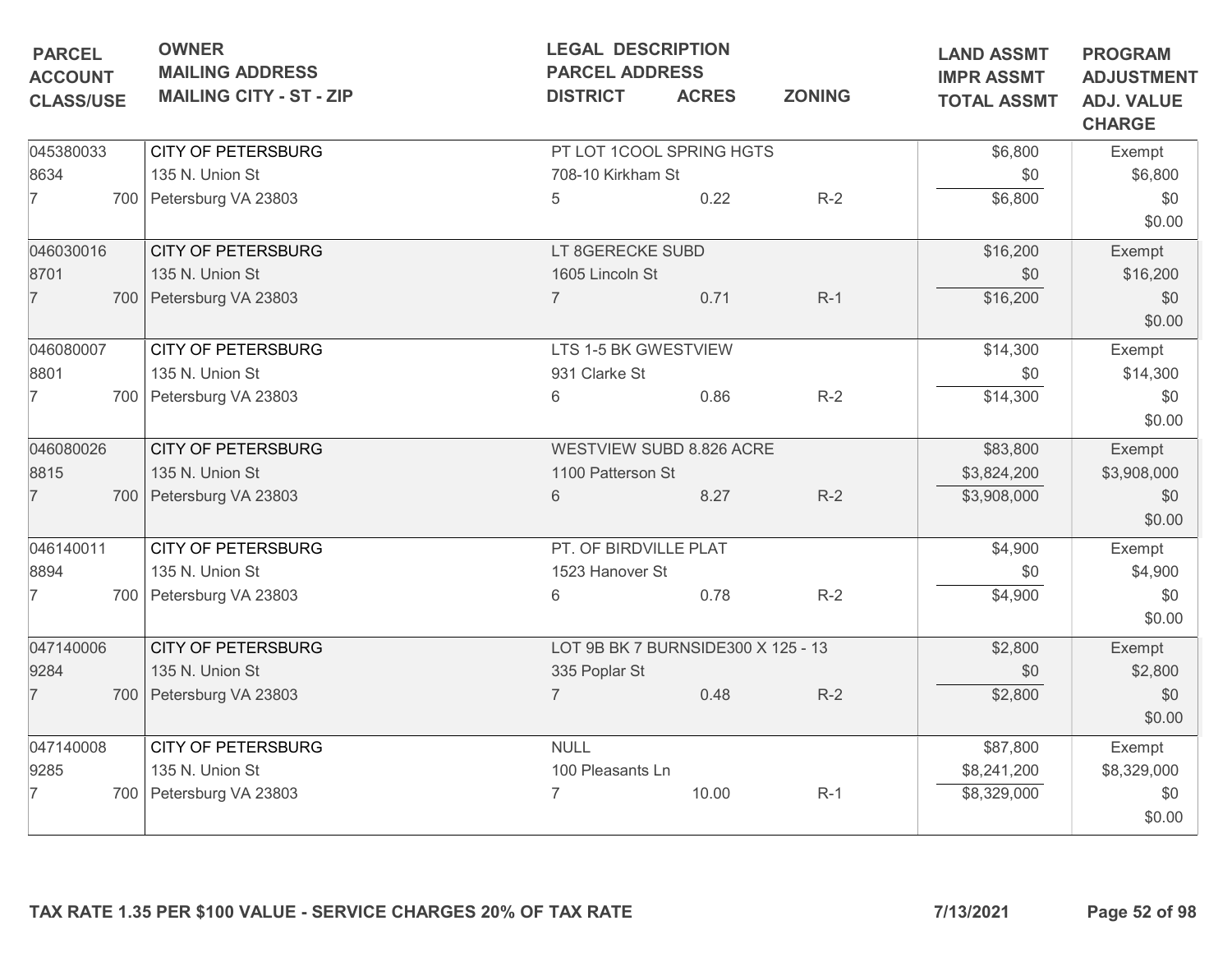| <b>PARCEL</b><br><b>ACCOUNT</b> | <b>OWNER</b><br><b>LEGAL DESCRIPTION</b><br><b>MAILING ADDRESS</b><br><b>PARCEL ADDRESS</b> |                        |              | <b>LAND ASSMT</b><br><b>IMPR ASSMT</b> | <b>PROGRAM</b><br><b>ADJUSTMENT</b> |                                    |
|---------------------------------|---------------------------------------------------------------------------------------------|------------------------|--------------|----------------------------------------|-------------------------------------|------------------------------------|
| <b>CLASS/USE</b>                | <b>MAILING CITY - ST - ZIP</b>                                                              | <b>DISTRICT</b>        | <b>ACRES</b> | <b>ZONING</b>                          | <b>TOTAL ASSMT</b>                  | <b>ADJ. VALUE</b><br><b>CHARGE</b> |
| 051160003                       | <b>CITY OF PETERSBURG</b>                                                                   | LTS 4-5C E ROSE PLAT   |              |                                        | \$29,000                            | Exempt                             |
| 10111                           | 135 N. Union St                                                                             | 1604 Halifax St        |              |                                        | \$726,200                           | \$755,200                          |
| $\overline{7}$                  | 700 Petersburg VA 23803                                                                     | 6                      | 0.28         | $B-2$                                  | \$755,200                           | \$0<br>\$0.00                      |
| 052030005                       | <b>CITY OF PETERSBURG</b>                                                                   | 2 ACRES                |              |                                        | \$44,200                            | Exempt                             |
| 10138                           | 135 N. Union St                                                                             | 1544 Halifax St        |              |                                        | \$0                                 | \$44,200                           |
| $\overline{7}$                  | 700 Petersburg VA 23803                                                                     | 6                      | 2.54         | $B-2$                                  | \$44,200                            | \$0<br>\$0.00                      |
| 052090002                       | <b>CITY OF PETERSBURG</b>                                                                   | 17.921 ACRES           |              |                                        | \$264,500                           | Exempt                             |
| 10228                           | 135 N. Union St                                                                             | 1450 Talley Ave        |              |                                        | \$9,879,100                         | \$10,143,600                       |
| $\overline{7}$                  | 700 Petersburg VA 23803                                                                     | 6                      | 17.92        | $R-2$                                  | \$10,143,600                        | \$0                                |
|                                 |                                                                                             |                        |              |                                        |                                     | \$0.00                             |
| 052100039                       | <b>CITY OF PETERSBURG</b>                                                                   |                        |              | PT LT 3 BK F COOL SPRINGGARDENS SEC 4  | \$9,300                             | Exempt                             |
| 10283                           | 135 N. Union St                                                                             | 1654 West Clara Dr     |              |                                        | \$0                                 | \$9,300                            |
| $\overline{7}$                  | 700 Petersburg VA 23803                                                                     | 6                      | 0.14         | $R-1$                                  | \$9,300                             | \$0<br>\$0.00                      |
| 052130004                       | <b>CITY OF PETERSBURG</b>                                                                   | 348.70+/- ACRES        |              |                                        | \$6,185,000                         | Exempt                             |
| 10297                           | 135 N. Union St                                                                             | 1616 Defense Rd        |              |                                        | \$408,400                           | \$6,593,400                        |
| $\overline{7}$                  | 700 Petersburg VA 23803                                                                     | 3                      | 276.65       | $R-1$                                  | \$6,593,400                         | \$0<br>\$0.00                      |
| 053040002                       | <b>CITY OF PETERSBURG</b>                                                                   | 7.68 ACRES             |              |                                        | \$70,600                            | Exempt                             |
| 10323                           | 135 N. Union St                                                                             | 1600 Shirley Ave       |              |                                        | \$0                                 | \$70,600                           |
| $\overline{7}$                  | 700 Petersburg VA 23803                                                                     | $\mathsf 3$            | 7.68         | $R-1$                                  | \$70,600                            | \$0<br>\$0.00                      |
| 054030009                       | <b>CITY OF PETERSBURG</b>                                                                   | Walnut Hill 450x493-27 |              |                                        | \$23,100                            | Exempt                             |
| 10469                           | 135 N. Union St                                                                             | 1645 Brandon Ave       |              |                                        | \$0                                 | \$23,100                           |
| 7                               | 700 Petersburg VA 23803                                                                     | 3                      | 2.69         | $R-1$                                  | \$23,100                            | \$0<br>\$0.00                      |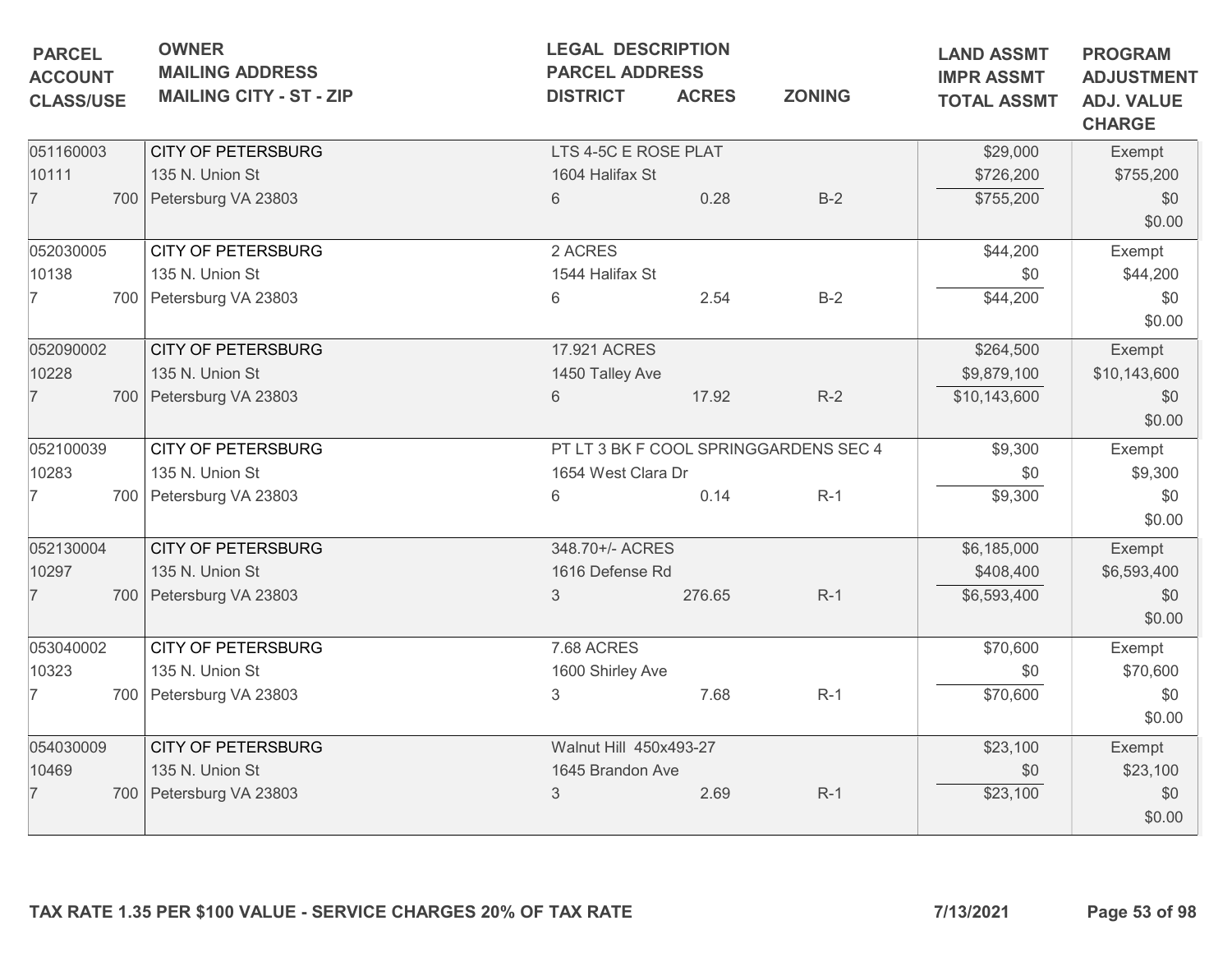|                                    | <b>OWNER</b><br><b>PARCEL</b><br><b>MAILING ADDRESS</b> |                                | <b>LEGAL DESCRIPTION</b><br><b>PARCEL ADDRESS</b> |                                   | <b>LAND ASSMT</b><br><b>IMPR ASSMT</b>    | <b>PROGRAM</b><br><b>ADJUSTMENT</b> |                                    |
|------------------------------------|---------------------------------------------------------|--------------------------------|---------------------------------------------------|-----------------------------------|-------------------------------------------|-------------------------------------|------------------------------------|
| <b>ACCOUNT</b><br><b>CLASS/USE</b> |                                                         | <b>MAILING CITY - ST - ZIP</b> | <b>DISTRICT</b>                                   | <b>ACRES</b>                      | <b>ZONING</b>                             | <b>TOTAL ASSMT</b>                  | <b>ADJ. VALUE</b><br><b>CHARGE</b> |
| 054090001                          |                                                         | <b>CITY OF PETERSBURG</b>      |                                                   | BK 6 MCKESSON PLAT621 X 245 - 454 |                                           | \$18,400                            | Exempt                             |
| 10516                              |                                                         | 135 N. Union St                | 1711 Arch St                                      |                                   |                                           | \$0                                 | \$18,400                           |
| $\overline{7}$                     |                                                         | 200 Petersburg VA 23803        | 3                                                 | 4.99                              | $R-1$                                     | \$18,400                            | \$0<br>\$0.00                      |
| 054110001                          |                                                         | <b>CITY OF PETERSBURG</b>      |                                                   | Walnut Hill 682.6-700x145-378     |                                           | \$30,000                            | Exempt                             |
| 10534                              |                                                         | 135 N. Union St                | 1702 East Blvd                                    |                                   |                                           | \$0                                 | \$30,000                           |
| $\overline{7}$                     |                                                         | 700 Petersburg VA 23803        | 3                                                 | 4.11                              | $R-1$                                     | \$30,000                            | \$0<br>\$0.00                      |
| 054220001                          |                                                         | <b>CITY OF PETERSBURG</b>      |                                                   |                                   | LOTS 49-56 BK 6 WALNUTHILL ADD 1.54 ACRES | \$21,400                            | Exempt                             |
| 10692                              |                                                         | 135 N. Union St                | 1844 Coggin St                                    |                                   |                                           | \$0                                 | \$21,400                           |
| 7                                  |                                                         | 700 Petersburg VA 23803        | 3                                                 | 1.54                              | $R-1$                                     | \$21,400                            | \$0<br>\$0.00                      |
| 054230005                          |                                                         | <b>CITY OF PETERSBURG</b>      | Walnut Hill Lot 13-20                             |                                   |                                           | \$15,300                            | Exempt                             |
| 10717                              |                                                         | 135 N. Union St                | 1830 Arch St                                      |                                   |                                           | \$0                                 | \$15,300                           |
| $\overline{7}$                     |                                                         | 700 Petersburg VA 23803        | 3                                                 | 1.11                              | $R-1$                                     | \$15,300                            | \$0<br>\$0.00                      |
| 054230014                          |                                                         | <b>CITY OF PETERSBURG</b>      | Walnut Hill Lot 45-52                             |                                   |                                           | \$9,500                             | Exempt                             |
| 10726                              |                                                         | 135 N. Union St                | 1835 Coggin St                                    |                                   |                                           | \$0                                 | \$9,500                            |
| 7                                  |                                                         | 700   Petersburg VA 23803      | 3                                                 | 0.69                              | $R-1$                                     | \$9,500                             | \$0<br>\$0.00                      |
| 055110004                          |                                                         | <b>CITY OF PETERSBURG</b>      | 184.4-350X406.2-334.4                             |                                   |                                           | \$274,500                           | Exempt                             |
| 10895                              |                                                         | 135 N. Union St                | 255 South Blvd                                    |                                   |                                           | \$2,163,200                         | \$2,437,700                        |
| $\overline{7}$                     |                                                         | 700 Petersburg VA 23803        | $\overline{2}$                                    | 1.56                              | $B-2$                                     | \$2,437,700                         | \$0<br>\$0.00                      |
| 055190016                          |                                                         | <b>CITY OF PETERSBURG</b>      |                                                   |                                   | LOT 9-12 BK 86F3 WALNUT HILL ADDITION     | \$202,300                           | Exempt                             |
| 10985                              |                                                         | 135 N. Union St                | 1907 S Sycamore St                                |                                   |                                           | \$778,100                           | \$980,400                          |
| 7                                  |                                                         | 700 Petersburg VA 23803        | $\overline{4}$                                    | 0.51                              | $B-2$                                     | \$980,400                           | \$0<br>\$0.00                      |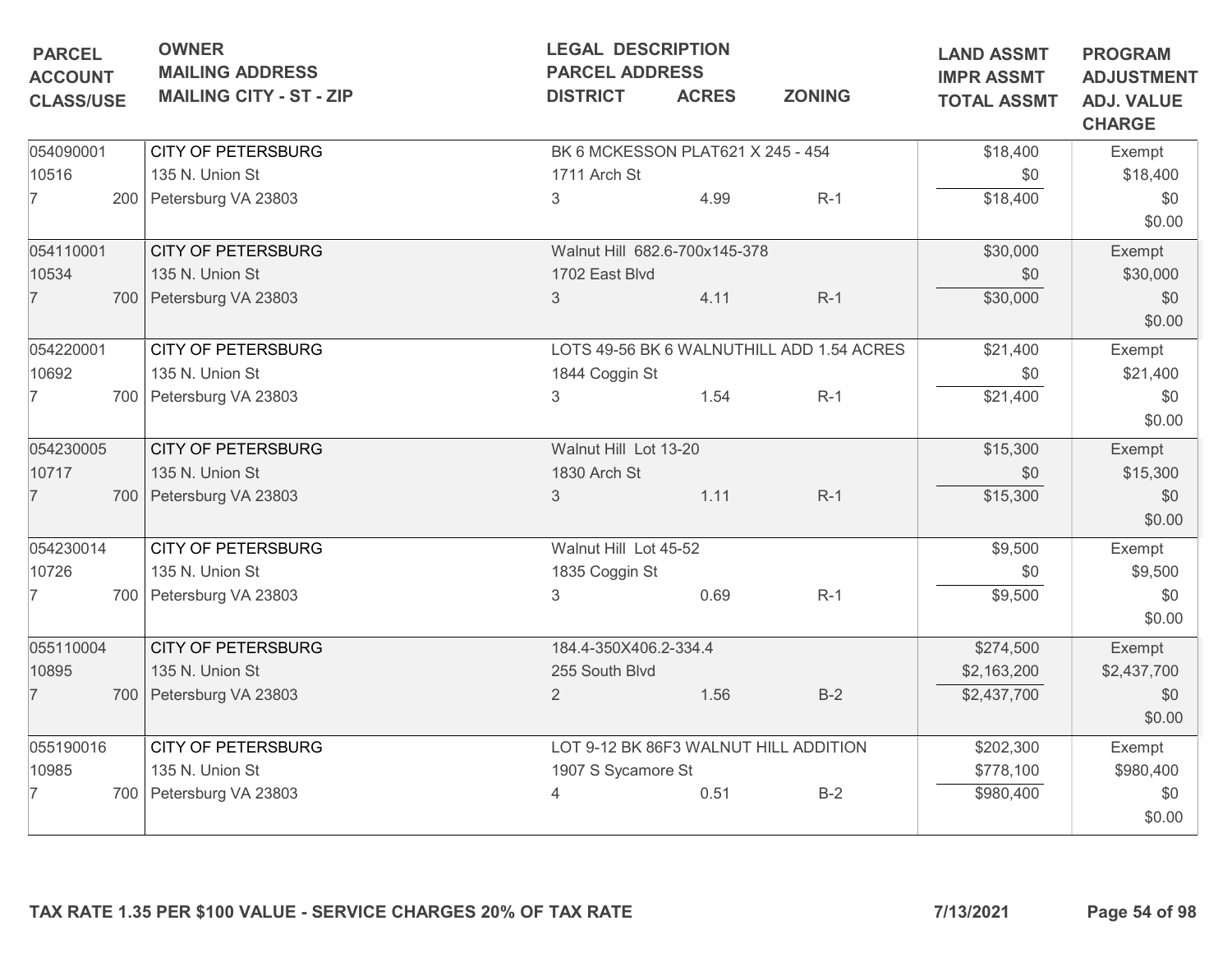| <b>PARCEL</b><br><b>ACCOUNT</b> | <b>OWNER</b><br><b>MAILING ADDRESS</b> |                             | <b>LEGAL DESCRIPTION</b><br><b>PARCEL ADDRESS</b> |                                       |             |                                                         |  |
|---------------------------------|----------------------------------------|-----------------------------|---------------------------------------------------|---------------------------------------|-------------|---------------------------------------------------------|--|
| <b>CLASS/USE</b>                | <b>MAILING CITY - ST - ZIP</b>         | <b>DISTRICT</b>             | <b>ACRES</b><br><b>ZONING</b>                     |                                       |             | <b>ADJUSTMENT</b><br><b>ADJ. VALUE</b><br><b>CHARGE</b> |  |
| 055220001                       | <b>CITY OF PETERSBURG</b>              | <b>11.15 ACRES</b>          |                                                   |                                       | \$615,800   | Exempt                                                  |  |
| 11003                           | 135 N. Union St                        | 300 W South Blvd            |                                                   |                                       | \$5,923,800 | \$6,539,600                                             |  |
| $\overline{7}$                  | 700 Petersburg VA 23803                | $\mathfrak{S}$              | 11.14                                             | $R-1$                                 | \$6,539,600 | \$0<br>\$0.00                                           |  |
| 055220002                       | <b>CITY OF PETERSBURG</b>              | LTS 1-3 BK C DAVIS PLACE    |                                                   |                                       | \$22,500    | Exempt                                                  |  |
| 11004                           | 135 N. Union St                        | 1952 Wakefield St           |                                                   |                                       | \$0         | \$22,500                                                |  |
| $\overline{7}$                  | 700 Petersburg VA 23803                | 3                           | 0.20                                              | $\mathsf{RB}$                         | \$22,500    | \$0<br>\$0.00                                           |  |
| 057050009                       | <b>CITY OF PETERSBURG</b>              |                             |                                                   | BLACKWATER CREEK RIVESDIST OAKHURST S | \$67,000    | Exempt                                                  |  |
| 11513                           | 135 N. Union St                        | 2575 Century Dr             |                                                   |                                       | \$0         | \$67,000                                                |  |
| 7                               | 700   Petersburg VA 23803              | 2                           | 9.10                                              | $R-1$                                 | \$67,000    | \$0<br>\$0.00                                           |  |
| 059010001                       | <b>CITY OF PETERSBURG</b>              | 50 X 52.16                  |                                                   |                                       | \$3,600     | Exempt                                                  |  |
| 11521                           | 135 N. Union St                        | 1135 Triad Pkwy             |                                                   |                                       | \$0         | \$3,600                                                 |  |
| 7                               | 700 Petersburg VA 23803                |                             | 0.06                                              | $M-2$                                 | \$3,600     | \$0<br>\$0.00                                           |  |
| 060010003                       | <b>CITY OF PETERSBURG</b>              | 0.82 ACRES BLACKWATER SWAMP |                                                   |                                       | \$7,900     | Exempt                                                  |  |
| 11542                           | 135 N. Union St                        | 3101 County Dr              |                                                   |                                       | \$76,600    | \$84,500                                                |  |
| $\overline{7}$                  | 700 Petersburg VA 23803                |                             | 0.42                                              | A                                     | \$84,500    | \$0<br>\$0.00                                           |  |
| 061010001                       | <b>CITY OF PETERSBURG</b>              | 3.11 ACRES                  |                                                   |                                       | \$65,600    | Exempt                                                  |  |
| 11545                           | 135 N. Union St                        | 1151 Fort Bross Dr          |                                                   |                                       | \$2,159,000 | \$2,224,600                                             |  |
| 7                               | 433 Petersburg VA 23803                |                             | 3.11                                              | A                                     | \$2,224,600 | \$0<br>\$0.00                                           |  |
| 064010004                       | <b>CITY OF PETERSBURG</b>              | <b>NULL</b>                 |                                                   |                                       | \$3,700     | Exempt                                                  |  |
| 11561                           | 135 N. Union St                        | 2607 Pinehurst Dr           |                                                   |                                       | \$0         | \$3,700                                                 |  |
| $\overline{7}$                  | 700 Petersburg VA 23803                | $\overline{2}$              | 0.05                                              | $R-1$                                 | \$3,700     | \$0<br>\$0.00                                           |  |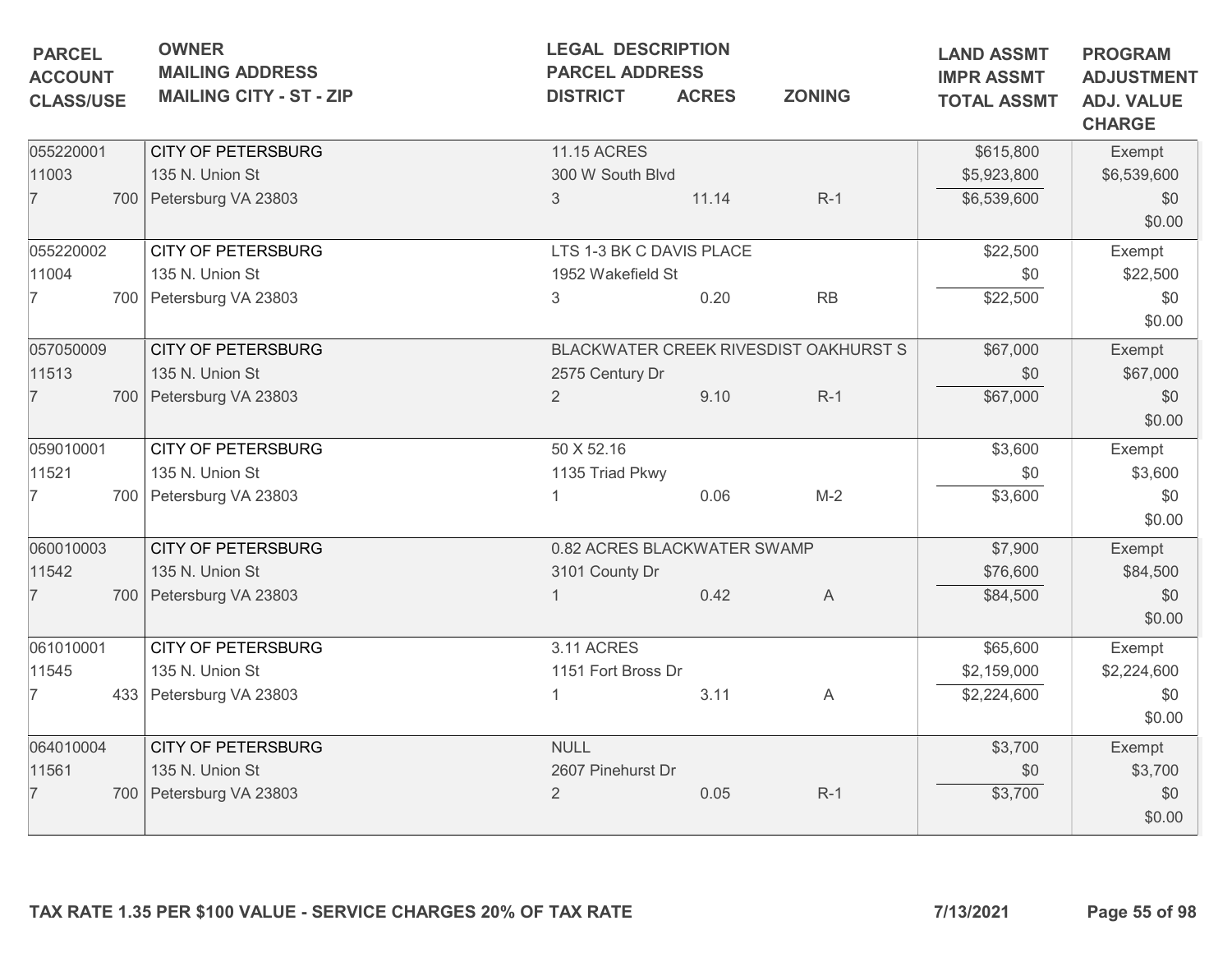| <b>CHARGE</b><br>\$16,300<br>Exempt<br>\$16,300<br>\$0<br>\$16,300<br>\$0<br>\$0.00<br>\$13,100<br>Exempt<br>\$460,600<br>\$473,700<br>\$473,700<br>\$0<br>\$0.00<br>\$400<br>Exempt<br>\$1,400<br>\$1,000<br>\$0<br>\$1,400<br>\$0.00<br>\$35,000<br>Exempt |
|--------------------------------------------------------------------------------------------------------------------------------------------------------------------------------------------------------------------------------------------------------------|
|                                                                                                                                                                                                                                                              |
|                                                                                                                                                                                                                                                              |
|                                                                                                                                                                                                                                                              |
|                                                                                                                                                                                                                                                              |
|                                                                                                                                                                                                                                                              |
|                                                                                                                                                                                                                                                              |
|                                                                                                                                                                                                                                                              |
|                                                                                                                                                                                                                                                              |
|                                                                                                                                                                                                                                                              |
|                                                                                                                                                                                                                                                              |
|                                                                                                                                                                                                                                                              |
|                                                                                                                                                                                                                                                              |
| \$83,600<br>\$118,600                                                                                                                                                                                                                                        |
| \$118,600<br>\$0<br>\$0.00                                                                                                                                                                                                                                   |
| \$2,500<br>Exempt                                                                                                                                                                                                                                            |
| \$19,800<br>\$17,300                                                                                                                                                                                                                                         |
| \$19,800<br>\$0                                                                                                                                                                                                                                              |
| \$0.00                                                                                                                                                                                                                                                       |
| \$117,600<br>Exempt                                                                                                                                                                                                                                          |
| \$698,400<br>\$816,000                                                                                                                                                                                                                                       |
| \$816,000<br>\$0<br>\$0.00                                                                                                                                                                                                                                   |
| \$2,100<br>Exempt                                                                                                                                                                                                                                            |
| \$2,100<br>\$0                                                                                                                                                                                                                                               |
| \$2,100<br>\$0                                                                                                                                                                                                                                               |
| \$0.00                                                                                                                                                                                                                                                       |
| 7/13/2021                                                                                                                                                                                                                                                    |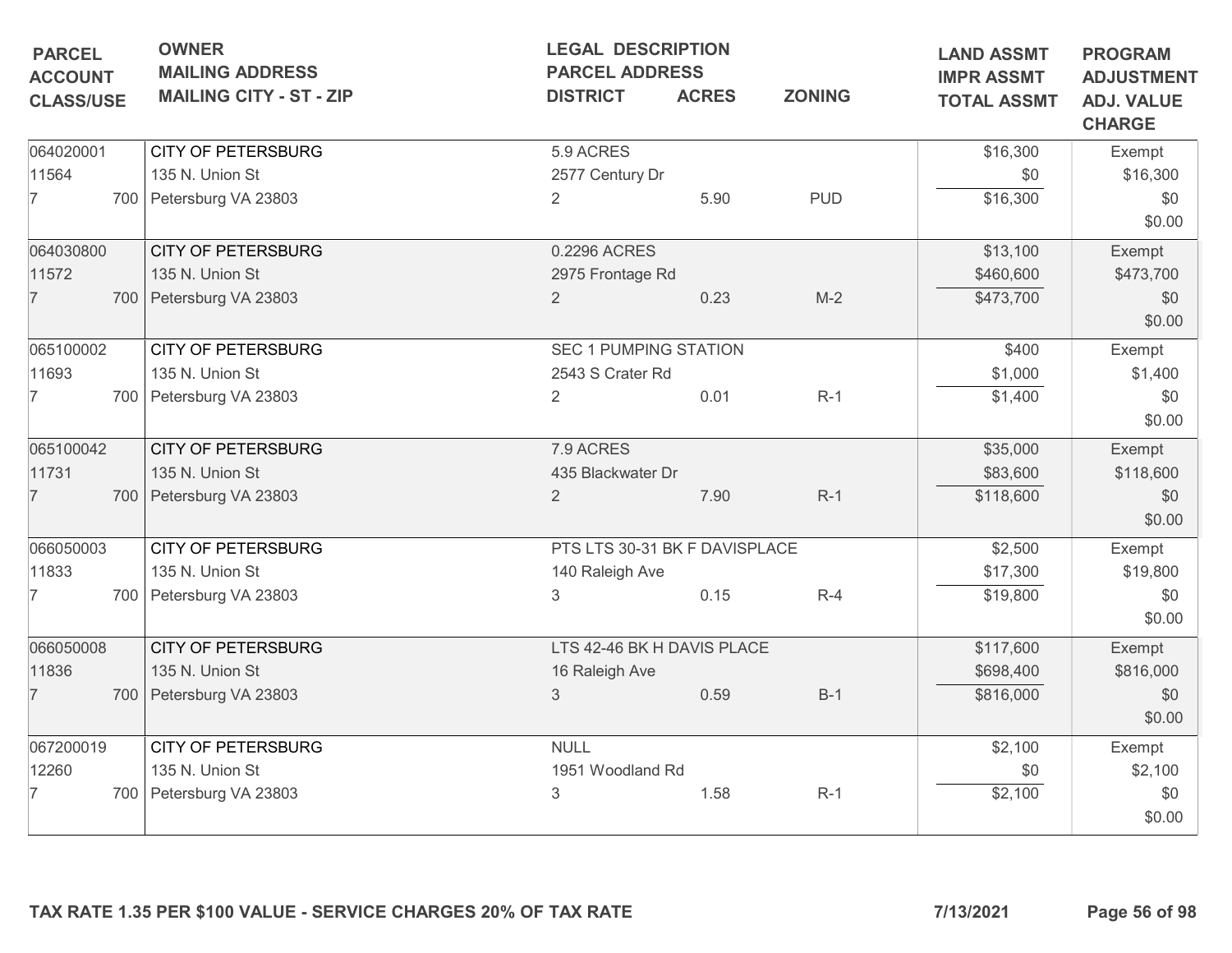| 068010009<br><b>CITY OF PETERSBURG</b><br>Walnut Hill Lot 9-11<br>12393<br>135 N. Union St<br>1826 Chuckatuck Ave<br>$\overline{7}$<br>700 Petersburg VA 23803<br>$\mathfrak{S}$<br>0.28<br>068080012<br><b>CITY OF PETERSBURG</b><br>LTS 6-10 15-18&PT14BK SEC 1PARK<br>12436<br>135 N. Union St<br>1937 Johnson Rd<br>$\overline{7}$<br>700 Petersburg VA 23803<br>0.39<br>3<br>068120001<br><b>CITY OF PETERSBURG</b><br>R/W NEAR BALL FIELD<br>12464<br>135 N. Union St<br>1214 Johnson Ave<br>$\overline{7}$<br>9.82<br>700 Petersburg VA 23803<br>3 | $R-1$<br>$B-2$ | \$2,100<br>\$0<br>\$2,100<br>\$62,800<br>\$151,700<br>\$214,500 | Exempt<br>\$2,100<br>\$0<br>\$0.00<br>Exempt<br>\$214,500 |
|-----------------------------------------------------------------------------------------------------------------------------------------------------------------------------------------------------------------------------------------------------------------------------------------------------------------------------------------------------------------------------------------------------------------------------------------------------------------------------------------------------------------------------------------------------------|----------------|-----------------------------------------------------------------|-----------------------------------------------------------|
|                                                                                                                                                                                                                                                                                                                                                                                                                                                                                                                                                           |                |                                                                 |                                                           |
|                                                                                                                                                                                                                                                                                                                                                                                                                                                                                                                                                           |                |                                                                 |                                                           |
|                                                                                                                                                                                                                                                                                                                                                                                                                                                                                                                                                           |                |                                                                 | \$0<br>\$0.00                                             |
|                                                                                                                                                                                                                                                                                                                                                                                                                                                                                                                                                           |                | \$2,100<br>\$0                                                  | Exempt<br>\$2,100                                         |
|                                                                                                                                                                                                                                                                                                                                                                                                                                                                                                                                                           | $R-1$          | \$2,100                                                         | \$0<br>\$0.00                                             |
| <b>CITY OF PETERSBURG</b><br>PART LOT 62 PARK SEC 2<br>068120008<br>135 N. Union St<br>12469<br>2056 Overbrook Rd                                                                                                                                                                                                                                                                                                                                                                                                                                         |                | \$2,100<br>\$0                                                  | Exempt<br>\$2,100                                         |
| 700 Petersburg VA 23803<br>3<br>0.17<br>7                                                                                                                                                                                                                                                                                                                                                                                                                                                                                                                 | $R-1$          | \$2,100                                                         | \$0<br>\$0.00                                             |
| <b>CITY OF PETERSBURG</b><br>070030005<br>REC AREA SEC 1 & 2 DETAIL B PARKVIEW ADD<br>12549<br>135 N. Union St<br>1900 Squirrel Level Rd                                                                                                                                                                                                                                                                                                                                                                                                                  |                | \$23,400<br>\$0                                                 | Exempt<br>\$23,400                                        |
| 700 Petersburg VA 23803<br>0.41<br>$\overline{7}$                                                                                                                                                                                                                                                                                                                                                                                                                                                                                                         | $R-1$          | \$23,400                                                        | \$0<br>\$0.00                                             |
| 072020003<br><b>CITY OF PETERSBURG</b><br>TWO PARCELS4.56 ACRES<br>12657<br>135 N. Union St<br>3201 Boydton Plank Rd                                                                                                                                                                                                                                                                                                                                                                                                                                      |                | \$53,500<br>\$0                                                 | Exempt<br>\$53,500                                        |
| $\overline{7}$<br>4.18<br>7<br>700   Petersburg VA 23803                                                                                                                                                                                                                                                                                                                                                                                                                                                                                                  | $R-1$          | \$53,500                                                        | \$0<br>\$0.00                                             |
| 072030002<br><b>CITY OF PETERSBURG</b><br>PT LTS 10 & 12 BK C DUNEDIN<br>135 N. Union St<br>12659<br>2761 Boydton Plank Rd                                                                                                                                                                                                                                                                                                                                                                                                                                |                | \$16,300<br>\$0                                                 | Exempt<br>\$16,300                                        |
| 700 Petersburg VA 23803<br>9.00<br>7                                                                                                                                                                                                                                                                                                                                                                                                                                                                                                                      | $R-1$          | \$16,300                                                        | \$0<br>\$0.00                                             |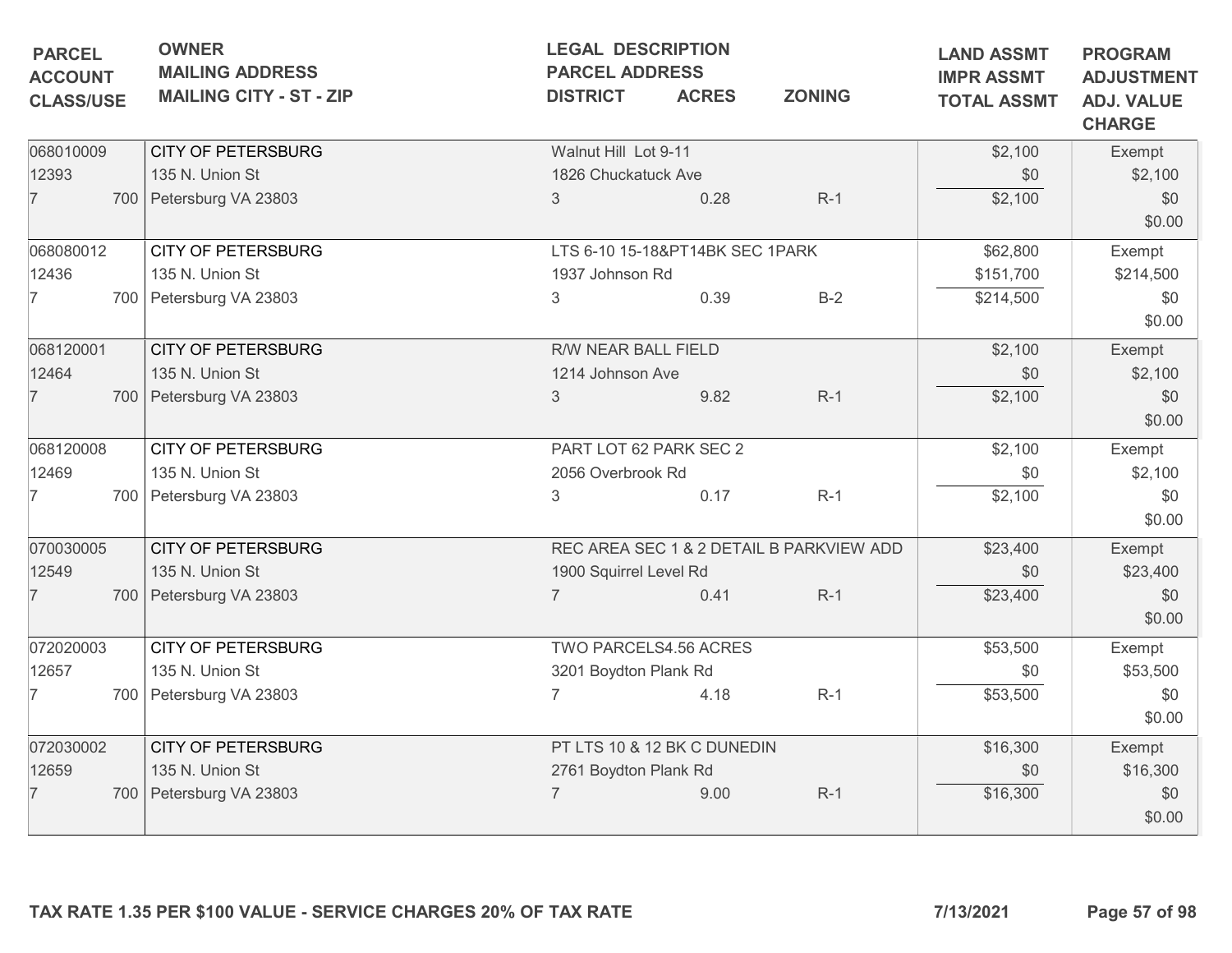| <b>OWNER</b><br><b>LEGAL DESCRIPTION</b><br><b>PARCEL</b><br><b>MAILING ADDRESS</b><br><b>PARCEL ADDRESS</b><br><b>ACCOUNT</b><br><b>MAILING CITY - ST - ZIP</b><br><b>ACRES</b><br><b>DISTRICT</b><br><b>CLASS/USE</b> |                | <b>ZONING</b> | <b>LAND ASSMT</b><br><b>IMPR ASSMT</b><br><b>TOTAL ASSMT</b>                                                                                                                                                                                             | <b>PROGRAM</b><br><b>ADJUSTMENT</b><br><b>ADJ. VALUE</b><br><b>CHARGE</b> |               |
|-------------------------------------------------------------------------------------------------------------------------------------------------------------------------------------------------------------------------|----------------|---------------|----------------------------------------------------------------------------------------------------------------------------------------------------------------------------------------------------------------------------------------------------------|---------------------------------------------------------------------------|---------------|
| <b>CITY OF PETERSBURG</b>                                                                                                                                                                                               |                |               |                                                                                                                                                                                                                                                          | \$400,100                                                                 | Exempt        |
| 135 N. Union St                                                                                                                                                                                                         |                |               |                                                                                                                                                                                                                                                          | \$0                                                                       | \$400,100     |
| 700 Petersburg VA 23803                                                                                                                                                                                                 | $\overline{7}$ | 172.68        | A                                                                                                                                                                                                                                                        | \$400,100                                                                 | \$0<br>\$0.00 |
| <b>CITY OF PETERSBURG</b>                                                                                                                                                                                               |                |               |                                                                                                                                                                                                                                                          | \$1,289,000                                                               | Exempt        |
| 135 N. Union St                                                                                                                                                                                                         |                |               |                                                                                                                                                                                                                                                          | \$129,200                                                                 | \$1,418,200   |
| 700 Petersburg VA 23803                                                                                                                                                                                                 |                | 74.83         | R <sub>1</sub> A                                                                                                                                                                                                                                         | \$1,418,200                                                               | \$0<br>\$0.00 |
| <b>CITY OF PETERSBURG</b>                                                                                                                                                                                               |                |               |                                                                                                                                                                                                                                                          | \$5,678,900                                                               | Exempt        |
| 135 N. Union St                                                                                                                                                                                                         |                |               |                                                                                                                                                                                                                                                          | \$377,600                                                                 | \$6,056,500   |
| 700 Petersburg VA 23803                                                                                                                                                                                                 | $\mathfrak{Z}$ | 53.14         | $R-1A$                                                                                                                                                                                                                                                   | \$6,056,500                                                               | \$0<br>\$0.00 |
| <b>CITY OF PETERSBURG</b>                                                                                                                                                                                               |                |               |                                                                                                                                                                                                                                                          | \$302,400                                                                 | Exempt        |
| 135 N. Union St                                                                                                                                                                                                         |                |               |                                                                                                                                                                                                                                                          | \$10,991,400                                                              | \$11,293,800  |
| 700 Petersburg VA 23803                                                                                                                                                                                                 | 3              | 16.88         | $\mathsf{A}$                                                                                                                                                                                                                                             | \$11,293,800                                                              | \$0<br>\$0.00 |
| <b>CITY OF PETERSBURG</b>                                                                                                                                                                                               |                |               |                                                                                                                                                                                                                                                          | \$19,000                                                                  | Exempt        |
| 135 N. Union St                                                                                                                                                                                                         |                |               |                                                                                                                                                                                                                                                          | \$54,300                                                                  | \$73,300      |
| 700   Petersburg VA 23803                                                                                                                                                                                               | 3              | 0.34          | $R-1A$                                                                                                                                                                                                                                                   | \$73,300                                                                  | \$0<br>\$0.00 |
| <b>CITY OF PETERSBURG</b>                                                                                                                                                                                               |                |               |                                                                                                                                                                                                                                                          | \$241,300                                                                 | Exempt        |
| 135 N. Union St                                                                                                                                                                                                         |                |               |                                                                                                                                                                                                                                                          | \$111,100                                                                 | \$352,400     |
| 700 Petersburg VA 23803                                                                                                                                                                                                 | $\overline{2}$ | 13.72         | $R-1$                                                                                                                                                                                                                                                    | \$352,400                                                                 | \$0<br>\$0.00 |
| <b>CITY OF PETERSBURG</b>                                                                                                                                                                                               | 50 ACRES       |               |                                                                                                                                                                                                                                                          | \$861,400                                                                 | Exempt        |
| 135 N. Union St                                                                                                                                                                                                         |                |               |                                                                                                                                                                                                                                                          | \$25,180,000                                                              | \$26,041,400  |
| 700 Petersburg VA 23803                                                                                                                                                                                                 | 3              | 50.00         | A                                                                                                                                                                                                                                                        | \$26,041,400                                                              | \$0<br>\$0.00 |
|                                                                                                                                                                                                                         |                |               | PARCEL 1 172.68 ACRES<br>2233 Halifax Rd<br>2 PARCLES74.83 ACRES<br>3000 Homestead Dr<br>PARCELS 1 2& PARCEL<br>3100 Homestead Dr<br>16.881 ACRES<br>3101 Homestead Dr<br>2902 Nivram Rd<br>3 PARCELS 13.722 ACRES<br>616 Bradford Ln<br>3101 Johnson Rd | LOT 90-91-92 BK G BATTLEFIELD PK                                          |               |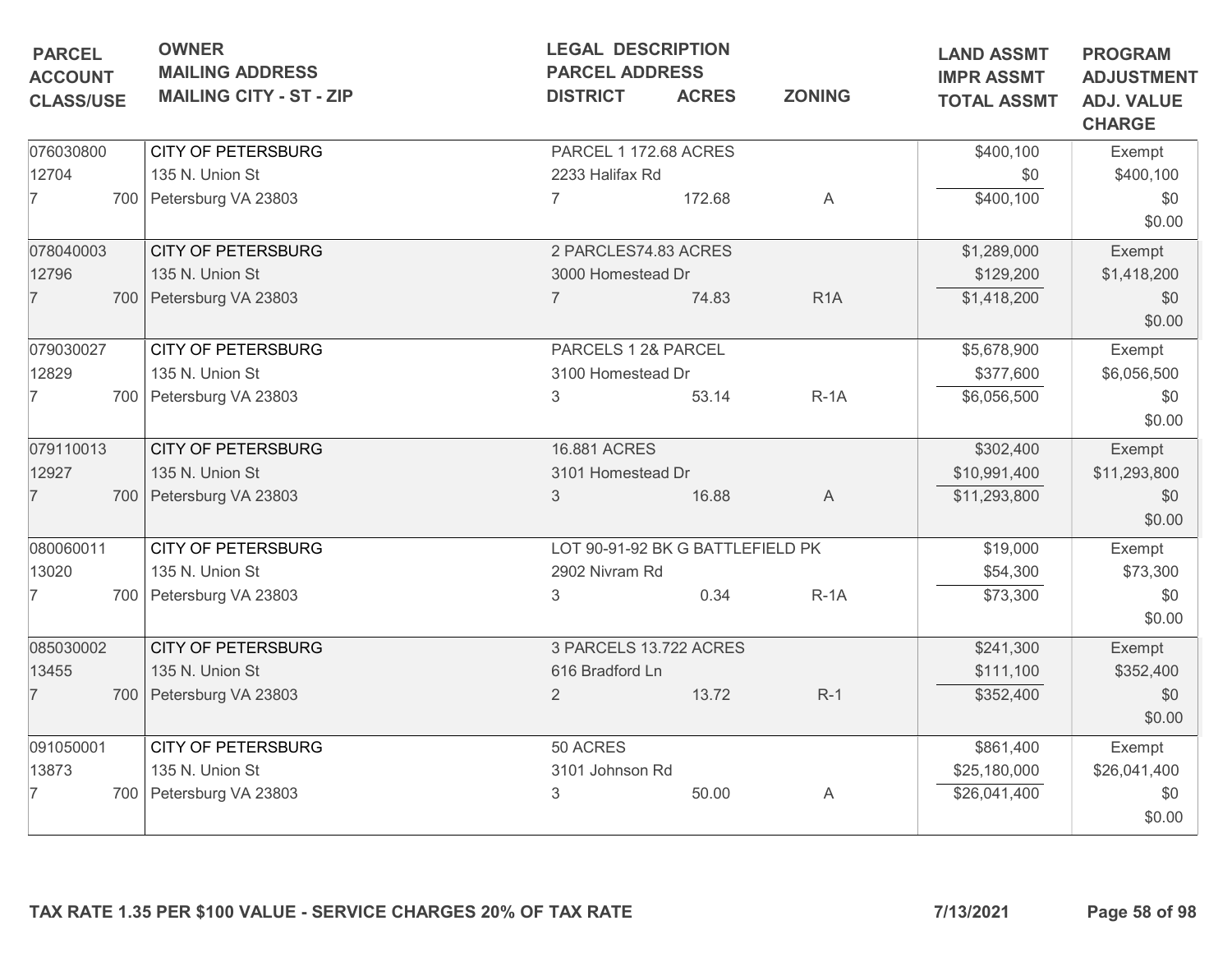| <b>PARCEL</b><br><b>ACCOUNT</b><br><b>CLASS/USE</b> | <b>OWNER</b><br><b>LEGAL DESCRIPTION</b><br><b>MAILING ADDRESS</b><br><b>PARCEL ADDRESS</b><br><b>MAILING CITY - ST - ZIP</b><br><b>ACRES</b><br><b>ZONING</b><br><b>DISTRICT</b> |                                                                           | <b>LAND ASSMT</b><br><b>IMPR ASSMT</b><br><b>TOTAL ASSMT</b> | <b>PROGRAM</b><br><b>ADJUSTMENT</b><br><b>ADJ. VALUE</b><br><b>CHARGE</b> |                                               |                                           |                                        |
|-----------------------------------------------------|-----------------------------------------------------------------------------------------------------------------------------------------------------------------------------------|---------------------------------------------------------------------------|--------------------------------------------------------------|---------------------------------------------------------------------------|-----------------------------------------------|-------------------------------------------|----------------------------------------|
| 091050002<br>13874<br>$\overline{7}$                |                                                                                                                                                                                   | <b>CITY OF PETERSBURG</b><br>135 N. Union St<br>700 Petersburg VA 23803   | <b>FIRE STATION</b><br>3321 Johnson Rd<br>$\mathfrak{S}$     | 2.00                                                                      | $\mathsf{A}$                                  | \$120,600<br>\$619,300<br>\$739,900       | Exempt<br>\$739,900<br>\$0<br>\$0.00   |
| 092010001<br>13877<br>7                             |                                                                                                                                                                                   | <b>CITY OF PETERSBURG</b><br>135 N. Union St<br>700 Petersburg VA 23803   | PT PARCELS A&B 94.131 ACRES<br>3501 Halifax Rd               | 94.13                                                                     | $M-2$                                         | \$1,025,100<br>\$0<br>\$1,025,100         | Exempt<br>\$1,025,100<br>\$0<br>\$0.00 |
| 096010001<br>13897<br>$\overline{7}$                |                                                                                                                                                                                   | <b>CITY OF PETERSBURG</b><br>135 N. Union St<br>700 Petersburg VA 23803   | PT PARCELS A&B 27.884 ACRES<br>3645 Halifax Rd<br>7          | 27.88                                                                     | $M-2$                                         | \$480,400<br>\$0<br>\$480,400             | Exempt<br>\$480,400<br>\$0<br>\$0.00   |
| 097010004<br>13907<br>7                             |                                                                                                                                                                                   | <b>CITY OF PETERSBURG</b><br>135 N. Union St<br>700 Petersburg VA 23803   | 20 ACRES<br>1555 Flank Rd<br>$\overline{7}$                  | 20.00                                                                     | A                                             | \$258,400<br>\$0<br>\$258,400             | Exempt<br>\$258,400<br>\$0<br>\$0.00   |
| 098010001<br>13909<br>$\overline{7}$                |                                                                                                                                                                                   | <b>CITY OF PETERSBURG</b><br>135 N. Union St<br>700 Petersburg VA 23803   | 250 ACRES<br>100 Ballpark Rd<br>3                            | 250.00                                                                    | $R-1$                                         | \$2,050,800<br>\$1,250,000<br>\$3,300,800 | Exempt<br>\$3,300,800<br>\$0<br>\$0.00 |
| 098010002<br>13910<br>7                             |                                                                                                                                                                                   | <b>CITY OF PETERSBURG</b><br>135 N. Union St<br>700   Petersburg VA 23803 | 1001 Flank Rd<br>$\sqrt{3}$                                  | 233.15                                                                    | COUNTY LINE & FT HAYESFARMS RT 629<br>A       | \$8,900<br>\$0<br>\$8,900                 | Exempt<br>\$8,900<br>\$0<br>\$0.00     |
| 102030010<br>14089<br>7                             |                                                                                                                                                                                   | <b>CITY OF PETERSBURG</b><br>135 N. Union St<br>700 Petersburg VA 23803   | 3747 Beechwood Dr<br>$\overline{2}$                          | 0.46                                                                      | REAR LAKEWOOD EST BK 7LAKEWOOD EST S<br>$R-1$ | \$16,100<br>\$69,100<br>\$85,200          | Exempt<br>\$85,200<br>\$0<br>\$0.00    |
|                                                     |                                                                                                                                                                                   | TAX RATE 1.35 PER \$100 VALUE - SERVICE CHARGES 20% OF TAX RATE           |                                                              |                                                                           |                                               | 7/13/2021                                 | Page 59 of 98                          |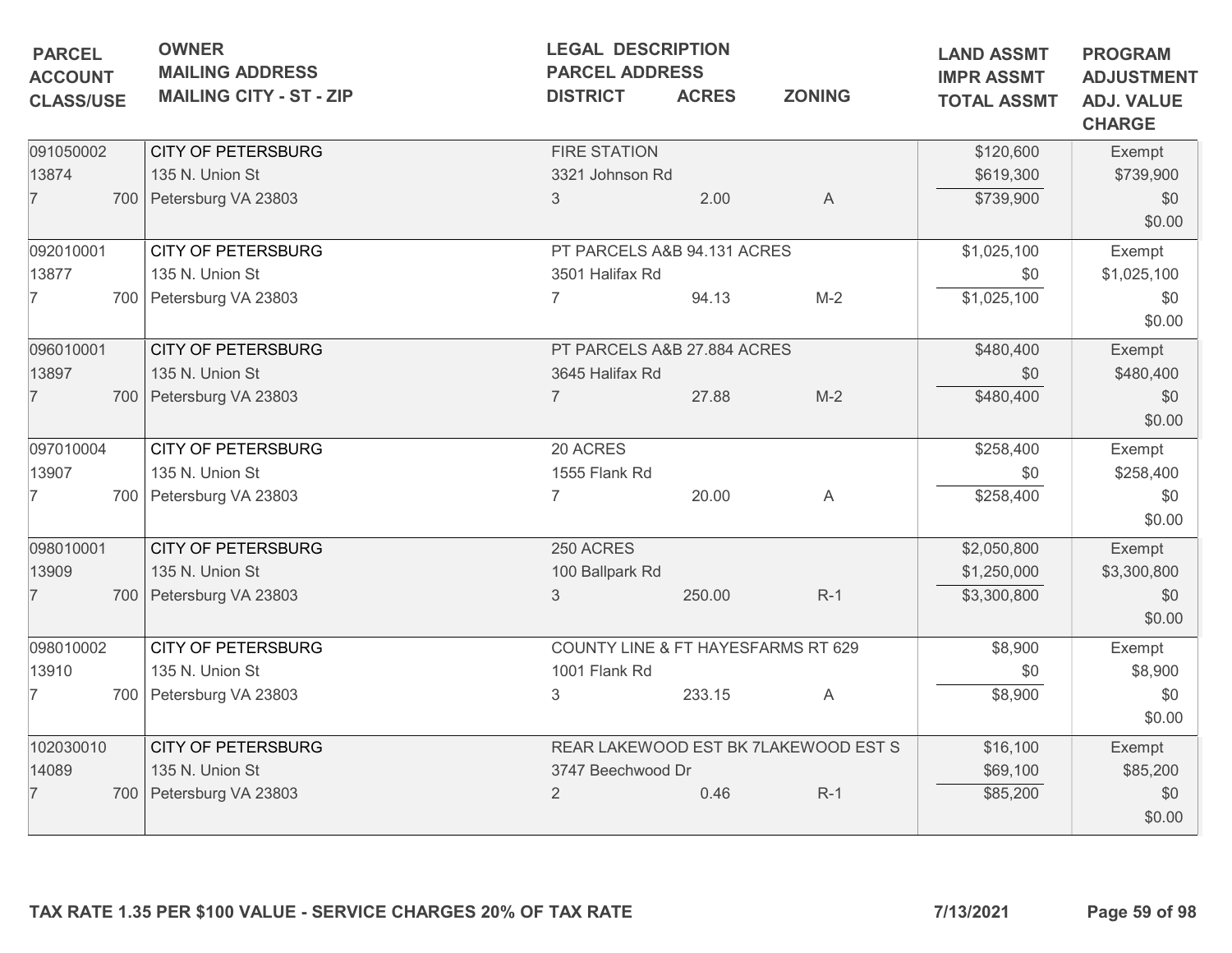|                                | <b>PARCEL ADDRESS</b> |              | <b>LAND ASSMT</b><br><b>IMPR ASSMT</b>                                                                                                                                               | <b>PROGRAM</b><br><b>ADJUSTMENT</b>                                                                           |                                    |
|--------------------------------|-----------------------|--------------|--------------------------------------------------------------------------------------------------------------------------------------------------------------------------------------|---------------------------------------------------------------------------------------------------------------|------------------------------------|
| <b>MAILING CITY - ST - ZIP</b> | <b>DISTRICT</b>       | <b>ACRES</b> | <b>ZONING</b>                                                                                                                                                                        | <b>TOTAL ASSMT</b>                                                                                            | <b>ADJ. VALUE</b><br><b>CHARGE</b> |
| <b>CITY OF PETERSBURG</b>      |                       |              |                                                                                                                                                                                      | \$4,500                                                                                                       | Exempt                             |
| 135 N. Union St                |                       |              |                                                                                                                                                                                      | \$0                                                                                                           | \$4,500                            |
| 700 Petersburg VA 23803        | $\overline{2}$        | 0.36         | $R-1$                                                                                                                                                                                | \$4,500                                                                                                       | \$0<br>\$0.00                      |
| <b>CITY OF PETERSBURG</b>      |                       |              |                                                                                                                                                                                      | \$600                                                                                                         | Exempt                             |
| 135 N. Union St                |                       |              |                                                                                                                                                                                      | \$69,100                                                                                                      | \$69,700                           |
| 700 Petersburg VA 23803        | $\overline{2}$        | 0.08         | $R-1$                                                                                                                                                                                | \$69,700                                                                                                      | \$0<br>\$0.00                      |
| <b>CITY OF PETERSBURG</b>      |                       |              |                                                                                                                                                                                      | \$40,000                                                                                                      | Exempt                             |
| 135 N. Union St                |                       |              |                                                                                                                                                                                      | \$0                                                                                                           | \$40,000                           |
| 700 Petersburg VA 23803        |                       | 1.66         | $R-5$                                                                                                                                                                                | \$40,000                                                                                                      | \$0<br>\$0.00                      |
| <b>CITY OF PETERSBURG</b>      |                       |              |                                                                                                                                                                                      | \$3,200                                                                                                       | Exempt                             |
| 135 N. Union St                |                       |              |                                                                                                                                                                                      | \$0                                                                                                           | \$3,200                            |
| 700 Petersburg VA 23803        | 6                     | 3.20         | $M-1$                                                                                                                                                                                | \$3,200                                                                                                       | \$0<br>\$0.00                      |
| <b>CITY OF PETERSBURG</b>      |                       |              |                                                                                                                                                                                      | \$21,600                                                                                                      | Exempt                             |
| 135 N. Union St                |                       |              |                                                                                                                                                                                      | \$428,300                                                                                                     | \$449,900                          |
| 433 Petersburg VA 23803        | 6                     | 1.08         | $M-1$                                                                                                                                                                                | \$449,900                                                                                                     | \$0<br>\$0.00                      |
| <b>CITY OF PETERSBURG</b>      |                       |              |                                                                                                                                                                                      | \$7,400                                                                                                       | Exempt                             |
| 135 N. Union St                |                       |              |                                                                                                                                                                                      | \$0                                                                                                           | \$7,400                            |
| 478 Petersburg VA 23803        | $\overline{4}$        | 0.31         | MXD <sub>2</sub>                                                                                                                                                                     | \$7,400                                                                                                       | \$0<br>\$0.00                      |
| <b>CITY OF PETERSBURG</b>      | .4323 AC              |              |                                                                                                                                                                                      | \$10,000                                                                                                      | Exempt                             |
| 135 N. Union St                |                       |              |                                                                                                                                                                                      | \$0                                                                                                           | \$10,000                           |
| 478   Petersburg VA 23803      |                       | 0.43         | MXD <sub>2</sub>                                                                                                                                                                     | \$10,000                                                                                                      | \$0<br>\$0.00                      |
|                                |                       |              | 110 Richland Rd<br>3926 S Crater Rd<br>PARCEL C1.659 ACRES<br>960 County Dr<br>PARCEL D 3.2+ACRES<br>1291 Upper Appomat St<br>1320 Farmer St<br>619 Piamingo Aly<br>505 Piamingo Aly | SOUTH PLAINS PT LT 5 BK E SEC 2<br>SOUTH PLAINS PT LT 5 BK E SEC 2<br>1.08 ACRES PT OF FAIRGROUND TRACT (FIRE |                                    |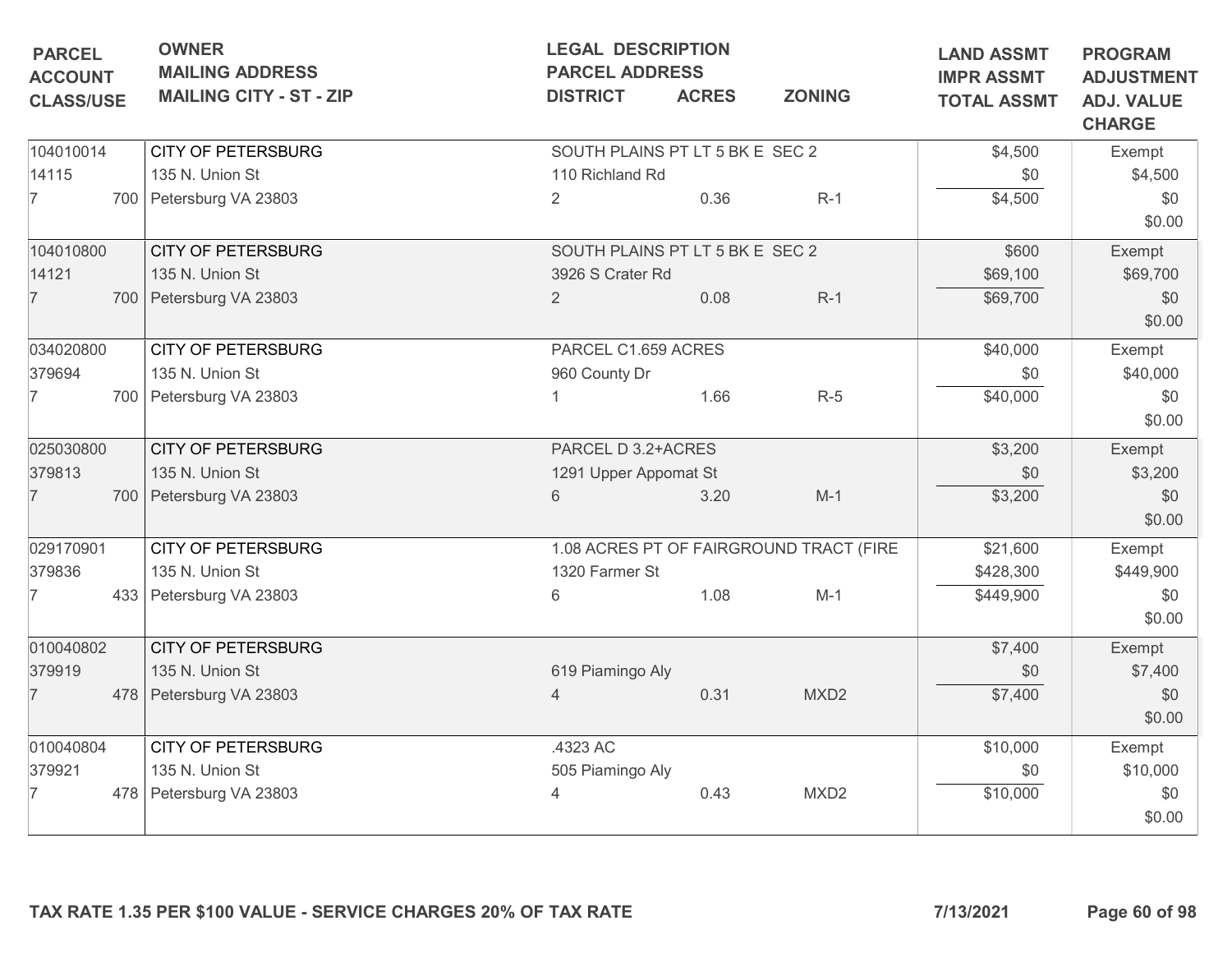| <b>PARCEL</b><br><b>ACCOUNT</b><br><b>CLASS/USE</b> |     | <b>OWNER</b><br><b>MAILING ADDRESS</b><br><b>MAILING CITY - ST - ZIP</b> | <b>LEGAL DESCRIPTION</b><br><b>PARCEL ADDRESS</b><br><b>DISTRICT</b> | <b>ACRES</b> | <b>ZONING</b> | <b>LAND ASSMT</b><br><b>IMPR ASSMT</b><br><b>TOTAL ASSMT</b> | <b>PROGRAM</b><br><b>ADJUSTMENT</b><br><b>ADJ. VALUE</b><br><b>CHARGE</b> |
|-----------------------------------------------------|-----|--------------------------------------------------------------------------|----------------------------------------------------------------------|--------------|---------------|--------------------------------------------------------------|---------------------------------------------------------------------------|
| 010190800                                           |     | <b>CITY Of PETERSBURG</b>                                                | 1.6 ACRES                                                            |              |               | \$59,100                                                     | Exempt                                                                    |
| 379952                                              |     | 135 N UNION ST                                                           | 117 Lafayette St                                                     |              |               | \$0                                                          | \$59,100                                                                  |
| $\overline{7}$                                      |     | 480   PETERSBURG VA 23803                                                | $\overline{4}$                                                       | 1.60         | $M-1$         | \$59,100                                                     | \$0<br>\$0.00                                                             |
| 005090005                                           |     | CITY OF PETERSBURG VIRGINIA                                              | <b>NULL</b>                                                          |              |               | \$300,000                                                    | Exempt                                                                    |
| 379902                                              |     | 103 W TABB ST                                                            | 1340 E Washington St                                                 |              |               | \$1,471,500                                                  | \$1,771,500                                                               |
| $\overline{7}$                                      |     | 700 PETERSBURG VA 23803                                                  |                                                                      | 8.62         | $M-1$         | \$1,771,500                                                  | \$0<br>\$0.00                                                             |
| 021020800                                           |     | COMMONWEALTH OF VA                                                       | PT LT 16 HANNON PLAT                                                 |              |               | \$9,000                                                      | Exempt                                                                    |
| 2376                                                |     |                                                                          | 173 Mckeever St                                                      |              |               | \$0                                                          | \$9,000                                                                   |
| $\overline{7}$                                      | 100 |                                                                          | $\overline{4}$                                                       | 0.24         | $R-3$         | \$9,000                                                      | \$0<br>\$0.00                                                             |
| 022060006                                           |     | <b>COMMONWEALTH OF VA</b>                                                | 40 X 76                                                              |              |               | \$10,000                                                     | Exempt                                                                    |
| 2766                                                |     |                                                                          | 43 S Union St                                                        |              |               | \$0                                                          | \$10,000                                                                  |
| $\overline{7}$                                      | 400 |                                                                          | 4                                                                    | 0.07         | $B-3$         | \$10,000                                                     | \$0<br>\$0.00                                                             |
| 052130001                                           |     | <b>COMMONWEALTH OF VA</b>                                                | <b>10.17 ACRES</b>                                                   |              |               | \$149,700                                                    | Exempt                                                                    |
| 10294                                               |     |                                                                          | 1800 Baylors Ln                                                      |              |               | \$1,301,100                                                  | \$1,450,800                                                               |
| $\overline{7}$                                      | 462 |                                                                          | $\overline{7}$                                                       | 10.17        | $R-1$         | \$1,450,800                                                  | \$0<br>\$0.00                                                             |
| 101090001                                           |     | COMMONWEALTH OF VA                                                       | PT LTS 11-14BK AKOHLICEK PROP.                                       |              |               | \$93,900                                                     | Exempt                                                                    |
| 14058                                               |     |                                                                          | 3813 S Crater Rd                                                     |              |               | \$0                                                          | \$93,900                                                                  |
| $\overline{7}$                                      | 400 |                                                                          | $\overline{2}$                                                       | 0.24         | $B-2$         | \$93,900                                                     | \$0<br>\$0.00                                                             |
| 020010003                                           |     | CONGREGATION BRITH ACHIM: TRUS                                           | JEWISH CEMETERY 88 FT                                                |              |               | \$49,500                                                     | Exempt                                                                    |
| 2274                                                |     | 314 S BOULEVARD                                                          | 545 S Crater Rd                                                      |              |               | \$0                                                          | \$49,500                                                                  |
| $\overline{7}$                                      |     | 731 PETERSBURG VA 23805                                                  |                                                                      | 5.41         | $R-2$         | \$49,500                                                     | \$0<br>\$0.00                                                             |
|                                                     |     | TAX RATE 1.35 PER \$100 VALUE - SERVICE CHARGES 20% OF TAX RATE          |                                                                      |              |               | 7/13/2021                                                    | Page 61 of 98                                                             |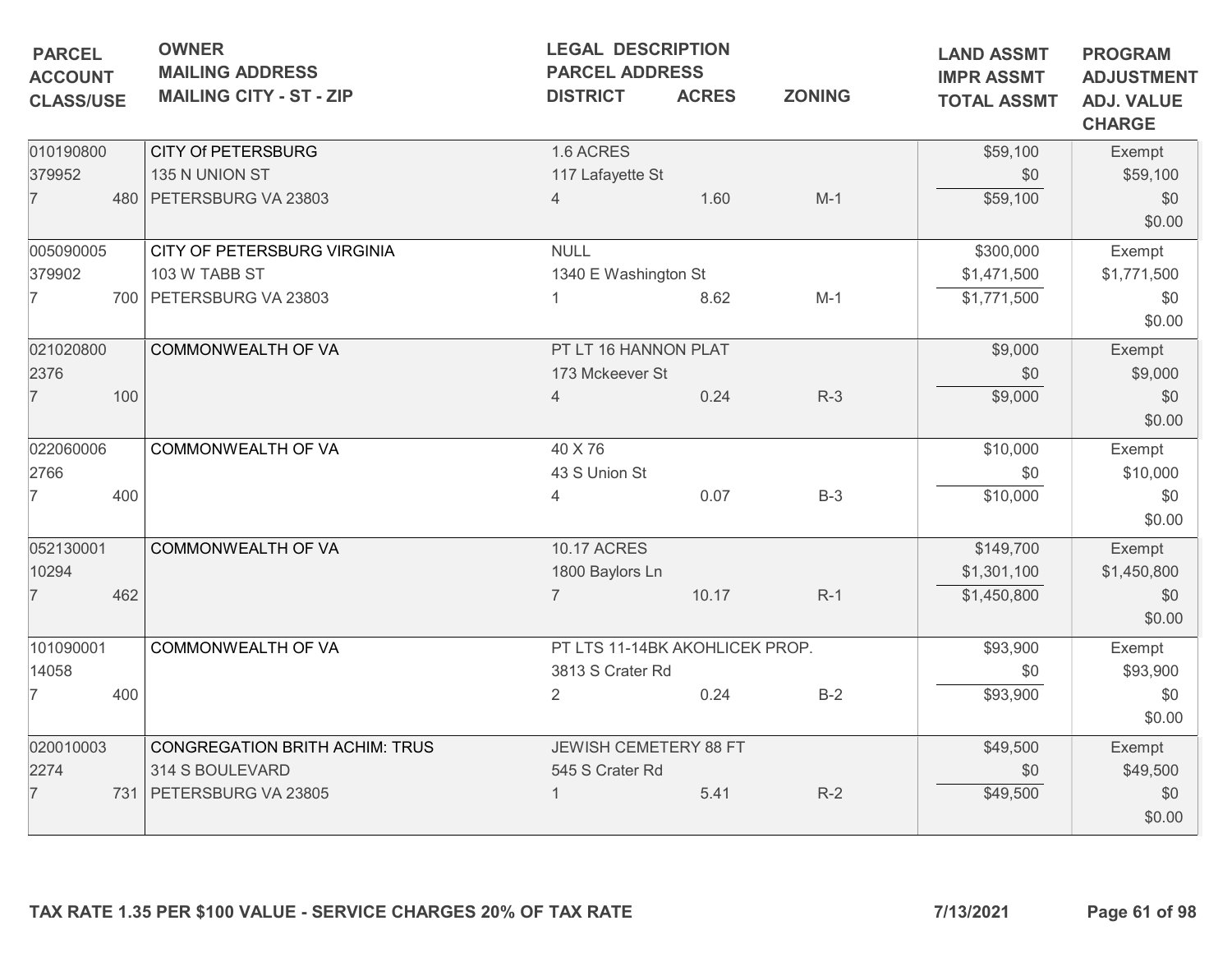| <b>PARCEL</b><br><b>ACCOUNT</b><br><b>CLASS/USE</b> | <b>OWNER</b><br><b>MAILING ADDRESS</b><br><b>MAILING CITY - ST - ZIP</b> | <b>LEGAL DESCRIPTION</b><br><b>PARCEL ADDRESS</b><br><b>DISTRICT</b> | <b>ACRES</b> | <b>ZONING</b>                              | <b>LAND ASSMT</b><br><b>IMPR ASSMT</b><br><b>TOTAL ASSMT</b> | <b>PROGRAM</b><br><b>ADJUSTMENT</b><br><b>ADJ. VALUE</b><br><b>CHARGE</b> |
|-----------------------------------------------------|--------------------------------------------------------------------------|----------------------------------------------------------------------|--------------|--------------------------------------------|--------------------------------------------------------------|---------------------------------------------------------------------------|
| 021240003                                           | CORNERSTONE CHURCH OF JESUS CH                                           |                                                                      |              | PT LT 50 HIGHLAND TERRACE PLAT 30 X 135    | \$10,500                                                     | Exempt                                                                    |
| 2670                                                | 202-06 TERRACE AVE                                                       | 209 Terrace Ave                                                      |              |                                            | \$0                                                          | \$10,500                                                                  |
| $\overline{7}$                                      | 731 PETERSBURG VA 23803                                                  | $\overline{4}$                                                       | 0.09         | $R-3$                                      | \$10,500                                                     | \$0<br>\$0.00                                                             |
| 021250001                                           | CORNERSTONE CHURCH OF OUR LORD                                           | LOTS 76-77HIGHLAND TERRACE PLAT                                      |              |                                            | \$25,400                                                     | Exempt                                                                    |
| 2696                                                | 202 TERRACE AVE                                                          | 202 Terrace Ave                                                      |              |                                            | \$94,800                                                     | \$120,200                                                                 |
| $\overline{7}$                                      | 731 PETERSBURG VA 23803                                                  |                                                                      | 0.17         | $R-3$                                      | \$120,200                                                    | \$0<br>\$0.00                                                             |
| 011270013                                           | <b>COVENANT BIBLE FELLOWSHIP</b>                                         | LT 12 COLLIER PLAT                                                   |              |                                            | \$26,500                                                     | Exempt                                                                    |
| 1399                                                | 135 MONROE ST                                                            | 135 Monroe St                                                        |              |                                            | \$106,200                                                    | \$132,700                                                                 |
| 7                                                   | 440 PETERSBURG VA 23803                                                  | $\overline{4}$                                                       | 0.10         | $B-3$                                      | \$132,700                                                    | \$0<br>\$0.00                                                             |
| 055220007                                           | COVENANT PRESBYTERIAN CH TRUST                                           |                                                                      |              | LTS 15-28 BK DPT LTS 19-21 BK CDAVIS PLACE | \$318,900                                                    | Exempt                                                                    |
| 11009                                               | 215 WALNUT BLVD                                                          | 215 Walnut Blvd                                                      |              |                                            | \$786,800                                                    | \$1,105,700                                                               |
| $\overline{7}$                                      | 731 Petersburg VA 23805                                                  | $\mathcal{S}$                                                        | 5.77         | $R-4$                                      | \$1,105,700                                                  | \$0<br>\$0.00                                                             |
| 055220003                                           | <b>CRATER PLANNING DISTRICT COMMI</b>                                    | LTS 4-13 BK C DAVIS PLACE                                            |              |                                            | \$245,900                                                    | Exempt                                                                    |
| 11005                                               | PO BOX 1808                                                              | 1964 Wakefield St                                                    |              |                                            | \$291,900                                                    | \$537,800                                                                 |
| 7                                                   | 709 PETERSBURG VA 23805                                                  | 3                                                                    | 1.01         | <b>RB</b>                                  | \$537,800                                                    | \$0<br>\$0.00                                                             |
| 042070002                                           | CRATER VIEW BAPTIST CHURCH: TRU & K M ANDE                               | 3 PARCELS 2.19 ACRES                                                 |              |                                            | \$103,300                                                    | Exempt                                                                    |
| 7279                                                | 432 HOLLY HILL DR                                                        | 626 Graham Rd                                                        |              |                                            | \$286,200                                                    | \$389,500                                                                 |
| $\overline{7}$                                      | 731 PETERSBURG VA 23805                                                  | $\overline{4}$                                                       | 2.19         | $R-1$                                      | \$389,500                                                    | \$0<br>\$0.00                                                             |
| 088020003                                           | CROSSLIGHT ASSEMBLY OF GOD:TRU                                           | PART OF PARCEL A2.00 ACRES                                           |              |                                            | \$114,300                                                    | Exempt                                                                    |
| 13649                                               | PO BOX 3614                                                              | 27 Seyler Dr                                                         |              |                                            | \$419,700                                                    | \$534,000                                                                 |
|                                                     | 731 PETERSBURG VA 23805                                                  | $\overline{2}$                                                       | 2.07         | $R-4$                                      | \$534,000                                                    | \$0<br>\$0.00                                                             |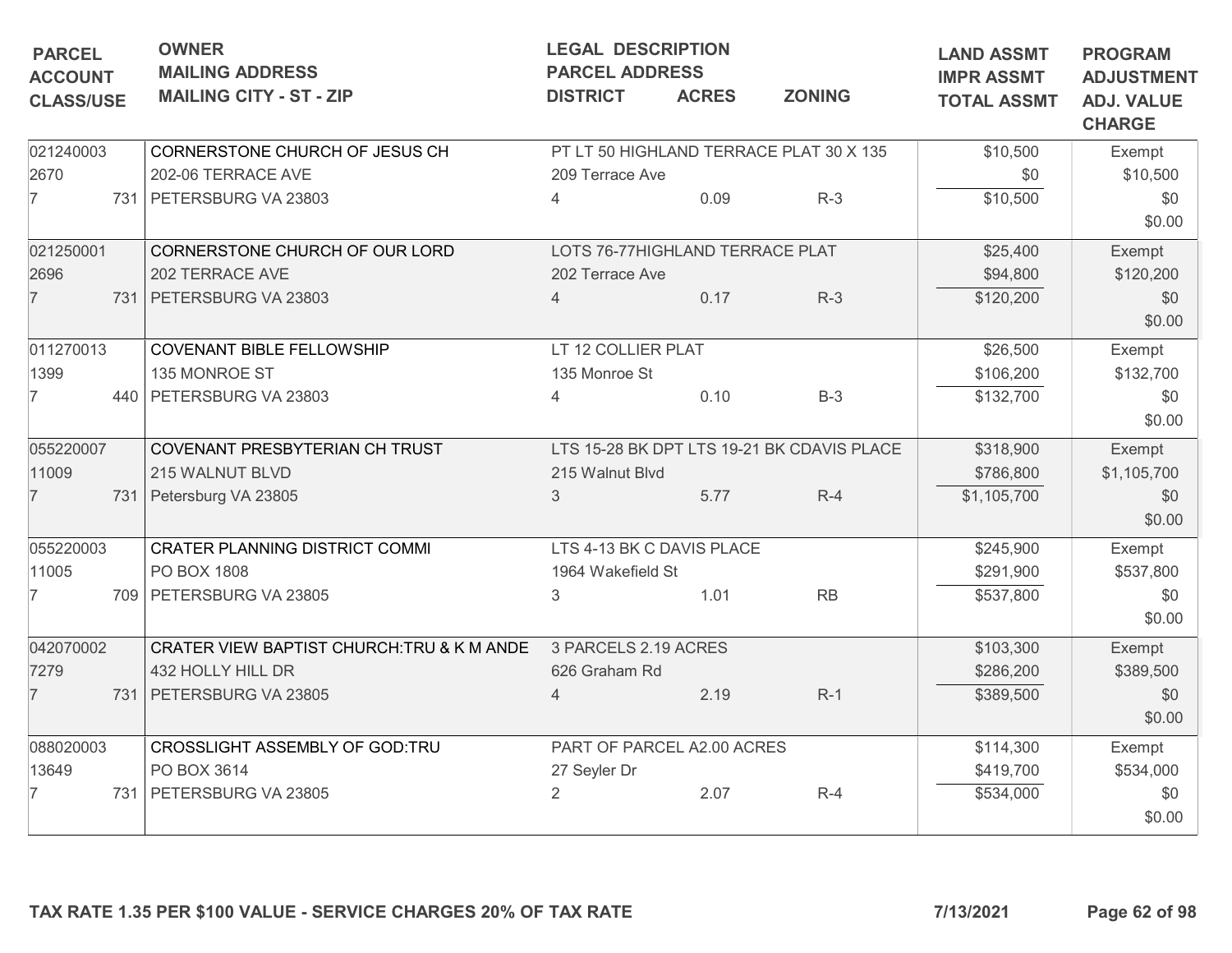|                                      | <b>OWNER</b><br><b>PARCEL</b><br><b>MAILING ADDRESS</b><br><b>ACCOUNT</b><br><b>MAILING CITY - ST - ZIP</b><br><b>CLASS/USE</b> |                                                                                                          | <b>LEGAL DESCRIPTION</b><br><b>PARCEL ADDRESS</b><br><b>DISTRICT</b> | <b>ACRES</b> | <b>ZONING</b> | <b>LAND ASSMT</b><br><b>IMPR ASSMT</b><br><b>TOTAL ASSMT</b> | <b>PROGRAM</b><br><b>ADJUSTMENT</b><br><b>ADJ. VALUE</b><br><b>CHARGE</b> |
|--------------------------------------|---------------------------------------------------------------------------------------------------------------------------------|----------------------------------------------------------------------------------------------------------|----------------------------------------------------------------------|--------------|---------------|--------------------------------------------------------------|---------------------------------------------------------------------------|
| 065100006<br>11695<br>$\overline{7}$ |                                                                                                                                 | CRUSADE FOR CHRIST TEMPLE: TRUS & BENJAMIN PARCEL I & II<br>2512 DEERFIELD DR<br>731 PETERSBURG VA 23805 | 2512 Deerfield Dr<br>2                                               | 0.68         | $B-2$         | \$112,000<br>\$453,800<br>\$565,800                          | Exempt<br>\$565,800<br>\$0<br>\$0.00                                      |
| 022020005<br>2739<br>$\overline{7}$  |                                                                                                                                 | DILORENZO FRANCIS X REV MOST BISHOP<br>7800 CAROUSEL LN<br>731 RICHMOND VA 23294                         | PARCEL D.277 ACRES<br>125 W Washington St                            |              | $B-3$         | \$98,400<br>\$0<br>\$98,400                                  | Exempt<br>\$98,400<br>\$0<br>\$0.00                                       |
| 022020003<br>2737<br>$\overline{7}$  |                                                                                                                                 | DILORENZO FRANCIS X REV MOST BISHOP & CATH 1.678 ACRES<br>7800 CAROUSEL LN<br>440   HENRICO VA 23294     | 151 W Washington St<br>$\overline{4}$                                | 0.69         | $B-3$         | \$332,600<br>\$1,199,200<br>\$1,531,800                      | Exempt<br>\$1,531,800<br>\$0<br>\$0.00                                    |
| 059020800<br>11539<br>7              |                                                                                                                                 | DISTRICT 19 COMMUNITY SERVICES<br><b>PO BOX 188</b><br>709 PRINCE GEORGE VA 23875                        | 7.7 ACRES PARKS SURVEY<br>3015 County Dr                             | 8.15         | $B-2$         | \$131,400<br>\$0<br>\$131,400                                | Exempt<br>\$131,400<br>\$0<br>\$0.00                                      |
| 023010006<br>3183<br>$\overline{7}$  |                                                                                                                                 | DOWNTOWN CHURCHES UNITED INC<br>827 COMMERCE ST<br>760   PETERSBURG VA 23803                             | Pridesfield 50X50<br>817 Commerce St<br>5                            | 0.06         | $M-1$         | \$5,800<br>\$0<br>\$5,800                                    | Service Charge<br>\$4,640<br>\$1,160<br>\$15.66                           |
| 024130800<br>3854<br>7               |                                                                                                                                 | DOWNTOWN CHURCHES UNITED INC<br>PO BOX 1202<br>760 PETERSBURG VA 23804                                   | Pridesfield .12ACRE Part OF CSX LINE<br>229 N Dunlop St<br>5         | 0.68         | $M-1$         | \$5,800<br>\$0<br>\$5,800                                    | Service Charge<br>\$4,640<br>\$1,160<br>\$15.66                           |
| 024130801<br>3855<br>$\overline{7}$  |                                                                                                                                 | DOWNTOWN CHURCHES UNITED INC & DEAN FRE<br>PO BOX 1202<br>410   PETERSBURG VA 23804                      | Pridesfield 1.38 ACRES<br>827 Commerce St<br>5                       | 1.38         | $R-3$         | \$62,400<br>\$663,500<br>\$725,900                           | Service Charge<br>\$580,720<br>\$145,180<br>\$1,959.93                    |
|                                      |                                                                                                                                 | TAX RATE 1.35 PER \$100 VALUE - SERVICE CHARGES 20% OF TAX RATE                                          |                                                                      |              |               | 7/13/2021                                                    | Page 63 of 98                                                             |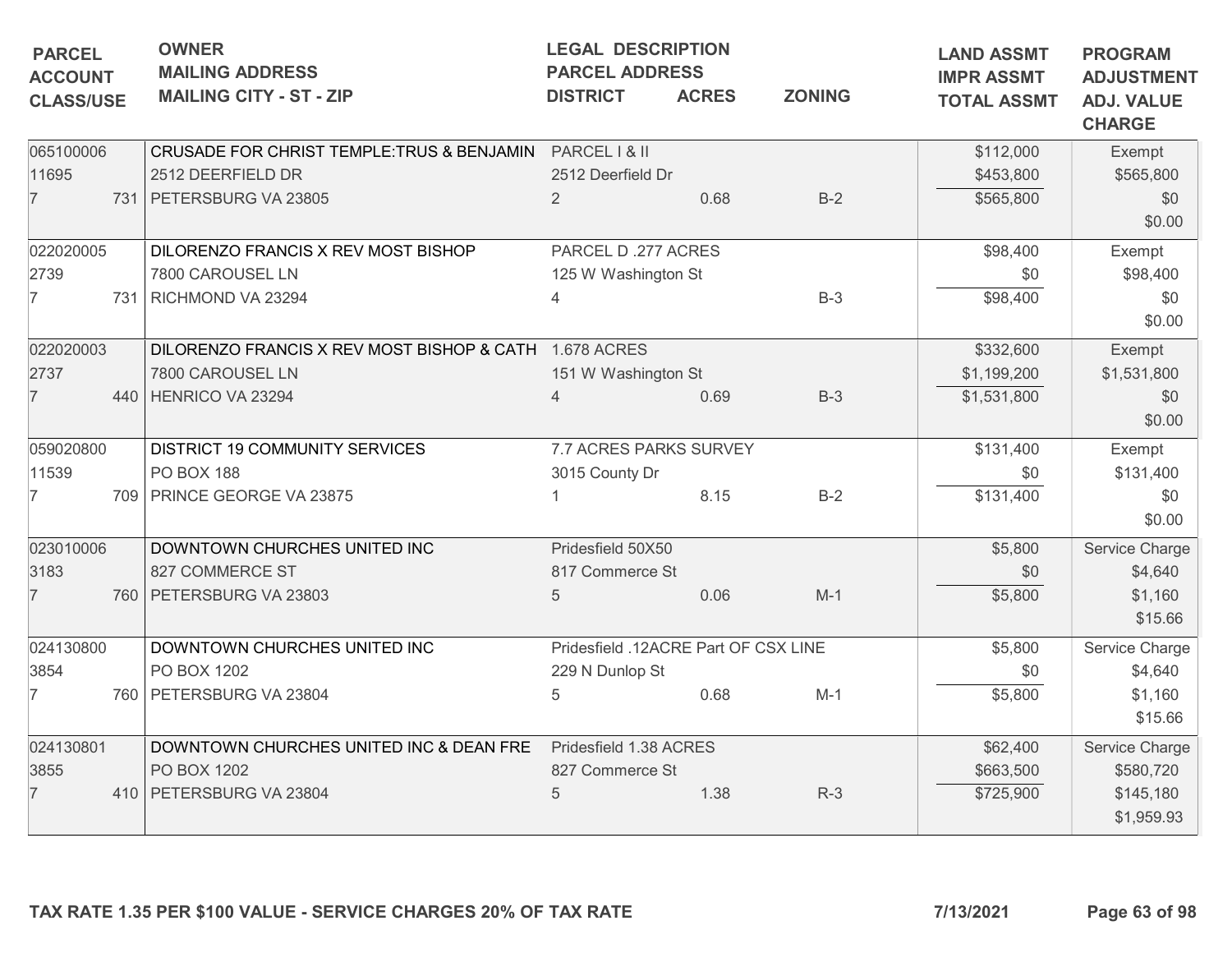| <b>PARCEL</b>                      | <b>OWNER</b><br><b>MAILING ADDRESS</b>   | <b>LEGAL DESCRIPTION</b><br><b>PARCEL ADDRESS</b> |                                     | <b>LAND ASSMT</b> | <b>PROGRAM</b>                          |                                                         |
|------------------------------------|------------------------------------------|---------------------------------------------------|-------------------------------------|-------------------|-----------------------------------------|---------------------------------------------------------|
| <b>ACCOUNT</b><br><b>CLASS/USE</b> | <b>MAILING CITY - ST - ZIP</b>           | <b>DISTRICT</b>                                   | <b>ACRES</b>                        | <b>ZONING</b>     | <b>IMPR ASSMT</b><br><b>TOTAL ASSMT</b> | <b>ADJUSTMENT</b><br><b>ADJ. VALUE</b><br><b>CHARGE</b> |
| 007070009                          | ECONOMIC DEVELOPMENT AUTHORITY & CITY OF |                                                   | 23.458 ACRES & PARCEL A             |                   | \$403,300                               | Exempt                                                  |
| 597                                | 400 E WASHINGTON ST                      | 130 Pocahontas St                                 |                                     |                   | \$1,946,200                             | \$2,349,500                                             |
| $\overline{7}$                     | 701 Petersburg VA 23803                  | 4                                                 | 23.46                               | $M-2$             | \$2,349,500                             | \$0<br>\$0.00                                           |
| 007080003                          | ECONOMIC DEVELOPMENT AUTHORITY & CITY OF | 522 X 156                                         |                                     |                   | \$105,000                               | Exempt                                                  |
| 599                                | 400 E WASHINGTON ST                      | 119 Pocahontas St                                 |                                     |                   | \$0                                     | \$105,000                                               |
| $\overline{7}$                     | 701 Petersburg VA 23803                  | 4                                                 | 1.87                                | $M-1$             | \$105,000                               | \$0<br>\$0.00                                           |
| 024260007                          | <b>EKKLESIA (CHURCH)</b>                 |                                                   | LTS 1-4 23-25 T.R. DUNN & PT. ALLEY |                   | \$111,400                               | Exempt                                                  |
| 4087                               | 1124 W WASHINGTON ST                     | 1124 W Washington St                              |                                     |                   | \$72,600                                | \$184,000                                               |
| 7                                  | 731 PETERSBURG VA 23803                  | 6                                                 | 1.01                                | $R-3$             | \$184,000                               | \$0<br>\$0.00                                           |
| 032050001                          | EMERGENCY CREW INC SOUTHSIDE VA          | <b>NULL</b>                                       |                                     |                   | \$106,600                               | Service Charge                                          |
| 6374                               | P.O. BOX 574                             | 425 Graham Rd                                     |                                     |                   | \$539,600                               | \$85,280                                                |
| $\overline{7}$                     | 760 PETERSBURG VA 23804                  | $\overline{4}$                                    | 4.09                                | $R-3$             | \$646,200                               | \$129,240<br>\$1,744.74                                 |
| 004110005                          | EMMANUEL APOSTLC TEMPLE TRUS             |                                                   | LTS 20-21BK 10 PETG ANNEX 50 x 100  |                   | \$8,400                                 | Exempt                                                  |
| 135                                | 104 SLAGEL AVE                           | 106 Slagle Ave                                    |                                     |                   | \$0                                     | \$8,400                                                 |
| 7                                  | 731 PETERSBURG VA 23803                  |                                                   | 0.11                                | $R-2$             | \$8,400                                 | \$0<br>\$0.00                                           |
| 004110006                          | EMMANUEL APOSTLC TEMPLE TRUS             |                                                   | LOTS 22-24 BK 10PETERSBURG ANNEX    |                   | \$16,600                                | Exempt                                                  |
| 136                                | 104 SLAGLE AVE                           | 104 Slagle Ave                                    |                                     |                   | \$108,100                               | \$124,700                                               |
| $\overline{7}$                     | 731 PETERSBURG VA 23803                  |                                                   | 0.17                                | $R-2$             | \$124,700                               | \$0<br>\$0.00                                           |
| 054050006                          | EVANGELICAL LUTHERN CHURCH OF            |                                                   | LOTS 40-49 BK 57WALNUT HILL ADD     |                   | \$58,100                                | Exempt                                                  |
| 10483                              | 1769 S SYCAMORE ST                       | 1769 S Sycamore St                                |                                     |                   | \$756,300                               | \$814,400                                               |
| 7                                  | 731   Petersburg VA 23805                | 3                                                 | 1.00                                | $R-1$             | \$814,400                               | \$0<br>\$0.00                                           |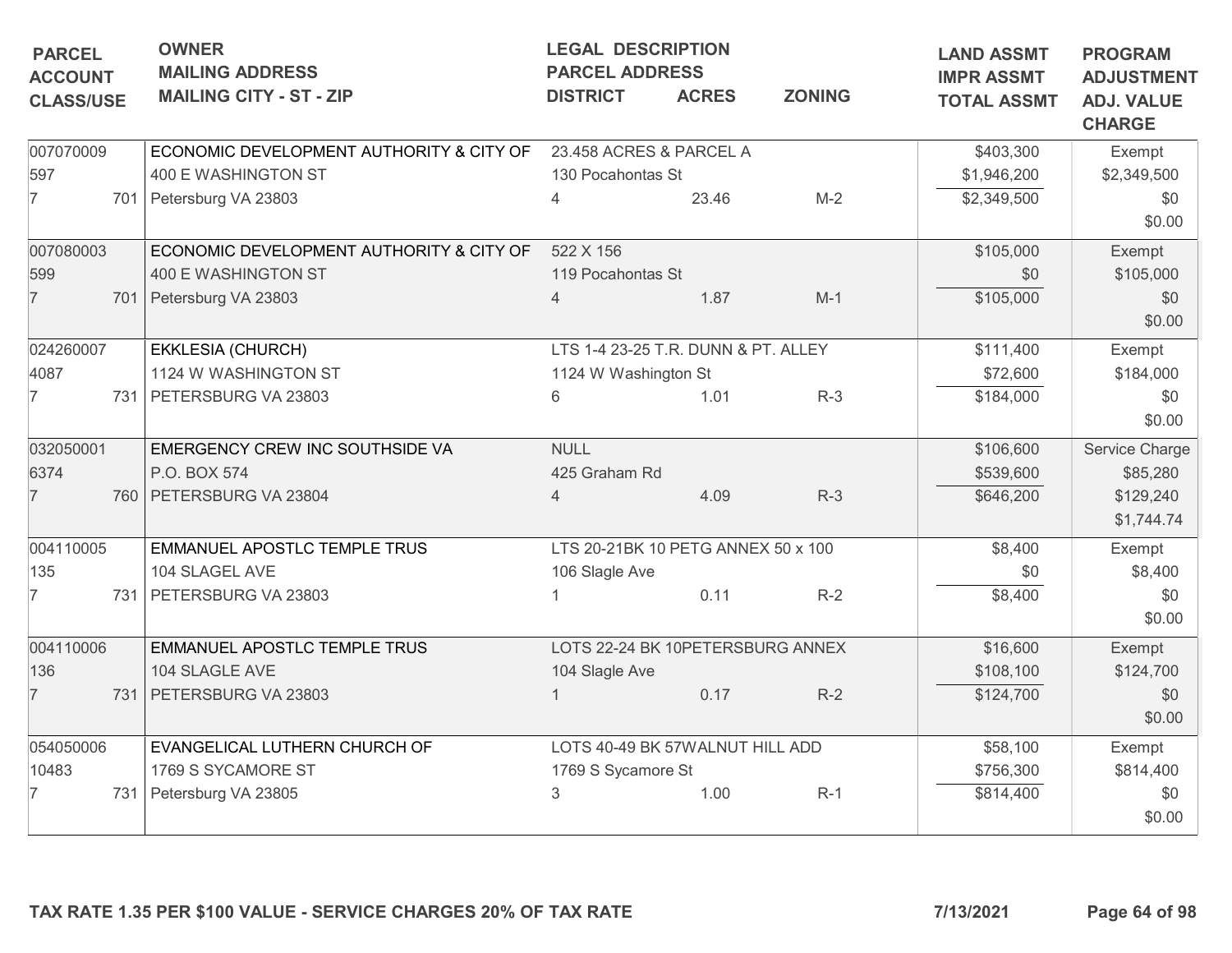| <b>PARCEL</b><br><b>ACCOUNT</b> | <b>OWNER</b><br><b>MAILING ADDRESS</b>                                        | <b>LEGAL DESCRIPTION</b><br><b>PARCEL ADDRESS</b> |                               |               | <b>LAND ASSMT</b><br><b>IMPR ASSMT</b> | <b>PROGRAM</b><br><b>ADJUSTMENT</b> |
|---------------------------------|-------------------------------------------------------------------------------|---------------------------------------------------|-------------------------------|---------------|----------------------------------------|-------------------------------------|
| <b>CLASS/USE</b>                | <b>MAILING CITY - ST - ZIP</b>                                                | <b>DISTRICT</b>                                   | <b>ACRES</b>                  | <b>ZONING</b> | <b>TOTAL ASSMT</b>                     | <b>ADJ. VALUE</b><br><b>CHARGE</b>  |
| 004190004                       | FAITH & HOPE TEMPLE CHURCH OF & GOD IN CHRI 4.5 ACRES                         |                                                   |                               |               | \$433,300                              | Exempt                              |
| 198                             | 2138 RICHMOND AVE                                                             | 1800 E Washington St                              |                               |               | \$786,000                              | \$1,219,300                         |
| $\overline{7}$                  | 731 PETERSBURG VA 23805                                                       |                                                   | 4.67                          | $B-2$         | \$1,219,300                            | \$0<br>\$0.00                       |
| 004250006                       | FAITH HOPE TEMPLE CHURCH OF & GOD IN CHRIS LOTS 98-101 FAIRVIEWSUBD 200 X 155 |                                                   |                               |               | \$58,500                               | Exempt                              |
| 274                             | 919 ROSEWOOD TERRACE                                                          | 2138 Richmond Ave                                 |                               |               | \$148,200                              | \$206,700                           |
| $\overline{7}$                  | 731 PETERSBURG VA 23803                                                       |                                                   | 0.71                          | $R-2$         | \$206,700                              | \$0<br>\$0.00                       |
| 024080011                       | FAITH TEMPLE BIBLE WAY CHURCH & OF OUR LOR Pridesfield 63X110                 |                                                   |                               |               | \$10,900                               | Exempt                              |
| 3736                            | 410 NORTH WEST STREET                                                         | 410 N West St                                     |                               |               | \$163,700                              | \$174,600                           |
| $\overline{7}$                  | 440 PETERSBURG VA 23803                                                       | 6                                                 | 0.16                          | $R-3$         | \$174,600                              | \$0<br>\$0.00                       |
| 022240021                       | FIRST BAPTIST CHURCH : TRUSTEE                                                | LOT 2 GREEN PLAT                                  |                               |               | \$8,600                                | Exempt                              |
| 2985                            | 236 HARRISON ST                                                               | 219 Harrison St                                   |                               |               | \$0                                    | \$8,600                             |
| $\overline{7}$                  | 731   PETERSBURG VA 23803                                                     | 4                                                 | 0.12                          | $B-3$         | \$8,600                                | \$0<br>\$0.00                       |
| 022230800                       | FIRST BAPTIST CHURCH OF & HARRISON STREET: 134.99 X 411.98                    |                                                   |                               |               | \$125,100                              | Exempt                              |
| 2973                            | 236 HARRISON ST                                                               | 236 Harrison St                                   |                               |               | \$1,640,400                            | \$1,765,500                         |
| $\overline{7}$                  | 440 PETERSBURG VA 23803                                                       | 4                                                 | 1.27                          | $R-5$         | \$1,765,500                            | \$0<br>\$0.00                       |
| 022240801                       | FIRST BAPTIST CHURCH TRUSTEES                                                 |                                                   | PARCELS B G 3 PARCELS & ALLEY |               | \$67,100                               | Exempt                              |
| 2988                            | 236 HARRISON ST                                                               | 227 Harrison St                                   |                               |               | \$0                                    | \$67,100                            |
| $\overline{7}$                  | 731 PETERSBURG VA 23803                                                       | 4                                                 | 0.87                          | $R-5$         | \$67,100                               | \$0<br>\$0.00                       |
| 023130002                       | FIRST BAPTIST CHURCH TRUSTEES                                                 | 2 PARCELS                                         |                               |               | \$515,600                              | Exempt                              |
| 3342                            | 235 W WASHINGTON ST                                                           | 235 W Washington St                               |                               |               | \$851,900                              | \$1,367,500                         |
| $\overline{7}$                  | 440 PETERSBURG VA 23803                                                       | 5                                                 | 2.19                          | $B-2$         | \$1,367,500                            | \$0<br>\$0.00                       |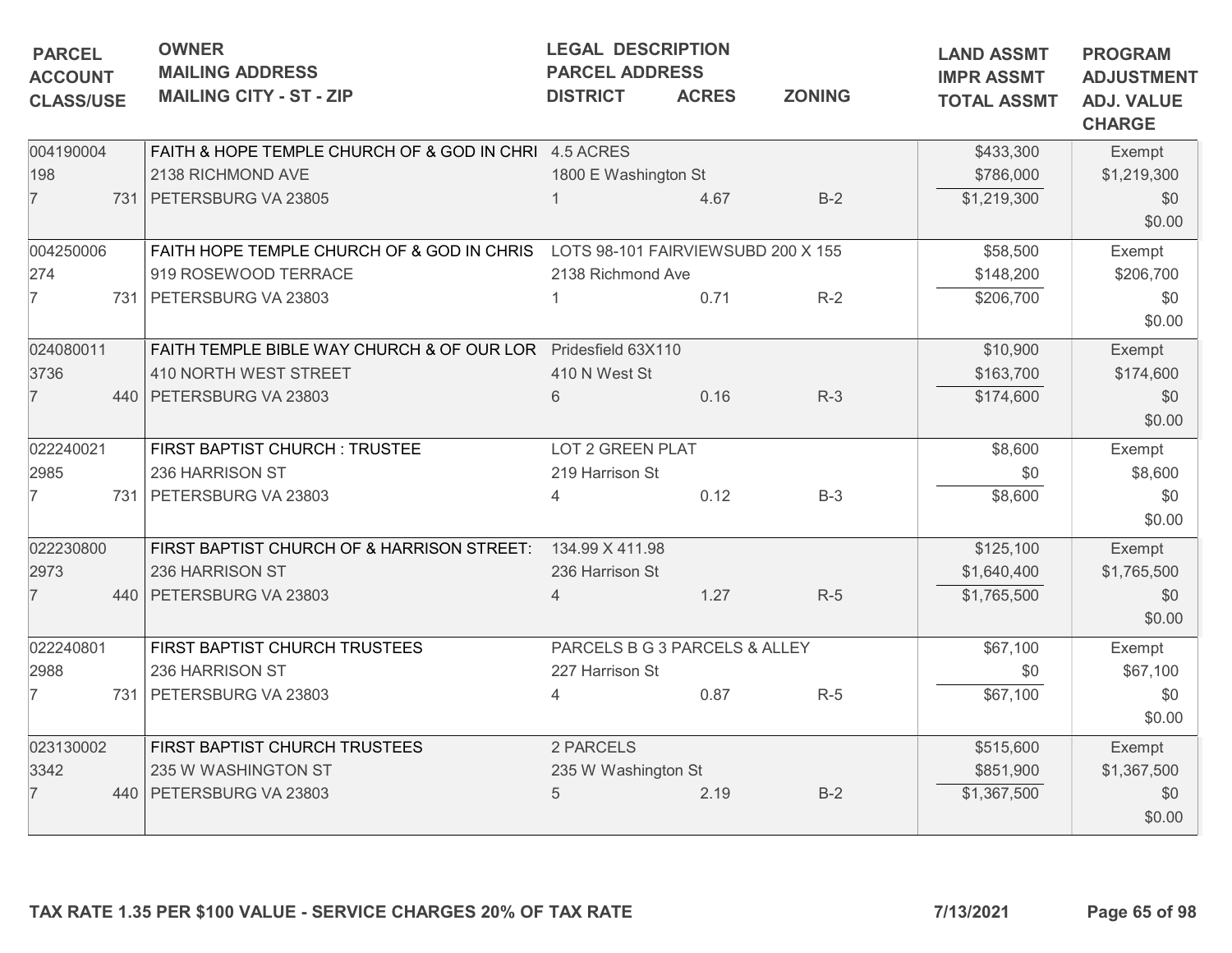| <b>PARCEL</b>    | <b>LEGAL DESCRIPTION</b><br><b>OWNER</b><br><b>MAILING ADDRESS</b><br><b>PARCEL ADDRESS</b><br><b>ACCOUNT</b> |                                                                                 |                   |              |               |                                         | <b>PROGRAM</b><br><b>ADJUSTMENT</b> |
|------------------|---------------------------------------------------------------------------------------------------------------|---------------------------------------------------------------------------------|-------------------|--------------|---------------|-----------------------------------------|-------------------------------------|
| <b>CLASS/USE</b> |                                                                                                               | <b>MAILING CITY - ST - ZIP</b>                                                  | <b>DISTRICT</b>   | <b>ACRES</b> | <b>ZONING</b> | <b>IMPR ASSMT</b><br><b>TOTAL ASSMT</b> | <b>ADJ. VALUE</b><br><b>CHARGE</b>  |
| 012230003        |                                                                                                               | FIRST EBENEZER BAPTIST CHURCH & OF PETG VA LTS 18-19 BK BEASTOVER HGTS 50 X 100 |                   |              |               | \$15,100                                | Exempt                              |
| 1751             |                                                                                                               | 12 EASTOVER AVE                                                                 | 12 Eastover Ave   |              |               | \$38,300                                | \$53,400                            |
| $\overline{7}$   |                                                                                                               | 731 PETERSBURG VA 23803                                                         |                   | 0.11         | $R-3$         | \$53,400                                | \$0                                 |
|                  |                                                                                                               |                                                                                 |                   |              |               |                                         | \$0.00                              |
| 029150002        |                                                                                                               | FIRST FULL GOSPEL BAPTIST & MISSION: TRUSTE LT 1 BK B PUGH PLAT                 |                   |              |               | \$23,900                                | Exempt                              |
| 5041             |                                                                                                               | PO BOX 3716                                                                     | 401 S West St     |              |               | \$113,700                               | \$137,600                           |
| $\overline{7}$   |                                                                                                               | 731 PETERSBURG VA 23803                                                         | 5                 | 0.35         | $R-3$         | \$137,600                               | \$0                                 |
|                  |                                                                                                               |                                                                                 |                   |              |               |                                         | \$0.00                              |
| 022150005        |                                                                                                               | FLAMINGSWORD CHURCH OF DELIVERANCE                                              | 2 PARCELS         |              |               | \$132,500                               | Exempt                              |
| 2864             |                                                                                                               | 200 S SYCAMORE ST                                                               | 200 S Sycamore St |              |               | \$124,500                               | \$257,000                           |
| $\overline{7}$   |                                                                                                               | 440 PETERSBURG VA 23803                                                         |                   | 0.63         | RB            | \$257,000                               | \$0                                 |
|                  |                                                                                                               |                                                                                 |                   |              |               |                                         | \$0.00                              |
| 030120010        |                                                                                                               | FREINDSHIP CONGREGATIONAL & CHURCH OF GO PT LTS 63-64 CEDAR GROVE PLAT          |                   |              |               | \$11,300                                | Exempt                              |
| 5351             |                                                                                                               | PO BOX 2308                                                                     | 650 S Jonest St   |              |               | \$26,500                                | \$37,800                            |
| $\overline{7}$   |                                                                                                               | 731 PETERSBURG VA 23804                                                         | 5                 | 0.44         | $R-3$         | \$37,800                                | \$0                                 |
|                  |                                                                                                               |                                                                                 |                   |              |               |                                         | \$0.00                              |
| 107020001        |                                                                                                               | FULL GOSPEL HOLY TEMPLE INC                                                     | 125 X 210         |              |               | \$27,000                                | Exempt                              |
| 14154            |                                                                                                               | PO BOX 1984                                                                     | 3635 Halifax Rd   |              |               | \$224,800                               | \$251,800                           |
| $\overline{7}$   |                                                                                                               | 731 PETERSBURG VA 23805                                                         |                   | 0.60         |               | \$251,800                               | \$0                                 |
|                  |                                                                                                               |                                                                                 |                   |              |               |                                         | \$0.00                              |
| 107020020        |                                                                                                               | FULL GOSPEL HOLY TEMPLE INC                                                     | 125 X 210         |              |               | \$9,900                                 | Exempt                              |
| 14170            |                                                                                                               | PO BOX 1984                                                                     | 3637 Halifax Rd   |              |               | \$0                                     | \$9,900                             |
| $\overline{7}$   |                                                                                                               | 731 PETERSBURG VA 23805                                                         | $\overline{7}$    | 0.60         | $R-1$         | \$9,900                                 | \$0                                 |
|                  |                                                                                                               |                                                                                 |                   |              |               |                                         | \$0.00                              |
| 030050030        |                                                                                                               | GENERAL ASSEMBLY CHURCH OF THE & LORD JES LTS 89-90 & PT 91 STAINBACK PLAT      |                   |              |               | \$27,300                                | Exempt                              |
| 5186             |                                                                                                               | 941 STAINBACK ST                                                                | 941 Stainback St  |              |               | \$297,300                               | \$324,600                           |
| $\overline{7}$   |                                                                                                               | 731   PETERSBURG VA 23803                                                       | 5                 | 0.16         | $R-3$         | \$324,600                               | \$0                                 |
|                  |                                                                                                               |                                                                                 |                   |              |               |                                         | \$0.00                              |
|                  |                                                                                                               | TAX RATE 1.35 PER \$100 VALUE - SERVICE CHARGES 20% OF TAX RATE                 |                   |              |               | 7/13/2021                               | Page 66 of 98                       |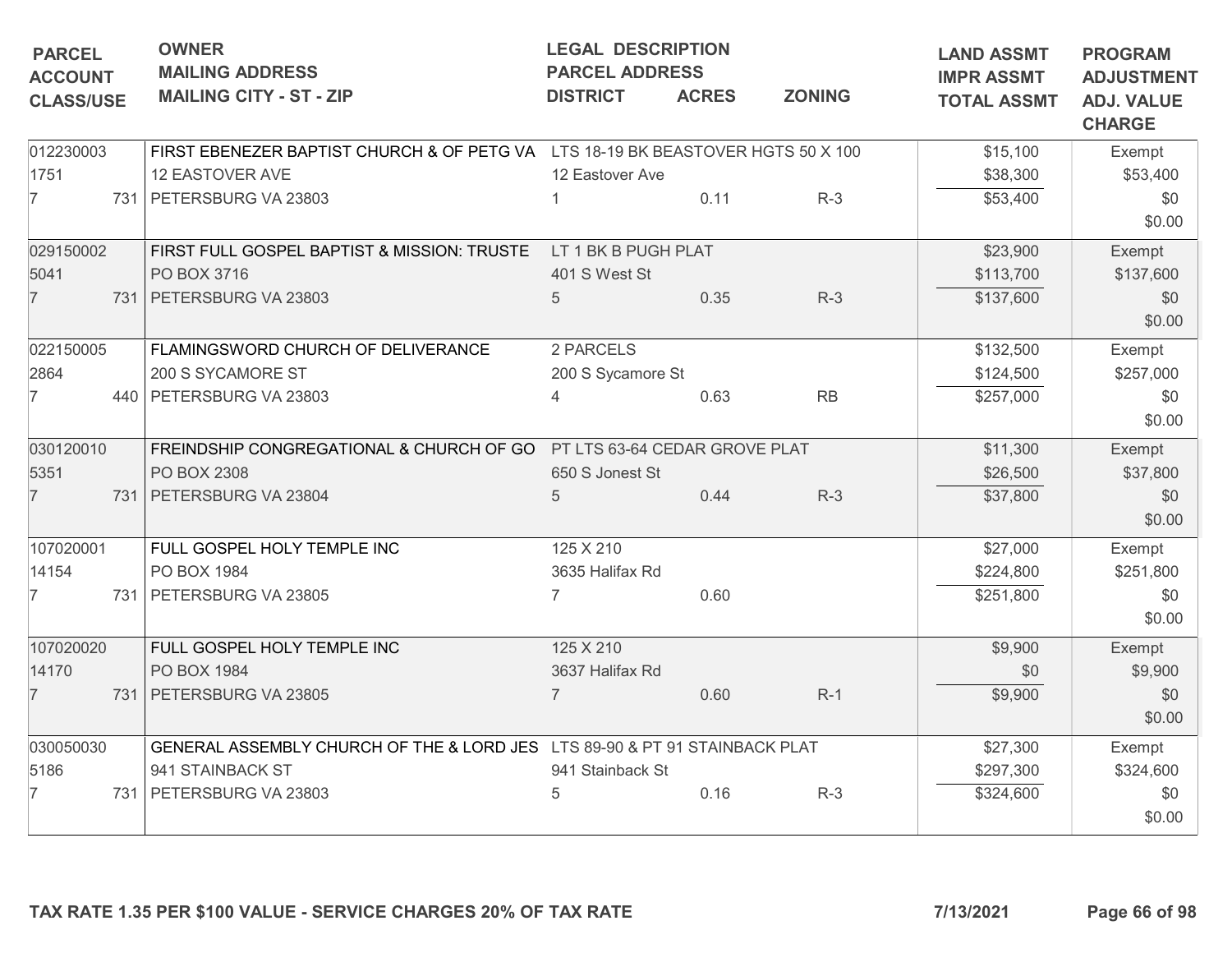| <b>PARCEL</b>                       | <b>OWNER</b><br><b>MAILING ADDRESS</b><br><b>ACCOUNT</b><br><b>MAILING CITY - ST - ZIP</b><br><b>DISTRICT</b><br><b>CLASS/USE</b> |                                                                                             |                                                               | <b>LEGAL DESCRIPTION</b><br><b>PARCEL ADDRESS</b><br><b>ACRES</b> | <b>LAND ASSMT</b><br><b>IMPR ASSMT</b><br><b>TOTAL ASSMT</b> | <b>PROGRAM</b><br><b>ADJUSTMENT</b><br><b>ADJ. VALUE</b><br><b>CHARGE</b> |                                        |
|-------------------------------------|-----------------------------------------------------------------------------------------------------------------------------------|---------------------------------------------------------------------------------------------|---------------------------------------------------------------|-------------------------------------------------------------------|--------------------------------------------------------------|---------------------------------------------------------------------------|----------------------------------------|
| 045170001<br>8213<br>$\overline{7}$ |                                                                                                                                   | <b>GETHSEMANE APOSTOLIC CHURCH:TR</b><br>1020 HALIFAX ST<br>731   PETERSBURG VA 23803       | 131.2 X 166-162<br>1020 Halifax St<br>$5\overline{)}$         | 0.49                                                              | $R-3$                                                        | \$39,400<br>\$172,900<br>\$212,300                                        | Exempt<br>\$212,300<br>\$0<br>\$0.00   |
| 022200001<br>2916<br>$\overline{7}$ |                                                                                                                                   | GILLFIELD BAPTIST CHURCH - & TRUSTEES<br>209 PERRY ST<br>731 PETERSBURG VA 23803            | 259 X 300 AVG 1.7703 AC PARCEL B<br>214 Brown St<br>5         | 1.78                                                              | $M-1$                                                        | \$98,400<br>\$16,100<br>\$114,500                                         | Exempt<br>\$114,500<br>\$0<br>\$0.00   |
| 022200008<br>2921<br>$\overline{7}$ |                                                                                                                                   | <b>GILLFIELD BAPTIST CHURCH - &amp; TRUSTEES</b><br>209 PERRY ST<br>731 PETERSBURG VA 23803 | LOT 1 PARCEL 18B38 X 70.96<br>231 Farmer St<br>$\overline{5}$ | 0.06                                                              | $M-1$                                                        | \$9,300<br>\$0<br>\$9,300                                                 | Exempt<br>\$9,300<br>\$0<br>\$0.00     |
| 023340002<br>3552<br>$\overline{7}$ |                                                                                                                                   | GILLFIELD BAPTIST CHURCH - & TRUSTEES<br>209 PERRY ST<br>731   PETERSBURG VA 23803          | 264.2 X 44 AVG0.26 AC PARCEL F<br>304 Brown St<br>5           | 0.27                                                              | $M-1$                                                        | \$19,900<br>\$0<br>\$19,900                                               | Exempt<br>\$19,900<br>\$0<br>\$0.00    |
| 023340001<br>3551<br>$\overline{7}$ |                                                                                                                                   | GILLFIELD BAPTIST CHURCH TRUST<br>209 PERRY ST<br>731 PETERSBURG VA 23803                   | 255 X 275<br>209 Perry St<br>5                                | 1.61                                                              | $M-1$                                                        | \$105,800<br>\$1,040,100<br>\$1,145,900                                   | Exempt<br>\$1,145,900<br>\$0<br>\$0.00 |
| 024070028<br>3716<br>$\overline{7}$ |                                                                                                                                   | <b>GLORY OF GOD MINISTRY CHURCH</b><br>1001 W HIGH ST<br>731 PETERSBURG VA 23803            | Pridesfield 35X109<br>1001 W High St<br>6                     | 0.09                                                              | $R-3$                                                        | \$6,000<br>\$105,800<br>\$111,800                                         | Exempt<br>\$111,800<br>\$0<br>\$0.00   |
| 047120001<br>9250<br>$\overline{7}$ |                                                                                                                                   | GOOD NEWS BAPTIST CHURCH TRUST<br>1920 DUPUY RD<br>731   PETERSBURG VA 23803                | 1920 Dupuy Rd<br>$\overline{7}$                               | 0.57                                                              | LTS 9-12 21-23 & PT 24 BK1 BURNSIDE PLAT<br>$R-2$            | \$41,100<br>\$176,000<br>\$217,100                                        | Exempt<br>\$217,100<br>\$0<br>\$0.00   |
|                                     |                                                                                                                                   | TAX RATE 1.35 PER \$100 VALUE - SERVICE CHARGES 20% OF TAX RATE                             |                                                               |                                                                   |                                                              | 7/13/2021                                                                 | Page 67 of 98                          |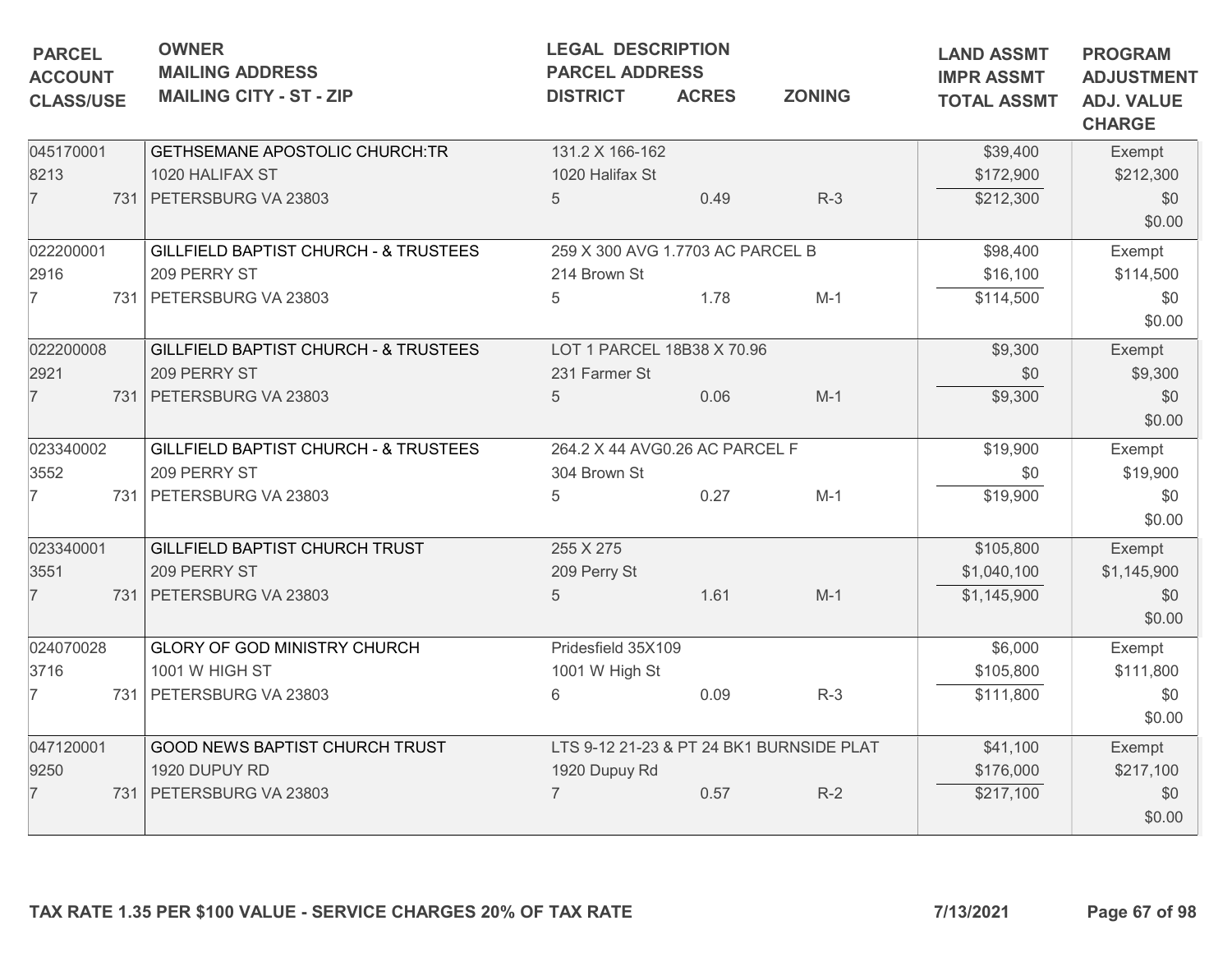| <b>PARCEL</b>                      | <b>OWNER</b><br><b>MAILING ADDRESS</b>                             | <b>LEGAL DESCRIPTION</b><br><b>PARCEL ADDRESS</b> |              |                                             | <b>LAND ASSMT</b>                       | <b>PROGRAM</b>                                          |
|------------------------------------|--------------------------------------------------------------------|---------------------------------------------------|--------------|---------------------------------------------|-----------------------------------------|---------------------------------------------------------|
| <b>ACCOUNT</b><br><b>CLASS/USE</b> | <b>MAILING CITY - ST - ZIP</b>                                     | <b>DISTRICT</b>                                   | <b>ACRES</b> | <b>ZONING</b>                               | <b>IMPR ASSMT</b><br><b>TOTAL ASSMT</b> | <b>ADJUSTMENT</b><br><b>ADJ. VALUE</b><br><b>CHARGE</b> |
| 055260002                          | GOOD SHEPHERD BAPTIST CHURCH                                       |                                                   |              | FT SEDGWICK-FEDERAL TUNNELS PINE GARD       | \$288,400                               | Exempt                                                  |
| 11038                              | PO BOX 3569                                                        | 2223 S Crater Rd                                  |              |                                             | \$5,815,000                             | \$6,103,400                                             |
| $\overline{7}$                     | 731 PETERSBURG VA 23805                                            | 2                                                 | 5.83         | $M-1$                                       | \$6,103,400                             | \$0<br>\$0.00                                           |
| 023170001                          | GOVERNING BOARD OF THE & APPOMATOX REG G GOVERNOR'S SCHOOL 497X543 |                                                   |              |                                             | \$333,700                               | Exempt                                                  |
| 3373                               | 512 W WASHINGTON ST                                                | 512 W Washington St                               |              |                                             | \$5,349,900                             | \$5,683,600                                             |
| $\overline{7}$                     | 444   PETERSBURG VA 23803                                          | 5                                                 | 6.20         | $B-2$                                       | \$5,683,600                             | \$0<br>\$0.00                                           |
| 046030003                          | GREATER FAITH AFRICAN METH & EPISCOPAL ZIO                         |                                                   |              | LTS 1-2-3 BK A LT 1 BK BCRESTVIEW SEC 1 6.5 | \$61,700                                | Exempt                                                  |
| 8688                               | 1301 YOUNGS RD                                                     | 1301 Youngs Rd                                    |              |                                             | \$382,400                               | \$444,100                                               |
| $\overline{7}$                     | 440 PETERSBURG VA 23803                                            |                                                   | 8.80         | $R-1$                                       | \$444,100                               | \$0<br>\$0.00                                           |
| 031070010                          | <b>GREATER FAITH APOSTOLIC CHURCH</b>                              | 41 X 200                                          |              |                                             | \$11,900                                | Exempt                                                  |
| 5798                               | 507 HARRISON ST                                                    | 507 Harrison St                                   |              |                                             | \$171,500                               | \$183,400                                               |
| $\overline{7}$                     | 731   PETERSBURG VA 23803                                          | $\overline{4}$                                    | 0.19         | $R-3$                                       | \$183,400                               | \$0<br>\$0.00                                           |
| 055240016                          | H20 COMMUNITY CHURCH                                               |                                                   |              | LOT 5PROVIDENT LIFE & ACCIDENT INS. CO PL   | \$162,000                               | Exempt                                                  |
| 11028                              | 3785 IMPALA DR                                                     | 49 Walnut Blvd                                    |              |                                             | \$187,700                               | \$349,700                                               |
| $\overline{7}$                     | 440 PRINCE GEORGE VA 23875                                         | 3                                                 | 1.28         | $B-2$                                       | \$349,700                               | \$0<br>\$0.00                                           |
| 004180009                          | HABITAT FOR HUMANITY TRI-CITIES                                    |                                                   |              | LTS 12-13 PT 11 BK 20 PETG ANNEX 62.5X100   | \$11,000                                | Exempt                                                  |
| 190                                | PO BOX 3707                                                        | 47 Monument Ave                                   |              |                                             | \$56,300                                | \$67,300                                                |
| $\overline{7}$                     | 760 PETERSBURG VA 23805                                            |                                                   | 0.14         | $R-2$                                       | \$67,300                                | \$0<br>\$0.00                                           |
| 045140003                          | HABITAT FOR HUMANITY TRI-CITIES                                    | PT LOT 380 BOLLING PL 56 X 150                    |              |                                             | \$5,900                                 | Exempt                                                  |
| 8187                               | PO BOX 3707                                                        | 524 St Mark St                                    |              |                                             | \$82,200                                | \$88,100                                                |
| 7                                  | 760 PETERSBURG VA 23805                                            | 5                                                 | 0.19         | $R-2$                                       | \$88,100                                | \$0<br>\$0.00                                           |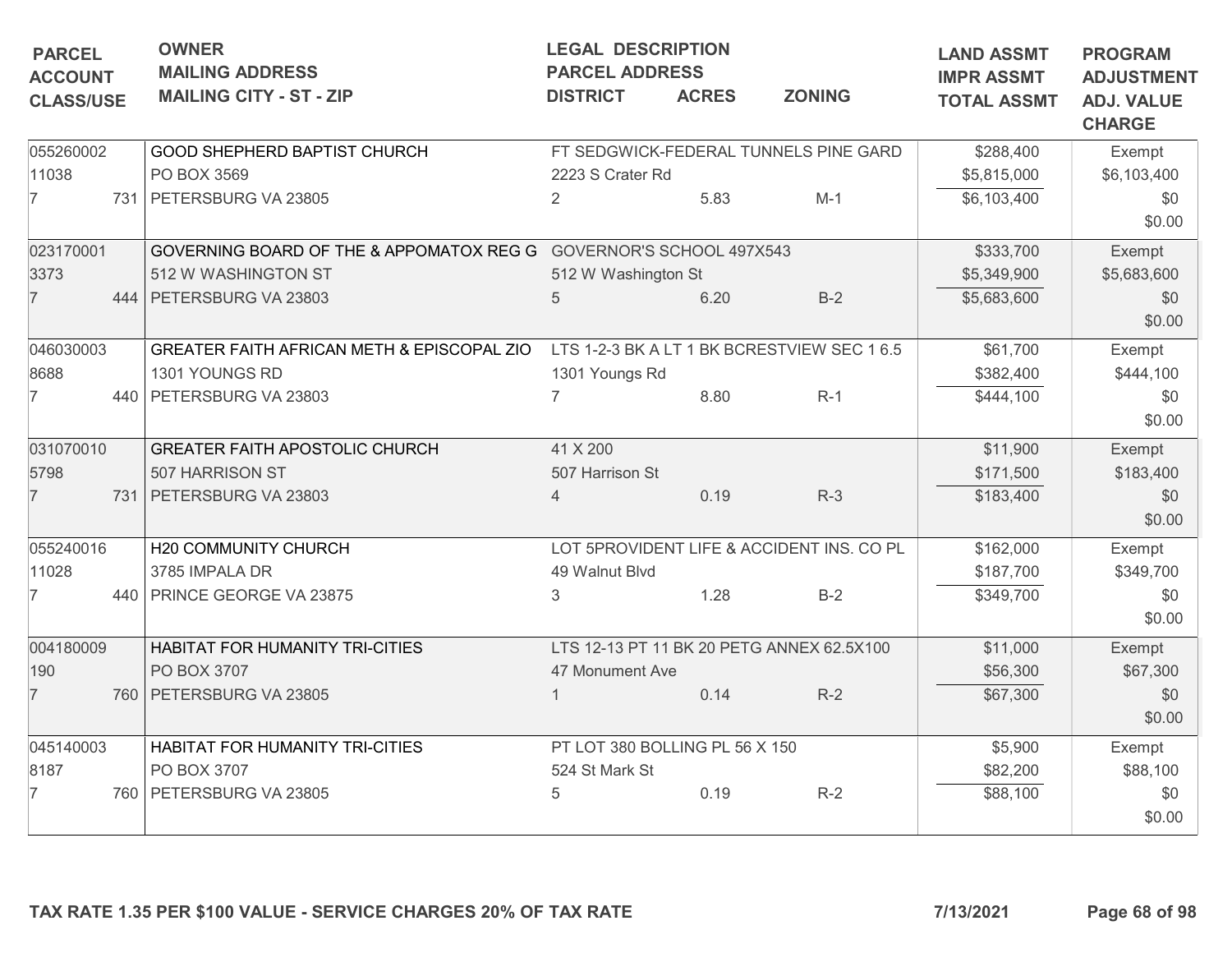| <b>PARCEL</b><br><b>ACCOUNT</b> | <b>OWNER</b><br><b>MAILING ADDRESS</b>                          |                                   | <b>LAND ASSMT</b><br><b>IMPR ASSMT</b> | <b>PROGRAM</b><br><b>ADJUSTMENT</b> |                    |                                    |
|---------------------------------|-----------------------------------------------------------------|-----------------------------------|----------------------------------------|-------------------------------------|--------------------|------------------------------------|
| <b>CLASS/USE</b>                | <b>MAILING CITY - ST - ZIP</b>                                  | <b>DISTRICT</b>                   | <b>ACRES</b>                           | <b>ZONING</b>                       | <b>TOTAL ASSMT</b> | <b>ADJ. VALUE</b><br><b>CHARGE</b> |
| 050110807                       | HABITAT FOR HUMANITY TRI-CITIES                                 | LT 8 .217 ACRES SOUTH HILLS SUBD  |                                        |                                     | \$27,400           | Exempt                             |
| 9783                            | PO BOX 3707                                                     | 1731 West Ln                      |                                        |                                     | \$0                | \$27,400                           |
| $\overline{7}$                  | 760 PETERSBURG VA 23805                                         | $\overline{7}$                    | 0.21                                   | $R-1$                               | \$27,400           | \$0<br>\$0.00                      |
| 050110808                       | HABITAT FOR HUMANITY TRI-CITIES                                 | LT 9.194 ACRES SOUTH HILLS SUBD   |                                        |                                     | \$27,400           | Exempt                             |
| 9784                            | PO BOX 3707                                                     | 1741 West Ct                      |                                        |                                     | \$0                | \$27,400                           |
| $\overline{7}$                  | 760   PETERSBURG VA 23805                                       | 7                                 | 0.19                                   | $R-1$                               | \$27,400           | \$0<br>\$0.00                      |
| 050110811                       | HABITAT FOR HUMANITY TRI-CITIES                                 | LT 12 .205 ACRESSOUTH HILLS SUBD  |                                        |                                     | \$27,400           | Exempt                             |
| 9787                            | PO BOX 3707                                                     | 1771 West Ct                      |                                        |                                     | \$0                | \$27,400                           |
| $\overline{7}$                  | 760   PETERSBURG VA 23805                                       | $\overline{7}$                    | 0.20                                   | $R-1$                               | \$27,400           | \$0<br>\$0.00                      |
| 050110815                       | HABITAT FOR HUMANITY TRI-CITIES                                 | LT 16 .608 ACRESSOUTH HILLS SUBD  |                                        |                                     | \$27,400           | Exempt                             |
| 9791                            | PO BOX 3707                                                     | 1796 West Ln                      |                                        |                                     | \$0                | \$27,400                           |
| $\overline{7}$                  | 760 PETERSBURG VA 23805                                         | $\overline{7}$                    | 0.60                                   | $R-1$                               | \$27,400           | \$0<br>\$0.00                      |
| 050110817                       | HABITAT FOR HUMANITY TRI-CITIES                                 | LT 18 .204 ACRES SOUTH HILLS SUBD |                                        |                                     | \$27,400           | Exempt                             |
| 9793                            | PO BOX 3707                                                     | 1780 West Ln                      |                                        |                                     | \$0                | \$27,400                           |
| $\overline{7}$                  | 760   PETERSBURG VA 23805                                       |                                   | 0.20                                   | $R-1$                               | \$27,400           | \$0<br>\$0.00                      |
| 050110818                       | HABITAT FOR HUMANITY TRI-CITIES                                 | LT 19.189 ACRES SOUTH HILLS SUBD  |                                        |                                     | \$27,400           | Exempt                             |
| 9794                            | PO BOX 3707                                                     | 1770 West Ln                      |                                        |                                     | \$0                | \$27,400                           |
| $\overline{7}$                  | 760 PETERSBURG VA 23805                                         | $\overline{7}$                    | 0.18                                   | $R-1$                               | \$27,400           | \$0<br>\$0.00                      |
| 050110819                       | HABITAT FOR HUMANITY TRI-CITIES                                 | LT 20.189 ACRESSOUTH HILLS SUBD   |                                        |                                     | \$27,400           | Exempt                             |
| 9795                            | PO BOX 3707                                                     | 1760 West Ln                      |                                        |                                     | \$0                | \$27,400                           |
| $\overline{7}$                  | 760   PETERSBURG VA 23805                                       | 7                                 | 0.18                                   | $R-1$                               | \$27,400           | \$0<br>\$0.00                      |
|                                 | TAX RATE 1.35 PER \$100 VALUE - SERVICE CHARGES 20% OF TAX RATE |                                   |                                        |                                     | 7/13/2021          | Page 69 of 98                      |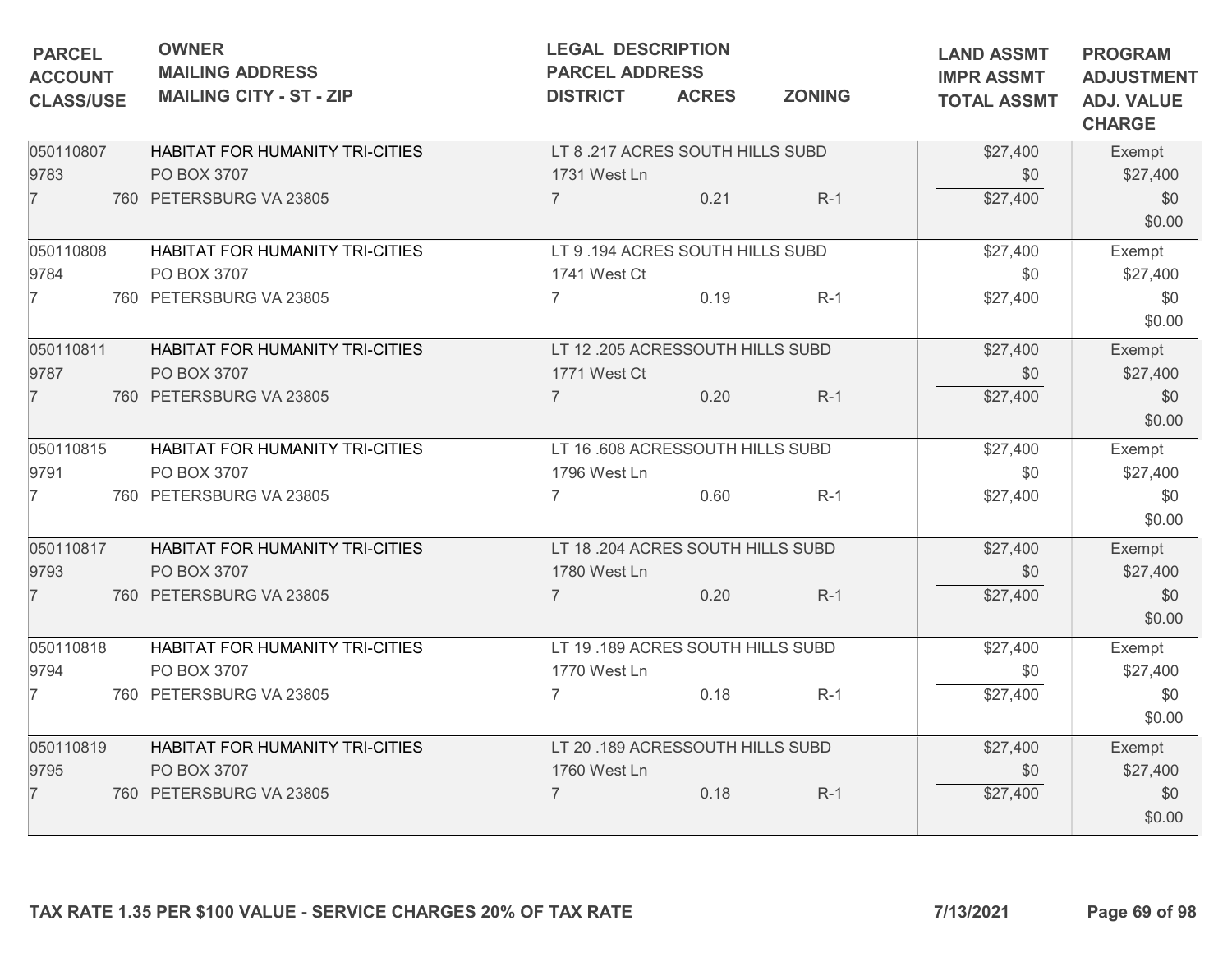| <b>OWNER</b><br><b>LEGAL DESCRIPTION</b><br><b>PARCEL</b><br><b>MAILING ADDRESS</b><br><b>PARCEL ADDRESS</b><br><b>ACCOUNT</b> |                                |                                                                                                                                                                                                                                                                                                                                                                         |                                                        |                                                                                                                                                                                                                             | <b>LAND ASSMT</b>                                                                                                        | <b>PROGRAM</b><br><b>ADJUSTMENT</b>                                      |
|--------------------------------------------------------------------------------------------------------------------------------|--------------------------------|-------------------------------------------------------------------------------------------------------------------------------------------------------------------------------------------------------------------------------------------------------------------------------------------------------------------------------------------------------------------------|--------------------------------------------------------|-----------------------------------------------------------------------------------------------------------------------------------------------------------------------------------------------------------------------------|--------------------------------------------------------------------------------------------------------------------------|--------------------------------------------------------------------------|
| <b>CLASS/USE</b>                                                                                                               | <b>MAILING CITY - ST - ZIP</b> | <b>DISTRICT</b>                                                                                                                                                                                                                                                                                                                                                         | <b>ACRES</b>                                           | <b>ZONING</b>                                                                                                                                                                                                               | <b>IMPR ASSMT</b><br><b>TOTAL ASSMT</b>                                                                                  | <b>ADJ. VALUE</b><br><b>CHARGE</b>                                       |
| 050110820<br>HABITAT FOR HUMANITY TRI-CITIES                                                                                   |                                |                                                                                                                                                                                                                                                                                                                                                                         |                                                        |                                                                                                                                                                                                                             | \$27,400                                                                                                                 | Exempt                                                                   |
|                                                                                                                                | PO BOX 3707                    | 1750 West Ln                                                                                                                                                                                                                                                                                                                                                            |                                                        |                                                                                                                                                                                                                             | \$0                                                                                                                      | \$27,400                                                                 |
|                                                                                                                                |                                | $\overline{7}$                                                                                                                                                                                                                                                                                                                                                          | 0.18                                                   | $R-1$                                                                                                                                                                                                                       | \$27,400                                                                                                                 | \$0<br>\$0.00                                                            |
|                                                                                                                                |                                |                                                                                                                                                                                                                                                                                                                                                                         |                                                        |                                                                                                                                                                                                                             | \$23,800                                                                                                                 | Exempt                                                                   |
|                                                                                                                                | 1024 CARRINGTON PL             |                                                                                                                                                                                                                                                                                                                                                                         |                                                        |                                                                                                                                                                                                                             | \$88,400                                                                                                                 | \$112,200                                                                |
|                                                                                                                                |                                | 6                                                                                                                                                                                                                                                                                                                                                                       | 0.35                                                   | $R-2$                                                                                                                                                                                                                       | \$112,200                                                                                                                | \$0<br>\$0.00                                                            |
|                                                                                                                                |                                |                                                                                                                                                                                                                                                                                                                                                                         |                                                        |                                                                                                                                                                                                                             | \$2,100                                                                                                                  | Exempt                                                                   |
|                                                                                                                                | 1917 MATOAX AVE                |                                                                                                                                                                                                                                                                                                                                                                         |                                                        |                                                                                                                                                                                                                             | \$0                                                                                                                      | \$2,100                                                                  |
|                                                                                                                                |                                | 3                                                                                                                                                                                                                                                                                                                                                                       | 0.07                                                   | $R-1$                                                                                                                                                                                                                       | \$2,100                                                                                                                  | \$0                                                                      |
|                                                                                                                                |                                |                                                                                                                                                                                                                                                                                                                                                                         |                                                        |                                                                                                                                                                                                                             |                                                                                                                          | \$0.00                                                                   |
|                                                                                                                                |                                |                                                                                                                                                                                                                                                                                                                                                                         |                                                        |                                                                                                                                                                                                                             | \$137,200                                                                                                                | Exempt                                                                   |
|                                                                                                                                | 1017 W WASHINGTON ST           |                                                                                                                                                                                                                                                                                                                                                                         |                                                        |                                                                                                                                                                                                                             | \$1,191,700                                                                                                              | \$1,328,900                                                              |
|                                                                                                                                |                                | 6                                                                                                                                                                                                                                                                                                                                                                       | 2.69                                                   | $R-3$                                                                                                                                                                                                                       | \$1,328,900                                                                                                              | \$0<br>\$0.00                                                            |
|                                                                                                                                |                                | 293.7 x 590                                                                                                                                                                                                                                                                                                                                                             |                                                        |                                                                                                                                                                                                                             |                                                                                                                          | Exempt                                                                   |
|                                                                                                                                | 234 N SOUTH ST                 |                                                                                                                                                                                                                                                                                                                                                                         |                                                        |                                                                                                                                                                                                                             | \$524,200                                                                                                                | \$636,100                                                                |
|                                                                                                                                |                                | 6                                                                                                                                                                                                                                                                                                                                                                       |                                                        |                                                                                                                                                                                                                             |                                                                                                                          | \$0                                                                      |
|                                                                                                                                |                                |                                                                                                                                                                                                                                                                                                                                                                         |                                                        |                                                                                                                                                                                                                             |                                                                                                                          | \$0.00                                                                   |
|                                                                                                                                |                                |                                                                                                                                                                                                                                                                                                                                                                         |                                                        |                                                                                                                                                                                                                             |                                                                                                                          | Exempt                                                                   |
|                                                                                                                                | 1609 HARVEST GROVE LN          |                                                                                                                                                                                                                                                                                                                                                                         |                                                        |                                                                                                                                                                                                                             |                                                                                                                          | \$222,800                                                                |
|                                                                                                                                |                                | 6                                                                                                                                                                                                                                                                                                                                                                       | 1.26                                                   | $R-3$                                                                                                                                                                                                                       | \$222,800                                                                                                                | \$0<br>\$0.00                                                            |
|                                                                                                                                |                                |                                                                                                                                                                                                                                                                                                                                                                         |                                                        |                                                                                                                                                                                                                             |                                                                                                                          | Exempt                                                                   |
|                                                                                                                                | PO BOX 1967                    |                                                                                                                                                                                                                                                                                                                                                                         |                                                        |                                                                                                                                                                                                                             |                                                                                                                          | \$250,400                                                                |
|                                                                                                                                |                                | 5                                                                                                                                                                                                                                                                                                                                                                       | 0.46                                                   | $R-2$                                                                                                                                                                                                                       | \$250,400                                                                                                                | \$0                                                                      |
|                                                                                                                                |                                |                                                                                                                                                                                                                                                                                                                                                                         |                                                        |                                                                                                                                                                                                                             |                                                                                                                          | \$0.00                                                                   |
|                                                                                                                                |                                | 760 PETERSBURG VA 23805<br>760 CHARLOTTESVILLE VA 22901<br>HARRIS WENDALL B TRUSTEE & JULIA HARRIS<br>731 PETERSBURG VA 23805<br>440 PETERSBURG VA 23803<br>HIGH STREET CHURCH OF CHRIST: & SIMEON WHI<br>440   PETERSBURG VA 23803<br>HIGHER LEARNING MINISTRIES LLC<br>731 RICHMOND VA 23223<br>HIGHER WAY FULL GOSPEL BAPTIST & CHURCH: T<br>731 PETERSBURG VA 23805 | HARVEST INTERNATIONAL FULL & GOSPEL BAPTIS 2.693 Acres | HABITAT FOR HUMANITY VA INC & C/O ACCTNG SO LT 2-3 BK A WESTVIEW<br>1032 Augusta Ave<br>(McCOY CEMETARY)<br>1212 Johnson Ave<br>1017 W Washington St<br>234 N South St<br>3.98<br>1209 Upper Appomat St<br>515 Virginia Ave | LT 21.189 ACRES SOUTH HILLS SUBD<br>$M-1$<br>LTS 533-561 HABLISTON (ODD # ONLY)<br>PT LT 337 DELECTABLE HGTS & 3 PARCELS | \$111,900<br>\$636,100<br>\$56,900<br>\$165,900<br>\$23,900<br>\$226,500 |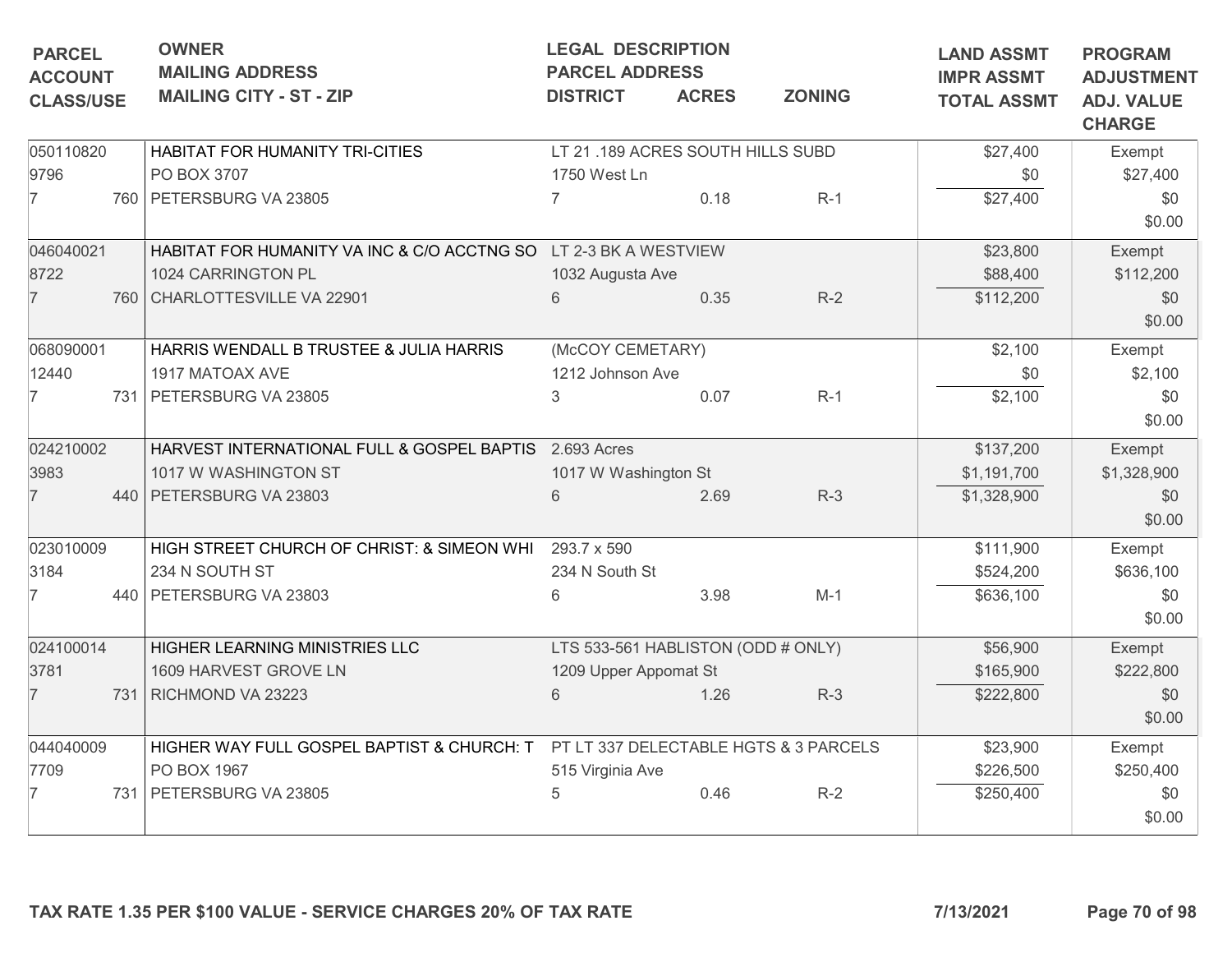| <b>PARCEL</b><br><b>ACCOUNT</b> | <b>OWNER</b><br><b>MAILING ADDRESS</b>    | <b>LEGAL DESCRIPTION</b><br><b>PARCEL ADDRESS</b> |              |                                         | <b>LAND ASSMT</b><br><b>IMPR ASSMT</b> | <b>PROGRAM</b><br><b>ADJUSTMENT</b> |
|---------------------------------|-------------------------------------------|---------------------------------------------------|--------------|-----------------------------------------|----------------------------------------|-------------------------------------|
| <b>CLASS/USE</b>                | <b>MAILING CITY - ST - ZIP</b>            | <b>DISTRICT</b>                                   | <b>ACRES</b> | <b>ZONING</b>                           | <b>TOTAL ASSMT</b>                     | <b>ADJ. VALUE</b><br><b>CHARGE</b>  |
| 044030017                       | HIGHER WAY FULL GOSPEL BAPTIST & CHURCH:T |                                                   |              | PT LT 339-340 DELECTABLE HGTS & PARCELS | \$44,800                               | Exempt                              |
| 7703                            | PO BOX 1967                               | 921 Bolling St                                    |              |                                         | \$600                                  | \$45,400                            |
| $\overline{7}$                  | 731 PETERSBURG VA 23805                   | 5                                                 | 0.50         | $R-2$                                   | \$45,400                               | \$0<br>\$0.00                       |
| 010090001                       | HISTORIC PETERSBURG FOUNDATION            | 67 X 28 FT 1 1/2 IN PETER                         |              |                                         | \$15,100                               | Service Charge                      |
| 750                             | PO BOX 691                                | 508 Mcneil'S Aly                                  |              |                                         | \$42,400                               | \$46,000                            |
| $\overline{7}$                  | 442 PETERSBURG VA 23804                   |                                                   | 0.04         | MXD <sub>2</sub>                        | \$57,500                               | \$11,500<br>\$155.25                |
| 010090002                       | HISTORIC PETERSBURG FOUNDATION            | 149 X 70-165                                      |              |                                         | \$59,300                               | Service Charge                      |
| 751                             | PO BOX 691                                | 201 Grove Ave                                     |              |                                         | \$0                                    | \$47,440                            |
| $\overline{7}$                  | 400 PETERSBURG VA 23804                   | $\overline{4}$                                    | 0.56         | MXD <sub>2</sub>                        | \$59,300                               | \$11,860<br>\$160.11                |
| 011130001                       | HISTORIC PETERSBURG FOUNDATION            | 56.7-66.2X70-54.1                                 |              |                                         | \$34,800                               | Service Charge                      |
| 1147                            | P O BOX 691                               | 122 W Old St                                      |              |                                         | \$0                                    | \$27,840                            |
| 7.7                             | 400 PETERSBURG VA 23804                   | 4                                                 | 0.08         | $M-1$                                   | \$34,800                               | \$6,960<br>\$93.96                  |
| 011330008                       | HISTORIC PETERSBURG FOUNDATION            | PT LOT 115 ROBERT BOLLING PLAT                    |              |                                         | \$18,400                               | Service Charge                      |
| 1499                            | PO BOX 691                                | 318 E Washington St                               |              |                                         | \$130,200                              | \$118,880                           |
| $\overline{7}$                  | 410 PETERSBURG VA 23804                   |                                                   | 0.15         | $B-2$                                   | \$148,600                              | \$29,720<br>\$401.22                |
| 011330801                       | HISTORIC PETERSBURG FOUNDATION            | PT LT 115 ROBERT BOLLING                          |              |                                         | \$25,100                               | Service Charge                      |
| 1502                            | PO BOX 691                                | 321 Rose Aly                                      |              |                                         | \$0                                    | \$20,080                            |
| $\overline{7}$                  | 400 PETERSBURG VA 23804                   | 4                                                 | 0.15         | $B-2$                                   | \$25,100                               | \$5,020<br>\$67.77                  |
| 023150801                       | HISTORIC PETERSBURG FOUNDATION            | PARCEL .0413 ACRES                                |              |                                         | \$33,000                               | Service Charge                      |
| 3351                            | PO BOX 691                                | 311 W Wythe St                                    |              |                                         | \$0                                    | \$26,400                            |
| 7.7                             | 760 PETERSBURG VA 23804                   | 5                                                 | 0.41         | $B-2$                                   | \$33,000                               | \$6,600<br>\$89.10                  |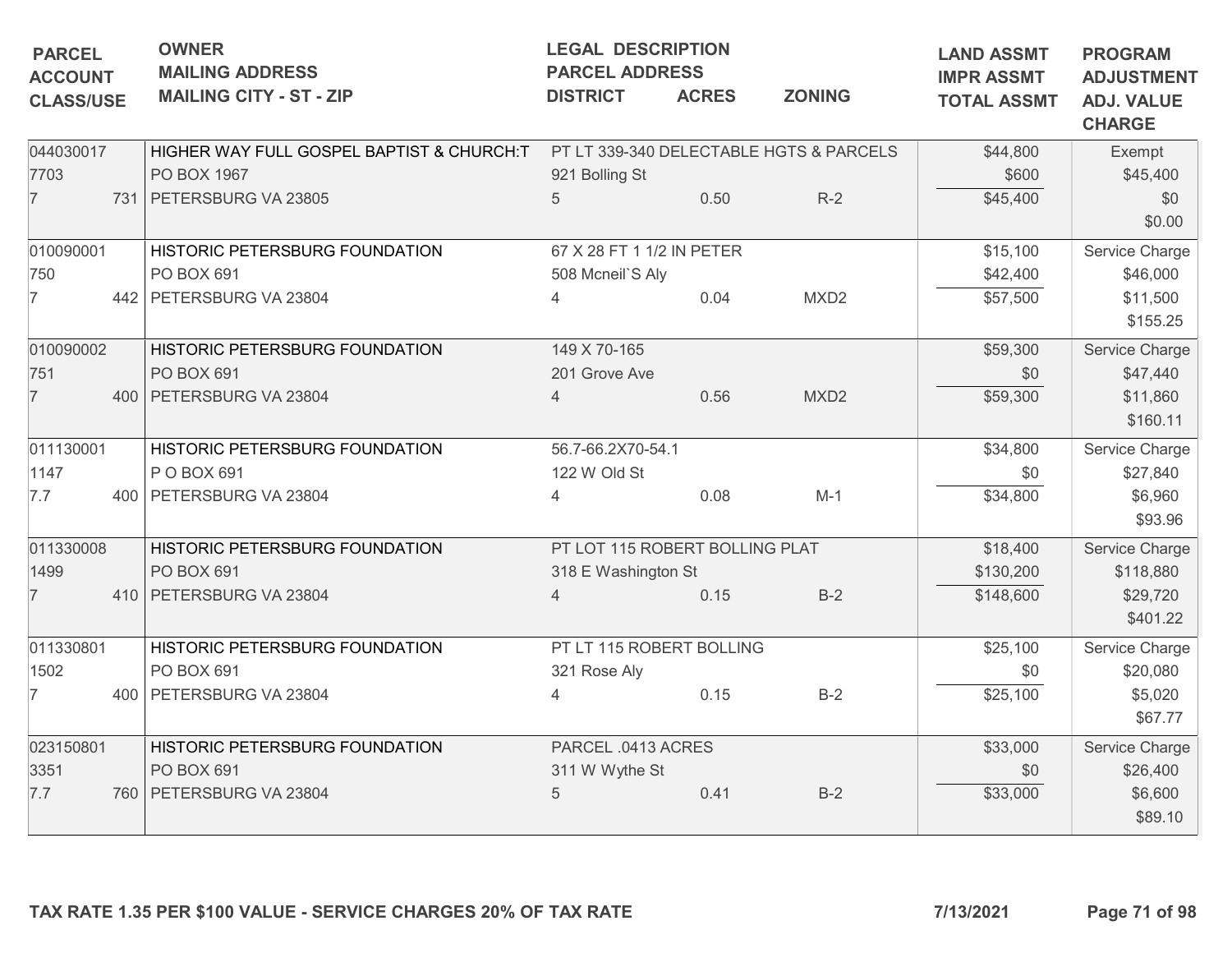| <b>CHARGE</b><br>HOLY TEMPLE CHURCH OF THE LORD & JESUS CH<br>69.67X210<br>022110001<br>\$65,500<br>Exempt<br>23 S JEFFERSON ST<br>23 S Jefferson St<br>2802<br>\$153,900<br>\$219,400<br>$\overline{7}$<br>0.34<br>440 PETERSBURG VA 23803<br>$M-1$<br>\$219,400<br>\$0<br>4<br>\$0.00<br>022200003<br>HOUSE OF RESTORATION THE HOUSE OF LOVE<br>PARCEL & PT LT 2 BUDD PL96 X 165.9<br>\$49,600<br>Exempt<br>2918<br>PO BOX 2489<br>210 S Market St<br>\$439,200<br>\$488,800<br>$\overline{7}$<br>731 PETERSBURG VA 23804<br>0.37<br>$B-3$<br>\$488,800<br>5<br>\$0<br>\$0.00<br>022200004<br>HOUSE OF RESTORATION/ & HOUSE OF LOVE<br>LOT 1DUNN PLAT<br>\$30,000<br>Exempt<br>2919<br>P.O. BOX 2489<br>207 Halifax St<br>\$30,000<br>\$0<br>$B-2$<br>0.21<br>\$30,000<br>\$0<br>7<br>731 PETERSBURG VA 23804<br>5<br>\$0.00<br>077010034<br>IN HIS PRESENCE APOSTOLIC MINISTRY INC<br>\$30,800<br>RAMBLEWOOD LT 17 BK E SEC 2<br>Exempt<br>12736<br>2787C S CRATER RD<br>1910 Bogese Dr<br>\$142,600<br>\$173,400<br>0.46<br>$\overline{7}$<br>$\overline{7}$<br>$R-1A$<br>201   PETERSBURG VA 23805<br>\$173,400<br>\$0<br>\$0.00<br>039020800<br>INDUSTRIAL DEVELOPMENT AUTHORI<br>21.939 ACRES<br>\$191,800<br>Exempt<br>135 N UNION ST<br>\$0<br>\$191,800<br>6876<br>2655 N Stedman Dr<br>$\overline{7}$<br>701 Petersburg VA 23803<br>21.93<br>$R-1A$<br>\$191,800<br>\$0<br>\$0.00<br>011300029<br><b>IRETON MOST REV P L BISHOP</b><br>LOTS 17-18 CENTER HILLCOURT PLAT<br>\$21,600<br>Exempt<br>1442<br>123 FRANKLIN ST<br>18 Centre Hill Ct<br>\$0<br>\$21,600<br>$\overline{7}$<br>0.31<br>$R-3$<br>\$21,600<br>731 Petersburg VA 23803<br>\$0<br>$\overline{4}$<br>\$0.00<br>JESUS WAY FELLOWSHIP TMPLE INC<br>PT LTS 4-6NORTH BECK<br>020040035<br>\$76,400<br>Exempt<br>2319<br>660 S CRATER RD<br>600 S Crater Rd<br>\$284,400<br>\$208,000<br>0.31<br>$B-2$<br>7<br>731 PETERSBURG VA 23805<br>\$284,400<br>\$0<br>\$0.00<br>7/13/2021<br>TAX RATE 1.35 PER \$100 VALUE - SERVICE CHARGES 20% OF TAX RATE | <b>PARCEL</b><br><b>ACCOUNT</b><br><b>CLASS/USE</b> | <b>OWNER</b><br><b>LEGAL DESCRIPTION</b><br><b>MAILING ADDRESS</b><br><b>PARCEL ADDRESS</b><br><b>MAILING CITY - ST - ZIP</b><br><b>ZONING</b><br><b>ACRES</b><br><b>DISTRICT</b> |  |  |  | <b>LAND ASSMT</b><br><b>IMPR ASSMT</b><br><b>TOTAL ASSMT</b> | <b>PROGRAM</b><br><b>ADJUSTMENT</b><br><b>ADJ. VALUE</b> |
|------------------------------------------------------------------------------------------------------------------------------------------------------------------------------------------------------------------------------------------------------------------------------------------------------------------------------------------------------------------------------------------------------------------------------------------------------------------------------------------------------------------------------------------------------------------------------------------------------------------------------------------------------------------------------------------------------------------------------------------------------------------------------------------------------------------------------------------------------------------------------------------------------------------------------------------------------------------------------------------------------------------------------------------------------------------------------------------------------------------------------------------------------------------------------------------------------------------------------------------------------------------------------------------------------------------------------------------------------------------------------------------------------------------------------------------------------------------------------------------------------------------------------------------------------------------------------------------------------------------------------------------------------------------------------------------------------------------------------------------------------------------------------------------------------------------------------------------------------------------------------------------------------------------------------------------------------------------------------------------------------------------------------|-----------------------------------------------------|-----------------------------------------------------------------------------------------------------------------------------------------------------------------------------------|--|--|--|--------------------------------------------------------------|----------------------------------------------------------|
|                                                                                                                                                                                                                                                                                                                                                                                                                                                                                                                                                                                                                                                                                                                                                                                                                                                                                                                                                                                                                                                                                                                                                                                                                                                                                                                                                                                                                                                                                                                                                                                                                                                                                                                                                                                                                                                                                                                                                                                                                              |                                                     |                                                                                                                                                                                   |  |  |  |                                                              |                                                          |
|                                                                                                                                                                                                                                                                                                                                                                                                                                                                                                                                                                                                                                                                                                                                                                                                                                                                                                                                                                                                                                                                                                                                                                                                                                                                                                                                                                                                                                                                                                                                                                                                                                                                                                                                                                                                                                                                                                                                                                                                                              |                                                     |                                                                                                                                                                                   |  |  |  |                                                              |                                                          |
|                                                                                                                                                                                                                                                                                                                                                                                                                                                                                                                                                                                                                                                                                                                                                                                                                                                                                                                                                                                                                                                                                                                                                                                                                                                                                                                                                                                                                                                                                                                                                                                                                                                                                                                                                                                                                                                                                                                                                                                                                              |                                                     |                                                                                                                                                                                   |  |  |  |                                                              |                                                          |
|                                                                                                                                                                                                                                                                                                                                                                                                                                                                                                                                                                                                                                                                                                                                                                                                                                                                                                                                                                                                                                                                                                                                                                                                                                                                                                                                                                                                                                                                                                                                                                                                                                                                                                                                                                                                                                                                                                                                                                                                                              |                                                     |                                                                                                                                                                                   |  |  |  |                                                              |                                                          |
|                                                                                                                                                                                                                                                                                                                                                                                                                                                                                                                                                                                                                                                                                                                                                                                                                                                                                                                                                                                                                                                                                                                                                                                                                                                                                                                                                                                                                                                                                                                                                                                                                                                                                                                                                                                                                                                                                                                                                                                                                              |                                                     |                                                                                                                                                                                   |  |  |  |                                                              |                                                          |
|                                                                                                                                                                                                                                                                                                                                                                                                                                                                                                                                                                                                                                                                                                                                                                                                                                                                                                                                                                                                                                                                                                                                                                                                                                                                                                                                                                                                                                                                                                                                                                                                                                                                                                                                                                                                                                                                                                                                                                                                                              |                                                     |                                                                                                                                                                                   |  |  |  |                                                              |                                                          |
|                                                                                                                                                                                                                                                                                                                                                                                                                                                                                                                                                                                                                                                                                                                                                                                                                                                                                                                                                                                                                                                                                                                                                                                                                                                                                                                                                                                                                                                                                                                                                                                                                                                                                                                                                                                                                                                                                                                                                                                                                              |                                                     |                                                                                                                                                                                   |  |  |  |                                                              |                                                          |
|                                                                                                                                                                                                                                                                                                                                                                                                                                                                                                                                                                                                                                                                                                                                                                                                                                                                                                                                                                                                                                                                                                                                                                                                                                                                                                                                                                                                                                                                                                                                                                                                                                                                                                                                                                                                                                                                                                                                                                                                                              |                                                     |                                                                                                                                                                                   |  |  |  |                                                              |                                                          |
|                                                                                                                                                                                                                                                                                                                                                                                                                                                                                                                                                                                                                                                                                                                                                                                                                                                                                                                                                                                                                                                                                                                                                                                                                                                                                                                                                                                                                                                                                                                                                                                                                                                                                                                                                                                                                                                                                                                                                                                                                              |                                                     |                                                                                                                                                                                   |  |  |  |                                                              |                                                          |
|                                                                                                                                                                                                                                                                                                                                                                                                                                                                                                                                                                                                                                                                                                                                                                                                                                                                                                                                                                                                                                                                                                                                                                                                                                                                                                                                                                                                                                                                                                                                                                                                                                                                                                                                                                                                                                                                                                                                                                                                                              |                                                     |                                                                                                                                                                                   |  |  |  |                                                              |                                                          |
|                                                                                                                                                                                                                                                                                                                                                                                                                                                                                                                                                                                                                                                                                                                                                                                                                                                                                                                                                                                                                                                                                                                                                                                                                                                                                                                                                                                                                                                                                                                                                                                                                                                                                                                                                                                                                                                                                                                                                                                                                              |                                                     |                                                                                                                                                                                   |  |  |  |                                                              |                                                          |
|                                                                                                                                                                                                                                                                                                                                                                                                                                                                                                                                                                                                                                                                                                                                                                                                                                                                                                                                                                                                                                                                                                                                                                                                                                                                                                                                                                                                                                                                                                                                                                                                                                                                                                                                                                                                                                                                                                                                                                                                                              |                                                     |                                                                                                                                                                                   |  |  |  |                                                              |                                                          |
|                                                                                                                                                                                                                                                                                                                                                                                                                                                                                                                                                                                                                                                                                                                                                                                                                                                                                                                                                                                                                                                                                                                                                                                                                                                                                                                                                                                                                                                                                                                                                                                                                                                                                                                                                                                                                                                                                                                                                                                                                              |                                                     |                                                                                                                                                                                   |  |  |  |                                                              |                                                          |
|                                                                                                                                                                                                                                                                                                                                                                                                                                                                                                                                                                                                                                                                                                                                                                                                                                                                                                                                                                                                                                                                                                                                                                                                                                                                                                                                                                                                                                                                                                                                                                                                                                                                                                                                                                                                                                                                                                                                                                                                                              |                                                     |                                                                                                                                                                                   |  |  |  |                                                              |                                                          |
|                                                                                                                                                                                                                                                                                                                                                                                                                                                                                                                                                                                                                                                                                                                                                                                                                                                                                                                                                                                                                                                                                                                                                                                                                                                                                                                                                                                                                                                                                                                                                                                                                                                                                                                                                                                                                                                                                                                                                                                                                              |                                                     |                                                                                                                                                                                   |  |  |  |                                                              |                                                          |
|                                                                                                                                                                                                                                                                                                                                                                                                                                                                                                                                                                                                                                                                                                                                                                                                                                                                                                                                                                                                                                                                                                                                                                                                                                                                                                                                                                                                                                                                                                                                                                                                                                                                                                                                                                                                                                                                                                                                                                                                                              |                                                     |                                                                                                                                                                                   |  |  |  |                                                              |                                                          |
|                                                                                                                                                                                                                                                                                                                                                                                                                                                                                                                                                                                                                                                                                                                                                                                                                                                                                                                                                                                                                                                                                                                                                                                                                                                                                                                                                                                                                                                                                                                                                                                                                                                                                                                                                                                                                                                                                                                                                                                                                              |                                                     |                                                                                                                                                                                   |  |  |  |                                                              |                                                          |
|                                                                                                                                                                                                                                                                                                                                                                                                                                                                                                                                                                                                                                                                                                                                                                                                                                                                                                                                                                                                                                                                                                                                                                                                                                                                                                                                                                                                                                                                                                                                                                                                                                                                                                                                                                                                                                                                                                                                                                                                                              |                                                     |                                                                                                                                                                                   |  |  |  |                                                              |                                                          |
|                                                                                                                                                                                                                                                                                                                                                                                                                                                                                                                                                                                                                                                                                                                                                                                                                                                                                                                                                                                                                                                                                                                                                                                                                                                                                                                                                                                                                                                                                                                                                                                                                                                                                                                                                                                                                                                                                                                                                                                                                              |                                                     |                                                                                                                                                                                   |  |  |  |                                                              |                                                          |
|                                                                                                                                                                                                                                                                                                                                                                                                                                                                                                                                                                                                                                                                                                                                                                                                                                                                                                                                                                                                                                                                                                                                                                                                                                                                                                                                                                                                                                                                                                                                                                                                                                                                                                                                                                                                                                                                                                                                                                                                                              |                                                     |                                                                                                                                                                                   |  |  |  |                                                              |                                                          |
|                                                                                                                                                                                                                                                                                                                                                                                                                                                                                                                                                                                                                                                                                                                                                                                                                                                                                                                                                                                                                                                                                                                                                                                                                                                                                                                                                                                                                                                                                                                                                                                                                                                                                                                                                                                                                                                                                                                                                                                                                              |                                                     |                                                                                                                                                                                   |  |  |  |                                                              |                                                          |
|                                                                                                                                                                                                                                                                                                                                                                                                                                                                                                                                                                                                                                                                                                                                                                                                                                                                                                                                                                                                                                                                                                                                                                                                                                                                                                                                                                                                                                                                                                                                                                                                                                                                                                                                                                                                                                                                                                                                                                                                                              |                                                     |                                                                                                                                                                                   |  |  |  |                                                              |                                                          |
|                                                                                                                                                                                                                                                                                                                                                                                                                                                                                                                                                                                                                                                                                                                                                                                                                                                                                                                                                                                                                                                                                                                                                                                                                                                                                                                                                                                                                                                                                                                                                                                                                                                                                                                                                                                                                                                                                                                                                                                                                              |                                                     |                                                                                                                                                                                   |  |  |  |                                                              |                                                          |
|                                                                                                                                                                                                                                                                                                                                                                                                                                                                                                                                                                                                                                                                                                                                                                                                                                                                                                                                                                                                                                                                                                                                                                                                                                                                                                                                                                                                                                                                                                                                                                                                                                                                                                                                                                                                                                                                                                                                                                                                                              |                                                     |                                                                                                                                                                                   |  |  |  |                                                              |                                                          |
|                                                                                                                                                                                                                                                                                                                                                                                                                                                                                                                                                                                                                                                                                                                                                                                                                                                                                                                                                                                                                                                                                                                                                                                                                                                                                                                                                                                                                                                                                                                                                                                                                                                                                                                                                                                                                                                                                                                                                                                                                              |                                                     |                                                                                                                                                                                   |  |  |  |                                                              |                                                          |
|                                                                                                                                                                                                                                                                                                                                                                                                                                                                                                                                                                                                                                                                                                                                                                                                                                                                                                                                                                                                                                                                                                                                                                                                                                                                                                                                                                                                                                                                                                                                                                                                                                                                                                                                                                                                                                                                                                                                                                                                                              |                                                     |                                                                                                                                                                                   |  |  |  |                                                              |                                                          |
|                                                                                                                                                                                                                                                                                                                                                                                                                                                                                                                                                                                                                                                                                                                                                                                                                                                                                                                                                                                                                                                                                                                                                                                                                                                                                                                                                                                                                                                                                                                                                                                                                                                                                                                                                                                                                                                                                                                                                                                                                              |                                                     |                                                                                                                                                                                   |  |  |  |                                                              |                                                          |
|                                                                                                                                                                                                                                                                                                                                                                                                                                                                                                                                                                                                                                                                                                                                                                                                                                                                                                                                                                                                                                                                                                                                                                                                                                                                                                                                                                                                                                                                                                                                                                                                                                                                                                                                                                                                                                                                                                                                                                                                                              |                                                     |                                                                                                                                                                                   |  |  |  |                                                              |                                                          |
|                                                                                                                                                                                                                                                                                                                                                                                                                                                                                                                                                                                                                                                                                                                                                                                                                                                                                                                                                                                                                                                                                                                                                                                                                                                                                                                                                                                                                                                                                                                                                                                                                                                                                                                                                                                                                                                                                                                                                                                                                              |                                                     |                                                                                                                                                                                   |  |  |  |                                                              |                                                          |
|                                                                                                                                                                                                                                                                                                                                                                                                                                                                                                                                                                                                                                                                                                                                                                                                                                                                                                                                                                                                                                                                                                                                                                                                                                                                                                                                                                                                                                                                                                                                                                                                                                                                                                                                                                                                                                                                                                                                                                                                                              |                                                     |                                                                                                                                                                                   |  |  |  |                                                              |                                                          |
|                                                                                                                                                                                                                                                                                                                                                                                                                                                                                                                                                                                                                                                                                                                                                                                                                                                                                                                                                                                                                                                                                                                                                                                                                                                                                                                                                                                                                                                                                                                                                                                                                                                                                                                                                                                                                                                                                                                                                                                                                              |                                                     |                                                                                                                                                                                   |  |  |  |                                                              |                                                          |
|                                                                                                                                                                                                                                                                                                                                                                                                                                                                                                                                                                                                                                                                                                                                                                                                                                                                                                                                                                                                                                                                                                                                                                                                                                                                                                                                                                                                                                                                                                                                                                                                                                                                                                                                                                                                                                                                                                                                                                                                                              |                                                     |                                                                                                                                                                                   |  |  |  |                                                              |                                                          |
|                                                                                                                                                                                                                                                                                                                                                                                                                                                                                                                                                                                                                                                                                                                                                                                                                                                                                                                                                                                                                                                                                                                                                                                                                                                                                                                                                                                                                                                                                                                                                                                                                                                                                                                                                                                                                                                                                                                                                                                                                              |                                                     |                                                                                                                                                                                   |  |  |  |                                                              | Page 72 of 98                                            |
|                                                                                                                                                                                                                                                                                                                                                                                                                                                                                                                                                                                                                                                                                                                                                                                                                                                                                                                                                                                                                                                                                                                                                                                                                                                                                                                                                                                                                                                                                                                                                                                                                                                                                                                                                                                                                                                                                                                                                                                                                              |                                                     |                                                                                                                                                                                   |  |  |  |                                                              |                                                          |
|                                                                                                                                                                                                                                                                                                                                                                                                                                                                                                                                                                                                                                                                                                                                                                                                                                                                                                                                                                                                                                                                                                                                                                                                                                                                                                                                                                                                                                                                                                                                                                                                                                                                                                                                                                                                                                                                                                                                                                                                                              |                                                     |                                                                                                                                                                                   |  |  |  |                                                              |                                                          |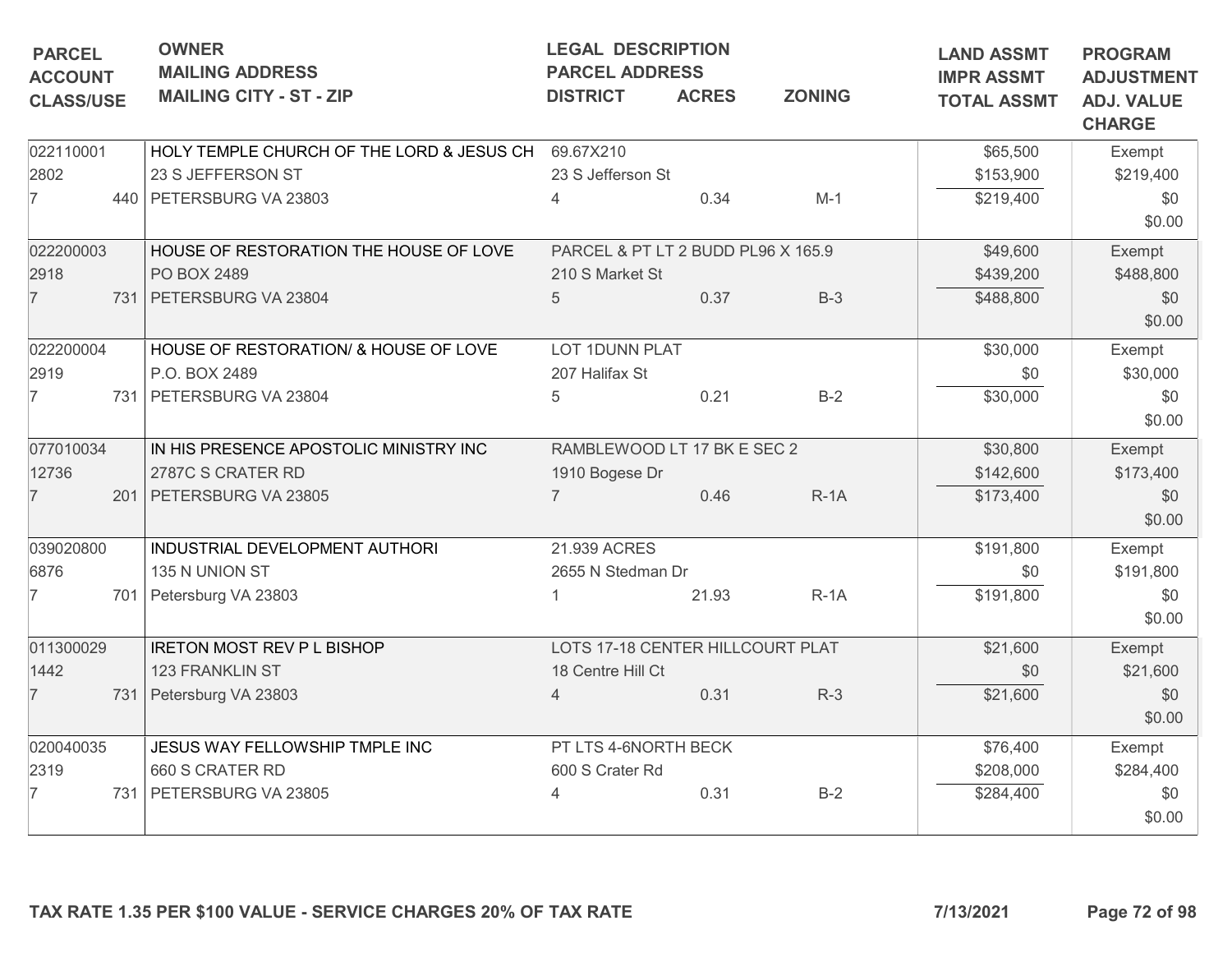| <b>PARCEL</b><br><b>ACCOUNT</b> | <b>OWNER</b><br><b>MAILING ADDRESS</b> | <b>LEGAL DESCRIPTION</b><br><b>PARCEL ADDRESS</b> |              | <b>LAND ASSMT</b><br><b>IMPR ASSMT</b>    | <b>PROGRAM</b><br><b>ADJUSTMENT</b> |                                    |
|---------------------------------|----------------------------------------|---------------------------------------------------|--------------|-------------------------------------------|-------------------------------------|------------------------------------|
| <b>CLASS/USE</b>                | <b>MAILING CITY - ST - ZIP</b>         | <b>DISTRICT</b>                                   | <b>ACRES</b> | <b>ZONING</b>                             | <b>TOTAL ASSMT</b>                  | <b>ADJ. VALUE</b><br><b>CHARGE</b> |
| 033010003                       | JESUS WAY FELLOWSHIP TMPLE INC         |                                                   |              | PARCEL A & B + PT OF ALLEY 2.0782 ACRES   | \$83,100                            | Exempt                             |
| 6565                            | 660 S CRATER RD                        | 660 S Crater Rd                                   |              |                                           | \$883,800                           | \$966,900                          |
| $\overline{7}$                  | 440 PETERSBURG VA 23805                | $\overline{4}$                                    | 2.08         | $B-2$                                     | \$966,900                           | \$0<br>\$0.00                      |
| 003030003                       | KOREAN MISSION BAPT CHURCH & TRUSTEES  |                                                   |              | LT 34-35 & PT 36 FAIRVIEW WHITEHILL FARM  | \$80,100                            | Exempt                             |
| 30                              | 2310 E WASHINGTON ST                   | 2310 E Washington St                              |              |                                           | \$43,900                            | \$124,000                          |
| $\overline{7}$                  | 731 PETERSBURG VA 23803                |                                                   | 0.41         | $B-2$                                     | \$124,000                           | \$0<br>\$0.00                      |
| 003030006                       | KOREAN MISSION BAPT CHURCH & TRUSTEES  | PT LTS 36-37FAIRVIEW WHITEHILL FARM               |              |                                           | \$48,100                            | Exempt                             |
| 31                              | 2320 E WASHINGTON ST                   | 2320 E Washington St                              |              |                                           | \$46,500                            | \$94,600                           |
| $\overline{7}$                  | 731   PETERSBURG VA 23803              |                                                   | 0.25         | $B-2$                                     | \$94,600                            | \$0<br>\$0.00                      |
| 004120001                       | LAKEMONT BAPTIST CH TRUSTEES           |                                                   |              | LOTS 13-24 BK 11PETERSBURG ANNEX 300X10   | \$56,600                            | Exempt                             |
| 141                             | 1510 PRINCE GEORGE ST                  | 1510 Prince George Ave                            |              |                                           | \$424,800                           | \$481,400                          |
| $\overline{7}$                  | 440 PETERSBURG VA 23803                |                                                   | 0.69         | $R-2$                                     | \$481,400                           | \$0<br>\$0.00                      |
| 030120005                       | MASJID-PETERSBURG ISLAMIC CNTR         | 2.175 ACRES                                       |              |                                           | \$291,800                           | Exempt                             |
| 5350                            | 630 S JONES ST                         | 630 S Jonest St                                   |              |                                           | \$0                                 | \$291,800                          |
| $\overline{7}$                  | 731 PETERSBURG VA 23803                | 5                                                 | 0.11         | $R-3$                                     | \$291,800                           | \$0<br>\$0.00                      |
| 068080013                       | MCNAIR-TRUEHEART POST NO 622           |                                                   |              | PARK LTS 12-13 PT 11&14 BK 1 SEC ONE 86FT | \$16,500                            | Service Charge                     |
| 12437                           | 1925 JOHNSON RD                        | 1925 Johnson Rd                                   |              |                                           | \$150,200                           | \$133,360                          |
| $\overline{7}$                  | 437   PETERSBURG VA 23805              | 3                                                 | 0.12         | $B-2$                                     | \$166,700                           | \$33,340<br>\$450.09               |
| 024260003                       | MELENDEZ ULISES                        | PT LOT 29 DUNN PLAT 48 X 150                      |              |                                           | \$6,700                             | Service Charge                     |
| 4083                            | 1146 W WASHINGTON ST                   | 1146 W Washington St                              |              |                                           | \$46,300                            | \$42,400                           |
| 7.9                             | 101   PETERSBURG VA 23803              | 6                                                 | 0.17         | $R-3$                                     | \$53,000                            | \$10,600<br>\$143.10               |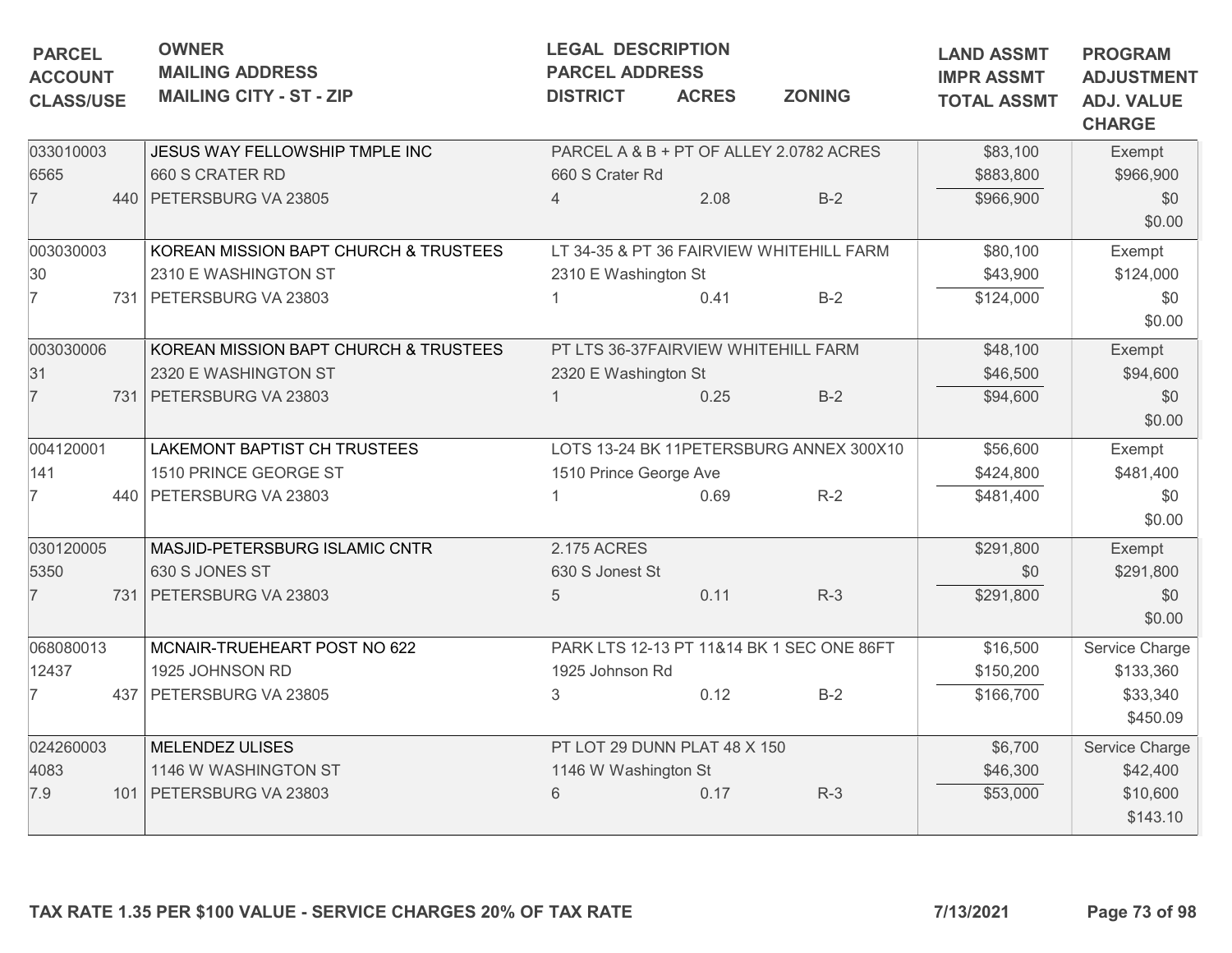| <b>PARCEL</b><br><b>ACCOUNT</b> | <b>OWNER</b><br><b>MAILING ADDRESS</b>                                          | <b>LEGAL DESCRIPTION</b><br><b>PARCEL ADDRESS</b> |              | <b>LAND ASSMT</b><br><b>IMPR ASSMT</b> | <b>PROGRAM</b><br><b>ADJUSTMENT</b> |                                    |
|---------------------------------|---------------------------------------------------------------------------------|---------------------------------------------------|--------------|----------------------------------------|-------------------------------------|------------------------------------|
| <b>CLASS/USE</b>                | <b>MAILING CITY - ST - ZIP</b>                                                  | <b>DISTRICT</b>                                   | <b>ACRES</b> | <b>ZONING</b>                          | <b>TOTAL ASSMT</b>                  | <b>ADJ. VALUE</b><br><b>CHARGE</b> |
| 045180005                       | METROPOLITAN BAPTIST CH TRUST                                                   | LTS 18-31 BK 2EDENMONT PLAT                       |              |                                        | \$72,500                            | Exempt                             |
| 8270                            | 1021 HALIFAX ST                                                                 | 1021 Halifax St                                   |              |                                        | \$3,231,500                         | \$3,304,000                        |
| $\overline{7}$                  | 731 PETERSBURG VA 23803                                                         | 6                                                 | 1.07         | $R-3$                                  | \$3,304,000                         | \$0<br>\$0.00                      |
| 031260016                       | MISSION CHURCH OF OUR LORD                                                      | <b>1.667 ACRES</b>                                |              |                                        | \$78,500                            | Exempt                             |
| 6093                            | PO BOX 4437                                                                     | 227 Shore St                                      |              |                                        | \$228,300                           | \$306,800                          |
| $\overline{7}$                  | 731 PETERSBURG VA 23803                                                         | 5                                                 | 1.67         | $R-3$                                  | \$306,800                           | \$0<br>\$0.00                      |
| 081050003                       | MONUMENTAL BAPTIST CHURCH                                                       | <b>NULL</b>                                       |              |                                        | \$684,700                           | Exempt                             |
| 13249                           | 2925 S CRATER RD                                                                | 2925 S Crater Rd                                  |              |                                        | \$1,108,700                         | \$1,793,400                        |
| 7                               | 731 PETERSBURG VA 23805                                                         | $\overline{2}$                                    | 5.05         | $B-2$                                  | \$1,793,400                         | \$0<br>\$0.00                      |
| 028290001                       | MORNING STAR BAPT CH:TRUSTEES                                                   | 336.78 X 294                                      |              |                                        | \$102,400                           | Exempt                             |
| 4714                            | 1630 DUPUY RD                                                                   | 1630 Dupuy Rd                                     |              |                                        | \$439,500                           | \$541,900                          |
| $\overline{7}$                  | 731 PETERSBURG VA 23803                                                         | $\overline{7}$                                    | 2.27         | $R-2$                                  | \$541,900                           | \$0<br>\$0.00                      |
| 021220008                       | MOUNT SINAI CHRISTIAN CENTER & ELIZABETH MA 2 PARCELS                           |                                                   |              |                                        | \$11,200                            | Exempt                             |
| 2640                            | 224 S JEFFERSON ST                                                              | 545 Mingea St                                     |              |                                        | \$0                                 | \$11,200                           |
| $\overline{7}$                  | 731   PETERSBURG VA 23803                                                       |                                                   | 0.22         | $R-3$                                  | \$11,200                            | \$0<br>\$0.00                      |
| 021220029                       | MOUNT SINAI CHRISTIAN CENTER & ELIZABETH MA LTS 26-27 HIGHLAND TERRACE          |                                                   |              |                                        | \$16,900                            | Exempt                             |
| 2659                            | 224 S JEFFERSON ST                                                              | 536 Hannon St                                     |              |                                        | \$0                                 | \$16,900                           |
| $\overline{7}$                  | 731 PETERSBURG VA 23803                                                         | $\overline{4}$                                    | 0.21         | $R-3$                                  | \$16,900                            | \$0<br>\$0.00                      |
| 021220012                       | MOUNT SINAI CHRISTIAN CENTER & WILLIAM CLEM PT LOTS 30-31 HIGHLAND TERRACE PLAT |                                                   |              |                                        | \$19,600                            | Exempt                             |
| 2643                            | 3807 DOE RUN RD                                                                 | 531 Mingea St                                     |              |                                        | \$72,100                            | \$91,700                           |
| 7                               | 731 HOPEWELL VA 23860                                                           | 4                                                 | 0.17         | $R-3$                                  | \$91,700                            | \$0<br>\$0.00                      |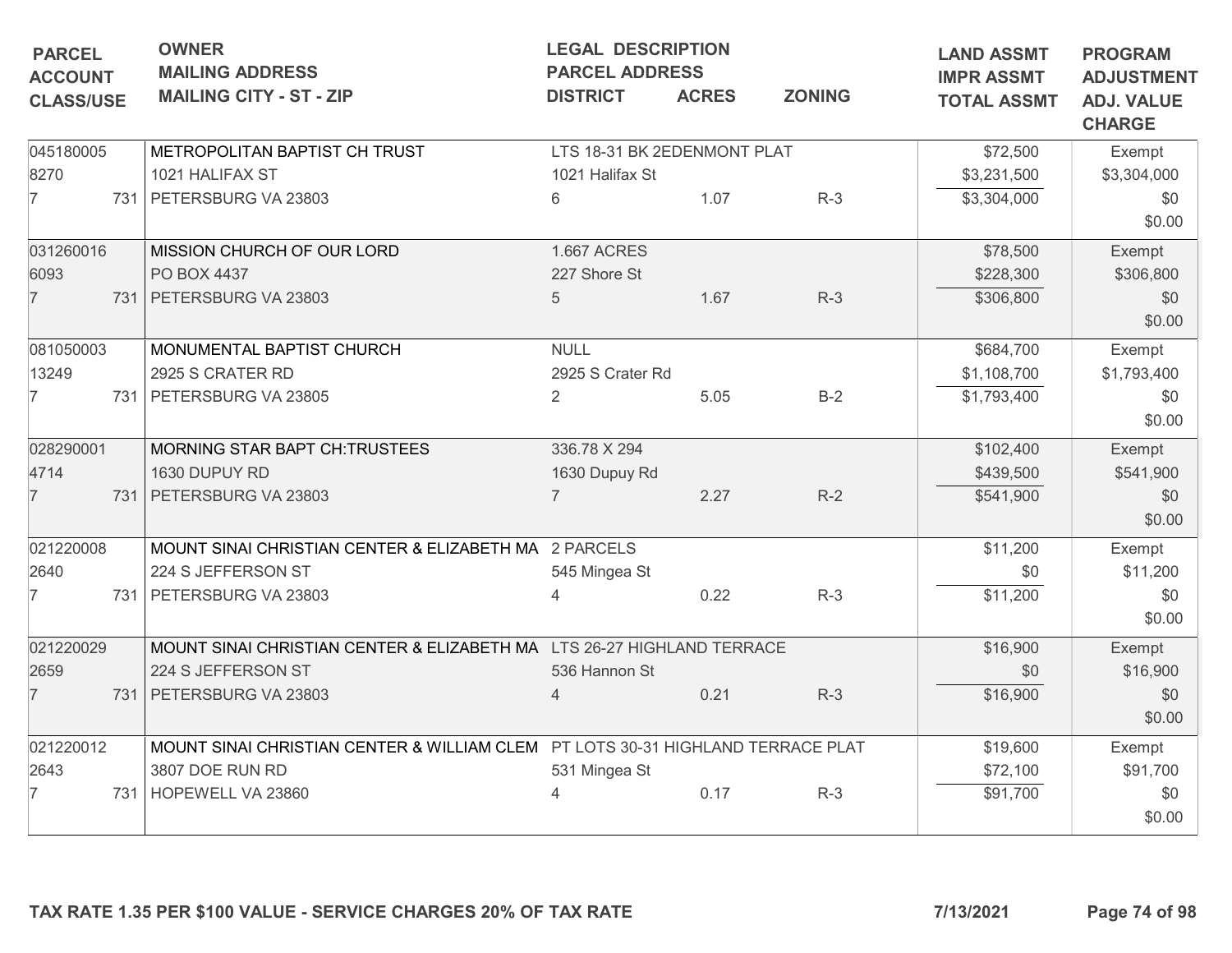| <b>PARCEL</b><br><b>ACCOUNT</b><br><b>CLASS/USE</b> |     | <b>OWNER</b><br><b>MAILING ADDRESS</b><br><b>MAILING CITY - ST - ZIP</b> | <b>LEGAL DESCRIPTION</b><br><b>PARCEL ADDRESS</b><br><b>DISTRICT</b> | <b>ACRES</b> | <b>ZONING</b>                                 | <b>LAND ASSMT</b><br><b>IMPR ASSMT</b><br><b>TOTAL ASSMT</b> | <b>PROGRAM</b><br><b>ADJUSTMENT</b><br><b>ADJ. VALUE</b> |
|-----------------------------------------------------|-----|--------------------------------------------------------------------------|----------------------------------------------------------------------|--------------|-----------------------------------------------|--------------------------------------------------------------|----------------------------------------------------------|
|                                                     |     |                                                                          |                                                                      |              |                                               |                                                              | <b>CHARGE</b>                                            |
| 024180016                                           |     | MT CALVARY CHURCH OUR LORD & JESUS CHRIST Pridesfield 209.9X303          |                                                                      |              |                                               | \$107,500                                                    | Exempt                                                   |
| 3966                                                |     | 110 N DUNLOP ST                                                          | 110 N Dunlop St                                                      |              |                                               | \$284,600                                                    | \$392,100                                                |
| $\overline{7}$                                      |     | 440 PETERSBURG VA 23803                                                  | $6\phantom{1}$                                                       | 1.46         | $B-2$                                         | \$392,100                                                    | \$0<br>\$0.00                                            |
| 029170800                                           |     | MT OLIVET BAPTIST CHURCH VA INC                                          |                                                                      |              | PETERSBURG FAIRGROUNDS 20.1723 ACRES          | \$380,000                                                    | Exempt                                                   |
| 5071                                                |     | 800 AUGUSTA AVE                                                          | 800 Augusta Ave                                                      |              |                                               | \$2,143,600                                                  | \$2,523,600                                              |
| 7                                                   |     | 440   PETERSBURG VA 23803                                                | 6                                                                    | 20.17        | $R-1$                                         | \$2,523,600                                                  | \$0<br>\$0.00                                            |
| 071010002                                           |     | NATIONAL PARK SERVICE                                                    |                                                                      |              | LT 5 & PT 3 4 6 8 10 12 14 & PARCEL J A CLARK | \$29,700                                                     | Exempt                                                   |
| 12559                                               |     |                                                                          | 2601 Boydton Plank Rd                                                |              |                                               | \$0                                                          | \$29,700                                                 |
| $\overline{7}$                                      | 478 |                                                                          | $\overline{7}$                                                       | 8.24         | $R-1$                                         | \$29,700                                                     | \$0                                                      |
|                                                     |     |                                                                          |                                                                      |              |                                               |                                                              | \$0.00                                                   |
| 071070012                                           |     | NATIONAL PARK SERVICE                                                    | <b>NULL</b>                                                          |              |                                               | \$21,600                                                     | Exempt                                                   |
| 12642                                               |     |                                                                          | 2530 Defense Rd                                                      |              |                                               | \$0                                                          | \$21,600                                                 |
| 7                                                   | 478 |                                                                          | $\overline{7}$                                                       | 1.50         |                                               | \$21,600                                                     | \$0                                                      |
|                                                     |     |                                                                          |                                                                      |              |                                               |                                                              | \$0.00                                                   |
| 098020001                                           |     | NATIONAL PARK SERVICE                                                    | <b>NULL</b>                                                          |              |                                               | \$23,200                                                     | Exempt                                                   |
| 13911                                               |     |                                                                          | 3001 Birdsong Rd                                                     |              |                                               | \$0                                                          | \$23,200                                                 |
| $\overline{7}$                                      | 478 |                                                                          | $\mathfrak{Z}$                                                       | 2.25         |                                               | \$23,200                                                     | \$0                                                      |
|                                                     |     |                                                                          |                                                                      |              |                                               |                                                              | \$0.00                                                   |
| 031360007                                           |     | NEW BEGINNING BIBLEWAY CHURCH                                            | LTS 9-10 COLLIER PLAT 50X67                                          |              |                                               | \$7,400                                                      | Exempt                                                   |
| 6257                                                |     | 20513 RAVENSBOURNE DR                                                    | 903 High Pearl St                                                    |              |                                               | \$48,300                                                     | \$55,700                                                 |
| $\overline{7}$                                      |     | 731 ETTRICK VA 23803                                                     | 5                                                                    | 0.08         | $R-2$                                         | \$55,700                                                     | \$0                                                      |
|                                                     |     |                                                                          |                                                                      |              |                                               |                                                              | \$0.00                                                   |
| 031150002                                           |     | NEW BEGINNING CHURCH OF OUR LORD JESUS C                                 | 64 X 110                                                             |              |                                               | \$11,600                                                     | Exempt                                                   |
| 5885                                                |     | 202 FAIRMONT DR                                                          | 604 S Jefferson St                                                   |              |                                               | \$58,300                                                     | \$69,900                                                 |
| $\overline{7}$                                      |     | 731 COLONIAL HEIGHTS VA 23834                                            |                                                                      | 0.16         | $R-3$                                         | \$69,900                                                     | \$0                                                      |
|                                                     |     |                                                                          |                                                                      |              |                                               |                                                              | \$0.00                                                   |
|                                                     |     | TAX RATE 1.35 PER \$100 VALUE - SERVICE CHARGES 20% OF TAX RATE          |                                                                      |              |                                               | 7/13/2021                                                    | Page 75 of 98                                            |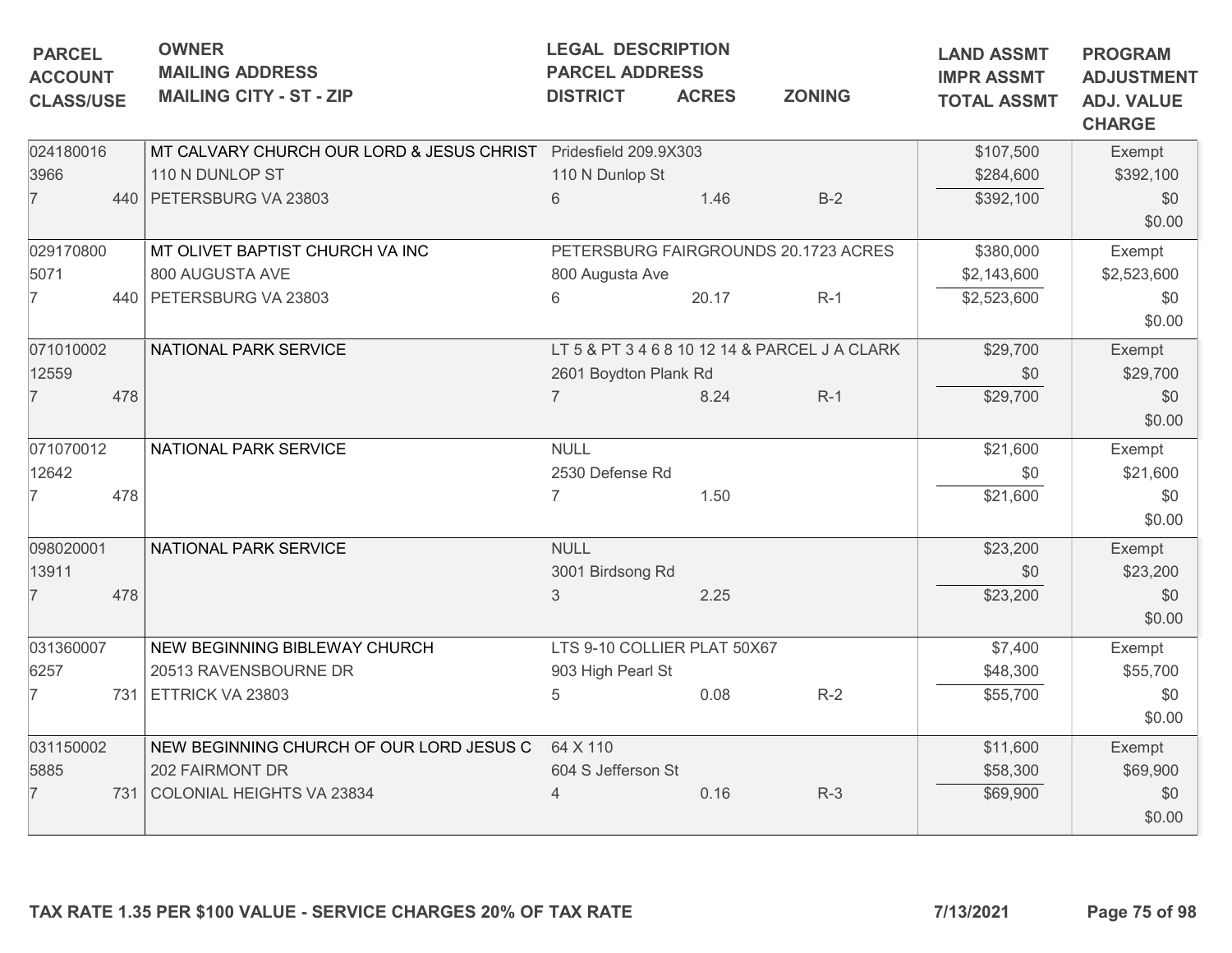| <b>PARCEL</b><br><b>ACCOUNT</b> | <b>OWNER</b><br><b>MAILING ADDRESS</b>                            | <b>LEGAL DESCRIPTION</b><br><b>PARCEL ADDRESS</b> |              |                                           | <b>LAND ASSMT</b><br><b>IMPR ASSMT</b> | <b>PROGRAM</b><br><b>ADJUSTMENT</b> |
|---------------------------------|-------------------------------------------------------------------|---------------------------------------------------|--------------|-------------------------------------------|----------------------------------------|-------------------------------------|
| <b>CLASS/USE</b>                | <b>MAILING CITY - ST - ZIP</b>                                    | <b>DISTRICT</b>                                   | <b>ACRES</b> | <b>ZONING</b>                             | <b>TOTAL ASSMT</b>                     | <b>ADJ. VALUE</b><br><b>CHARGE</b>  |
| 051120001                       | NEW FIRST BAPTIST CH TRUSTEES                                     |                                                   |              | LTS 101112 & 33 LINCOLN PLACE-PETG INVEST | \$22,200                               | Exempt                              |
| 10080                           | PO BOX 2843                                                       | 1401 Grant Ave                                    |              |                                           | \$0                                    | \$22,200                            |
| $\overline{7}$                  | 731 PETERSBURG VA 23804                                           | 6                                                 | 0.18         | $R-2$                                     | \$22,200                               | \$0                                 |
|                                 |                                                                   |                                                   |              |                                           |                                        | \$0.00                              |
| 059010005                       | NEW LIFE BAPTIST CHURCH & TRUSTEES                                | <b>NULL</b>                                       |              |                                           | \$210,800                              | Exempt                              |
| 11525                           | 3018 COUNTY DR                                                    | 3018 County Dr                                    |              |                                           | \$670,800                              | \$881,600                           |
| $\overline{7}$                  | 731 PETERSBURG VA 23803                                           |                                                   | 8.00         |                                           | \$881,600                              | \$0                                 |
|                                 |                                                                   |                                                   |              |                                           |                                        | \$0.00                              |
| 039010012                       | NEW LIFE MINISTRY OF PETERSBUR                                    | Walnut Hill Lot 1-2                               |              |                                           | \$95,100                               | Exempt                              |
| 6858                            | 2568 STEDMAN DR                                                   | 2568 Stedman Dr                                   |              |                                           | \$168,500                              | \$263,600                           |
| $\overline{7}$                  | 440 PETERSBURG VA 23803                                           |                                                   | 2.04         | $R-1$                                     | \$263,600                              | \$0                                 |
|                                 |                                                                   |                                                   |              |                                           |                                        | \$0.00                              |
| 027100001                       | NEW ZION FELLOWSHIP:TRUSTEES                                      | 0.73 ACRES                                        |              |                                           | \$47,400                               | Exempt                              |
| 4297                            | 3340 W WASHINGTON ST                                              | 3340 W Washington St                              |              |                                           | \$145,300                              | \$192,700                           |
| $\overline{7}$                  | 731   PETERSBURG VA 23803                                         | $\overline{7}$                                    | 0.76         | $B-2$                                     | \$192,700                              | \$0                                 |
|                                 |                                                                   |                                                   |              |                                           |                                        | \$0.00                              |
| 027100003                       | NEW ZION FELLOWSHIP:TRUSTEES                                      | 2 PARCELS                                         |              |                                           | \$30,500                               | Exempt                              |
| 4298                            | 3340 W WASHINGTON ST                                              | 3335 Cox Rd                                       |              |                                           | \$0                                    | \$30,500                            |
| $\overline{7}$                  | 731 PETERSBURG VA 23803                                           |                                                   | 0.41         | $B-2$                                     | \$30,500                               | \$0                                 |
|                                 |                                                                   |                                                   |              |                                           |                                        | \$0.00                              |
| 022060009                       | OAK STREET AFRICAN METH EPIS & ZION CHURCH 3 PARCELS              |                                                   |              |                                           | \$83,700                               | Exempt                              |
| 2767                            | PO BOX 2154                                                       | 25 W Wythe St                                     |              |                                           | \$216,800                              | \$300,500                           |
| $\overline{7}$                  | 440   PETERSBURG VA 23803                                         | $\overline{4}$                                    | 0.49         | $B-3$                                     | \$300,500                              | \$0                                 |
|                                 |                                                                   |                                                   |              |                                           |                                        | \$0.00                              |
| 024080002                       | OPEN DOOR INTERNATIONAL & OUTREACH MINIST Pridesfield Lot 111X109 |                                                   |              |                                           | \$21,900                               | Exempt                              |
| 3727                            | 1144 MCKENZIE ST                                                  | 1144 Mckenzie St                                  |              |                                           | \$31,800                               | \$53,700                            |
| $\overline{7}$                  | 440   PETERSBURG VA 23803                                         | 6                                                 | 0.28         | $R-3$                                     | \$53,700                               | \$0                                 |
|                                 |                                                                   |                                                   |              |                                           |                                        | \$0.00                              |
|                                 | TAX RATE 1.35 PER \$100 VALUE - SERVICE CHARGES 20% OF TAX RATE   |                                                   |              |                                           | 7/13/2021                              | Page 76 of 98                       |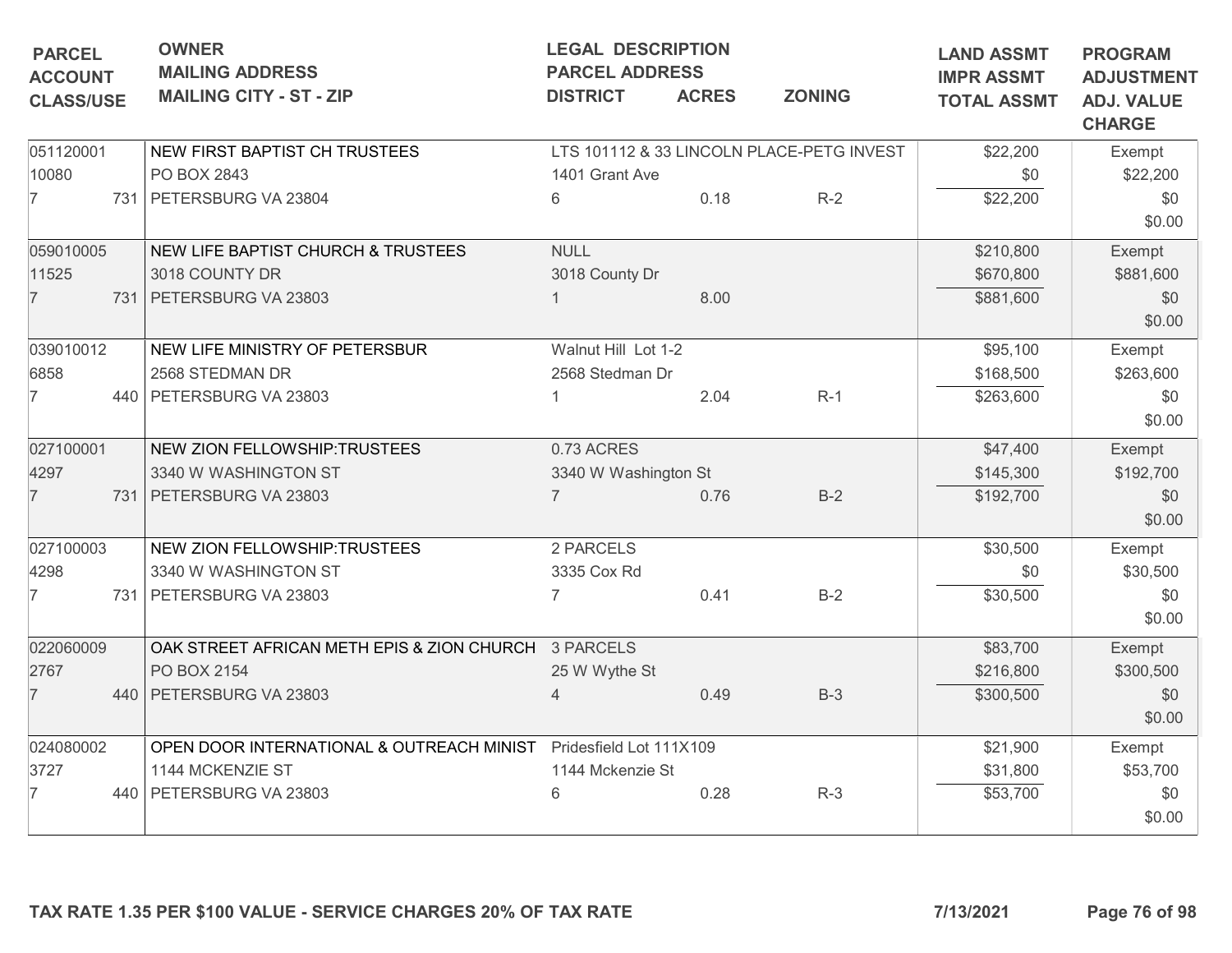| <b>ACCOUNT</b><br><b>CLASS/USE</b> | <b>OWNER</b><br><b>MAILING ADDRESS</b><br><b>MAILING CITY - ST - ZIP</b> | <b>LEGAL DESCRIPTION</b><br><b>PARCEL ADDRESS</b>                                                                                                                                                                                                    | <b>ACRES</b>                                 | <b>ZONING</b>                                                                                                                                                   | <b>LAND ASSMT</b><br><b>IMPR ASSMT</b><br><b>TOTAL ASSMT</b>           | <b>PROGRAM</b><br><b>ADJUSTMENT</b><br><b>ADJ. VALUE</b><br><b>CHARGE</b> |
|------------------------------------|--------------------------------------------------------------------------|------------------------------------------------------------------------------------------------------------------------------------------------------------------------------------------------------------------------------------------------------|----------------------------------------------|-----------------------------------------------------------------------------------------------------------------------------------------------------------------|------------------------------------------------------------------------|---------------------------------------------------------------------------|
| 055110006                          | OPEN DOOR MINISTRIES CHURCH OF GOD                                       |                                                                                                                                                                                                                                                      |                                              |                                                                                                                                                                 | \$249,800                                                              | Exempt                                                                    |
|                                    | 301 E SOUTH BLVD.                                                        |                                                                                                                                                                                                                                                      |                                              |                                                                                                                                                                 | \$1,064,700                                                            | \$1,314,500                                                               |
|                                    |                                                                          | 2                                                                                                                                                                                                                                                    | 2.84                                         | $R-1$                                                                                                                                                           | \$1,314,500                                                            | \$0<br>\$0.00                                                             |
|                                    |                                                                          |                                                                                                                                                                                                                                                      |                                              |                                                                                                                                                                 |                                                                        | Service Charge                                                            |
|                                    |                                                                          |                                                                                                                                                                                                                                                      |                                              |                                                                                                                                                                 |                                                                        | \$62,640                                                                  |
|                                    |                                                                          |                                                                                                                                                                                                                                                      |                                              |                                                                                                                                                                 |                                                                        | \$15,660                                                                  |
|                                    |                                                                          |                                                                                                                                                                                                                                                      |                                              |                                                                                                                                                                 |                                                                        | \$211.41                                                                  |
| 011120012                          | PETERSBURG AREA ART LEAGUE & INC THE                                     |                                                                                                                                                                                                                                                      |                                              | \$41,100                                                                                                                                                        | Service Charge                                                         |                                                                           |
|                                    |                                                                          | 7 E Old St                                                                                                                                                                                                                                           |                                              |                                                                                                                                                                 | \$214,700                                                              | \$204,640                                                                 |
|                                    |                                                                          | $\overline{4}$                                                                                                                                                                                                                                       | 0.11                                         | $M-1$                                                                                                                                                           | \$255,800                                                              | \$51,160                                                                  |
|                                    |                                                                          |                                                                                                                                                                                                                                                      |                                              |                                                                                                                                                                 |                                                                        | \$690.66                                                                  |
| 022140016                          | PETERSBURG MASONIC BUILDING & CORP                                       | 105.7X256-247                                                                                                                                                                                                                                        |                                              |                                                                                                                                                                 | \$178,300                                                              | Exempt                                                                    |
|                                    | 115 S SYCAMORE STREET                                                    |                                                                                                                                                                                                                                                      |                                              |                                                                                                                                                                 | \$300,700                                                              | \$479,000                                                                 |
|                                    |                                                                          | $\Delta$                                                                                                                                                                                                                                             | 0.61                                         | $B-3$                                                                                                                                                           | \$479,000                                                              | \$0                                                                       |
|                                    |                                                                          |                                                                                                                                                                                                                                                      |                                              |                                                                                                                                                                 |                                                                        | \$0.00                                                                    |
| 081030001                          | PETERSBURG NATIONAL BATTLEFIELD                                          | <b>NULL</b>                                                                                                                                                                                                                                          |                                              |                                                                                                                                                                 | \$189,500                                                              | Exempt                                                                    |
|                                    |                                                                          | 2800 Crater Rd                                                                                                                                                                                                                                       |                                              |                                                                                                                                                                 | \$0                                                                    | \$189,500                                                                 |
| 478                                |                                                                          | 3                                                                                                                                                                                                                                                    | 5.50                                         | $R-1A$                                                                                                                                                          | \$189,500                                                              | \$0                                                                       |
|                                    |                                                                          |                                                                                                                                                                                                                                                      |                                              |                                                                                                                                                                 |                                                                        | \$0.00                                                                    |
| 033170003                          |                                                                          |                                                                                                                                                                                                                                                      |                                              |                                                                                                                                                                 | \$53,100                                                               | Service Charge                                                            |
|                                    |                                                                          |                                                                                                                                                                                                                                                      |                                              |                                                                                                                                                                 | \$416,600                                                              | \$42,480                                                                  |
|                                    |                                                                          |                                                                                                                                                                                                                                                      | 0.50                                         | $B-2$                                                                                                                                                           | \$469,700                                                              | \$93,940                                                                  |
|                                    |                                                                          |                                                                                                                                                                                                                                                      |                                              |                                                                                                                                                                 |                                                                        | \$1,268.19                                                                |
| 023080005                          | PETERSBURG URBAN MINISTRIES INC                                          |                                                                                                                                                                                                                                                      |                                              |                                                                                                                                                                 | \$5,400                                                                | Service Charge                                                            |
|                                    | 1200 W WASHINGTON ST                                                     | 832 Hinton St                                                                                                                                                                                                                                        |                                              |                                                                                                                                                                 | \$0                                                                    | \$4,320                                                                   |
|                                    |                                                                          | 5                                                                                                                                                                                                                                                    | 0.13                                         | $R-3$                                                                                                                                                           | \$5,400                                                                | \$1,080                                                                   |
|                                    |                                                                          |                                                                                                                                                                                                                                                      |                                              |                                                                                                                                                                 |                                                                        | \$14.58                                                                   |
|                                    | 011120011                                                                | 440 PETERSBURG VA 23805<br>PETERSBURG AREA ART LEAGUE<br>7 E OLD ST<br>478 PETERSBURG VA 23803<br>7 EAST OLD ST<br>442   PETERSBURG VA 23803<br>437 PETERSBURG VA 23803<br>820 WINFIELD ROAD<br>760 PETERSBURG VA 23803<br>100   PETERSBURG VA 23803 | <b>DISTRICT</b><br>52.47 X 157<br>3 E Old St | 301 E South Blvd<br>0.19<br>115 S Sycamore St<br>PETERSBURG POST NO II AMERICAN & LEGION INC LOTS A-B LANE PLAT<br>820 Winfield Rd<br>PridesField Lot 67 42x137 | 2.845 ACRES PINE GARDENS<br>$M-1$<br>29.8-53.2X153 INCLUDES 13 ROCK ST | \$72,900<br>\$5,400<br>\$78,300                                           |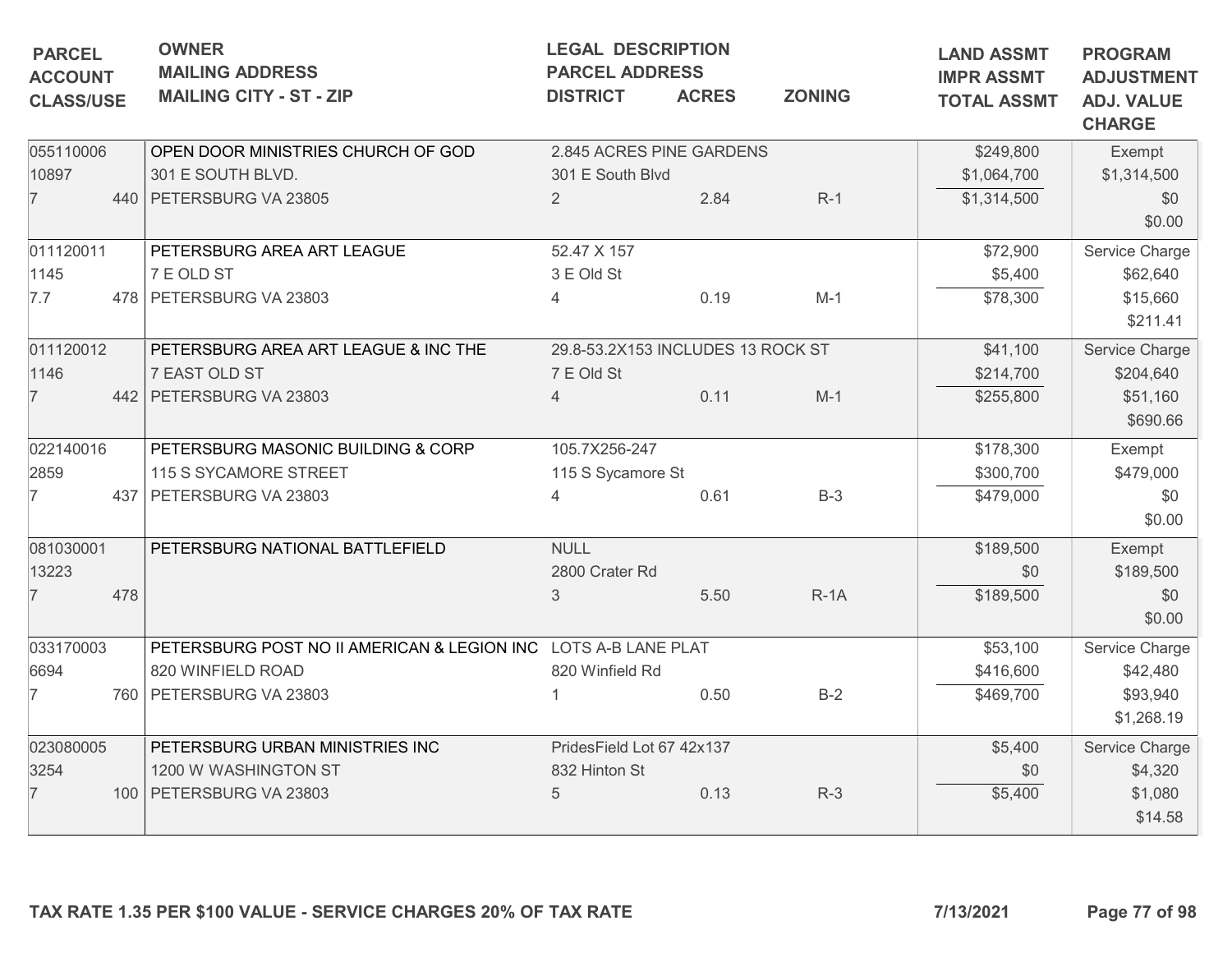| <b>PARCEL</b><br><b>ACCOUNT</b><br><b>CLASS/USE</b> | <b>OWNER</b><br><b>MAILING ADDRESS</b><br><b>MAILING CITY - ST - ZIP</b> | <b>DISTRICT</b>      | <b>LEGAL DESCRIPTION</b><br><b>PARCEL ADDRESS</b><br><b>ZONING</b><br><b>ACRES</b> |                                            | <b>LAND ASSMT</b><br><b>IMPR ASSMT</b><br><b>TOTAL ASSMT</b> | <b>PROGRAM</b><br><b>ADJUSTMENT</b><br><b>ADJ. VALUE</b><br><b>CHARGE</b> |
|-----------------------------------------------------|--------------------------------------------------------------------------|----------------------|------------------------------------------------------------------------------------|--------------------------------------------|--------------------------------------------------------------|---------------------------------------------------------------------------|
|                                                     |                                                                          |                      |                                                                                    |                                            |                                                              |                                                                           |
| 023410008                                           | PETERSBURG URBAN MINISTRIES INC                                          | Pridesfield 40X63.7  |                                                                                    |                                            | \$5,000                                                      | Service Charge                                                            |
| 3628                                                | 1200 W WASHINGTON ST                                                     | 200 S Dunlop St      |                                                                                    |                                            | \$10,000                                                     | \$12,000                                                                  |
| $\overline{7}$                                      | 410   PETERSBURG VA 23803                                                | 5                    | 0.06                                                                               | $R-3$                                      | \$15,000                                                     | \$3,000<br>\$40.50                                                        |
| 024020006                                           | PETERSBURG URBAN MINISTRIES INC                                          |                      |                                                                                    | LOTS 534-535 & E 25FT LOT 537 HABLISTON PL | \$7,600                                                      | Service Charge                                                            |
| 3658                                                | 1200 W WASHINGTON ST                                                     | 1207 Edar St         |                                                                                    |                                            | \$0                                                          | \$6,080                                                                   |
| $\overline{7}$                                      | 760   PETERSBURG VA 23803                                                | 6                    | 0.22                                                                               | $M-1$                                      | \$7,600                                                      | \$1,520<br>\$20.52                                                        |
| 024110006                                           | PETERSBURG URBAN MINISTRIES INC                                          | 42 X 113             |                                                                                    |                                            | \$7,400                                                      | Service Charge                                                            |
| 3788                                                | 1200 W WASHINGTON ST                                                     | 1130-32 W High St    |                                                                                    |                                            | \$13,900                                                     | \$5,920                                                                   |
| 7                                                   | 760   PETERSBURG VA 23803                                                | 6                    | 0.11                                                                               | $R-3$                                      | \$21,300                                                     | \$4,260<br>\$57.51                                                        |
| 024250005                                           | PETERSBURG URBAN MINISTRIES INC                                          |                      |                                                                                    | LOTS 13-19 LOTS 32-36 DUNN PLAT INCL W WY  | \$207,800                                                    | Service Charge                                                            |
| 4074                                                | 1200 W WASHINGTON ST                                                     | 1202 W Washington St |                                                                                    |                                            | \$536,700                                                    | \$166,240                                                                 |
| $\overline{7}$                                      | 760   PETERSBURG VA 23803                                                | 6                    | 1.71                                                                               | $B-2$                                      | \$744,500                                                    | \$148,900<br>\$2,010.15                                                   |
| 014010001                                           | PETG REDEV & HSING AUTHORITY                                             |                      | CHEATHAM TRACT 16.72 AC                                                            |                                            | \$456,300                                                    | Exempt                                                                    |
| 2212                                                | PO BOX 311                                                               | 37 Slagle Ave        |                                                                                    |                                            | \$4,479,300                                                  | \$4,935,600                                                               |
| 7                                                   | 706   PETERSBURG VA 23804                                                |                      | 16.72                                                                              | $R-4$                                      | \$4,935,600                                                  | \$0<br>\$0.00                                                             |
| 014020003                                           | PETG REDEV & HSING AUTHORITY                                             |                      | LOTS 5-11 BK 17 PETERSBURG ANNEX                                                   |                                            | \$1,600                                                      | Exempt                                                                    |
| 2215                                                | PO BOX 311                                                               | 48 Culpeper Ave      |                                                                                    |                                            | \$0                                                          | \$1,600                                                                   |
| $\overline{7}$                                      | 706 PETERSBURG VA 23804                                                  |                      | 0.08                                                                               | $R-4$                                      | \$1,600                                                      | \$0<br>\$0.00                                                             |
| 022150004                                           | PETG REDEV & HSING AUTHORITY                                             |                      | 180.4X215.5-217.2 REAR 173 X 65                                                    |                                            | \$343,800                                                    | Exempt                                                                    |
| 2863                                                | PO BOX 311                                                               | 128 S Sycamore St    |                                                                                    |                                            | \$3,687,200                                                  | \$4,031,000                                                               |
| 7                                                   | 306   PETERSBURG VA 23804                                                | 4                    | 0.89                                                                               | $R-6$                                      | \$4,031,000                                                  | \$0<br>\$0.00                                                             |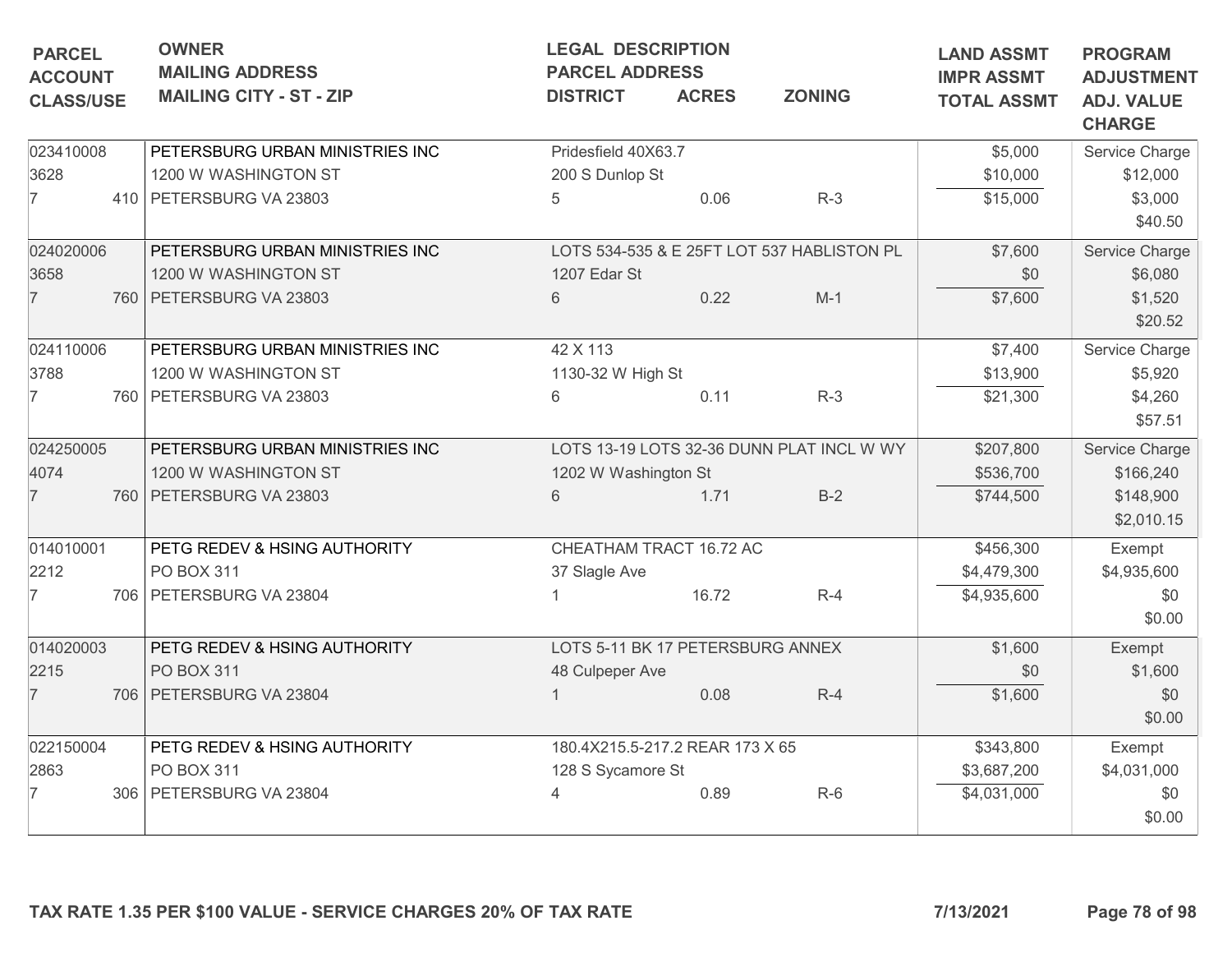| <b>PARCEL</b><br><b>ACCOUNT</b> | <b>OWNER</b><br><b>MAILING ADDRESS</b>                          | <b>LEGAL DESCRIPTION</b><br><b>PARCEL ADDRESS</b> |              |                                             | <b>LAND ASSMT</b><br><b>IMPR ASSMT</b> | <b>PROGRAM</b><br><b>ADJUSTMENT</b> |
|---------------------------------|-----------------------------------------------------------------|---------------------------------------------------|--------------|---------------------------------------------|----------------------------------------|-------------------------------------|
| <b>CLASS/USE</b>                | <b>MAILING CITY - ST - ZIP</b>                                  | <b>DISTRICT</b>                                   | <b>ACRES</b> | <b>ZONING</b>                               | <b>TOTAL ASSMT</b>                     | <b>ADJ. VALUE</b><br><b>CHARGE</b>  |
| 022150021                       | PETG REDEV & HSING AUTHORITY                                    | LTS 17-B & 18-200AK WAREHOUSE REV                 |              |                                             | \$36,100                               | Exempt                              |
| 2874                            | <b>PO BOX 311</b>                                               | 129 Harrison St                                   |              |                                             | \$327,600                              | \$363,700                           |
| $\overline{7}$                  | 706   PETERSBURG VA 23804                                       | $\overline{\mathcal{A}}$                          | 0.08         | $B-3$                                       | \$363,700                              | \$0                                 |
|                                 |                                                                 |                                                   |              |                                             |                                        | \$0.00                              |
| 022210003                       | PETG REDEV & HSING AUTHORITY                                    | 29.1 X 34.7 - 39.35                               |              |                                             | \$1,700                                | Exempt                              |
| 2923                            | PO BOX 311                                                      | 216 Farmer St                                     |              |                                             | \$0                                    | \$1,700                             |
| $\overline{7}$                  | 706 PETERSBURG VA 23804                                         | 5                                                 | 0.02         | $B-2$                                       | \$1,700                                | \$0                                 |
|                                 |                                                                 |                                                   |              |                                             |                                        | \$0.00                              |
| 022210005                       | PETG REDEV & HSING AUTHORITY                                    |                                                   |              | LOT B PT 4 MATTHEWS PLAT 25.5-31.6X58.5-60. | \$5,900                                | Exempt                              |
| 2925                            | PO BOX 311                                                      | 231 Halifax St                                    |              |                                             | \$0                                    | \$5,900                             |
| $\overline{7}$                  | 706 PETERSBURG VA 23804                                         | 5                                                 | 0.03         | $B-2$                                       | \$5,900                                | \$0                                 |
|                                 |                                                                 |                                                   |              |                                             |                                        | \$0.00                              |
| 022380026                       | PETG REDEV & HSING AUTHORITY                                    | LT E BRUNER PLAT43.4 - 77.6 X 84                  |              |                                             | \$6,000                                | Exempt                              |
| 3163                            | PO BOX 311                                                      | 417 S Adams St                                    |              |                                             | \$0                                    | \$6,000                             |
| $\overline{7}$                  | 706 PETERSBURG VA 23804                                         | 4                                                 | 0.08         | $R-3$                                       | \$6,000                                | \$0                                 |
|                                 |                                                                 |                                                   |              |                                             |                                        | \$0.00                              |
| 023350002                       | PETG REDEV & HSING AUTHORITY                                    | PT PARCEL 24                                      |              |                                             | \$231,300                              | Exempt                              |
| 3554                            | PO BOX 311                                                      | 515 Lee Ave                                       |              |                                             | \$5,600                                | \$236,900                           |
| $\overline{7}$                  | 706 PETERSBURG VA 23804                                         | 5                                                 | 2.48         | <b>PUD</b>                                  | \$236,900                              | \$0                                 |
|                                 |                                                                 |                                                   |              |                                             |                                        | \$0.00                              |
| 030010804                       | PETG REDEV & HSING AUTHORITY                                    | LT 3 0.20 ACRESVAN BUREN ESTATES                  |              |                                             | \$20,900                               | Exempt                              |
| 5096                            | PO BOX 311                                                      | 518 Van Buren Dr                                  |              |                                             | \$0                                    | \$20,900                            |
| $\overline{7}$                  | 100   PETERSBURG VA 23804                                       | 5                                                 | 0.20         | <b>PUD</b>                                  | \$20,900                               | \$0                                 |
|                                 |                                                                 |                                                   |              |                                             |                                        | \$0.00                              |
| 030010805                       | PETG REDEV & HSING AUTHORITY                                    | LT 4 0.20 ACRESVAN BUREN ESTATES                  |              |                                             | \$20,900                               | Exempt                              |
| 5097                            | <b>PO BOX 311</b>                                               | 514 Van Buren Dr                                  |              |                                             | \$0                                    | \$20,900                            |
| $\overline{7}$                  | 100   PETERSBURG VA 23804                                       | 5                                                 | 0.20         | <b>PUD</b>                                  | \$20,900                               | \$0                                 |
|                                 |                                                                 |                                                   |              |                                             |                                        | \$0.00                              |
|                                 | TAX RATE 1.35 PER \$100 VALUE - SERVICE CHARGES 20% OF TAX RATE |                                                   |              |                                             | 7/13/2021                              | Page 79 of 98                       |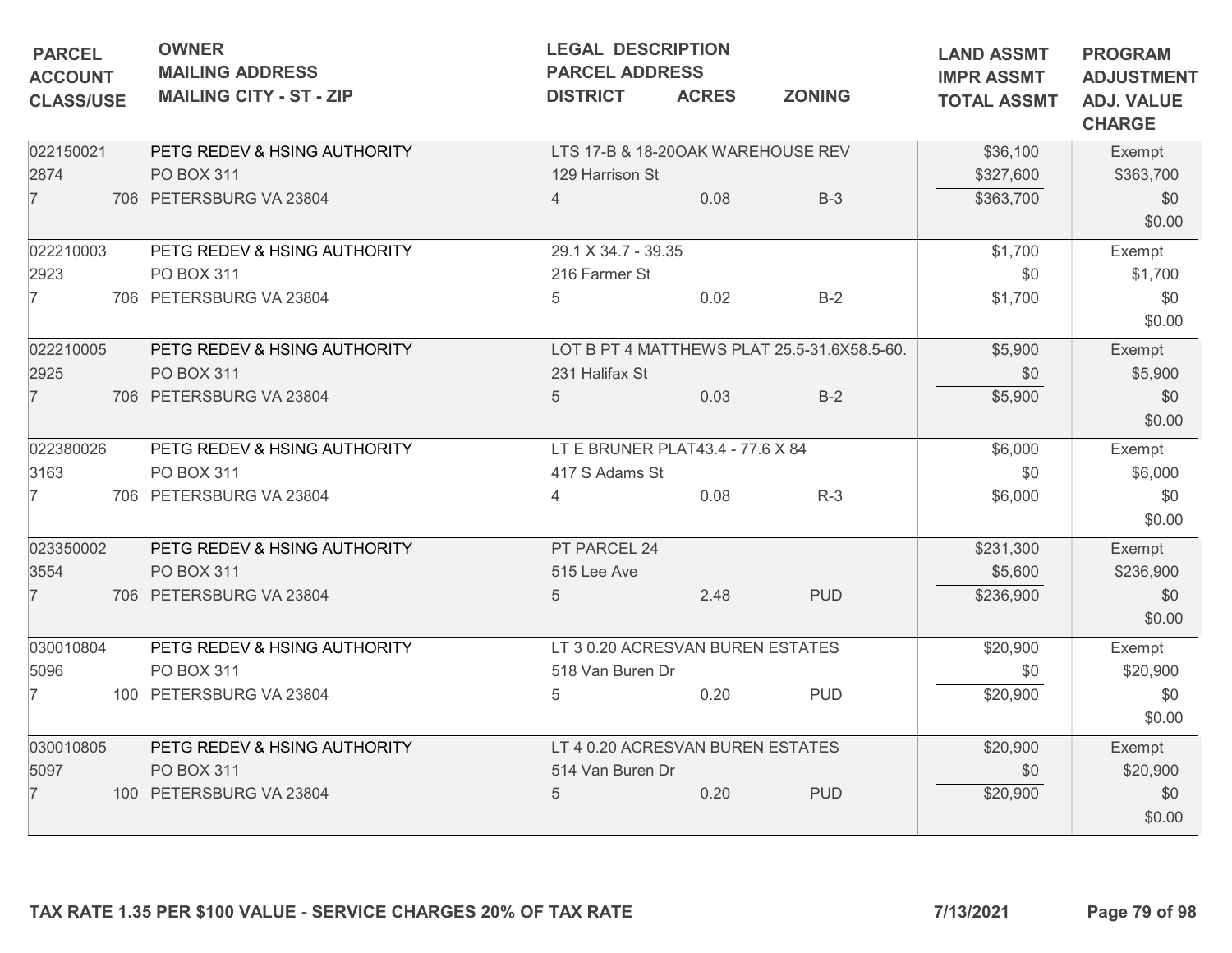| <b>OWNER</b><br><b>MAILING ADDRESS</b><br><b>MAILING CITY - ST - ZIP</b> | <b>LEGAL DESCRIPTION</b><br><b>PARCEL ADDRESS</b><br><b>DISTRICT</b>                                                                                                                                                                       | <b>ACRES</b>                                                    | <b>LAND ASSMT</b><br><b>IMPR ASSMT</b><br><b>TOTAL ASSMT</b>                    | <b>PROGRAM</b><br><b>ADJUSTMENT</b><br><b>ADJ. VALUE</b>                                                                                                                                                                                                                        |                                                                                                              |
|--------------------------------------------------------------------------|--------------------------------------------------------------------------------------------------------------------------------------------------------------------------------------------------------------------------------------------|-----------------------------------------------------------------|---------------------------------------------------------------------------------|---------------------------------------------------------------------------------------------------------------------------------------------------------------------------------------------------------------------------------------------------------------------------------|--------------------------------------------------------------------------------------------------------------|
|                                                                          |                                                                                                                                                                                                                                            |                                                                 |                                                                                 |                                                                                                                                                                                                                                                                                 | <b>CHARGE</b>                                                                                                |
| PETG REDEV & HSING AUTHORITY                                             |                                                                                                                                                                                                                                            |                                                                 |                                                                                 | \$20,700                                                                                                                                                                                                                                                                        | Exempt                                                                                                       |
| PO BOX 311                                                               |                                                                                                                                                                                                                                            |                                                                 |                                                                                 | \$0                                                                                                                                                                                                                                                                             | \$20,700                                                                                                     |
| 706 PETERSBURG VA 23804                                                  | 5                                                                                                                                                                                                                                          | 0.20                                                            | <b>PUD</b>                                                                      | \$20,700                                                                                                                                                                                                                                                                        | \$0                                                                                                          |
|                                                                          |                                                                                                                                                                                                                                            |                                                                 |                                                                                 |                                                                                                                                                                                                                                                                                 | \$0.00                                                                                                       |
|                                                                          |                                                                                                                                                                                                                                            |                                                                 |                                                                                 |                                                                                                                                                                                                                                                                                 | Exempt                                                                                                       |
|                                                                          |                                                                                                                                                                                                                                            |                                                                 |                                                                                 |                                                                                                                                                                                                                                                                                 | \$20,900                                                                                                     |
|                                                                          | 5                                                                                                                                                                                                                                          |                                                                 |                                                                                 |                                                                                                                                                                                                                                                                                 | \$0<br>\$0.00                                                                                                |
| PETG REDEV & HSING AUTHORITY                                             |                                                                                                                                                                                                                                            |                                                                 |                                                                                 | \$20,900                                                                                                                                                                                                                                                                        | Exempt                                                                                                       |
| PO BOX 311                                                               | 500 Owens Ct                                                                                                                                                                                                                               |                                                                 |                                                                                 | \$0                                                                                                                                                                                                                                                                             | \$20,900                                                                                                     |
| 100 PETERSBURG VA 23804                                                  | 5                                                                                                                                                                                                                                          | 0.20                                                            | <b>PUD</b>                                                                      | \$20,900                                                                                                                                                                                                                                                                        | \$0<br>\$0.00                                                                                                |
|                                                                          |                                                                                                                                                                                                                                            |                                                                 |                                                                                 |                                                                                                                                                                                                                                                                                 | Exempt                                                                                                       |
|                                                                          |                                                                                                                                                                                                                                            |                                                                 |                                                                                 |                                                                                                                                                                                                                                                                                 | \$20,900                                                                                                     |
|                                                                          |                                                                                                                                                                                                                                            |                                                                 |                                                                                 |                                                                                                                                                                                                                                                                                 | \$0                                                                                                          |
|                                                                          |                                                                                                                                                                                                                                            |                                                                 |                                                                                 |                                                                                                                                                                                                                                                                                 | \$0.00                                                                                                       |
| PETG REDEV & HSING AUTHORITY                                             |                                                                                                                                                                                                                                            |                                                                 |                                                                                 | \$20,900                                                                                                                                                                                                                                                                        | Exempt                                                                                                       |
| PO BOX 311                                                               | 496 Owens Ct                                                                                                                                                                                                                               |                                                                 |                                                                                 | \$0                                                                                                                                                                                                                                                                             | \$20,900                                                                                                     |
| 100 PETERSBURG VA 23804                                                  | 5                                                                                                                                                                                                                                          | 0.30                                                            | <b>PUD</b>                                                                      | \$20,900                                                                                                                                                                                                                                                                        | \$0<br>\$0.00                                                                                                |
|                                                                          |                                                                                                                                                                                                                                            |                                                                 |                                                                                 |                                                                                                                                                                                                                                                                                 | Exempt                                                                                                       |
|                                                                          |                                                                                                                                                                                                                                            |                                                                 |                                                                                 |                                                                                                                                                                                                                                                                                 | \$20,900                                                                                                     |
| 100 PETERSBURG VA 23804                                                  | $5\phantom{.0}$                                                                                                                                                                                                                            | 0.37                                                            | <b>PUD</b>                                                                      | \$20,900                                                                                                                                                                                                                                                                        | \$0<br>\$0.00                                                                                                |
|                                                                          |                                                                                                                                                                                                                                            |                                                                 |                                                                                 |                                                                                                                                                                                                                                                                                 | Exempt                                                                                                       |
|                                                                          |                                                                                                                                                                                                                                            |                                                                 |                                                                                 |                                                                                                                                                                                                                                                                                 | \$20,900                                                                                                     |
| 100 PETERSBURG VA 23804                                                  | 5                                                                                                                                                                                                                                          |                                                                 |                                                                                 |                                                                                                                                                                                                                                                                                 | \$0                                                                                                          |
|                                                                          |                                                                                                                                                                                                                                            |                                                                 |                                                                                 |                                                                                                                                                                                                                                                                                 | \$0.00                                                                                                       |
|                                                                          | PETG REDEV & HSING AUTHORITY<br>PO BOX 311<br>100 PETERSBURG VA 23804<br>PETG REDEV & HSING AUTHORITY<br>PO BOX 311<br>100 PETERSBURG VA 23804<br>PETG REDEV & HSING AUTHORITY<br>PO BOX 311<br>PETG REDEV & HSING AUTHORITY<br>PO BOX 311 | 498 Owens Ct<br>$5\overline{)}$<br>492 Owens Ct<br>490 Owens Ct | LT 5 0.20 ACRES<br>510 Van Buren Dr<br>502 Van Buren Dr<br>0.25<br>0.27<br>0.25 | <b>ZONING</b><br>LT 7 0.25 ACRES VAN BUREN ESTATES<br><b>PUD</b><br>LT 80.20 ACRESVAN BUREN ESTATES<br>LT 90.27 ACRESVAN BUREN ESTATES<br><b>PUD</b><br>LT 100.30 ACRESVAN BUREN ESTATES<br>LT 110.37 ACRES VAN BUREN ESTATES<br>LT 120.24 ACRESVAN BUREN ESTATES<br><b>PUD</b> | \$20,900<br>\$0<br>\$20,900<br>\$20,900<br>\$0<br>\$20,900<br>\$20,900<br>\$0<br>\$20,900<br>\$0<br>\$20,900 |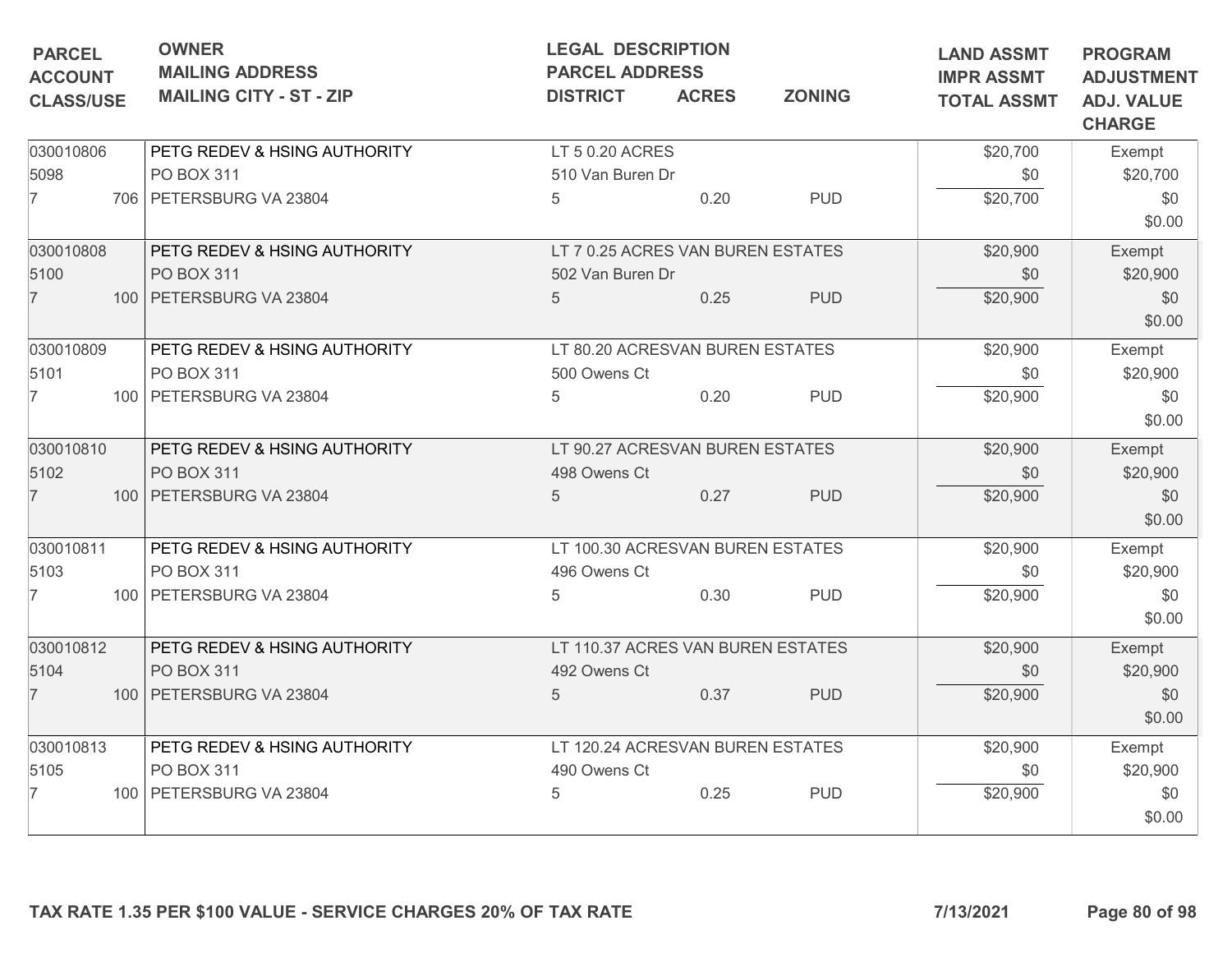| <b>PARCEL</b><br><b>ACCOUNT</b><br><b>CLASS/USE</b> | <b>OWNER</b><br><b>MAILING ADDRESS</b><br><b>MAILING CITY - ST - ZIP</b> | <b>LEGAL DESCRIPTION</b><br><b>PARCEL ADDRESS</b><br><b>DISTRICT</b> | <b>ACRES</b>                         | <b>ZONING</b> | <b>LAND ASSMT</b><br><b>IMPR ASSMT</b><br><b>TOTAL ASSMT</b> | <b>PROGRAM</b><br><b>ADJUSTMENT</b><br><b>ADJ. VALUE</b><br><b>CHARGE</b> |
|-----------------------------------------------------|--------------------------------------------------------------------------|----------------------------------------------------------------------|--------------------------------------|---------------|--------------------------------------------------------------|---------------------------------------------------------------------------|
| 030030022                                           | PETG REDEV & HSING AUTHORITY                                             | 46X50                                                                |                                      |               | \$3,900                                                      | Exempt                                                                    |
| 5125                                                | PO BOX 311                                                               | 819 Lee Ave                                                          |                                      |               | \$0                                                          | \$3,900                                                                   |
| $\overline{7}$                                      | 706   PETERSBURG VA 23804                                                | $5\overline{)}$                                                      | 0.05                                 | $R-3$         | \$3,900                                                      | \$0<br>\$0.00                                                             |
| 030060013                                           | PETG REDEV & HSING AUTHORITY                                             |                                                                      | PT LT 41 POORHOUSE PLAT              |               | \$900                                                        | Exempt                                                                    |
| 5201                                                | PO BOX 311                                                               | 903 Lee Ave                                                          |                                      |               | \$0                                                          | \$900                                                                     |
| $\overline{7}$                                      | 706 PETERSBURG VA 23804                                                  | 5                                                                    | 0.14                                 | $R-3$         | \$900                                                        | \$0<br>\$0.00                                                             |
| 030100005                                           | PETG REDEV & HSING AUTHORITY                                             |                                                                      | LOT 34 BK B GILLFIELD SUBD           |               | \$12,400                                                     | Exempt                                                                    |
| 5293                                                | PO BOX 311                                                               | 818 N Gillfield Dr                                                   |                                      |               | \$0                                                          | \$12,400                                                                  |
| $\overline{7}$                                      | 706   PETERSBURG VA 23804                                                | 6                                                                    | 0.33                                 | $R-2$         | \$12,400                                                     | \$0<br>\$0.00                                                             |
| 030120028                                           | PETG REDEV & HSING AUTHORITY                                             | LTS 5-11 HOBBS                                                       |                                      |               | \$16,200                                                     | Exempt                                                                    |
| 5361                                                | PO BOX 311                                                               | 660 Hobbs Ct                                                         |                                      |               | \$0                                                          | \$16,200                                                                  |
| $\overline{7}$                                      | 706 PETERSBURG VA 23804                                                  | 5                                                                    | 1.16                                 | $R-2$         | \$16,200                                                     | \$0<br>\$0.00                                                             |
| 030120032                                           | PETG REDEV & HSING AUTHORITY                                             |                                                                      | LOT 1 HOBBS SUBD114.4-34.2X90-120.6  |               | \$6,200                                                      | Exempt                                                                    |
| 5365                                                | PO BOX 311                                                               | 853 Wesley St                                                        |                                      |               | \$0                                                          | \$6,200                                                                   |
| $\overline{7}$                                      | 706   PETERSBURG VA 23804                                                | 5                                                                    | 0.28                                 | $R-2$         | \$6,200                                                      | \$0<br>\$0.00                                                             |
| 030180017                                           | PETG REDEV & HSING AUTHORITY                                             |                                                                      | PT LT 1 JOHN ENNISS PLAT31X34.2-34.5 |               | \$2,400                                                      | Exempt                                                                    |
| 5428                                                | PO BOX 311                                                               | 724 Wesley St                                                        |                                      |               | \$0                                                          | \$2,400                                                                   |
| $\overline{7}$                                      | 706 PETERSBURG VA 23804                                                  | $5\phantom{.0}$                                                      | 0.02                                 | $R-3$         | \$2,400                                                      | \$0<br>\$0.00                                                             |
| 030200005                                           | PETG REDEV & HSING AUTHORITY                                             | 30X78                                                                |                                      |               | \$4,800                                                      | Exempt                                                                    |
| 5441                                                | <b>PO BOX 311</b>                                                        | 702 Independence Ave                                                 |                                      |               | \$0                                                          | \$4,800                                                                   |
| $\overline{7}$                                      | 706   PETERSBURG VA 23804                                                | 5                                                                    | 0.05                                 | $R-3$         | \$4,800                                                      | \$0<br>\$0.00                                                             |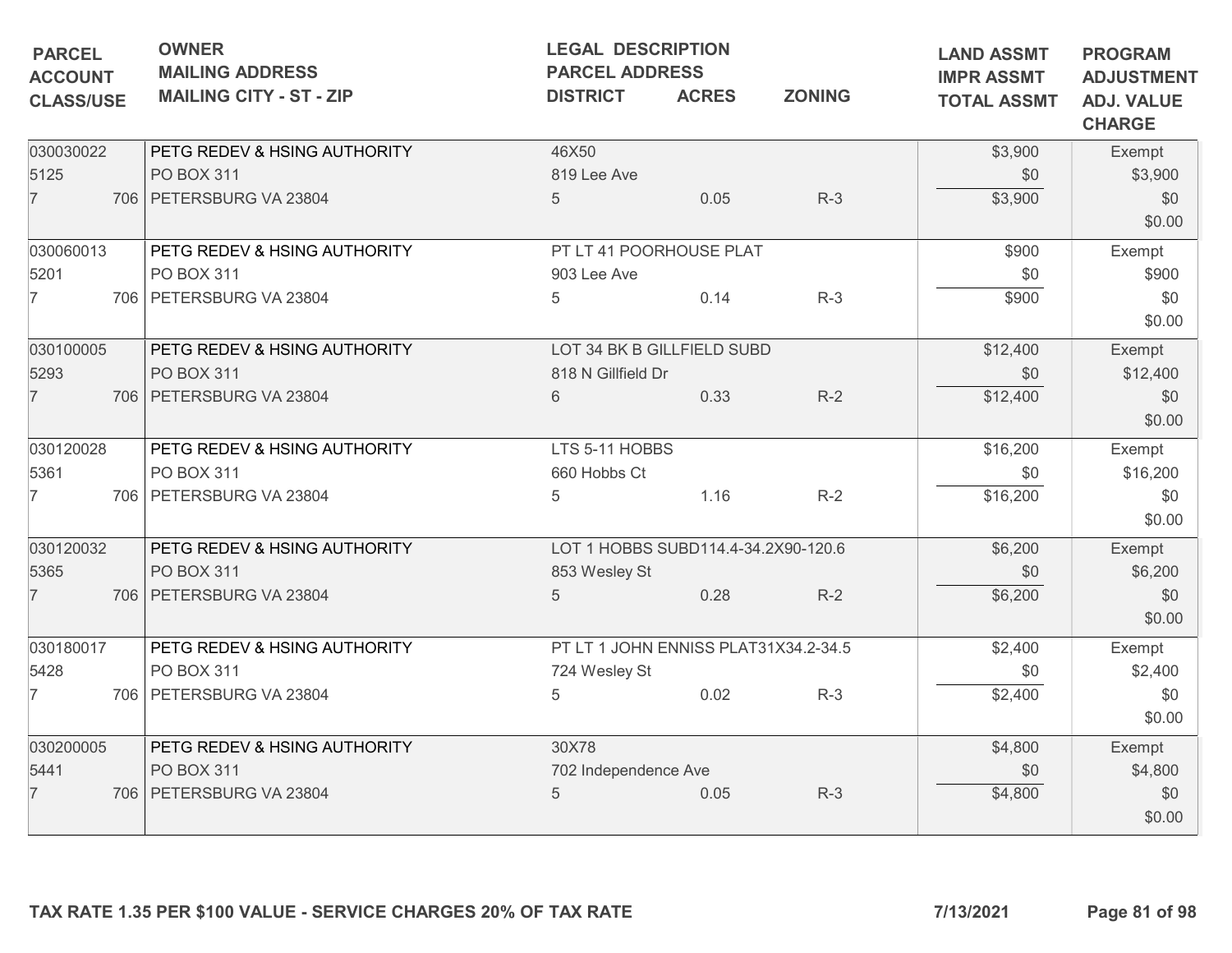| <b>PARCEL</b><br><b>ACCOUNT</b> | <b>OWNER</b><br><b>MAILING ADDRESS</b> | <b>LEGAL DESCRIPTION</b><br><b>PARCEL ADDRESS</b> |              |               | <b>LAND ASSMT</b><br><b>IMPR ASSMT</b> | <b>PROGRAM</b><br><b>ADJUSTMENT</b> |
|---------------------------------|----------------------------------------|---------------------------------------------------|--------------|---------------|----------------------------------------|-------------------------------------|
| <b>CLASS/USE</b>                | <b>MAILING CITY - ST - ZIP</b>         | <b>DISTRICT</b>                                   | <b>ACRES</b> | <b>ZONING</b> | <b>TOTAL ASSMT</b>                     | <b>ADJ. VALUE</b><br><b>CHARGE</b>  |
| 030200006                       | PETG REDEV & HSING AUTHORITY           | 3 PARCELS                                         |              |               | \$10,800                               | Exempt                              |
| 5442                            | PO BOX 311                             | 700 Independence Ave                              |              |               | \$0                                    | \$10,800                            |
| $\overline{7}$                  | 706 PETERSBURG VA 23804                | 5                                                 | 0.17         | $R-3$         | \$10,800                               | \$0<br>\$0.00                       |
| 030270001                       | PETG REDEV & HSING AUTHORITY           | LOT 1BLOCK ACEDAR LAWN WEST                       |              |               | \$7,800                                | Exempt                              |
| 5548                            | PO BOX 311                             | 600 Carter St                                     |              |               | \$75,200                               | \$83,000                            |
| $\overline{7}$                  | 706   PETERSBURG VA 23804              | 5                                                 | 0.08         | <b>PUD</b>    | \$83,000                               | \$0<br>\$0.00                       |
| 030280023                       | PETG REDEV & HSING AUTHORITY           | <b>6-E CEDAR LAWN</b>                             |              |               | \$9,000                                | Exempt                              |
| 5586                            | PO BOX 311                             | 19 Jarratt Ct                                     |              |               | \$67,500                               | \$76,500                            |
| $\overline{7}$                  | 706 PETERSBURG VA 23804                | 5                                                 | 0.02         | <b>PUD</b>    | \$76,500                               | \$0<br>\$0.00                       |
| 031080002                       | PETG REDEV & HSING AUTHORITY           | 65X135                                            |              |               | \$7,500                                | Exempt                              |
| 5804                            | PO BOX 311                             | 523 Harrison St                                   |              |               | \$0                                    | \$7,500                             |
| $\overline{7}$                  | 706   PETERSBURG VA 23804              | $\overline{4}$                                    | 0.20         | $R-3$         | \$7,500                                | \$0<br>\$0.00                       |
| 031140019                       | PETG REDEV & HSING AUTHORITY           | 46X52                                             |              |               | \$3,900                                | Exempt                              |
| 5880                            | PO BOX 311                             | 109 Mercury St                                    |              |               | \$0                                    | \$3,900                             |
| $\overline{7}$                  | 706   PETERSBURG VA 23804              | 4                                                 | 0.05         | $R-3$         | \$3,900                                | \$0<br>\$0.00                       |
| 031140021                       | PETG REDEV & HSING AUTHORITY           | 46 X 150                                          |              |               | \$6,800                                | Exempt                              |
| 5882                            | PO BOX 311                             | 535 S Adams St                                    |              |               | \$0                                    | \$6,800                             |
| $\overline{7}$                  | 706 PETERSBURG VA 23804                | 4                                                 | 0.16         | $R-3$         | \$6,800                                | \$0<br>\$0.00                       |
| 031240013                       | PETG REDEV & HSING AUTHORITY           | LTS 26-27 O'FARRELL PLAT39.8 X 89.7               |              |               | \$3,700                                | Exempt                              |
| 6030                            | PO BOX 311                             | 738 Wilson St                                     |              |               | \$0                                    | \$3,700                             |
| 7                               | 706   PETERSBURG VA 23804              | 5                                                 | 0.08         | A             | \$3,700                                | \$0<br>\$0.00                       |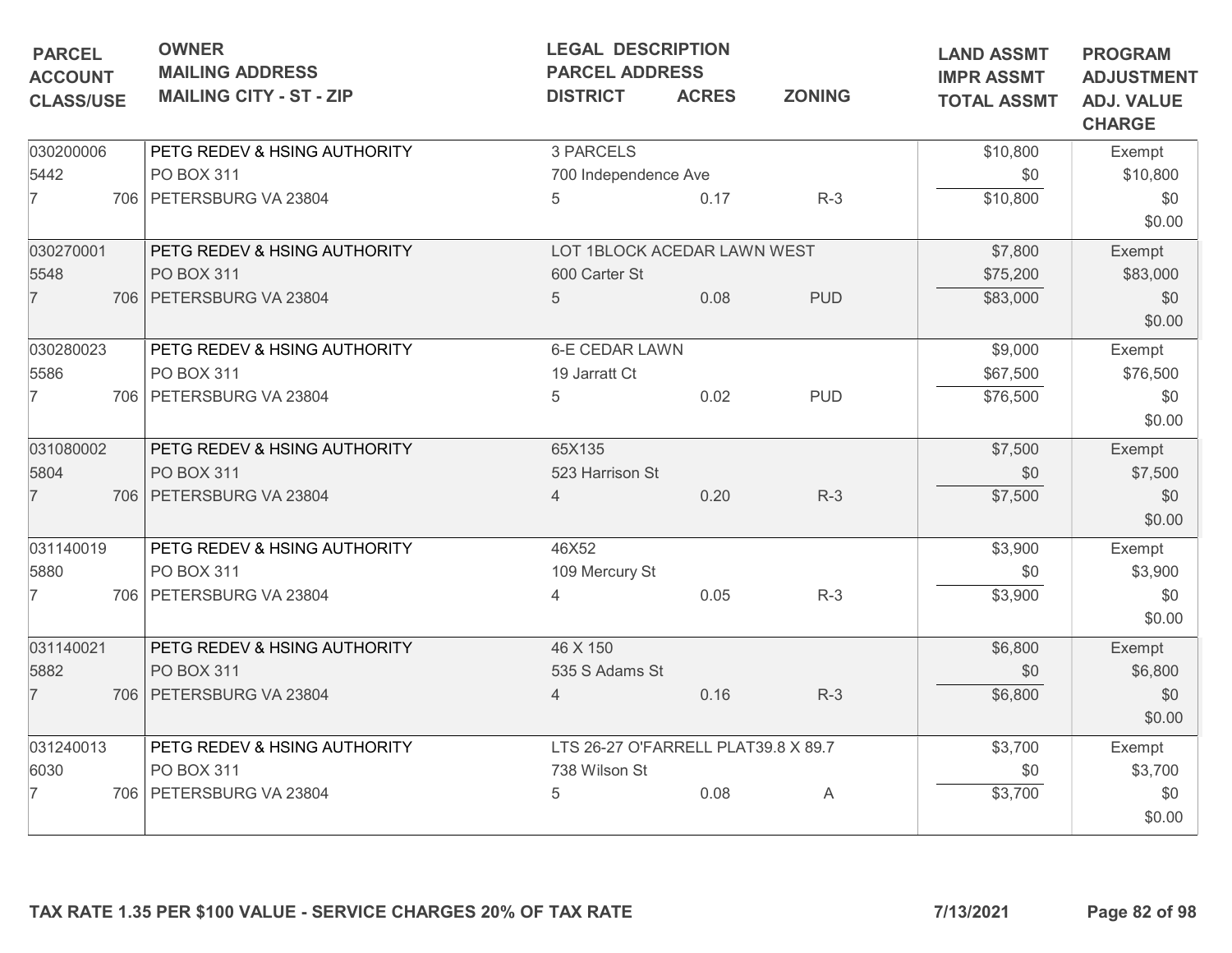| PETG REDEV & HSING AUTHORITY<br>PO BOX 311<br>706 PETERSBURG VA 23804<br>PETG REDEV & HSING AUTHORITY<br>PO BOX 311 | 36X220<br>722 Harding St<br>$5\overline{)}$<br>2 PARCELS | 0.18 | $R-3$                                                                                                 | \$4,400<br>\$0                                                                                                                       | Exempt<br>\$4,400 |
|---------------------------------------------------------------------------------------------------------------------|----------------------------------------------------------|------|-------------------------------------------------------------------------------------------------------|--------------------------------------------------------------------------------------------------------------------------------------|-------------------|
|                                                                                                                     |                                                          |      |                                                                                                       |                                                                                                                                      |                   |
|                                                                                                                     |                                                          |      |                                                                                                       |                                                                                                                                      |                   |
|                                                                                                                     |                                                          |      |                                                                                                       | \$4,400                                                                                                                              | \$0<br>\$0.00     |
|                                                                                                                     |                                                          |      |                                                                                                       | \$6,900                                                                                                                              | Exempt            |
|                                                                                                                     | 210 Shore St                                             |      |                                                                                                       | \$0                                                                                                                                  | \$6,900           |
| 706 PETERSBURG VA 23804                                                                                             | 5                                                        | 0.27 | $R-2$                                                                                                 | \$6,900                                                                                                                              | \$0<br>\$0.00     |
|                                                                                                                     |                                                          |      |                                                                                                       | \$3,600                                                                                                                              | Exempt            |
| PO BOX 311                                                                                                          |                                                          |      |                                                                                                       | \$11,800                                                                                                                             | \$15,400          |
| 706 PETERSBURG VA 23804                                                                                             | 5                                                        | 0.08 | $R-2$                                                                                                 | \$15,400                                                                                                                             | \$0<br>\$0.00     |
| PETG REDEV & HSING AUTHORITY                                                                                        |                                                          |      |                                                                                                       | \$3,600                                                                                                                              | Exempt            |
| PO BOX 311                                                                                                          |                                                          |      |                                                                                                       | \$9,500                                                                                                                              | \$13,100          |
| 706 PETERSBURG VA 23804                                                                                             | 5                                                        | 0.08 | $R-2$                                                                                                 | \$13,100                                                                                                                             | \$0<br>\$0.00     |
| PETG REDEV & HSING AUTHORITY                                                                                        | 45X145                                                   |      |                                                                                                       | \$5,400                                                                                                                              | Exempt            |
| PO BOX 311                                                                                                          |                                                          |      |                                                                                                       | \$21,100                                                                                                                             | \$26,500          |
| 706   PETERSBURG VA 23804                                                                                           | 5                                                        | 0.15 | $R-2$                                                                                                 | \$26,500                                                                                                                             | \$0<br>\$0.00     |
| PETG REDEV & HSING AUTHORITY                                                                                        |                                                          |      |                                                                                                       | \$4,500                                                                                                                              | Exempt            |
| PO BOX 311                                                                                                          |                                                          |      |                                                                                                       | \$0                                                                                                                                  | \$4,500           |
| 706 PETERSBURG VA 23804                                                                                             | 5                                                        | 0.11 | $R-2$                                                                                                 | \$4,500                                                                                                                              | \$0<br>\$0.00     |
| PETG REDEV & HSING AUTHORITY                                                                                        |                                                          |      |                                                                                                       | \$4,500                                                                                                                              | Exempt            |
| <b>PO BOX 311</b>                                                                                                   |                                                          |      |                                                                                                       | \$0                                                                                                                                  | \$4,500           |
| 706   PETERSBURG VA 23804                                                                                           | 5                                                        | 0.11 | $R-2$                                                                                                 | \$4,500                                                                                                                              | \$0<br>\$0.00     |
|                                                                                                                     | PETG REDEV & HSING AUTHORITY                             |      | 205 St Matthew St<br>207 St Matthew St<br>221 St Matthew St<br>232 St Matthew St<br>228 St Matthew St | E 1/2 LOT 1 23X143MCILWAINE PLAT<br>W 1/2 LOT 1 23X143MCILWAINE PLAT<br>PT OF 453 THE HEIGHTS 38X125<br>PT OF 453 THE HEIGHTS 38X125 |                   |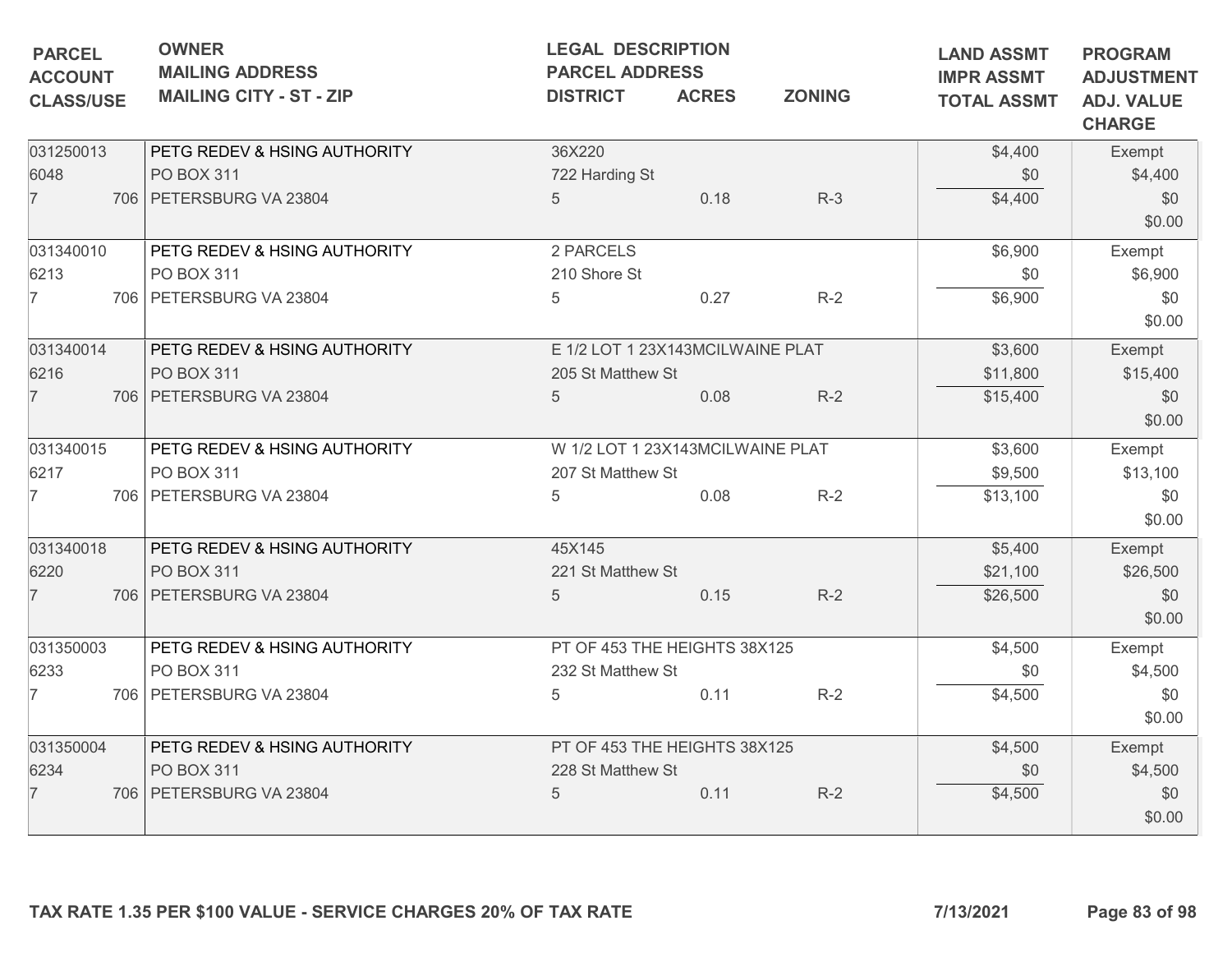| <b>PARCEL</b>                      | <b>OWNER</b><br><b>MAILING ADDRESS</b> | <b>LEGAL DESCRIPTION</b><br><b>PARCEL ADDRESS</b> |              | <b>LAND ASSMT</b><br><b>IMPR ASSMT</b> | <b>PROGRAM</b><br><b>ADJUSTMENT</b> |                                    |
|------------------------------------|----------------------------------------|---------------------------------------------------|--------------|----------------------------------------|-------------------------------------|------------------------------------|
| <b>ACCOUNT</b><br><b>CLASS/USE</b> | <b>MAILING CITY - ST - ZIP</b>         | <b>DISTRICT</b>                                   | <b>ACRES</b> | <b>ZONING</b>                          | <b>TOTAL ASSMT</b>                  | <b>ADJ. VALUE</b><br><b>CHARGE</b> |
| 031350005                          | PETG REDEV & HSING AUTHORITY           | PT OF 453 THE HEIGHTS 38X125                      |              |                                        | \$4,500                             | Exempt                             |
| 6235                               | PO BOX 311                             | 224 St Matthew St                                 |              |                                        | \$0                                 | \$4,500                            |
| $\overline{7}$                     | 706 PETERSBURG VA 23804                | 5                                                 | 0.11         | $R-2$                                  | \$4,500                             | \$0<br>\$0.00                      |
| 031350006                          | PETG REDEV & HSING AUTHORITY           | LOT 2 WILLIAMSON PLAT 38 X 125                    |              |                                        | \$4,300                             | Exempt                             |
| 6236                               | <b>PO BOX 311</b>                      | 222 St Matthew St                                 |              |                                        | \$0                                 | \$4,300                            |
| $\overline{7}$                     | 706   PETERSBURG VA 23804              | 5                                                 | 0.11         | $R-2$                                  | \$4,300                             | \$0<br>\$0.00                      |
| 031350007                          | PETG REDEV & HSING AUTHORITY           | LOT 1 WILLIAMSON PLAT 38 X 122                    |              |                                        | \$4,300                             | Exempt                             |
| 6237                               | PO BOX 311                             | 216 St Matthew St                                 |              |                                        | \$0                                 | \$4,300                            |
| 7                                  | 706   PETERSBURG VA 23804              | 5                                                 | 0.11         | $R-2$                                  | \$4,300                             | \$0<br>\$0.00                      |
| 031350017                          | PETG REDEV & HSING AUTHORITY           | LTS 5-6 WILLIAMSON PLAT                           |              |                                        | \$8,400                             | Exempt                             |
| 6246                               | PO BOX 311                             | 219 Virginia Ave                                  |              |                                        | \$0                                 | \$8,400                            |
| $\overline{7}$                     | 706   PETERSBURG VA 23804              | $5\overline{)}$                                   | 0.22         | $R-2$                                  | \$8,400                             | \$0<br>\$0.00                      |
| 045060004                          | PETG REDEV & HSING AUTHORITY           | 31-60X134.4-122                                   |              |                                        | \$11,800                            | Exempt                             |
| 8102                               | PO BOX 311                             | 827 Halifax St                                    |              |                                        | \$0                                 | \$11,800                           |
| $\overline{7}$                     | 706   PETERSBURG VA 23804              | 5                                                 | 0.09         | $R-3$                                  | \$11,800                            | \$0<br>\$0.00                      |
| 045110002                          | PETG REDEV & HSING AUTHORITY           | LT 9 PILCHER PLAT                                 |              |                                        | \$2,600                             | Exempt                             |
| 8129                               | PO BOX 311                             | 530 Virginia Ave                                  |              |                                        | \$0                                 | \$2,600                            |
| $\overline{7}$                     | 706 PETERSBURG VA 23804                | 5                                                 | 0.05         | $R-2$                                  | \$2,600                             | \$0<br>\$0.00                      |
| 046040014                          | PETG REDEV & HSING AUTHORITY           | 24.792 ACRES                                      |              |                                        | \$492,200                           | Exempt                             |
| 8715                               | PO BOX 311                             | 432 Pecan St                                      |              |                                        | \$4,243,600                         | \$4,735,800                        |
| 7                                  | 706   PETERSBURG VA 23804              | 6                                                 | 24.79        | $R-4$                                  | \$4,735,800                         | \$0<br>\$0.00                      |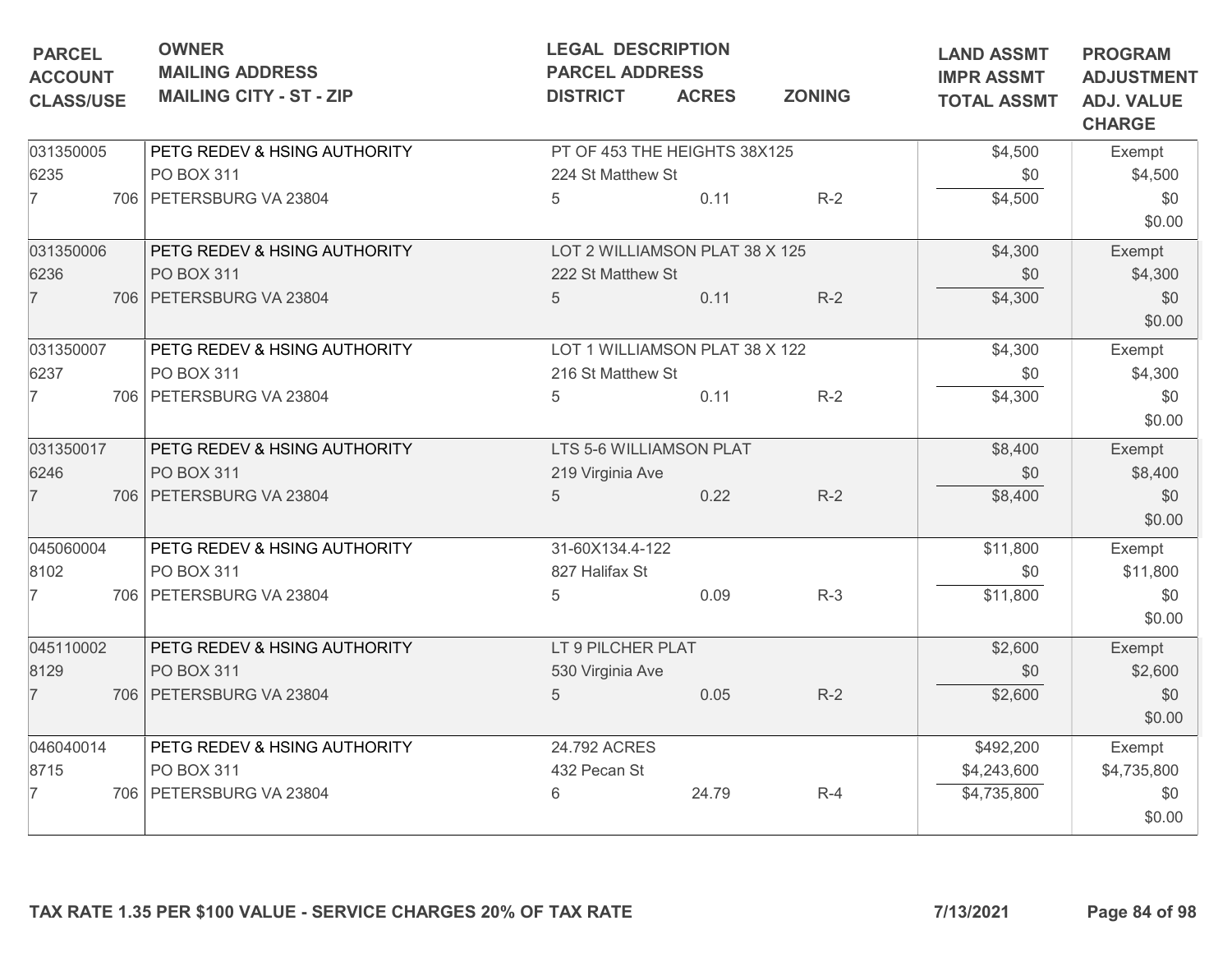| <b>PARCEL</b><br><b>ACCOUNT</b><br><b>CLASS/USE</b> | <b>OWNER</b><br><b>MAILING ADDRESS</b><br><b>MAILING CITY - ST - ZIP</b> | <b>LEGAL DESCRIPTION</b><br><b>PARCEL ADDRESS</b><br><b>DISTRICT</b> | <b>ACRES</b> | <b>ZONING</b> | <b>LAND ASSMT</b><br><b>IMPR ASSMT</b><br><b>TOTAL ASSMT</b> | <b>PROGRAM</b><br><b>ADJUSTMENT</b><br><b>ADJ. VALUE</b> |
|-----------------------------------------------------|--------------------------------------------------------------------------|----------------------------------------------------------------------|--------------|---------------|--------------------------------------------------------------|----------------------------------------------------------|
|                                                     |                                                                          |                                                                      |              |               |                                                              | <b>CHARGE</b>                                            |
| 047100027                                           | PETG REDEV & HSING AUTHORITY                                             | GREENWOOD FARMS LT 54 80 X 142                                       |              |               | \$22,100                                                     | Exempt                                                   |
| 9218                                                | PO BOX 311                                                               | 1609-11 N Valor Dr                                                   |              |               | \$77,200                                                     | \$99,300                                                 |
| $\overline{7}$                                      | 706   PETERSBURG VA 23804                                                | $\overline{7}$                                                       | 0.26         | $R-3$         | \$99,300                                                     | \$0<br>\$0.00                                            |
| 047100033                                           | PETG REDEV & HSING AUTHORITY                                             | GREENWOOD FARMS LT 47 80 X 144                                       |              |               | \$22,100                                                     | Exempt                                                   |
| 9224                                                | PO BOX 311                                                               | 1665-67 N Valor Dr                                                   |              |               | \$72,700                                                     | \$94,800                                                 |
| $\overline{7}$                                      | 706   PETERSBURG VA 23804                                                |                                                                      | 0.26         | $R-3$         | \$94,800                                                     | \$0<br>\$0.00                                            |
| 047100034                                           | PETG REDEV & HSING AUTHORITY                                             | GREENWOOD FARMS LT 46 80 X 186                                       |              |               | \$22,100                                                     | Exempt                                                   |
| 9225                                                | PO BOX 311                                                               | 1673-75 N Valor Dr                                                   |              |               | \$72,700                                                     | \$94,800                                                 |
| $\overline{7}$                                      | 706   PETERSBURG VA 23804                                                | $\overline{7}$                                                       | 0.34         | $R-3$         | \$94,800                                                     | \$0<br>\$0.00                                            |
| 047100035                                           | PETG REDEV & HSING AUTHORITY                                             | <b>GREENWOOD FARMS LT 45</b>                                         |              |               | \$22,100                                                     | Exempt                                                   |
| 9226                                                | PO BOX 311                                                               | 1681-85 N Valor Dr                                                   |              |               | \$72,700                                                     | \$94,800                                                 |
| $\overline{7}$                                      | 706 PETERSBURG VA 23804                                                  | 7                                                                    | 0.50         | $R-3$         | \$94,800                                                     | \$0<br>\$0.00                                            |
| 047100036                                           | PETG REDEV & HSING AUTHORITY                                             | <b>GREENWOOD FARMS LT 44</b>                                         |              |               | \$22,100                                                     | Exempt                                                   |
| 9227                                                | PO BOX 311                                                               | 1689-91 N Valor Dr                                                   |              |               | \$72,700                                                     | \$94,800                                                 |
| $\overline{7}$                                      | 706   PETERSBURG VA 23804                                                |                                                                      | 0.40         | $R-3$         | \$94,800                                                     | \$0<br>\$0.00                                            |
| 007050004                                           | POCAHONTAS CHAPEL TRUSTEES & RICHARD STE LOTS 21-22 BRAGG PLAT 60 X 120  |                                                                      |              |               | \$9,700                                                      | Exempt                                                   |
| 565                                                 | 129 ROLFE STREET                                                         | 134 Witten St                                                        |              |               | \$116,400                                                    | \$126,100                                                |
| $\overline{7}$                                      | 731 PETERSBURG VA 23803                                                  | 4                                                                    | 0.29         | $R-2$         | \$126,100                                                    | \$0<br>\$0.00                                            |
| 082020004                                           | POTOMAC CONFERENCE CORPORATION & OF SEV PART OF PARCEL B10 ACRES         |                                                                      |              |               | \$377,400                                                    | Exempt                                                   |
| 13269                                               | IDA RIVER 300 POPLAR DR                                                  | 300 Poplar Dr                                                        |              |               | \$1,710,400                                                  | \$2,087,800                                              |
| $\overline{7}$                                      | 731   PETERSBURG VA 23803                                                | 2                                                                    | 10.00        | $R-1$         | \$2,087,800                                                  | \$0<br>\$0.00                                            |
|                                                     | TAX RATE 1.35 PER \$100 VALUE - SERVICE CHARGES 20% OF TAX RATE          |                                                                      |              |               | 7/13/2021                                                    | Page 85 of 98                                            |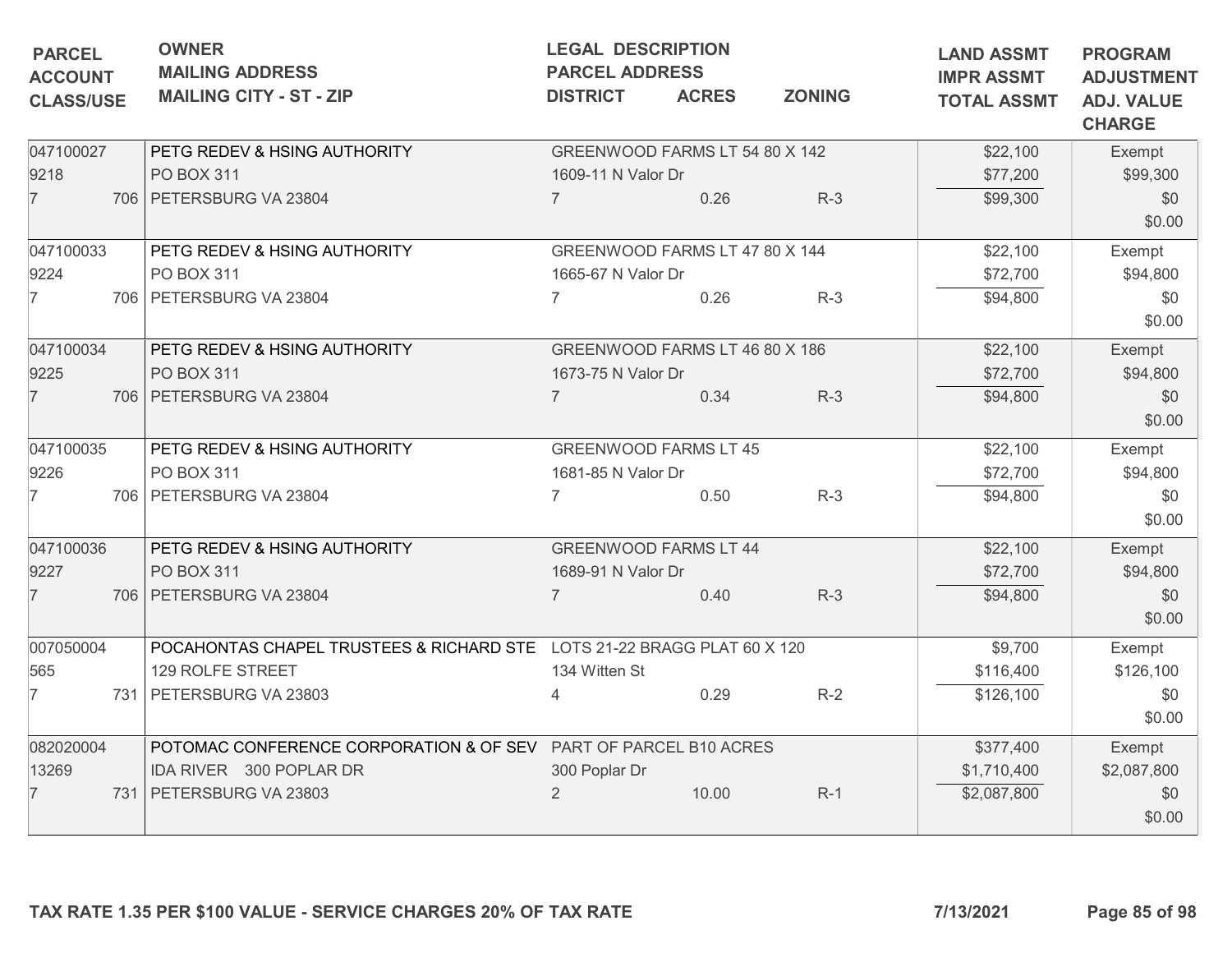| <b>PARCEL</b><br><b>ACCOUNT</b><br><b>CLASS/USE</b> | <b>OWNER</b><br><b>MAILING ADDRESS</b><br><b>MAILING CITY - ST - ZIP</b> | <b>LEGAL DESCRIPTION</b><br><b>PARCEL ADDRESS</b><br><b>DISTRICT</b> | <b>ACRES</b> | <b>ZONING</b> | <b>LAND ASSMT</b><br><b>IMPR ASSMT</b><br><b>TOTAL ASSMT</b> | <b>PROGRAM</b><br><b>ADJUSTMENT</b><br><b>ADJ. VALUE</b><br><b>CHARGE</b> |
|-----------------------------------------------------|--------------------------------------------------------------------------|----------------------------------------------------------------------|--------------|---------------|--------------------------------------------------------------|---------------------------------------------------------------------------|
| 022010001                                           | PPL DEVELOPMENT CO LLC                                                   | 2.85 ACRES                                                           |              |               | \$575,000                                                    | Service Charge                                                            |
| 2735                                                | <b>PO BOX 881</b>                                                        | 201 W Washington St                                                  |              |               | \$3,703,300                                                  | \$3,422,640                                                               |
| $\overline{7}$                                      | 439   PETERSBURG VA 23804-0881                                           | 5                                                                    | 2.84         | $B-2$         | \$4,278,300                                                  | \$855,660<br>\$11,551.41                                                  |
| 023100014                                           | RECONCILIATION FELLOWSHIP CHUR                                           | Pridesfield 127X280                                                  |              |               | \$46,200                                                     | Exempt                                                                    |
| 3296                                                | 621 W WASHINGTON ST                                                      | 621 W Washington St                                                  |              |               | \$200,900                                                    | \$247,100                                                                 |
| $\overline{7}$                                      | 440   PETERSBURG VA 23803                                                | 5                                                                    | 0.82         | $R-3$         | \$247,100                                                    | \$0<br>\$0.00                                                             |
| 051060003                                           | REFUGE CHURCH OUR LORD JESUS & CHRIST TR                                 | 1.9518 ACRES                                                         |              |               | \$43,400                                                     | Exempt                                                                    |
| 9965                                                | 1890 BOYDTON PLANK RD                                                    | 1890 Boydton Plank Rd                                                |              |               | \$513,300                                                    | \$556,700                                                                 |
|                                                     | 731   PETERSBURG VA 23803                                                | 6                                                                    | 1.95         | $R-1$         | \$556,700                                                    | \$0<br>\$0.00                                                             |
| 031020005                                           | RESTORATION OF PETERSBURG COMMUNITY DEV                                  | 37 X 142                                                             |              |               | \$4,900                                                      | Exempt                                                                    |
| 5619                                                | PO BOX 2241                                                              | 446 Harding St                                                       |              |               | \$30,200                                                     | \$35,100                                                                  |
| $\overline{7}$                                      | 760   PETERSBURG VA 23803                                                | 5                                                                    | 0.12         | $R-3$         | \$35,100                                                     | \$0<br>\$0.00                                                             |
| 011330004                                           | RESURRECTION LIFE & CHRISTIAN CENTER CHUR                                | PARCEL <sub>3</sub>                                                  |              |               | \$21,100                                                     | Exempt                                                                    |
| 1495                                                | 216 E WASHINGTON ST                                                      | 306 E Washington St                                                  |              |               | \$0                                                          | \$21,100                                                                  |
| $\overline{7}$                                      | 400 PETERSBURG VA 23803                                                  |                                                                      | 0.17         | $B-2$         | \$21,100                                                     | \$0<br>\$0.00                                                             |
| 011330002                                           | RESURRECTION LIFE CHRISTIAN & CENTER CHUR                                | LT 117-118 PUGH PLAT52.1-91.1X210                                    |              |               | \$92,100                                                     | Exempt                                                                    |
| 1493                                                | PO BOX 764                                                               | 214 E Washington St                                                  |              |               | \$123,800                                                    | \$215,900                                                                 |
| $\overline{7}$                                      | 440   PETERSBURG VA 23804                                                | $\overline{4}$                                                       | 0.25         | $B-2$         | \$215,900                                                    | \$0<br>\$0.00                                                             |
| 070060001                                           | RHEMA WORD MINISTRIES INC                                                | LTS 13-17 GILL SUBD                                                  |              |               | \$47,100                                                     | Service Charge                                                            |
| 12553                                               | 1870 GRIMES RD                                                           | 1870 Grimes Rd                                                       |              |               | \$122,300                                                    | \$37,680                                                                  |
|                                                     | 760   PETERSBURG VA 23805                                                | 6                                                                    | 3.50         | $R-1$         | \$169,400                                                    | \$33,880<br>\$457.38                                                      |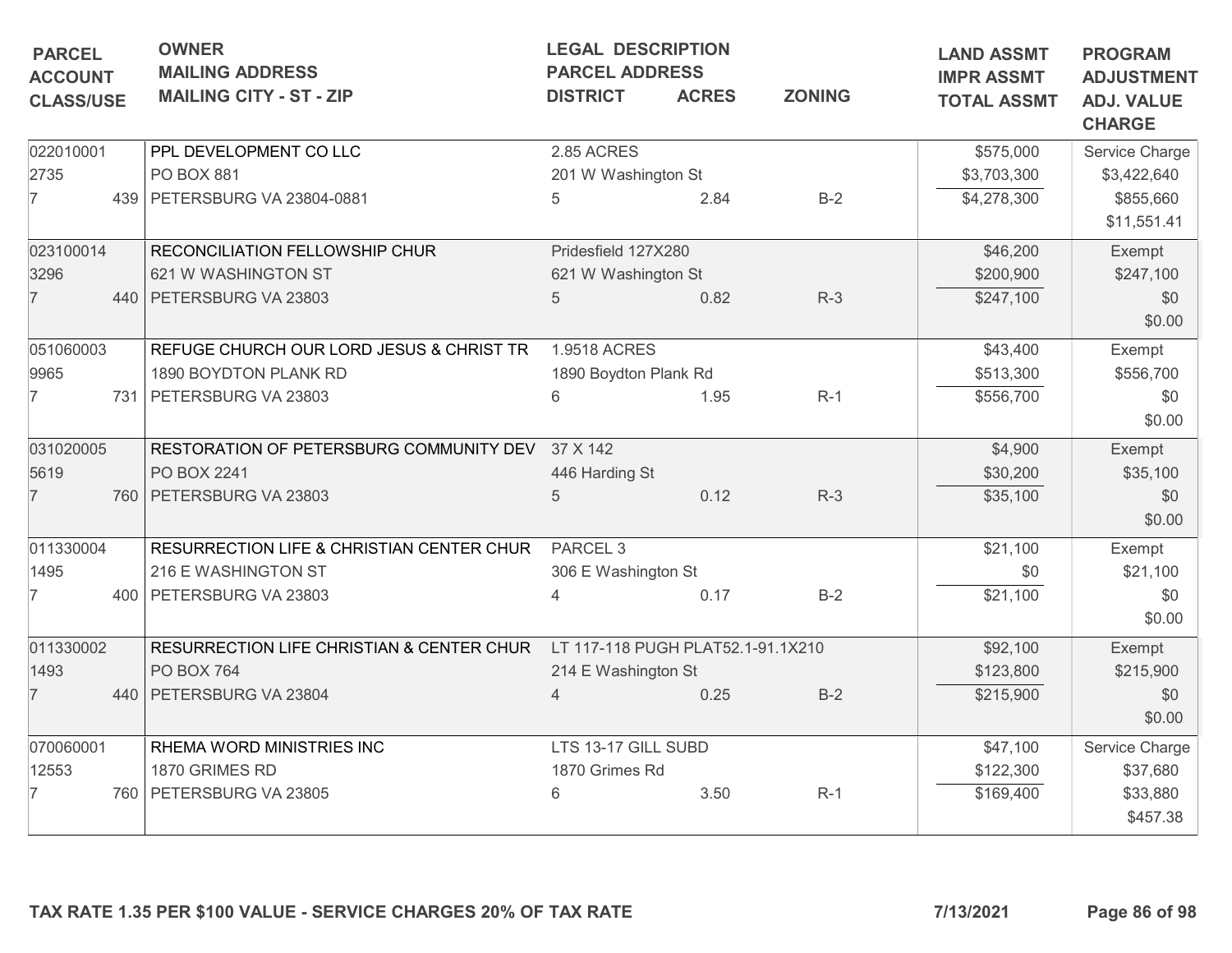| <b>OWNER</b><br><b>MAILING ADDRESS</b><br><b>MAILING CITY - ST - ZIP</b> | <b>LEGAL DESCRIPTION</b><br><b>PARCEL ADDRESS</b><br><b>DISTRICT</b>                                                                                                                                                                                                 | <b>ACRES</b>                    | <b>LAND ASSMT</b><br><b>IMPR ASSMT</b><br><b>TOTAL ASSMT</b> | <b>PROGRAM</b><br><b>ADJUSTMENT</b><br><b>ADJ. VALUE</b><br><b>CHARGE</b>                            |                                                     |
|--------------------------------------------------------------------------|----------------------------------------------------------------------------------------------------------------------------------------------------------------------------------------------------------------------------------------------------------------------|---------------------------------|--------------------------------------------------------------|------------------------------------------------------------------------------------------------------|-----------------------------------------------------|
| RICHMOND GOODWILL INDUSTRIES                                             | PARCEL C                                                                                                                                                                                                                                                             |                                 |                                                              | \$992,800                                                                                            | Service Charge                                      |
|                                                                          |                                                                                                                                                                                                                                                                      |                                 |                                                              |                                                                                                      | \$794,240                                           |
|                                                                          |                                                                                                                                                                                                                                                                      |                                 |                                                              |                                                                                                      | \$518,640<br>\$7,001.64                             |
|                                                                          | <b>13.88 ACRES</b>                                                                                                                                                                                                                                                   |                                 |                                                              | \$292,700                                                                                            | Exempt                                              |
| 2301 COUNTY DR                                                           | 2301 County Dr                                                                                                                                                                                                                                                       |                                 |                                                              | \$4,564,000                                                                                          | \$4,856,700                                         |
|                                                                          |                                                                                                                                                                                                                                                                      | 13.70                           | $B-2$                                                        | \$4,856,700                                                                                          | \$0<br>\$0.00                                       |
| ROYAL BAPTIST CH PETG VA TRUST                                           |                                                                                                                                                                                                                                                                      |                                 |                                                              | \$33,000                                                                                             | Exempt                                              |
| 316 ST MARK ST                                                           | 316 St Mark St                                                                                                                                                                                                                                                       |                                 |                                                              | \$317,100                                                                                            | \$350,100                                           |
|                                                                          | 5                                                                                                                                                                                                                                                                    | 0.52                            | $R-2$                                                        | \$350,100                                                                                            | \$0                                                 |
|                                                                          |                                                                                                                                                                                                                                                                      |                                 |                                                              |                                                                                                      | \$0.00                                              |
| SAINT PAUL'S BAPTIST CHURCH TH                                           |                                                                                                                                                                                                                                                                      |                                 |                                                              |                                                                                                      | Exempt                                              |
| 4242 CREIGHTON RD                                                        | 29 Elm St                                                                                                                                                                                                                                                            |                                 |                                                              |                                                                                                      | \$562,900                                           |
|                                                                          | $\overline{7}$                                                                                                                                                                                                                                                       | 0.67                            | $R-2$                                                        | \$562,900                                                                                            | \$0                                                 |
|                                                                          |                                                                                                                                                                                                                                                                      |                                 |                                                              |                                                                                                      | \$0.00                                              |
| SAINT STEPHEN'S EPISCOPAL CHUR                                           |                                                                                                                                                                                                                                                                      |                                 |                                                              | \$11,000                                                                                             | Exempt                                              |
| 228 HALIFAX ST                                                           | 222 Halifax St                                                                                                                                                                                                                                                       |                                 |                                                              | \$0                                                                                                  | \$11,000                                            |
|                                                                          | 5                                                                                                                                                                                                                                                                    | 0.10                            | $B-2$                                                        | \$11,000                                                                                             | \$0                                                 |
|                                                                          |                                                                                                                                                                                                                                                                      |                                 |                                                              |                                                                                                      | \$0.00                                              |
| SALVATION ARMY THE                                                       | 1.8252 ACRES                                                                                                                                                                                                                                                         |                                 |                                                              | \$80,900                                                                                             | Exempt                                              |
| 2 WEST GROVE ST                                                          | 1300 Lincoln St                                                                                                                                                                                                                                                      |                                 |                                                              | \$182,300                                                                                            | \$263,200                                           |
|                                                                          | 6                                                                                                                                                                                                                                                                    | 1.83                            | $R-1A$                                                       | \$263,200                                                                                            | \$0                                                 |
|                                                                          |                                                                                                                                                                                                                                                                      |                                 |                                                              |                                                                                                      | \$0.00                                              |
| SECOND BAPTIST CH PETG VA TRUS                                           | 16 ACRES                                                                                                                                                                                                                                                             |                                 |                                                              | \$281,300                                                                                            | Exempt                                              |
| 4017 WASHINGTON RD                                                       |                                                                                                                                                                                                                                                                      |                                 |                                                              | \$678,900                                                                                            | \$960,200                                           |
|                                                                          | 3                                                                                                                                                                                                                                                                    | 16.00                           |                                                              | \$960,200                                                                                            | \$0                                                 |
|                                                                          |                                                                                                                                                                                                                                                                      |                                 |                                                              |                                                                                                      | \$0.00                                              |
|                                                                          | 6301 MIDLOTHIAN TURNPIKE<br>760 RICHMOND VA 23225<br>ROCK CHURCH OF PETG: TRUSTEES & C/O VIRGINI<br>731   PETERSBURG VA 23803<br>731 PETERSBURG VA 23803<br>731 RICHMOND VA 23223<br>731 PETERSBURG VA 23803<br>731 RICHMOND VA 23279<br>731   MCMURRY PA 15317-2520 | 65 Crater Cir<br>$\overline{2}$ | 4.36<br>Kennilworth Lot 13-15<br>3355 Johnson Rd             | <b>ZONING</b><br>$B-1$<br>PARTS LOTS 386-387THE HEIGHTS 152 X 150<br>PARCEL CI.H. PRITCHETT PROPERTY | \$1,600,400<br>\$2,593,200<br>\$42,300<br>\$520,600 |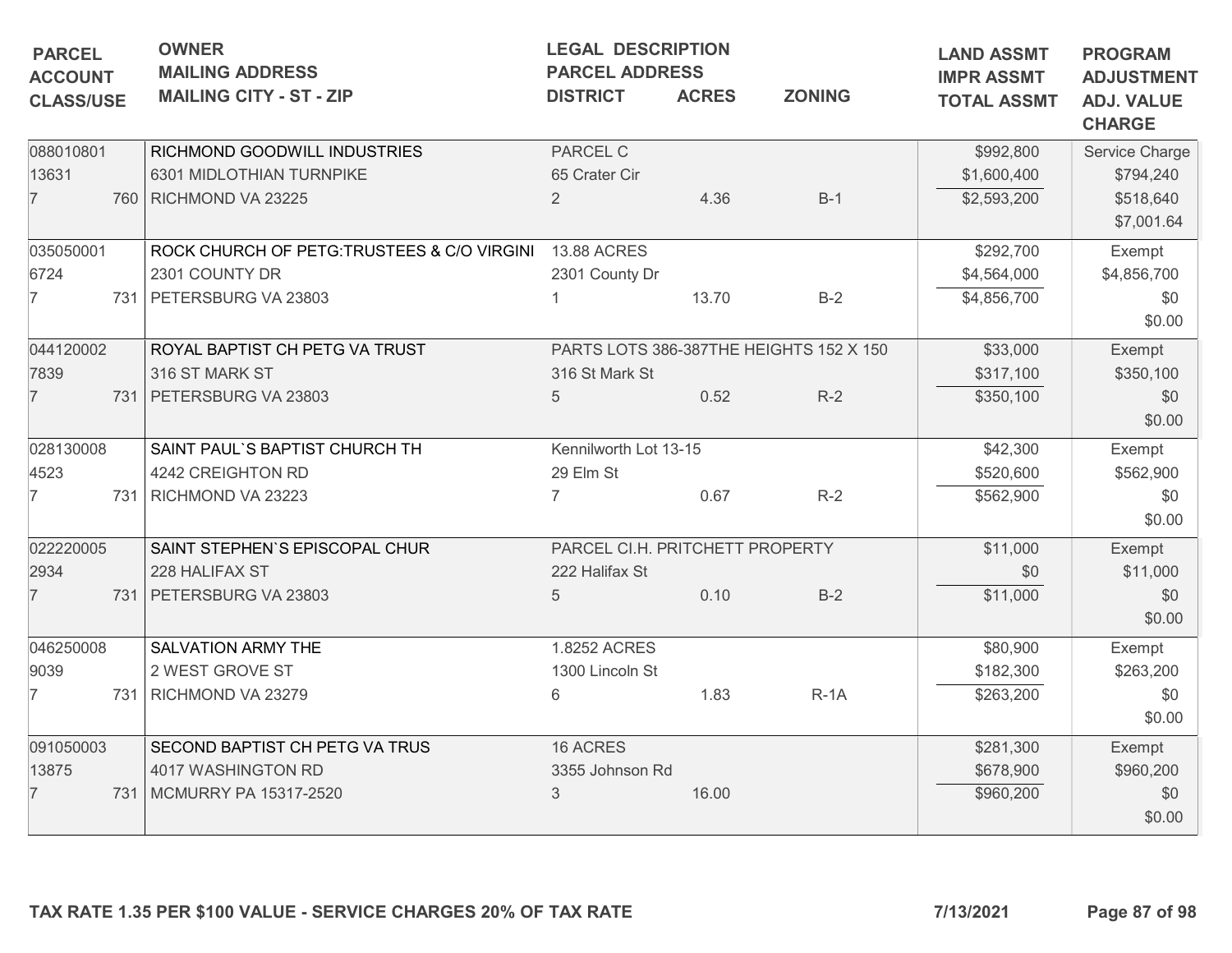| <b>PARCEL</b><br><b>ACCOUNT</b><br><b>CLASS/USE</b> | <b>OWNER</b><br><b>LEGAL DESCRIPTION</b><br><b>MAILING ADDRESS</b><br><b>PARCEL ADDRESS</b><br><b>MAILING CITY - ST - ZIP</b><br><b>ZONING</b><br><b>DISTRICT</b><br><b>ACRES</b> |                                                                                 | <b>LAND ASSMT</b><br><b>IMPR ASSMT</b><br><b>TOTAL ASSMT</b> | <b>PROGRAM</b><br><b>ADJUSTMENT</b><br><b>ADJ. VALUE</b><br><b>CHARGE</b> |        |              |                      |
|-----------------------------------------------------|-----------------------------------------------------------------------------------------------------------------------------------------------------------------------------------|---------------------------------------------------------------------------------|--------------------------------------------------------------|---------------------------------------------------------------------------|--------|--------------|----------------------|
| 039020801                                           |                                                                                                                                                                                   | SECOND CHANCE BAPTIST CHURCH & C/O DAVID P 6.1579 ACRES                         |                                                              |                                                                           |        | \$85,800     | Exempt               |
| 6877                                                |                                                                                                                                                                                   | 13800 ROCK HAVEN CT                                                             | 2701 County Dr                                               |                                                                           |        | \$392,400    | \$478,200            |
| 7                                                   |                                                                                                                                                                                   | 731 CHESTER VA 23836                                                            |                                                              | 6.16                                                                      | $R-1A$ | \$478,200    | \$0<br>\$0.00        |
| 023120019                                           |                                                                                                                                                                                   | SECOND PRES CHURCH TRUSTEES                                                     | <b>203 FEET</b>                                              |                                                                           |        | \$114,700    | Exempt               |
| 3341                                                |                                                                                                                                                                                   | 419 W WASHINGTON ST                                                             | 419 W Washington St                                          |                                                                           |        | \$1,122,300  | \$1,237,000          |
| $\overline{7}$                                      |                                                                                                                                                                                   | 731 PETERSBURG VA 23803                                                         | 5                                                            | 1.21                                                                      | $R-3$  | \$1,237,000  | \$0<br>\$0.00        |
| 023120001                                           |                                                                                                                                                                                   | SECOND PRESBYTERIAN CHURCH & PETERSBURG LOT 15 PLAT OF SARAHGILL ESTATE 52 FEET |                                                              |                                                                           |        | \$16,600     | Exempt               |
| 3325                                                |                                                                                                                                                                                   | 419 W WASHINGTON STREET                                                         | 418 Hinton St                                                |                                                                           |        | \$0          | \$16,600             |
|                                                     |                                                                                                                                                                                   | 731 PETERSBURG VA 23803                                                         | 5                                                            | 0.12                                                                      | $R-3$  | \$16,600     | \$0<br>\$0.00        |
| 029080024                                           |                                                                                                                                                                                   | SHINING LIGHT PENTECOSTAL & HOLINESS CHUR                                       | LTS 29-31 BK 3 INDIANA ADD                                   |                                                                           |        | \$11,200     | Exempt               |
| 4893                                                |                                                                                                                                                                                   | 1417 FARMER ST                                                                  | 1417 Farmer St                                               |                                                                           |        | \$68,600     | \$79,800             |
| $\overline{7}$                                      |                                                                                                                                                                                   | 731 PETERSBURG VA 23803                                                         | 6                                                            | 0.16                                                                      | $R-3$  | \$79,800     | \$0<br>\$0.00        |
| 071020005                                           |                                                                                                                                                                                   | SIX NINE FOUR CORPORATION                                                       | LTS 68-73 MUSE TRACT- DUNEDIN                                |                                                                           |        | \$40,700     | Service Charge       |
| 12562                                               |                                                                                                                                                                                   | PO BOX 128                                                                      | 2513 Boydton Plank Rd                                        |                                                                           |        | \$77,600     | \$32,560             |
|                                                     |                                                                                                                                                                                   | 760   PETERSBURG VA 23804                                                       |                                                              | 1.14                                                                      | $R-1$  | \$118,300    | \$23,660<br>\$319.41 |
| 044120001                                           |                                                                                                                                                                                   | SOLOMAN TEMPLE R Z U A CH TRUS                                                  | PART LOT 386THE HEIGHTS 76 X 150                             |                                                                           |        | \$16,500     | Exempt               |
| 7838                                                |                                                                                                                                                                                   | 330 ST MARK ST                                                                  | 330 St Mark St                                               |                                                                           |        | \$72,200     | \$88,700             |
| $\overline{7}$                                      |                                                                                                                                                                                   | 440   Petersburg VA 23803                                                       | $\overline{5}$                                               | 0.26                                                                      | $R-2$  | \$88,700     | \$0<br>\$0.00        |
| 006010800                                           |                                                                                                                                                                                   | SOUTH CENTRAL WASTEWATER AUTHORITY                                              | PARCEL A27.5 ACRES                                           |                                                                           |        | \$440,600    | Exempt               |
| 452                                                 |                                                                                                                                                                                   | 900 MAGAZINE RD                                                                 | 900 Magazine Rd                                              |                                                                           |        | \$11,327,300 | \$11,767,900         |
| 7                                                   |                                                                                                                                                                                   | 495   PETERSBURG VA 23803                                                       |                                                              | 11.30                                                                     | $M-2$  | \$11,767,900 | \$0<br>\$0.00        |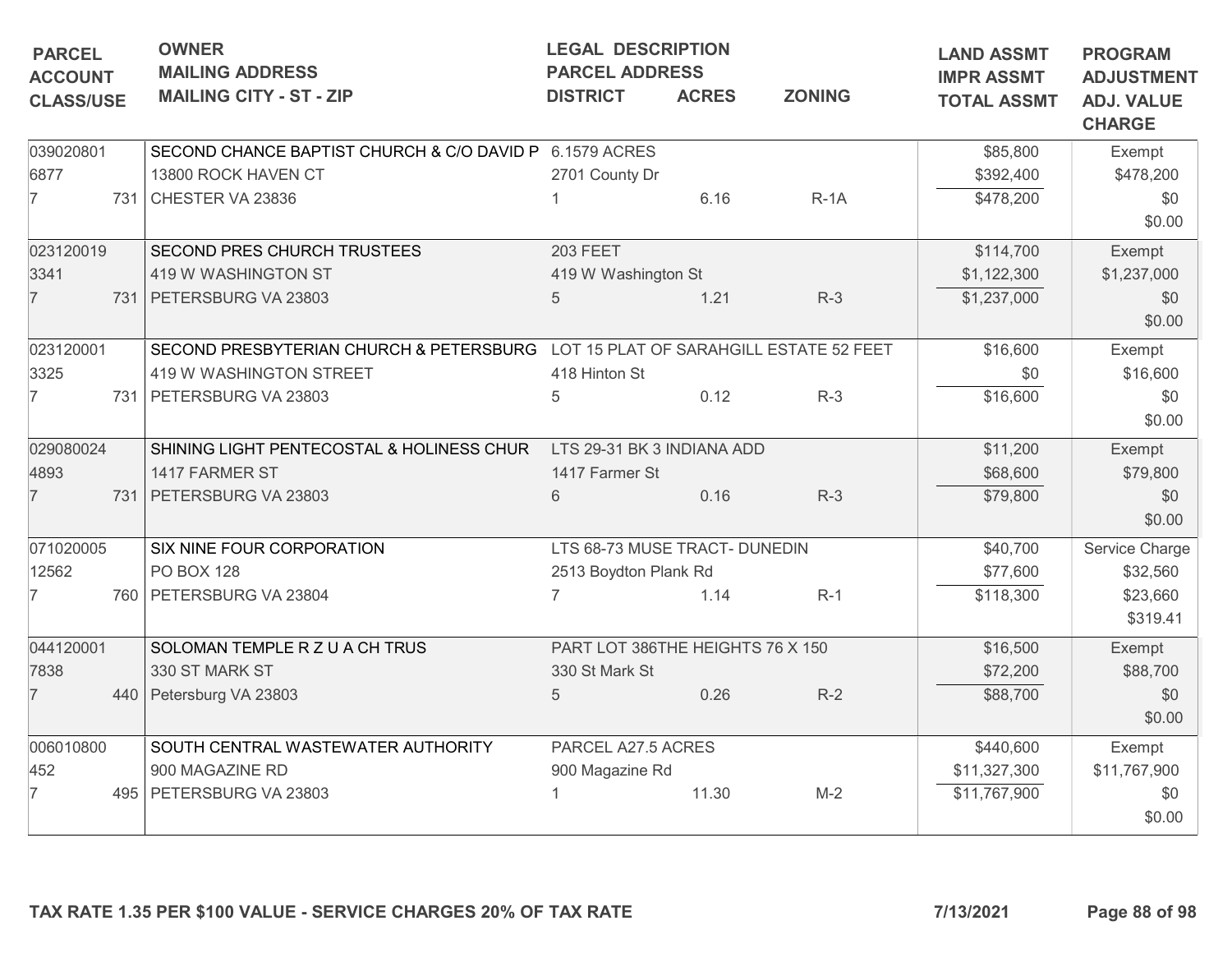| <b>PARCEL</b><br><b>ACCOUNT</b><br><b>CLASS/USE</b> | <b>OWNER</b><br><b>MAILING ADDRESS</b><br><b>MAILING CITY - ST - ZIP</b> | <b>LEGAL DESCRIPTION</b><br><b>PARCEL ADDRESS</b><br><b>DISTRICT</b> | <b>ACRES</b> | <b>ZONING</b>                          | <b>LAND ASSMT</b><br><b>IMPR ASSMT</b><br><b>TOTAL ASSMT</b> | <b>PROGRAM</b><br><b>ADJUSTMENT</b><br><b>ADJ. VALUE</b><br><b>CHARGE</b> |
|-----------------------------------------------------|--------------------------------------------------------------------------|----------------------------------------------------------------------|--------------|----------------------------------------|--------------------------------------------------------------|---------------------------------------------------------------------------|
| 050110074<br>9775                                   | SOUTHSIDE BAPTIST CHURCH<br>2007 BOYDTON PLANK RD                        | 5.89 ACRES POWELL PLAT<br>2007 Boydton Plank Rd                      |              |                                        | \$67,100<br>\$921,000                                        | Exempt<br>\$988,100                                                       |
| $\overline{7}$                                      | 731 PETERSBURG VA 23803                                                  | $\overline{7}$                                                       | 3.63         | $R-1$                                  | \$988,100                                                    | \$0<br>\$0.00                                                             |
| 040030800                                           | ST ANDREW'S CHARISMATIC EPISCO                                           | 2.334 ACRES                                                          |              |                                        | \$65,600                                                     | Exempt                                                                    |
| 6977                                                | 2460 COUNTY DR                                                           | 2460 County Dr                                                       |              |                                        | \$397,200                                                    | \$462,800                                                                 |
| $\overline{7}$                                      | 731 PETERSBURG VA 23803                                                  |                                                                      | 2.33         | $B-2$                                  | \$462,800                                                    | \$0<br>\$0.00                                                             |
| 045120001                                           | ST JOHN CHRISTIAN METH EPIS CH                                           | LOT 1 STEPHENSON PLAT PUGH                                           |              |                                        | \$8,900                                                      | Exempt                                                                    |
| 8139                                                | 632 VIRGINIA AVE                                                         | 632 Virginia Ave                                                     |              |                                        | \$86,600                                                     | \$95,500                                                                  |
| $\overline{7}$                                      | 731 Petersburg VA 23803                                                  | 5                                                                    | 0.13         | $R-2$                                  | \$95,500                                                     | \$0<br>\$0.00                                                             |
| 023220001                                           | ST JOHN'S P E CHURCH TRUSTEES                                            | 241 X 180                                                            |              |                                        | \$194,000                                                    | Exempt                                                                    |
| 3420                                                | 846 W WASHINGTON ST                                                      | 846 W Washington St                                                  |              |                                        | \$413,600                                                    | \$607,600                                                                 |
| 7                                                   | 440   PETERSBURG VA 23803                                                | 5                                                                    | 1.00         | $B-2$                                  | \$607,600                                                    | \$0<br>\$0.00                                                             |
| 043280009                                           | ST MARK'S UNITED METHODIST CHU                                           |                                                                      |              | LT 1 BK C RES MCKESSONSUBD WALNUT HILL | \$22,300                                                     | Exempt                                                                    |
| 7634                                                | 225 CLAREMONT ST                                                         | 1654 E Tuckahoe St                                                   |              |                                        | \$113,000                                                    | \$135,300                                                                 |
| $\overline{7}$                                      | 731 PETERSBURG VA 23805                                                  | 4                                                                    | 0.64         | $R-1$                                  | \$135,300                                                    | \$0<br>\$0.00                                                             |
| 043260001                                           | ST MARKS METH CHURCH TRUSTEES                                            |                                                                      |              | MCKESSON RESERV SUBDWALNUT HILL ADD 3  | \$143,300                                                    | Exempt                                                                    |
| 7609                                                | 225 CLAREMONT ST                                                         | 225 Claremont St                                                     |              |                                        | \$1,264,000                                                  | \$1,407,300                                                               |
| 7                                                   | 731 Petersburg VA 23805                                                  | $\overline{4}$                                                       | 2.48         | $R-1$                                  | \$1,407,300                                                  | \$0<br>\$0.00                                                             |
| 011240021                                           | ST PAUL'S EPISCOPAL CHURCH: TRU & SENIOR WA 98.7-66.7 X 259.7-261.8      |                                                                      |              |                                        | \$125,800                                                    | Exempt                                                                    |
| 1331                                                | 110 N UNION ST                                                           | 100-103 N Market St                                                  |              |                                        | \$0                                                          | \$125,800                                                                 |
| $\overline{7}$                                      | 479   PETERSBURG VA 23803                                                |                                                                      | 0.59         | $B-3$                                  | \$125,800                                                    | \$0<br>\$0.00                                                             |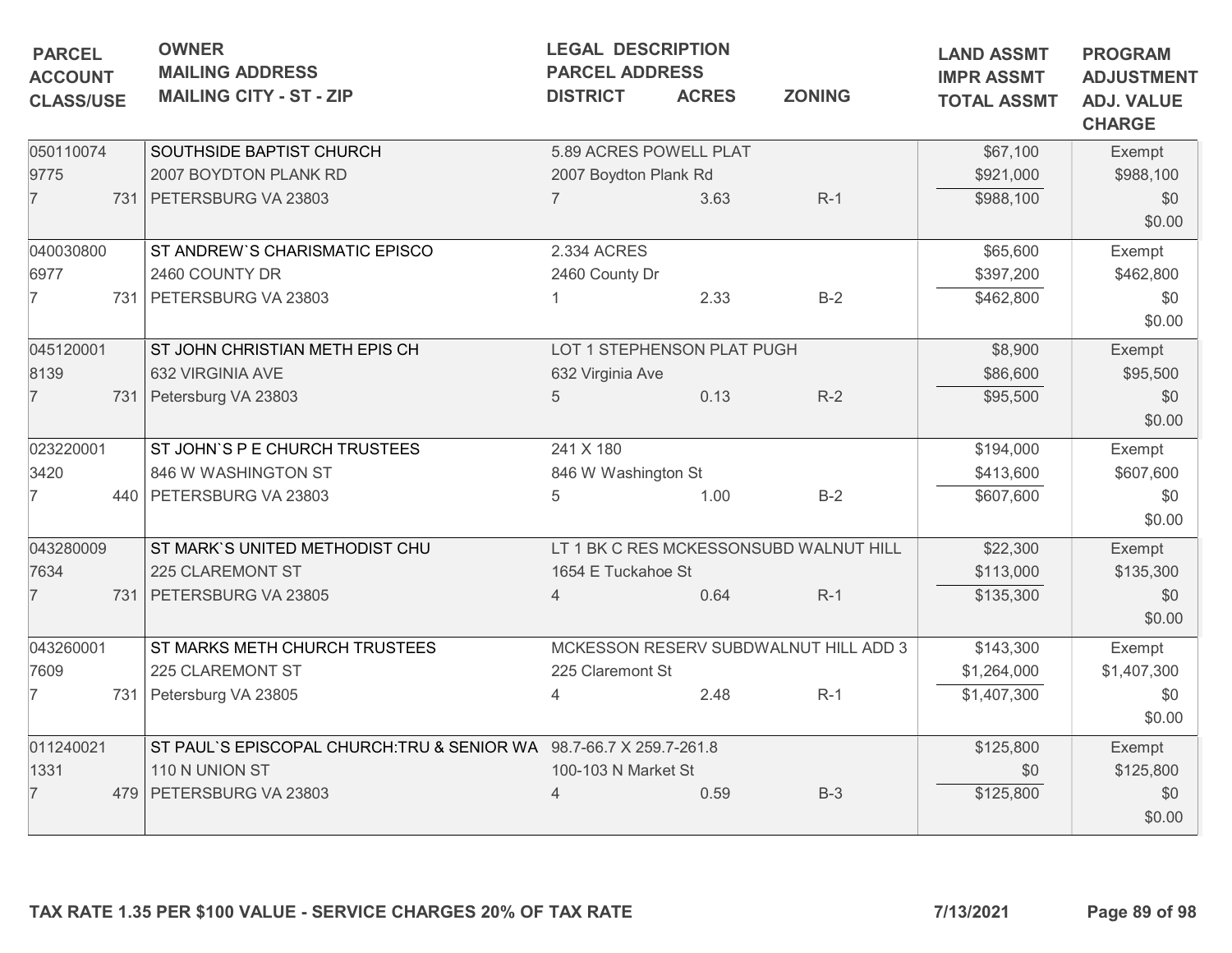| <b>PARCEL</b>                      | <b>OWNER</b><br><b>MAILING ADDRESS</b>    | <b>LEGAL DESCRIPTION</b><br><b>PARCEL ADDRESS</b> |              | <b>LAND ASSMT</b> | <b>PROGRAM</b>                          |                                                         |
|------------------------------------|-------------------------------------------|---------------------------------------------------|--------------|-------------------|-----------------------------------------|---------------------------------------------------------|
| <b>ACCOUNT</b><br><b>CLASS/USE</b> | <b>MAILING CITY - ST - ZIP</b>            | <b>DISTRICT</b>                                   | <b>ACRES</b> | <b>ZONING</b>     | <b>IMPR ASSMT</b><br><b>TOTAL ASSMT</b> | <b>ADJUSTMENT</b><br><b>ADJ. VALUE</b><br><b>CHARGE</b> |
| 011240014                          | ST PAULS P E CHURCH TRUSTEES              | 120 X 262 - 255                                   |              |                   | \$139,300                               | Exempt                                                  |
| 1327                               | 102 N UNION ST                            | 102 N Union St                                    |              |                   | \$745,900                               | \$885,200                                               |
| $\overline{7}$                     | 440 Petersburg VA 23803                   | 4                                                 | 0.71         | $B-3$             | \$885,200                               | \$0<br>\$0.00                                           |
| 022220007                          | ST STEPHEN'S P E CHRUCH TRUST             | 5 PARCELS                                         |              |                   | \$102,600                               | Exempt                                                  |
| 2935                               | 230 HALIFAX ST                            | 230 Halifax St                                    |              |                   | \$455,800                               | \$558,400                                               |
| $\overline{7}$                     | 731 PETERSBURG VA 23803                   | 5                                                 | 0.66         | $B-2$             | \$558,400                               | \$0<br>\$0.00                                           |
| 024210016                          | STAR OF HOPE OUTREACH & C/O CORDELIA WATT | Pridesfield 76X110                                |              |                   | \$29,400                                | Exempt                                                  |
| 3990                               | 20605 THIRD AVE                           | 907 W Washington St                               |              |                   | \$33,200                                | \$62,600                                                |
| 7                                  | 440 ETTRICK VA 23803                      | 6                                                 | 0.19         | $B-2$             | \$62,600                                | \$0<br>\$0.00                                           |
| 029060004                          | STRAIGHTWAY PENECOSTAL                    | LOT 45 ROBINSON PLAT50 FEET                       |              |                   | \$15,700                                | Exempt                                                  |
| 4824                               | 118 S CHAPPELL ST                         | 118 S Chappell St                                 |              |                   | \$191,300                               | \$207,000                                               |
| $\overline{7}$                     | 731 Petersburg VA 23803                   | 6                                                 | 0.23         | $R-3$             | \$207,000                               | \$0<br>\$0.00                                           |
| 011300031                          | SULLIVAN WALTER F                         | <b>TWO PARCELS</b>                                |              |                   | \$124,800                               | Exempt                                                  |
| 1444                               | 811 CATHEDRAL PLACE                       | 107 Franklin St                                   |              |                   | \$0                                     | \$124,800                                               |
| 7                                  | 479 RICHMOND VA 23230                     | 4                                                 | 0.42         | $B-3$             | \$124,800                               | \$0<br>\$0.00                                           |
| 011230034                          | TABB STREET PRESBYTERIAN                  | PARCEL 0.470 ACRES                                |              |                   | \$104,000                               | Exempt                                                  |
| 1301                               | 27 W TABB ST                              | 27 W Tabb St                                      |              |                   | \$521,900                               | \$625,900                                               |
| $\overline{7}$                     | 440   PETERSBURG VA 23803                 | $\overline{4}$                                    | 0.83         | $B-3$             | \$625,900                               | \$0<br>\$0.00                                           |
| 022330001                          | TABERNACLE BAPT CH TRUSTEES               | 136.9X121.1X78.5                                  |              |                   | \$35,600                                | Exempt                                                  |
| 3093                               | 418 HALIFAX ST                            | 330 Halifax St                                    |              |                   | \$0                                     | \$35,600                                                |
| 7                                  | 731 PETERSBURG VA 23803                   | 5                                                 | 0.31         | $B-2$             | \$35,600                                | \$0<br>\$0.00                                           |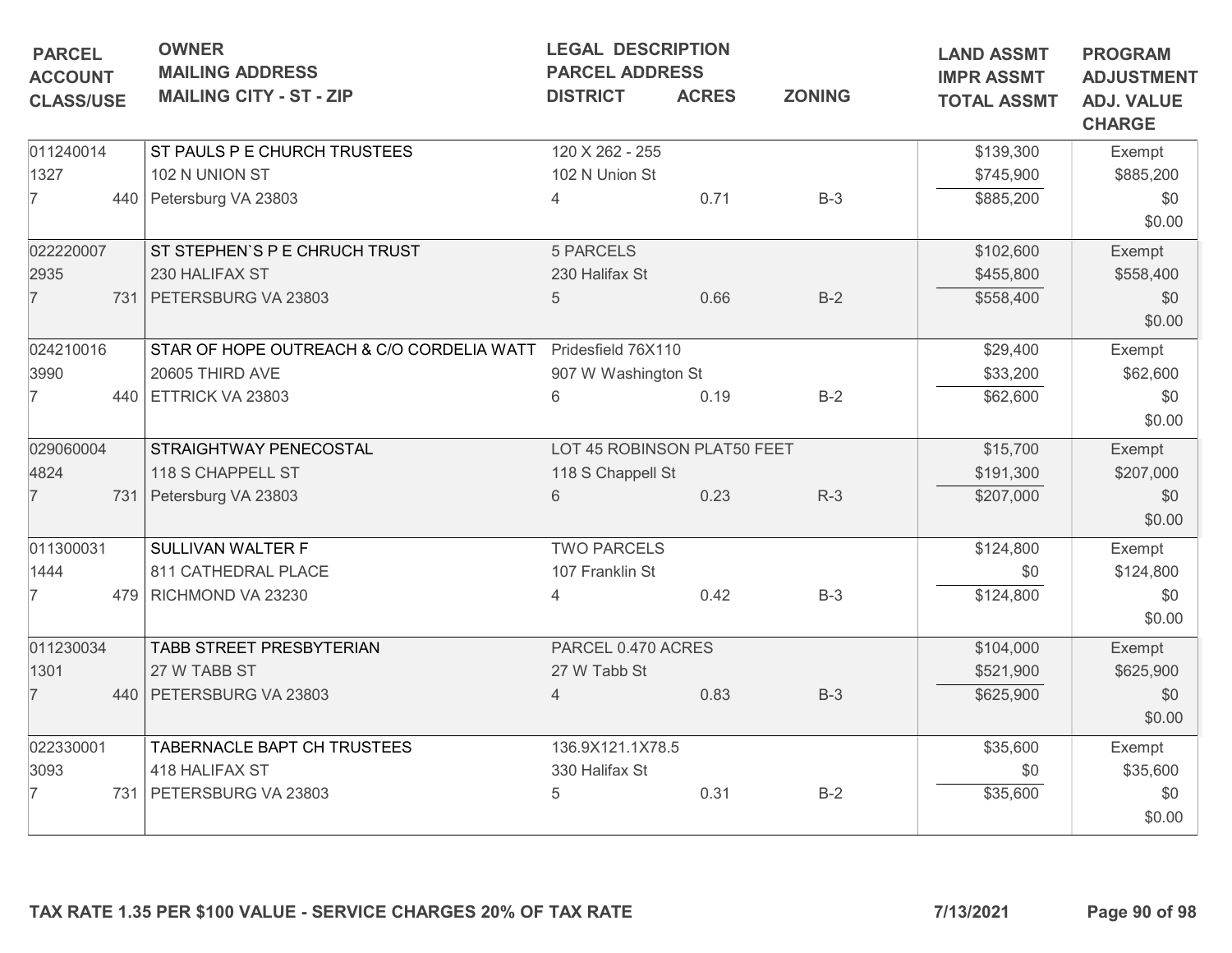| <b>PARCEL</b><br><b>ACCOUNT</b><br><b>CLASS/USE</b> | <b>OWNER</b><br><b>MAILING ADDRESS</b><br><b>MAILING CITY - ST - ZIP</b>      | <b>LEGAL DESCRIPTION</b><br><b>PARCEL ADDRESS</b><br><b>DISTRICT</b> | <b>ACRES</b> | <b>ZONING</b> | <b>LAND ASSMT</b><br><b>IMPR ASSMT</b><br><b>TOTAL ASSMT</b> | <b>PROGRAM</b><br><b>ADJUSTMENT</b><br><b>ADJ. VALUE</b><br><b>CHARGE</b> |
|-----------------------------------------------------|-------------------------------------------------------------------------------|----------------------------------------------------------------------|--------------|---------------|--------------------------------------------------------------|---------------------------------------------------------------------------|
| 022330002<br>3094<br>$\overline{7}$                 | TABERNACLE BAPT CH TRUSTEES<br>418 HALIFAX ST<br>731   PETERSBURG VA 23803    | LT 2 EZELL PLAT & PARCEL<br>334 Halifax St<br>$5\phantom{.0}$        | 0.09         | $B-2$         | \$32,500<br>\$0<br>\$32,500                                  | Exempt<br>\$32,500<br>\$0<br>\$0.00                                       |
| 030010001<br>5080<br>$\overline{7}$                 | TABERNACLE BAPT CH TRUSTEES<br>418 HALIFAX ST<br>731 PETERSBURG VA 23803      | LOT 1 GEROW PLAT<br>427 Halifax St<br>5                              | 0.52         | $B-2$         | \$92,400<br>\$0<br>\$92,400                                  | Exempt<br>\$92,400<br>\$0<br>\$0.00                                       |
| 031020022<br>5627<br>$\overline{7}$                 | TABERNACLE BAPTIST CHURCH TRUS<br>418 HALIFAX ST<br>731 PETERSBURG VA 23803   | 1.53 ACRES<br>418 Halifax St<br>5                                    | 0.31         | $B-2$         | \$189,800<br>\$876,000<br>\$1,065,800                        | Exempt<br>\$1,065,800<br>\$0<br>\$0.00                                    |
| 031020007<br>5621<br>$\overline{7}$                 | TABERNACLE BAPTIST CHURCH: TRU<br>418 HALIFAX ST<br>731   PETERSBURG VA 23803 | 20 X 149-152<br>450 Harding St<br>5                                  | 0.07         | $R-3$         | \$2,800<br>\$0<br>\$2,800                                    | Exempt<br>\$2,800<br>\$0<br>\$0.00                                        |
| 031020012<br>5624<br>$\overline{7}$                 | TABERNACLE BAPTIST CHURCH: TRU<br>418 HALIFAX ST<br>731 PETERSBURG VA 23803   | 60 X 77<br>317 Poplar Aly<br>5                                       | 0.11         | $R-3$         | \$6,300<br>\$0<br>\$6,300                                    | Exempt<br>\$6,300<br>\$0<br>\$0.00                                        |
| 031020014<br>5625<br>$\overline{7}$                 | TABERNACLE BAPTIST CHURCH: TRU<br>418 HALIFAX ST<br>731 PETERSBURG VA 23803   | 0.879 ACRES<br>444 Halifax St<br>5                                   | 1.25         | $B-2$         | \$76,400<br>\$3,448,500<br>\$3,524,900                       | Exempt<br>\$3,524,900<br>\$0<br>\$0.00                                    |
| 031030016<br>5638<br>$\overline{7}$                 | TABERNACLE BAPTIST CHURCH: TRU<br>418 HALIFAX ST<br>731 PETERSBURG VA 23803   | <b>6 PARCELS</b><br>502 Halifax St<br>5                              | 0.48         | $R-3$         | \$82,900<br>\$0<br>\$82,900                                  | Exempt<br>\$82,900<br>\$0<br>\$0.00                                       |
|                                                     | TAX RATE 1.35 PER \$100 VALUE - SERVICE CHARGES 20% OF TAX RATE               |                                                                      |              |               | 7/13/2021                                                    | Page 91 of 98                                                             |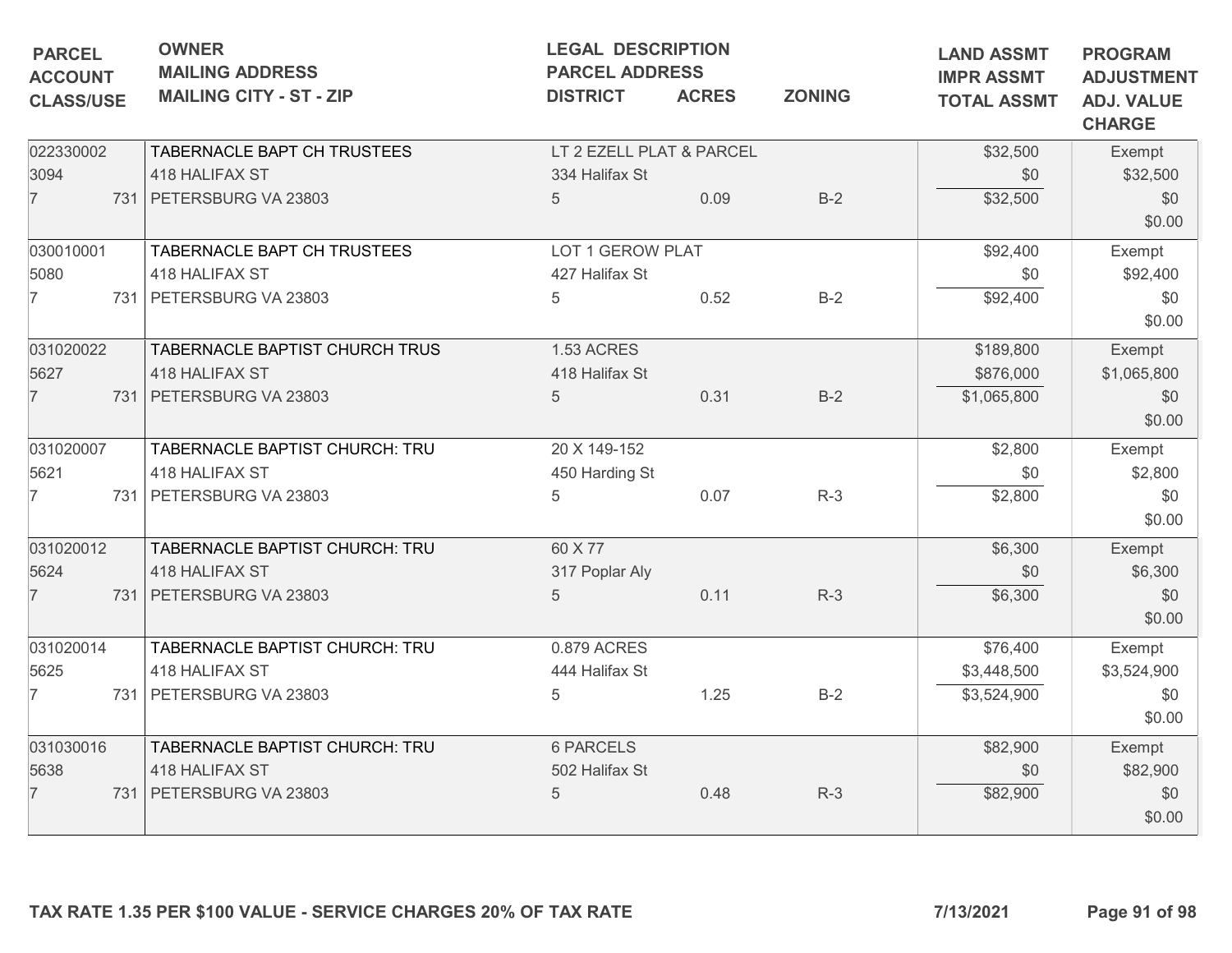| <b>PARCEL</b>                      | <b>OWNER</b><br><b>MAILING ADDRESS</b>                          | <b>LEGAL DESCRIPTION</b><br><b>PARCEL ADDRESS</b> |              |                                           | <b>LAND ASSMT</b>                       | <b>PROGRAM</b>                                          |
|------------------------------------|-----------------------------------------------------------------|---------------------------------------------------|--------------|-------------------------------------------|-----------------------------------------|---------------------------------------------------------|
| <b>ACCOUNT</b><br><b>CLASS/USE</b> | <b>MAILING CITY - ST - ZIP</b>                                  | <b>DISTRICT</b>                                   | <b>ACRES</b> | <b>ZONING</b>                             | <b>IMPR ASSMT</b><br><b>TOTAL ASSMT</b> | <b>ADJUSTMENT</b><br><b>ADJ. VALUE</b><br><b>CHARGE</b> |
| 042050005                          | TABERNACLE OF PRSE FLWSHP INC & TRUSTEES                        |                                                   |              | LOT 33 BK 83 WALNUT HILLADDITION100X261.5 | \$26,000                                | Exempt                                                  |
| 7238                               | 1656 S CRATER RD                                                | 1656 S Crater Rd                                  |              |                                           | \$109,400                               | \$135,400                                               |
| $\overline{7}$                     | 731 PETERSBURG VA 23803                                         | 4                                                 | 0.60         | $R-1$                                     | \$135,400                               | \$0                                                     |
|                                    |                                                                 |                                                   |              |                                           |                                         | \$0.00                                                  |
| 054320007                          | TEMPLE BRITH ACHIM TRUSTEES                                     | LOT 1 BURKS PLAT5.6 ACRES                         |              |                                           | \$103,100                               | Exempt                                                  |
| 10803                              | <b>314 S BLVD</b>                                               | 314 South Blvd                                    |              |                                           | \$462,300                               | \$565,400                                               |
| $\overline{7}$                     | 731 PETERSBURG VA 23805                                         | 3                                                 | 4.64         | $R-1$                                     | \$565,400                               | \$0                                                     |
|                                    |                                                                 |                                                   |              |                                           |                                         | \$0.00                                                  |
| 022240006                          | THE CAMERON FOUNDATION                                          | 100 X 317                                         |              |                                           | \$106,200                               | Service Charge                                          |
| 2976                               | 228 S SYCAMORE ST                                               | 228 S Sycamore St                                 |              |                                           | \$2,253,600                             | \$84,960                                                |
| $\overline{7}$                     | 760   PETERSBURG VA 23803                                       | 4                                                 | 0.73         | RB                                        | \$2,359,800                             | \$471,960                                               |
|                                    |                                                                 |                                                   |              |                                           |                                         | \$6,371.46                                              |
| 023370800                          | THIRD BAPTIST CHURCH: TRUSTEES & THIRD BAP                      | PT PARCEL 12 - 7.72 ACRES                         |              |                                           | \$493,900                               | Exempt                                                  |
| 3563                               | 630 HALIFAX ST                                                  | 550 Farmer St                                     |              |                                           | \$1,417,800                             | \$1,911,700                                             |
| $\overline{7}$                     | 731 PETERSBURG VA 23803                                         | 5                                                 | 8.45         | $R-3$                                     | \$1,911,700                             | \$0                                                     |
|                                    |                                                                 |                                                   |              |                                           |                                         | \$0.00                                                  |
| 022210006                          | TRINITY BAPTIST CH OF PETG TRU                                  | 80 X 152                                          |              |                                           | \$28,600                                | Exempt                                                  |
| 2926                               | 233 HALIFAX ST                                                  | 233 Halifax St                                    |              |                                           | \$379,700                               | \$408,300                                               |
| $\overline{7}$                     | 731 PETERSBURG VA 23803                                         | 5                                                 | 0.28         | $B-2$                                     | \$408,300                               | \$0                                                     |
|                                    |                                                                 |                                                   |              |                                           |                                         | \$0.00                                                  |
| 022210002                          | TRINITY BAPTIST CH OF PETG VA                                   | PARCELS 2 & 4                                     |              |                                           | \$7,400                                 | Exempt                                                  |
| 2922                               | 233 HALIFAX ST                                                  | 220 Farmer St                                     |              |                                           | \$0                                     | \$7,400                                                 |
| $\overline{7}$                     | 731 PETERSBURG VA 23803                                         | $5\overline{)}$                                   | 0.11         | $B-2$                                     | \$7,400                                 | \$0                                                     |
|                                    |                                                                 |                                                   |              |                                           |                                         | \$0.00                                                  |
| 022250015                          | TRINITY METH CHURCH TRUSTEES                                    | 131.5 X 199 THE CHURCH                            |              |                                           | \$139,200                               | Exempt                                                  |
| 3002                               | 215 S SYCAMORE ST                                               | 215 S Sycamore St                                 |              |                                           | \$644,800                               | \$784,000                                               |
| $\overline{7}$                     | 731 Petersburg VA 23803                                         |                                                   | 0.60         | RB                                        | \$784,000                               | \$0                                                     |
|                                    |                                                                 |                                                   |              |                                           |                                         | \$0.00                                                  |
|                                    | TAX RATE 1.35 PER \$100 VALUE - SERVICE CHARGES 20% OF TAX RATE |                                                   |              |                                           | 7/13/2021                               | Page 92 of 98                                           |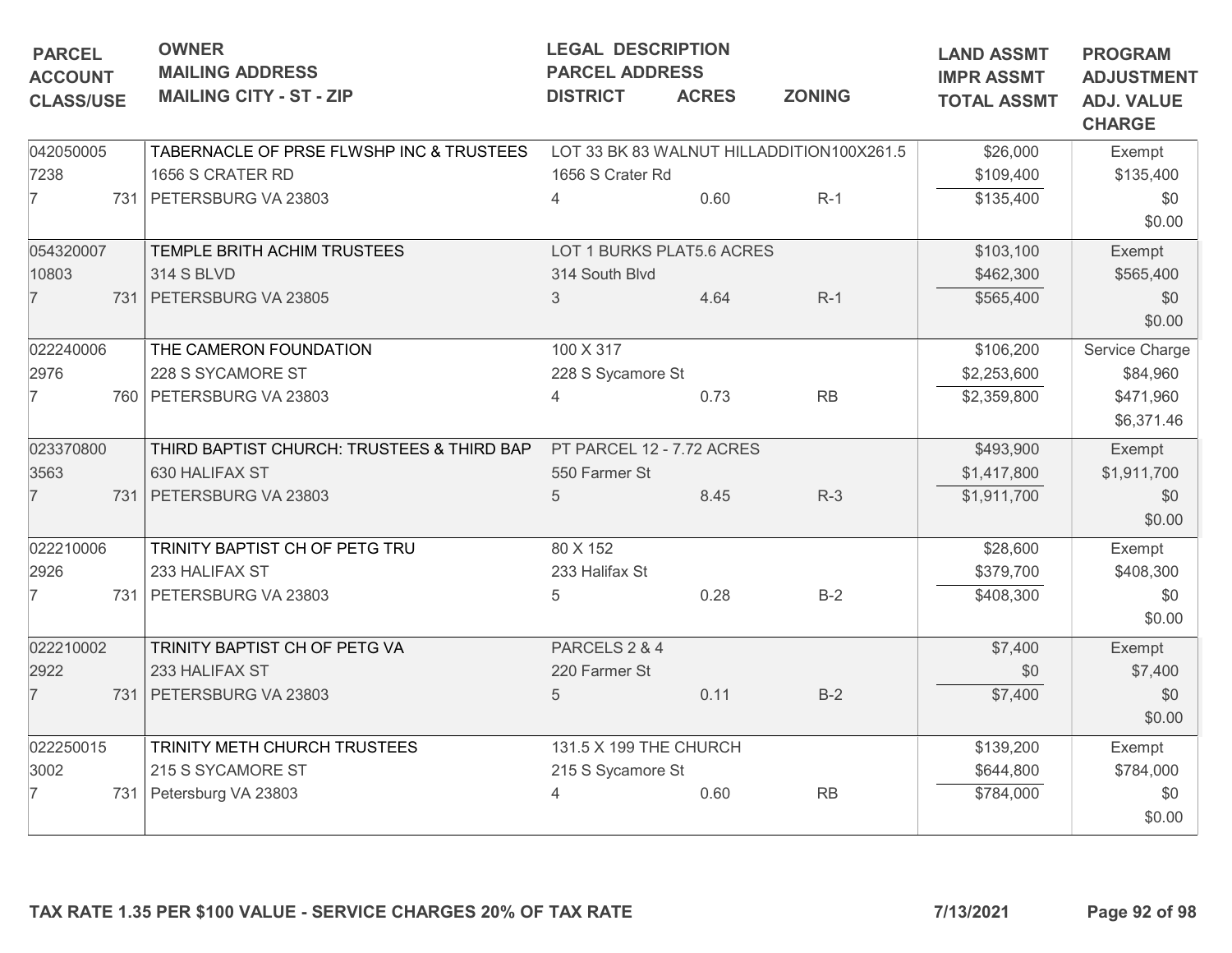| <b>PARCEL</b><br><b>ACCOUNT</b><br><b>CLASS/USE</b> |     | <b>OWNER</b><br><b>MAILING ADDRESS</b><br><b>MAILING CITY - ST - ZIP</b> | <b>LEGAL DESCRIPTION</b><br><b>PARCEL ADDRESS</b><br><b>DISTRICT</b> | <b>ACRES</b> | <b>ZONING</b>                                  | <b>LAND ASSMT</b><br><b>IMPR ASSMT</b><br><b>TOTAL ASSMT</b> | <b>PROGRAM</b><br><b>ADJUSTMENT</b><br><b>ADJ. VALUE</b><br><b>CHARGE</b> |
|-----------------------------------------------------|-----|--------------------------------------------------------------------------|----------------------------------------------------------------------|--------------|------------------------------------------------|--------------------------------------------------------------|---------------------------------------------------------------------------|
| 031030022                                           |     | TRUSTEES OF & FOR THE BETHESDA & CHURCH O 35 X 150                       |                                                                      |              |                                                | \$4,600                                                      | Exempt                                                                    |
| 5639                                                |     | 459 HARDING STREET                                                       | 504 Harding St                                                       |              |                                                | \$0                                                          | \$4,600                                                                   |
| $\overline{7}$                                      |     | 731 PETERSBURG VA 23803                                                  | 5                                                                    | 0.12         | $R-3$                                          | \$4,600                                                      | \$0<br>\$0.00                                                             |
| 022150029                                           |     | TRUSTEES OF OAK STREET AME & ZION CHURCH                                 | LTS 15-17AOAKS WAREHOUSE                                             |              |                                                | \$42,800                                                     | Exempt                                                                    |
| 2881                                                |     | P O BOX 2154                                                             | 28 W Wythe St                                                        |              |                                                | \$0                                                          | \$42,800                                                                  |
| 7                                                   |     | 479 PETERSBURG VA 23803                                                  |                                                                      | 0.29         | $B-3$                                          | \$42,800                                                     | \$0<br>\$0.00                                                             |
| 045170003                                           |     | TWELFTH MASONIC DIST CORP & C/O W A DIAMON YOUNG PLAT                    |                                                                      |              |                                                | \$32,900                                                     | Service Charge                                                            |
| 8214                                                |     | 1004 HALIFAX STREET                                                      | 1004 Halifax St                                                      |              |                                                | \$292,200                                                    | \$26,320                                                                  |
| $\overline{7}$                                      |     | 760 PETERSBURG VA 23803                                                  | 5                                                                    | 0.80         | $R-3$                                          | \$325,100                                                    | \$65,020<br>\$877.77                                                      |
| 003060022                                           |     | UNITED STATES OF AMERICA                                                 | PETERSBURG NATIONAL BATTLEFIELD                                      |              |                                                | \$5,362,800                                                  | Exempt                                                                    |
| 73                                                  |     |                                                                          | 2234 S Whitehill Dr                                                  |              |                                                | \$336,600                                                    | \$5,699,400                                                               |
| $\overline{7}$                                      | 478 |                                                                          |                                                                      | 0.02         | A                                              | \$5,699,400                                                  | \$0<br>\$0.00                                                             |
| 011270007                                           |     | UNITED STATES OF AMERICA                                                 |                                                                      |              | STRIP WEST HILL PLAT 0 - 23.3 X 104.8 - 106 TR | \$6,400                                                      | Exempt                                                                    |
| 1393                                                |     |                                                                          | 126 N Adams St                                                       |              |                                                | \$0                                                          | \$0                                                                       |
| $\overline{7}$                                      | 479 |                                                                          | $\overline{4}$                                                       | 0.03         | $B-3$                                          | \$6,400                                                      | \$0                                                                       |
|                                                     |     |                                                                          |                                                                      |              |                                                |                                                              | \$0.00                                                                    |
| 011270008                                           |     | UNITED STATES OF AMERICA                                                 | LOT 4 & 3 FT STRIPCOLLIER PLAT                                       |              |                                                | \$23,500                                                     | Exempt                                                                    |
| 1394                                                |     |                                                                          | 124 N Adams St                                                       |              |                                                | \$0                                                          | \$0                                                                       |
| $\overline{7}$                                      | 448 |                                                                          | $\overline{4}$                                                       | 0.10         | $B-3$                                          | \$23,500                                                     | \$0<br>\$0.00                                                             |
| 011270009                                           |     | UNITED STATES OF AMERICA                                                 | LOT 3 WEST HILL PLAT                                                 |              |                                                | \$19,300                                                     | Exempt                                                                    |
| 1395                                                |     |                                                                          | 120 N Adams St                                                       |              |                                                | \$0                                                          | \$0                                                                       |
| $\overline{7}$                                      | 479 |                                                                          | $\overline{4}$                                                       | 0.09         | $B-3$                                          | \$19,300                                                     | \$0<br>\$0.00                                                             |
|                                                     |     | TAX RATE 1.35 PER \$100 VALUE - SERVICE CHARGES 20% OF TAX RATE          |                                                                      |              |                                                | 7/13/2021                                                    | Page 93 of 98                                                             |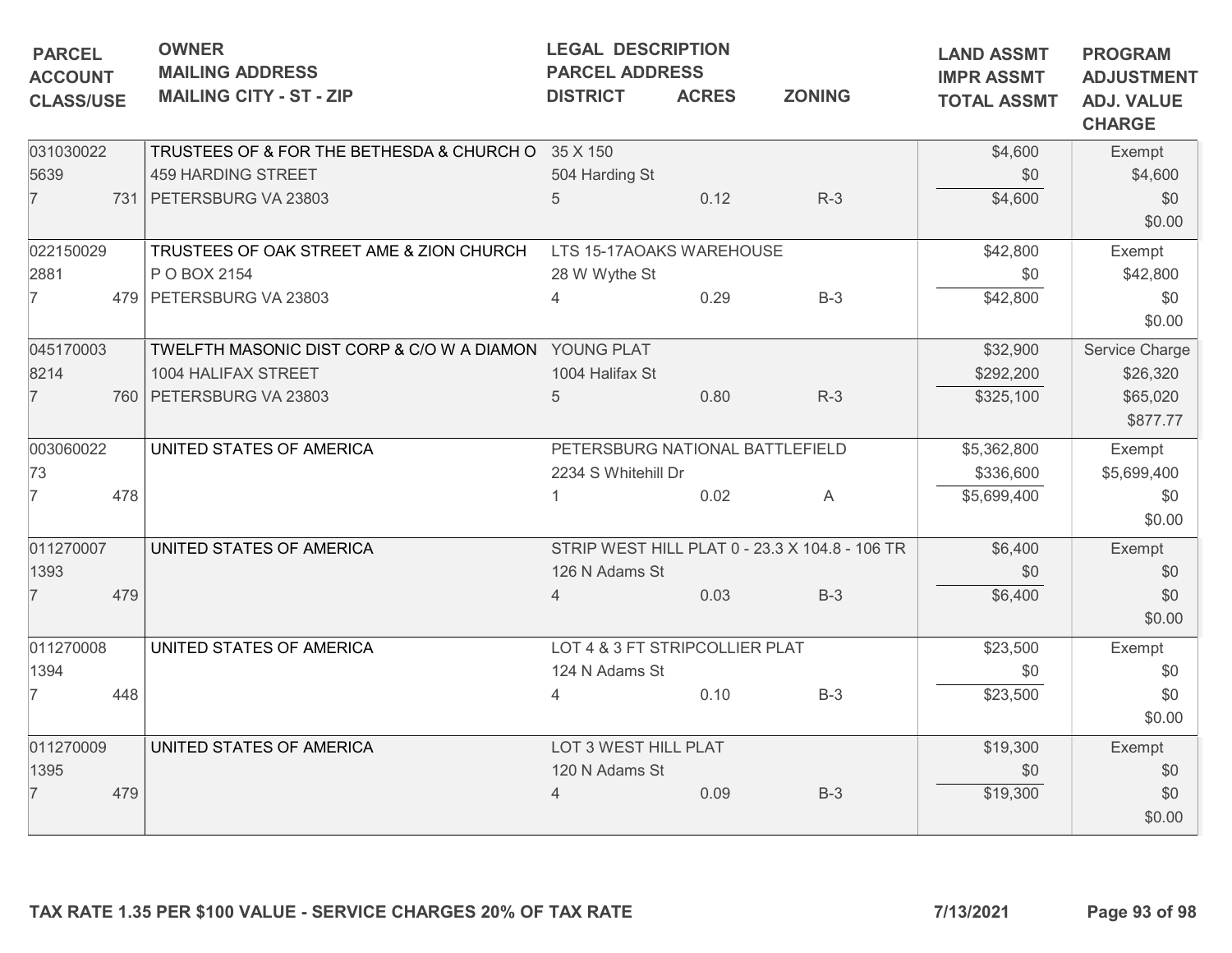| <b>PARCEL</b>                      | <b>OWNER</b><br><b>MAILING ADDRESS</b> | <b>LEGAL DESCRIPTION</b><br><b>PARCEL ADDRESS</b> |              |                                           | <b>LAND ASSMT</b>                       | <b>PROGRAM</b>                                          |
|------------------------------------|----------------------------------------|---------------------------------------------------|--------------|-------------------------------------------|-----------------------------------------|---------------------------------------------------------|
| <b>ACCOUNT</b><br><b>CLASS/USE</b> | <b>MAILING CITY - ST - ZIP</b>         | <b>DISTRICT</b>                                   | <b>ACRES</b> | <b>ZONING</b>                             | <b>IMPR ASSMT</b><br><b>TOTAL ASSMT</b> | <b>ADJUSTMENT</b><br><b>ADJ. VALUE</b><br><b>CHARGE</b> |
| 011270010                          | UNITED STATES OF AMERICA               | LOT 2 COLLIER PLAT                                |              |                                           | \$20,100                                | Exempt                                                  |
| 1396                               |                                        | 116 N Adams St                                    |              |                                           | \$0                                     | \$0                                                     |
| $\overline{7}$<br>448              |                                        | 4                                                 | 0.09         | $B-3$                                     | \$20,100                                | \$0<br>\$0.00                                           |
| 011270011                          | UNITED STATES OF AMERICA               | 167.46 X 193                                      |              |                                           | \$206,000                               | Exempt                                                  |
| 1397                               |                                        | 29 Franklin St                                    |              |                                           | \$2,480,000                             | \$2,686,000                                             |
| $\overline{7}$<br>448              |                                        | 4                                                 | 0.69         | $B-3$                                     | \$2,686,000                             | \$0<br>\$0.00                                           |
| 011270012                          | UNITED STATES OF AMERICA               | <b>COLLIER PLAT111.6 - 105.5X</b>                 |              |                                           | \$60,400                                | Exempt                                                  |
| 1398                               |                                        | 125 Monroe St                                     |              |                                           | \$0                                     | \$0                                                     |
| $\overline{7}$<br>448              |                                        | $\overline{4}$                                    | 0.27         | $B-3$                                     | \$60,400                                | \$0<br>\$0.00                                           |
| 017010006                          | UNITED STATES OF AMERICA               |                                                   |              | PARCELS 2 3 3-B & 3 PARCLES52.25 ACRES    | \$367,300                               | Exempt                                                  |
| 2247                               |                                        | 1835 Hickory Hill Rd                              |              |                                           | \$53,700                                | \$421,000                                               |
| $\overline{7}$<br>478              |                                        |                                                   | 52.25        | $R-1$                                     | \$421,000                               | \$0<br>\$0.00                                           |
| 018010004                          | UNITED STATES OF AMERICA               |                                                   |              | LOT 3-A RESUBD PARCEL 3 HICKORY HILL FAR  | \$0                                     | Exempt                                                  |
| 2269                               | 1849 C STREET NW                       | 1685 Hickory Hill Rd                              |              |                                           | \$62,800                                | \$62,800                                                |
| $\overline{7}$                     | 478 WASHINGTON DC 20240                |                                                   | 0.00         | $R-1A$                                    | \$62,800                                | \$0<br>\$0.00                                           |
| 033080001                          | UNITED STATES OF AMERICA               |                                                   |              | LTS 1-6 BK A BELLEVUE HTS & 2-25 BLANDFOR | \$96,700                                | Exempt                                                  |
| 6597                               |                                        | 670 S Crater Rd                                   |              |                                           | \$0                                     | \$96,700                                                |
| $\overline{7}$<br>478              |                                        | $\overline{4}$                                    | 1.43         | $B-2$                                     | \$96,700                                | \$0<br>\$0.00                                           |
| 033160004                          | UNITED STATES OF AMERICA               | .8001 ACRES                                       |              |                                           | \$38,300                                | Exempt                                                  |
| 6691                               |                                        | 745 Winfield Rd                                   |              |                                           | \$0                                     | \$38,300                                                |
| 478<br>7                           |                                        |                                                   | 2.34         | $B-2$                                     | \$38,300                                | \$0<br>\$0.00                                           |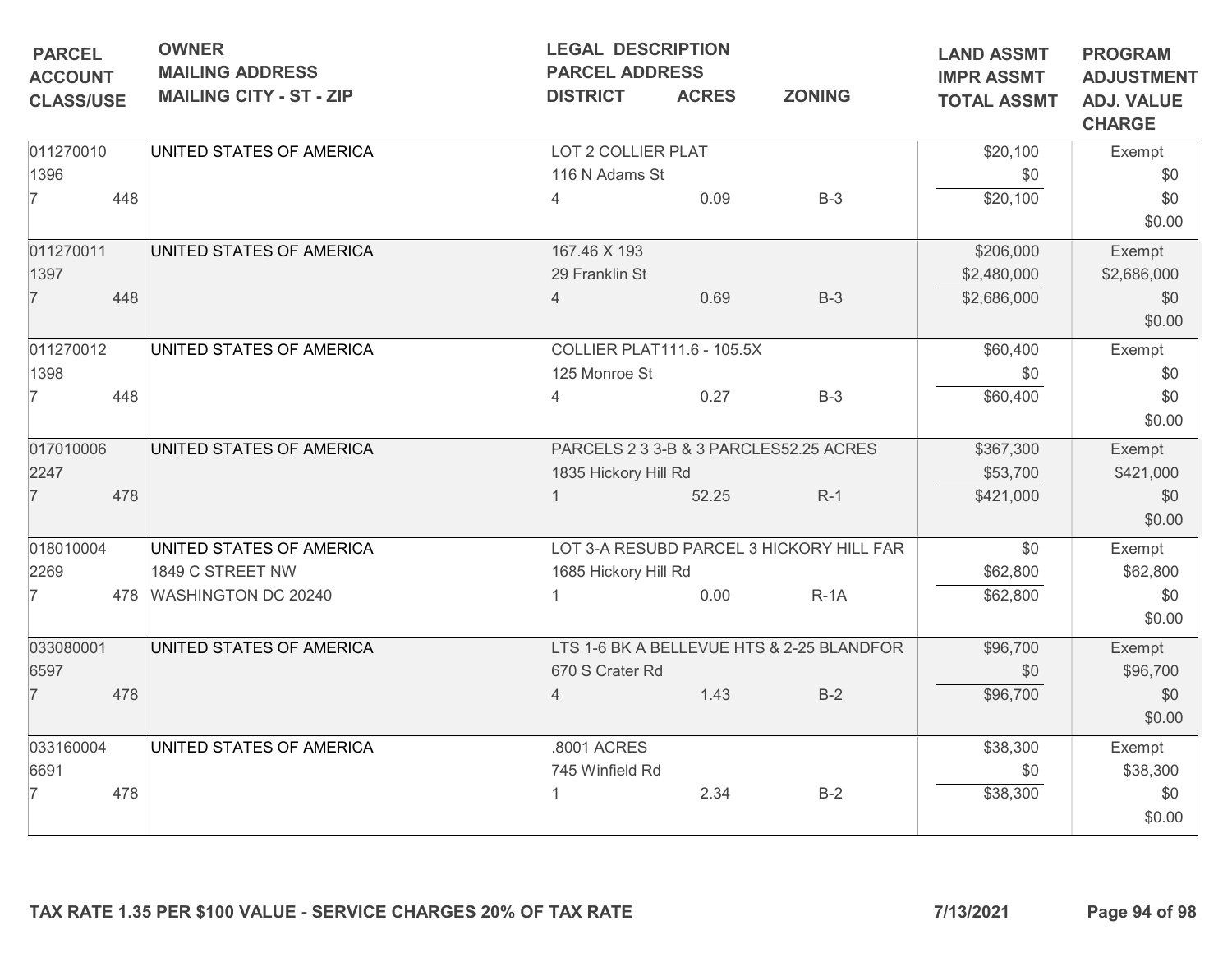| <b>PARCEL</b><br><b>ACCOUNT</b><br><b>CLASS/USE</b> |     | <b>OWNER</b><br><b>MAILING ADDRESS</b><br><b>MAILING CITY - ST - ZIP</b>   | <b>LEGAL DESCRIPTION</b><br><b>PARCEL ADDRESS</b><br><b>DISTRICT</b> | <b>ACRES</b> | <b>ZONING</b> | <b>LAND ASSMT</b><br><b>IMPR ASSMT</b><br><b>TOTAL ASSMT</b> | <b>PROGRAM</b><br><b>ADJUSTMENT</b><br><b>ADJ. VALUE</b><br><b>CHARGE</b> |
|-----------------------------------------------------|-----|----------------------------------------------------------------------------|----------------------------------------------------------------------|--------------|---------------|--------------------------------------------------------------|---------------------------------------------------------------------------|
| 035010001<br>6710<br>$\overline{7}$                 | 478 | UNITED STATES OF AMERICA                                                   | PART TRACT 4 PADERA PLAT7.73 ACRES<br>1429 Hickory Hill Rd           | 7.73         | <b>RMH</b>    | \$106,600<br>\$67,900<br>\$174,500                           | Exempt<br>\$174,500<br>\$0<br>\$0.00                                      |
| 035010002<br>6711<br>7                              |     | UNITED STATES OF AMERICA<br>1849 C ST. NW<br>478 WASHINGTON DC 20240       | <b>PARCEL B</b><br>1437 Hickory Hill Rd                              | 4.50         | <b>RMH</b>    | \$57,100<br>\$70,200<br>\$127,300                            | Exempt<br>\$127,300<br>\$0<br>\$0.00                                      |
| 035010003<br>6712<br>$\overline{7}$                 |     | UNITED STATES OF AMERICA<br>1849 C ST NW<br>478 WASHINGTON DC 20240        | PARCEL A WHITMAN PLAT<br>1431 Hickory Hill Rd                        | 0.66         | <b>RMH</b>    | \$13,800<br>\$112,200<br>\$126,000                           | Exempt<br>\$126,000<br>\$0<br>\$0.00                                      |
| 035010007<br>6713<br>$\overline{7}$                 | 478 | UNITED STATES OF AMERICA                                                   | 7 PARCELS 99 ACRES<br>1505-41 Hickory Hill Rd                        | 99.00        | <b>RMH</b>    | \$1,364,400<br>\$258,500<br>\$1,622,900                      | Exempt<br>\$1,622,900<br>\$0<br>\$0.00                                    |
| 036080007<br>6801<br>$\overline{7}$                 | 478 | UNITED STATES OF AMERICA                                                   | FORT LEE<br>1756 Pender Ave                                          | 14.00        | $\mathsf{A}$  | \$22,100<br>\$0<br>\$22,100                                  | Exempt<br>\$22,100<br>\$0<br>\$0.00                                       |
| 081050800<br>13254<br>7                             | 448 | UNITED STATES POSTAL SERVICE                                               | 3.716 ACRES<br>3131 S Crater Rd<br>2                                 | 3.72         | $B-2$         | \$868,900<br>\$1,107,000<br>\$1,975,900                      | Exempt<br>\$1,975,900<br>\$0<br>\$0.00                                    |
| 023390016<br>3578<br>$\overline{7}$                 |     | UNITY BAPTIST CHURCH:TRUSTEES<br>330 S SOUTH ST<br>731 PETERSBURG VA 23803 | Pridesfield<br>330 S South St<br>5                                   | 2.73         | $B-2$         | \$138,300<br>\$388,100<br>\$526,400                          | Exempt<br>\$526,400<br>\$0<br>\$0.00                                      |
|                                                     |     | TAX RATE 1.35 PER \$100 VALUE - SERVICE CHARGES 20% OF TAX RATE            |                                                                      |              |               | 7/13/2021                                                    | Page 95 of 98                                                             |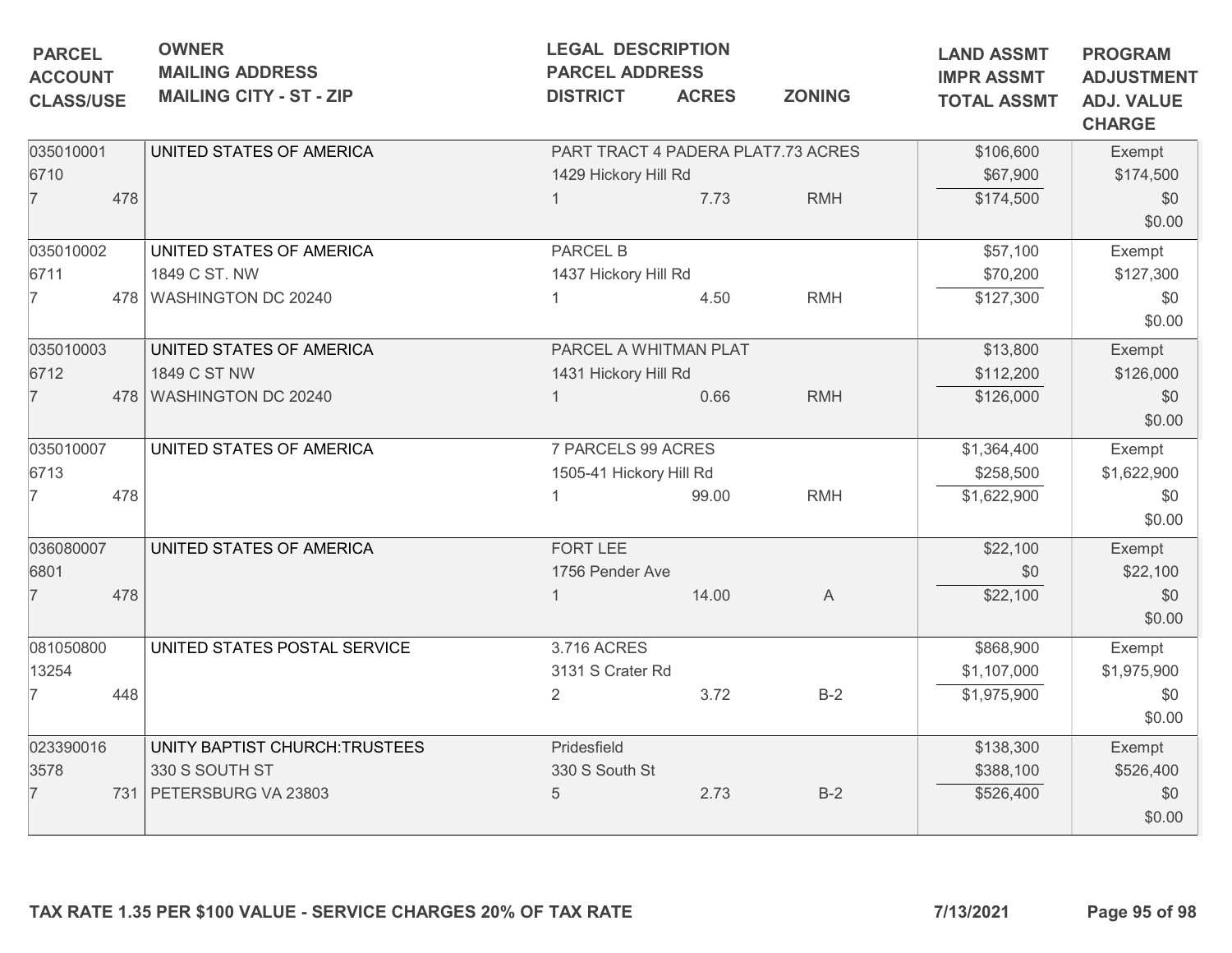| <b>PARCEL</b>                      | <b>OWNER</b><br><b>MAILING ADDRESS</b>                          | <b>LEGAL DESCRIPTION</b><br><b>PARCEL ADDRESS</b> |              |               | <b>LAND ASSMT</b>                       | <b>PROGRAM</b>                                          |
|------------------------------------|-----------------------------------------------------------------|---------------------------------------------------|--------------|---------------|-----------------------------------------|---------------------------------------------------------|
| <b>ACCOUNT</b><br><b>CLASS/USE</b> | <b>MAILING CITY - ST - ZIP</b>                                  | <b>DISTRICT</b>                                   | <b>ACRES</b> | <b>ZONING</b> | <b>IMPR ASSMT</b><br><b>TOTAL ASSMT</b> | <b>ADJUSTMENT</b><br><b>ADJ. VALUE</b><br><b>CHARGE</b> |
| 022080002                          | WASHINGTON ST METH CH TRUST                                     | 178.3 X 90 - 110                                  |              |               | \$127,700                               | Exempt                                                  |
| 2790                               | 22 E WASHINGTON ST                                              | 22 E Washington St                                |              |               | \$1,499,000                             | \$1,626,700                                             |
| $\overline{7}$                     | 440 Petersburg VA 23803                                         | $\Delta$                                          | 0.41         | $B-3$         | \$1,626,700                             | \$0<br>\$0.00                                           |
| 022080004                          | WASHINGTON ST METHODIST CHU TR                                  | PARCEL 0.276 ACRES                                |              |               | \$161,400                               | Exempt                                                  |
| 2792                               | 24 E WASHINGTON ST                                              | 12 S Adams St                                     |              |               | \$0                                     | \$161,400                                               |
| $\overline{7}$                     | 479   PETERSBURG VA 23803                                       | 4                                                 | 0.29         | $B-3$         | \$161,400                               | \$0<br>\$0.00                                           |
| 031010001                          | WESTMINSTER UNITED PRES CH                                      | 99.85 X 186                                       |              |               | \$44,600                                | Exempt                                                  |
| 5614                               | 403 HALIFAX ST                                                  | 403 Halifax St                                    |              |               | \$129,800                               | \$174,400                                               |
| 7                                  | 731 Petersburg VA 23803                                         | 5                                                 | 0.43         | $B-2$         | \$174,400                               | \$0<br>\$0.00                                           |
| 033170001                          | WYATT J THOMPSON POST #2 & AMERICAN LEGIO                       | 0.4 ACRES                                         |              |               | \$8,500                                 | Service Charge                                          |
| 6692                               | 802 WINFIELD RD                                                 | 746 Winfield Rd                                   |              |               | \$0                                     | \$6,800                                                 |
| $\overline{7}$                     | 760 PETERSBURG VA 23803                                         |                                                   | 0.40         | $B-2$         | \$8,500                                 | \$1,700<br>\$22.95                                      |
| 033170002                          | WYATT J THOMPSON POST #2 & AMERICAN LEGIO                       | 127.2 x 175                                       |              |               | \$51,900                                | Service Charge                                          |
| 6693                               | 820 WINFIELD RD                                                 | 800 Winfield Rd                                   |              |               | \$0                                     | \$41,520                                                |
| $\overline{7}$                     | 760   PETERSBURG VA 23803-4746                                  |                                                   | 0.43         | $B-2$         | \$51,900                                | \$10,380<br>\$140.13                                    |
| 051070004                          | ZION APOSTOLIC CHRISTIAN MEM TEMPLE INC                         | 2 PARCELS 5.002 ACRES                             |              |               | \$95,000                                | Exempt                                                  |
| 9968                               | 1601 YOUNGS RD                                                  | 1601 Youngs Rd                                    |              |               | \$1,323,000                             | \$1,418,000                                             |
| $\overline{7}$                     | 731   PETERSBURG VA 23803                                       | $\overline{7}$                                    | 5.00         | $R-1$         | \$1,418,000                             | \$0<br>\$0.00                                           |
| 022230016                          | ZION BAPTIST CHURCH TRUSTEES                                    | 74 X 107                                          |              |               | \$15,900                                |                                                         |
| 2960                               | 225 BYRNE ST                                                    | 117 Liberty St                                    |              |               | \$0                                     | \$15,900                                                |
| 7                                  | 731 PETERSBURG VA 23803                                         | 4                                                 | 0.18         | $R-5$         | \$15,900                                | \$0                                                     |
|                                    |                                                                 |                                                   |              |               |                                         | \$0.00                                                  |
|                                    | TAX RATE 1.35 PER \$100 VALUE - SERVICE CHARGES 20% OF TAX RATE |                                                   |              |               | 7/13/2021                               | Exempt<br>Page 96 of 98                                 |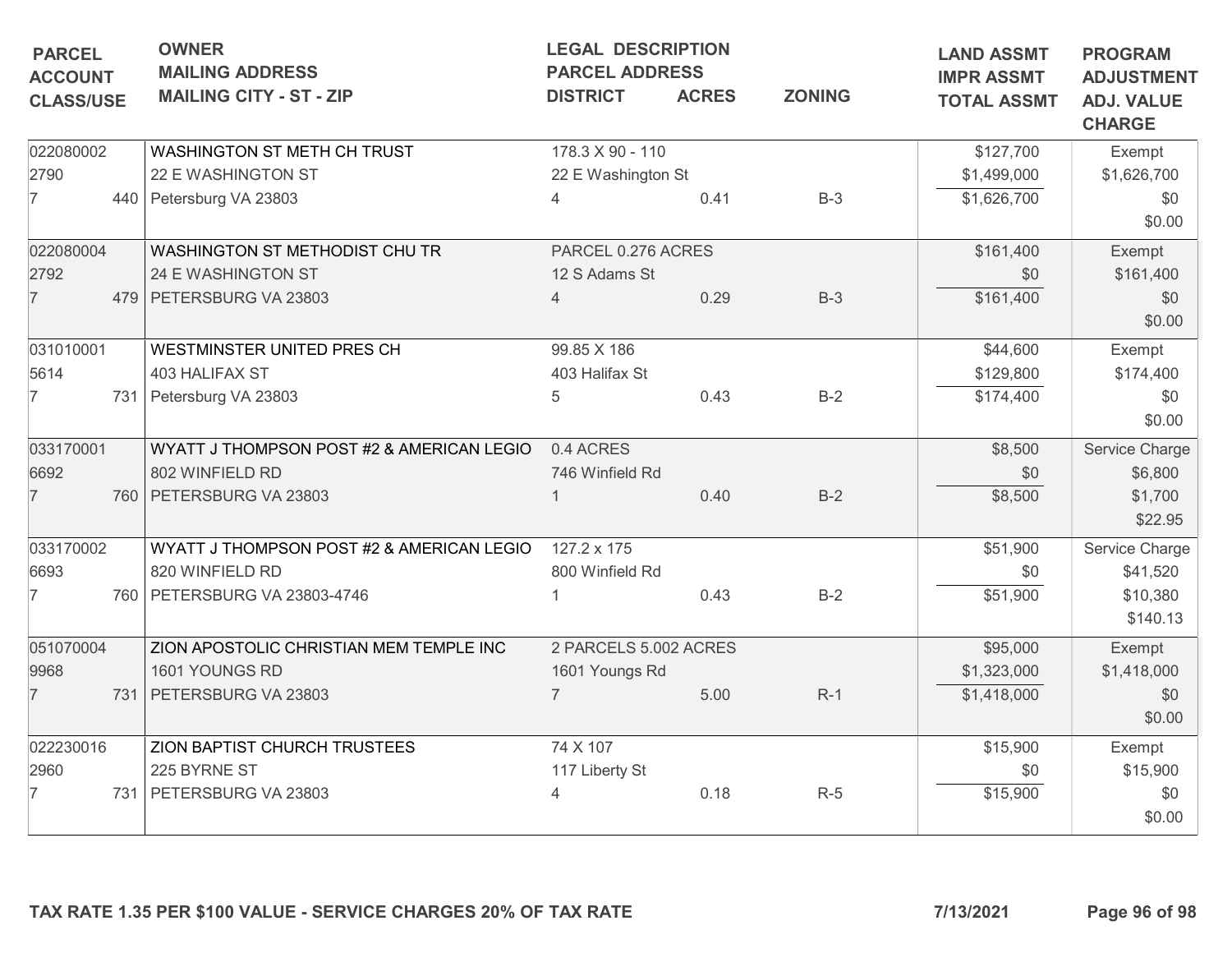| <b>PARCEL</b><br><b>ACCOUNT</b><br><b>CLASS/USE</b> | <b>OWNER</b><br><b>MAILING ADDRESS</b><br><b>MAILING CITY - ST - ZIP</b>        | <b>LEGAL DESCRIPTION</b><br><b>PARCEL ADDRESS</b><br><b>DISTRICT</b> | <b>ACRES</b> | <b>LAND ASSMT</b><br><b>IMPR ASSMT</b><br><b>TOTAL ASSMT</b> | <b>PROGRAM</b><br><b>ADJUSTMENT</b><br><b>ADJ. VALUE</b><br><b>CHARGE</b> |                                        |
|-----------------------------------------------------|---------------------------------------------------------------------------------|----------------------------------------------------------------------|--------------|--------------------------------------------------------------|---------------------------------------------------------------------------|----------------------------------------|
| 022220001<br>2930<br>$\overline{7}$                 | ZION BAPTIST CHURCH: TRUSTEES<br>225 BYRNE ST<br>731 PETERSBURG VA 23803        | 43.3 X 52<br>208 Halifax St<br>$5\overline{)}$                       | 0.03         | $B-2$                                                        | \$7,300<br>\$0<br>\$7,300                                                 | Exempt<br>\$7,300<br>\$0<br>\$0.00     |
| 022220003<br>2932<br>$\overline{7}$                 | ZION BAPTIST CHURCH: TRUSTEES<br>225 BRYNE ST<br>731 PETERSBURG VA 23803        | 90.3 - 76.9 X 77 - 135LAURA STOLL PROP<br>210 Halifax St<br>5        | 0.22         | $B-2$                                                        | \$26,100<br>\$78,400<br>\$104,500                                         | Exempt<br>\$104,500<br>\$0<br>\$0.00   |
| 022230001<br>2946<br>$\overline{7}$                 | ZION BAPTIST CHURCH: TRUSTEES<br>225 BYRNE ST<br>400 PETERSBURG VA 23803        | 27.6X42<br>156 Halifax St<br>$\overline{4}$                          | 0.03         | $B-3$                                                        | \$7,000<br>\$0<br>\$7,000                                                 | Exempt<br>\$7,000<br>\$0<br>\$0.00     |
| 022230031<br>2970<br>$\overline{7}$                 | ZION BAPTIST CHURCH: TRUSTEES<br>225 BYRNE ST<br>477 PETERSBURG VA 23803        | 25 X 115 PLUS INT IN ALLEY<br>233 Byrne St<br>$\overline{4}$         | 0.07         | $R-5$                                                        | \$5,600<br>\$0<br>\$5,600                                                 | Exempt<br>\$5,600<br>\$0<br>\$0.00     |
| 022230032<br>2971<br>$\overline{7}$                 | ZION BAPTIST CHURCH: TRUSTEES<br>225 BYRNE ST<br>477   PETERSBURG VA 23803      | 25 X 115 TO 10 ALLEY<br>231 Byrne St<br>Δ                            | 0.07         | $R-5$                                                        | \$4,100<br>\$0<br>\$4,100                                                 | Exempt<br>\$4,100<br>\$0<br>\$0.00     |
| 022230033<br>2972<br>$\overline{7}$                 | ZION BAPTIST CHURCH: TRUSTEES<br>225 BYRNE ST<br>440 PETERSBURG VA 23803        | 308.24X238.19<br>225 Byrne St<br>4                                   | 1.68         | $B-3$                                                        | \$146,300<br>\$998,500<br>\$1,144,800                                     | Exempt<br>\$1,144,800<br>\$0<br>\$0.00 |
| 022220002<br>2931<br>$\overline{7}$                 | <b>ZION BAPTIST CHURCH: TRUSTEES</b><br>225 BYRNE ST<br>731 PETERSBURG VA 23803 | 43.5 - 82.7 X 12 - 95.1<br>202 Halifax St<br>5                       | 0.05         | $B-2$                                                        | \$2,900<br>\$0<br>\$2,900                                                 | Exempt<br>\$2,900<br>\$0<br>\$0.00     |
|                                                     | TAX RATE 1.35 PER \$100 VALUE - SERVICE CHARGES 20% OF TAX RATE                 |                                                                      |              |                                                              | 7/13/2021                                                                 | Page 97 of 98                          |